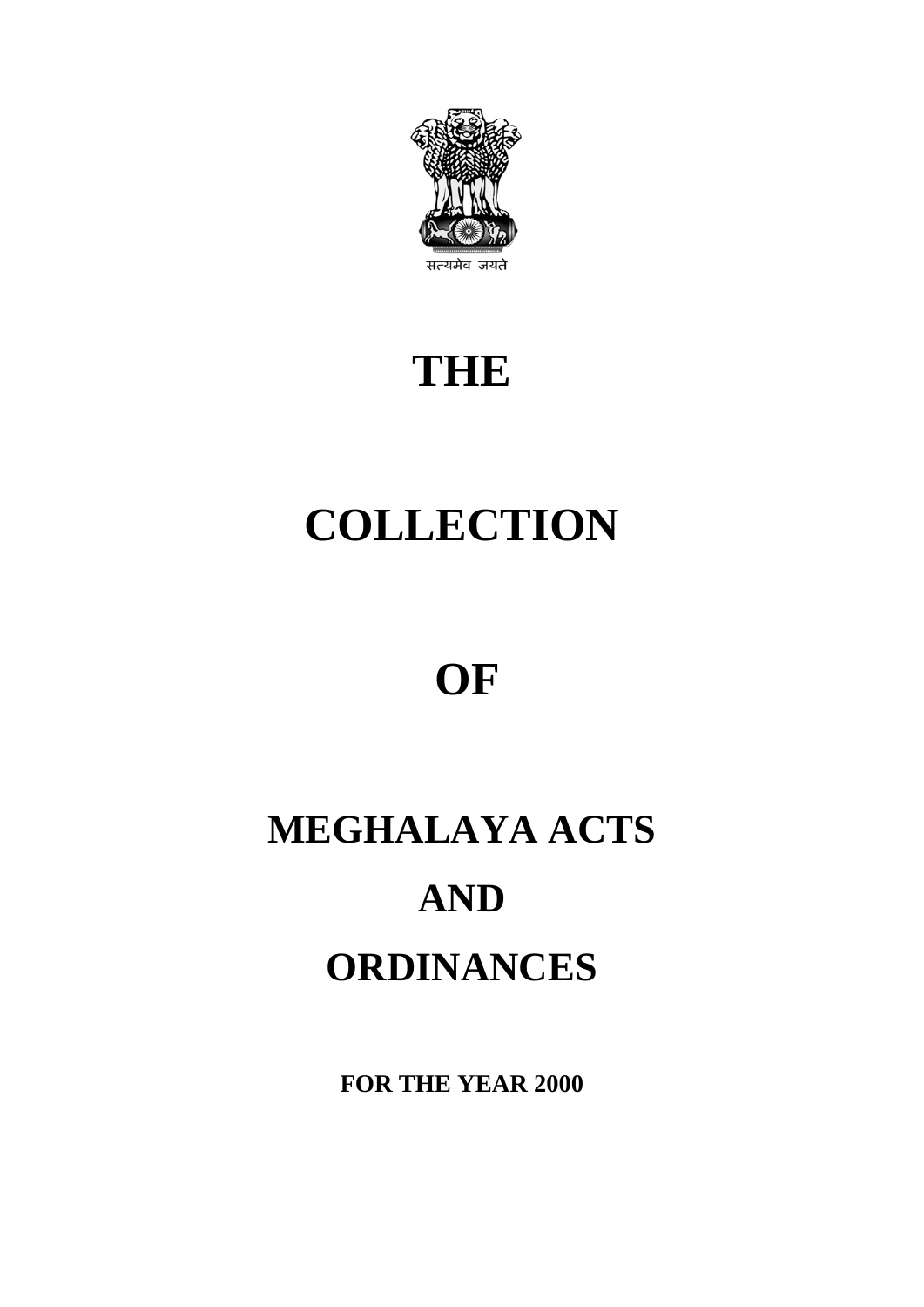#### INDEX

#### LISTS OF MEGHALAYA ACTS AND ORDINANCES, 2000

|    | Acts Nos.     | <b>Title of the Acts</b>                                         | Page      |
|----|---------------|------------------------------------------------------------------|-----------|
|    | 1. 1 of 2000  | The Meghalaya Appropriation (No. III) Act, 1999                  | $1 - 14$  |
|    | 2. 2 of 2000  | The Meghalaya Board of School Education (Amendment)              | $-15$     |
|    |               | Act, 1999                                                        |           |
|    | 3. 3 of 2000  | The Meghalaya Appropriation (No. I) Act, 2000                    | $16-30$   |
|    | 4. 4 of 2000  | The Meghalaya Appropriation (Vote on Account)<br>Act, 2000       | $31 - 44$ |
|    | 5. 5 of 2000  | The Meghalaya Municipal (Amendment) Act, 2000                    | 45-48     |
|    | 6. 6 of 2000  | The Meghalaya Sales Tax (Amendment) Act, 2000                    | $-49$     |
|    | 7. 7 of 2000  | The Meghalaya Motor Vehicles Taxation Amendment<br>Act, 2000     | 50-51     |
|    | 8. 8 of 2000  | The Meghalaya Legislators' Salaries and Allowance                | $52 - 53$ |
|    |               | (Amendment) Act, 2000                                            |           |
| 9. | 9 of 2000     | The Legislative Assembly of Meghalaya                            | $54 - 55$ |
|    |               | (Members Pension) (Amendment) Act, 2000                          |           |
|    | 10.10 of 2000 | The Meghalaya Appropriation (No. II) Act, 2000                   | 56-69     |
|    | 11.11 of 2000 | The Meghalaya Taxation Laws (Amendment) Act, 2000                | 70-71     |
|    | 12.12 of 2000 | The Meghalaya Amusement and Betting Tax<br>(Amendment) Act, 2000 | $72 - 75$ |
|    | 13.13 of 2000 | The Contingency Fund of Meghalaya (Amendment)<br>Act, 2000       | $-76$     |
|    |               | <b>Ordinances</b>                                                |           |
| 1. | 1 of 2000     | The Contingency Fund of Meghalaya (Amendment)                    | 77-78     |
|    |               | Ordinances, 2000                                                 |           |
| 2. | 2 of 2000     | The Contingency Fund of Meghalaya (Amendment)                    | 79-80     |
|    |               | Ordinances, 2000                                                 |           |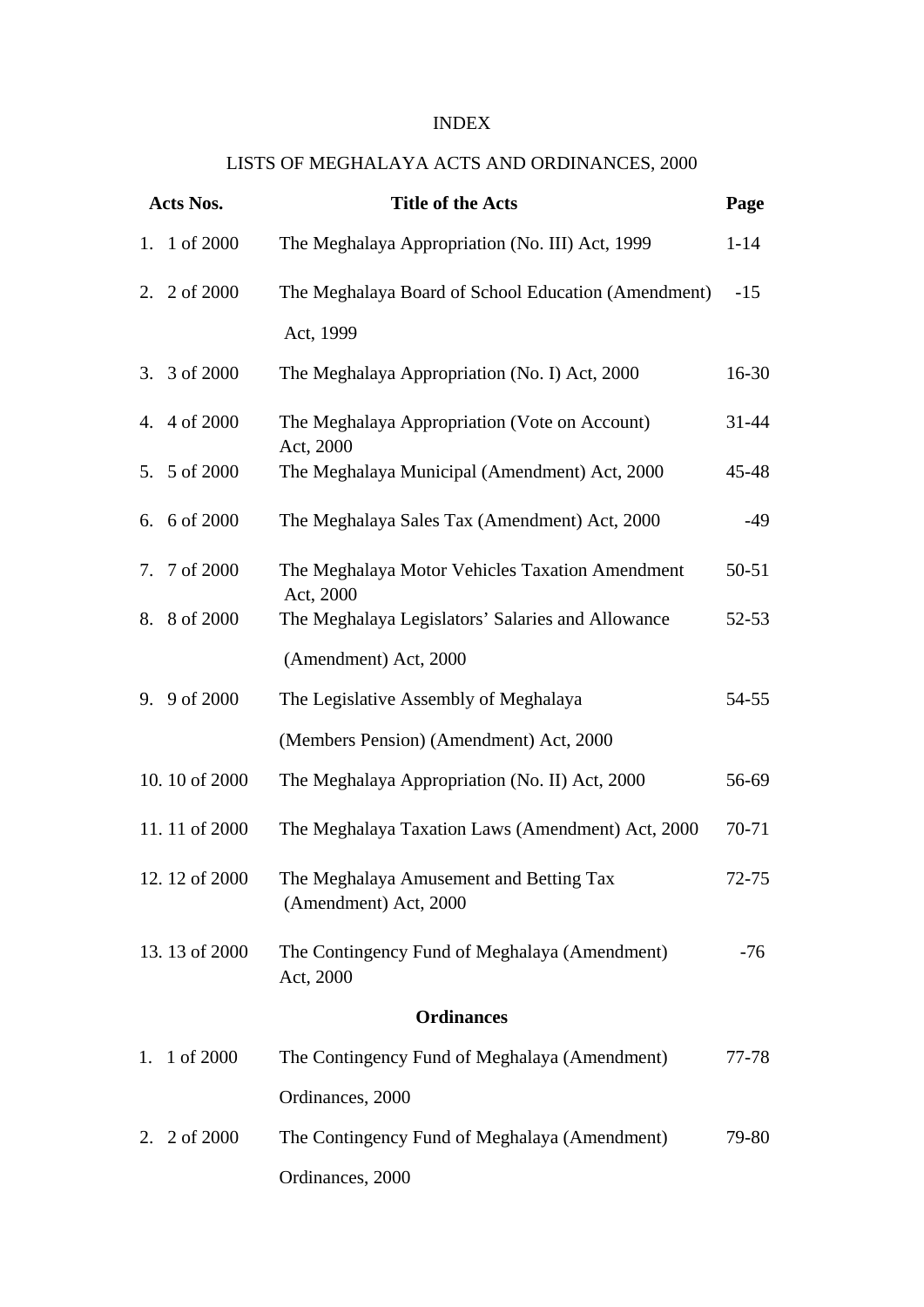### **The 20th December, 1999**

No. LL (B) 17/96/190- The Meghalaya Appropriation (No. III) Act, 1999 (Act No. 1 of 2000) is hereby published for general information.

#### **MEGHALAYA ACT No. 1 OF 2000**

(As passed by the Meghalaya Legislative Assembly)

Received the assent of the Governor on the 5<sup>th</sup> January, 2000. Published in the Gazette of Meghalaya, Extra-ordinary issue, dated  $7<sup>th</sup>$  January, 2000

#### THE MEGHALAYA APPROPRIATION (NO. III) ACT, 1999

An

#### Act

#### **To authorise payment and appropriation of certain further sums from and out of the Consolidated Fund of Meghalaya for the services of the financial year 1999-2000**

Be it enacted by the Legislature of the State of Meghalaya in the Fifty first Year of the Republic of India as follows:-

| Short title and<br>commencement                                                                      |   | (1) This Act may be called the Meghalaya Appropriation (No.<br>III) Act, 1999                                                                                                                                                                                                                                                                                                                                                                                                      |
|------------------------------------------------------------------------------------------------------|---|------------------------------------------------------------------------------------------------------------------------------------------------------------------------------------------------------------------------------------------------------------------------------------------------------------------------------------------------------------------------------------------------------------------------------------------------------------------------------------|
| Withdrawal of Rs.<br>16,13,03,811 from<br>and out of the<br><b>Consolidated Fund</b><br>of Meghalaya | 2 | From and out of the Consolidated Fund of Meghalaya there<br>may be paid and applied sums not exceeding those specified in<br>Column (3) of the Schedule amounting in the aggregate to the<br>sum of rupees sixteen crores, thirteen lakhs, three thousand,<br>eight hundred eleven towards defraying the several charges<br>which will come in the course of payment during the financial<br>year 1999-2000 in respect of the services specified in Column<br>(2) of the Schedule. |
| Appropriation                                                                                        | 3 | The sums authorised to be withdrawn from and out of the<br>Consolidated Fund of Meghalaya by this Act, shall be<br>appropriated for the services and purposes expressed in the<br>Schedule in relation to the said year.                                                                                                                                                                                                                                                           |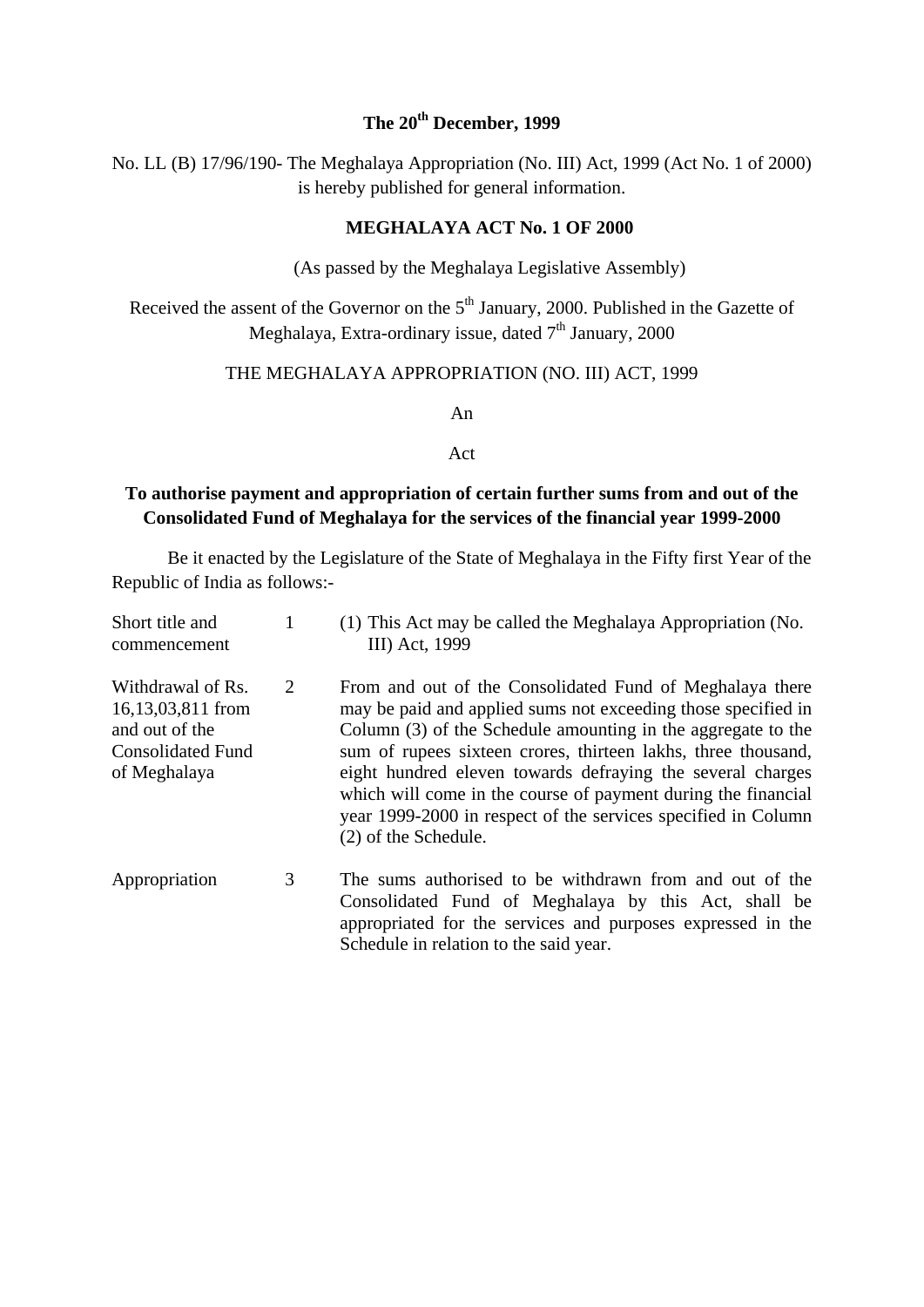## **2** SCHEDULE (See Section 2 & 3)

| (1)       | (2)                                                    |                  |             | (3)                |             |
|-----------|--------------------------------------------------------|------------------|-------------|--------------------|-------------|
| Grant No. | Services and Purposes                                  |                  |             | Sums not exceeding |             |
|           | (Major Heads)                                          |                  |             |                    |             |
|           |                                                        |                  | Voted by    | Charged on         | Total       |
|           |                                                        |                  | the         | the Consolidated   |             |
|           |                                                        |                  |             |                    |             |
|           |                                                        |                  | Assembly    | Fund               |             |
|           |                                                        |                  | Rs.         | Rs.                | Rs.         |
|           | 2011-Parliamentary/State/Union                         | $\sqrt{$ Revenue | 13,00,000   |                    | 13,00,000   |
|           | <b>Territory Legislature</b>                           |                  |             |                    |             |
| 1.        | 2053-Stationery and Printing                           |                  |             |                    |             |
|           | 4058-Capital Outlay on Stationery                      | Capital          |             |                    |             |
|           | and Printing                                           |                  |             |                    |             |
| 2.        | 2012-Governor                                          | Revenue          |             |                    |             |
| 3.        | 2013-Council of Ministers<br>2070-Other Administrative | Revenue          |             |                    |             |
|           | Services, etc                                          |                  |             |                    |             |
| 4.        | 2014-Administration of Justice                         | Revenue          | 3,45,200    | 1,04,805           | 4,50,005    |
| 5.        | 2015-Elections                                         | Revenue          | 2,20,04,063 |                    | 2,20,04,063 |
|           | 2029-Land Revenue                                      |                  |             |                    |             |
|           | 2245-Relief on account of Natural                      |                  |             |                    |             |
|           | Calamities                                             |                  |             |                    |             |
|           | 2250-Other Social Services                             | <b>Revenue</b>   |             |                    |             |
|           | Services                                               |                  |             |                    |             |
|           | 3475-Other General Economic<br>Services                |                  |             |                    |             |
| 6.        | 6225-Loans for Welfare of                              |                  |             |                    |             |
|           | Scheduled Castes, Scheduled                            |                  |             |                    |             |
|           | Tribes and other Backward                              |                  |             |                    |             |
|           | Classes                                                |                  |             |                    |             |
|           | 6250-Loans for Other Social                            | Capital          |             |                    |             |
|           | Services                                               |                  |             |                    |             |
|           | 6401-Loans for Crop Husbandry                          |                  |             |                    |             |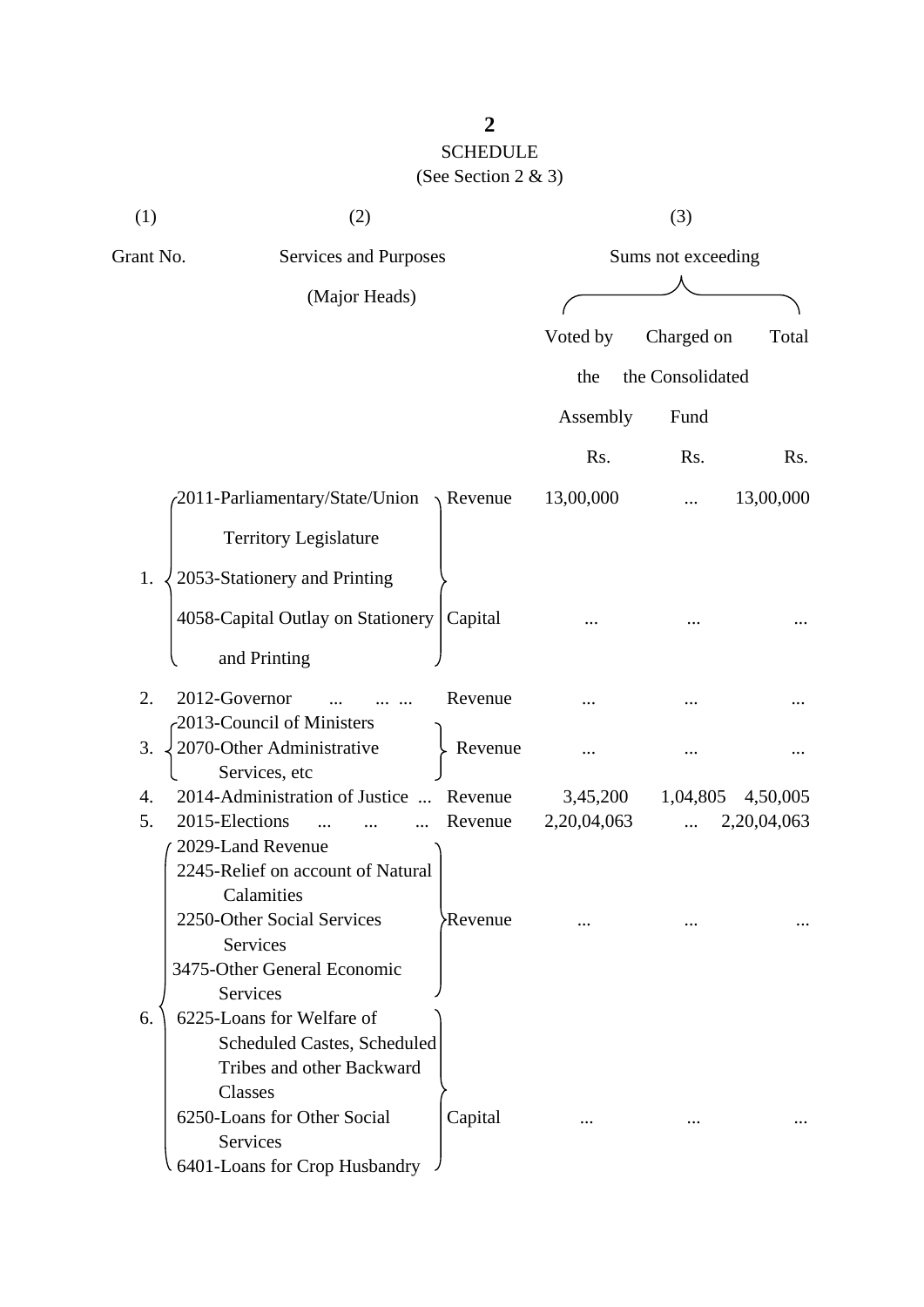| (1)                  | (2)                                                                                                           |                  |                  | (3)                |             |  |  |
|----------------------|---------------------------------------------------------------------------------------------------------------|------------------|------------------|--------------------|-------------|--|--|
| Grant No.            | Services and Purposes                                                                                         |                  |                  | Sums not exceeding |             |  |  |
|                      | (Major Heads)                                                                                                 |                  |                  |                    |             |  |  |
|                      |                                                                                                               |                  | Voted by         | Charged on         | Total       |  |  |
|                      |                                                                                                               |                  | the              | the Consolidated   |             |  |  |
|                      |                                                                                                               |                  | Assembly         | Fund               |             |  |  |
|                      |                                                                                                               |                  | R <sub>s</sub> . | Rs.                | Rs.         |  |  |
| 7.                   | 2030-Stamps and Registration                                                                                  | Revenue          | 2,79,492         |                    | 2,79,492    |  |  |
| 8.                   | 2039-State Excise                                                                                             | Revenue          |                  |                    |             |  |  |
| 2040-Sales Tax<br>9. | 2045-Other Taxes and Duties on<br><b>Commodities and Services</b>                                             | $\angle$ Revenue |                  |                    |             |  |  |
|                      | 2041-Taxes on vehicles<br>2070-Other Administrative<br>Services etc                                           | Revenue          | 1,96,13,112      |                    | 1,96,13,112 |  |  |
|                      | 10.3055-Road Transport<br>5053-Capital Outlay on Civil<br>Aviation                                            |                  |                  |                    |             |  |  |
|                      | 5055-Capital Outlay on Road<br>Transport<br>2045-Other Taxes and Duties on<br><b>Commodities and Services</b> | Capital          |                  |                    |             |  |  |
| 2801-Power<br>11.    | 2501-Special Programme for<br><b>Rural Development</b><br>2810-Non-Conventional Sources                       | Revenue          |                  |                    |             |  |  |
|                      | of Energy<br>6801-Loans for Power Project                                                                     | Capital          |                  |                    |             |  |  |
|                      | 2047-Other Fiscal Services                                                                                    | Revenue          |                  |                    |             |  |  |
| 12.                  | 2048-Appropriation for Reduction<br>or Avoidance of Debt                                                      | Revenue          |                  |                    |             |  |  |
|                      | 2049-Interest Payments                                                                                        | Revenue          |                  |                    |             |  |  |
|                      | 2051-Public Services Commission                                                                               | Revenue          |                  | 10,39,200          | 10,39,200   |  |  |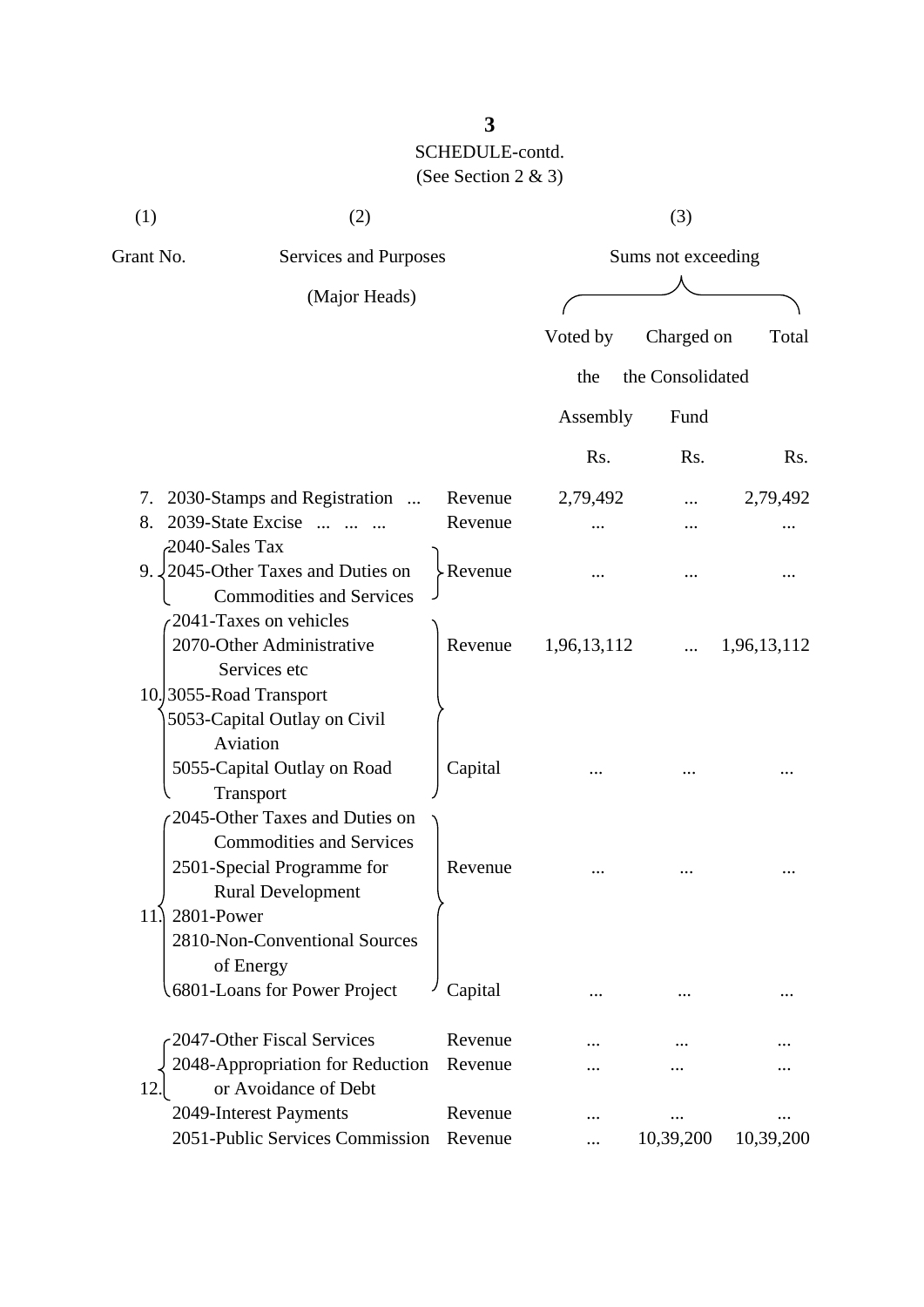| (1)             | (2)                                                                               |         |                  | (3)                |           |
|-----------------|-----------------------------------------------------------------------------------|---------|------------------|--------------------|-----------|
| Grant No.       | Services and Purposes                                                             |         |                  | Sums not exceeding |           |
|                 | (Major Heads)                                                                     |         |                  |                    |           |
|                 |                                                                                   |         | Voted by         | Charged on         | Total     |
|                 |                                                                                   |         | the              | the Consolidated   |           |
|                 |                                                                                   |         | Assembly         | Fund               |           |
|                 |                                                                                   |         | R <sub>s</sub> . | Rs.                | Rs.       |
|                 | 2052-Secretariat General Services                                                 |         |                  |                    |           |
|                 | 2251-Secretariat Social Services<br>3451-Secretariat Economic                     | Revenue |                  |                    |           |
| 13.             | Services<br>5275-Capital Outlay on other<br><b>Communication Services</b>         | Capital |                  |                    |           |
|                 | 14. 2053-District Administration                                                  | Revenue |                  |                    |           |
|                 | 15. 2054-Treasury and Accounts                                                    | Revenue |                  |                    |           |
|                 | Administration<br>2055-Police                                                     |         |                  |                    |           |
|                 | 2070-Other Administrative<br><b>Services</b>                                      | Revenue |                  | 8,07,960           | 8,07,960  |
|                 | 2216-Housing<br>16. 4059-Capital Outlay on Public<br>Works                        |         |                  |                    |           |
|                 | 4216-Capital Outlay on Housing                                                    | Capital |                  |                    |           |
|                 | $\sqrt{2056}$ -Jails                                                              | Revenue | 7,95,000         |                    | 7,95,000  |
| 17 <sub>5</sub> | 4059-Capital Outlay on Public<br>Works                                            | Capital |                  |                    |           |
| 18.             | 2058-Stationery and Printing<br>4058-Capital Outlay on Stationery<br>and Printing | Revenue |                  |                    |           |
|                 | 4216-Capital Outlay on Housing                                                    | Capital |                  | $\cdots$           | $\ddotsc$ |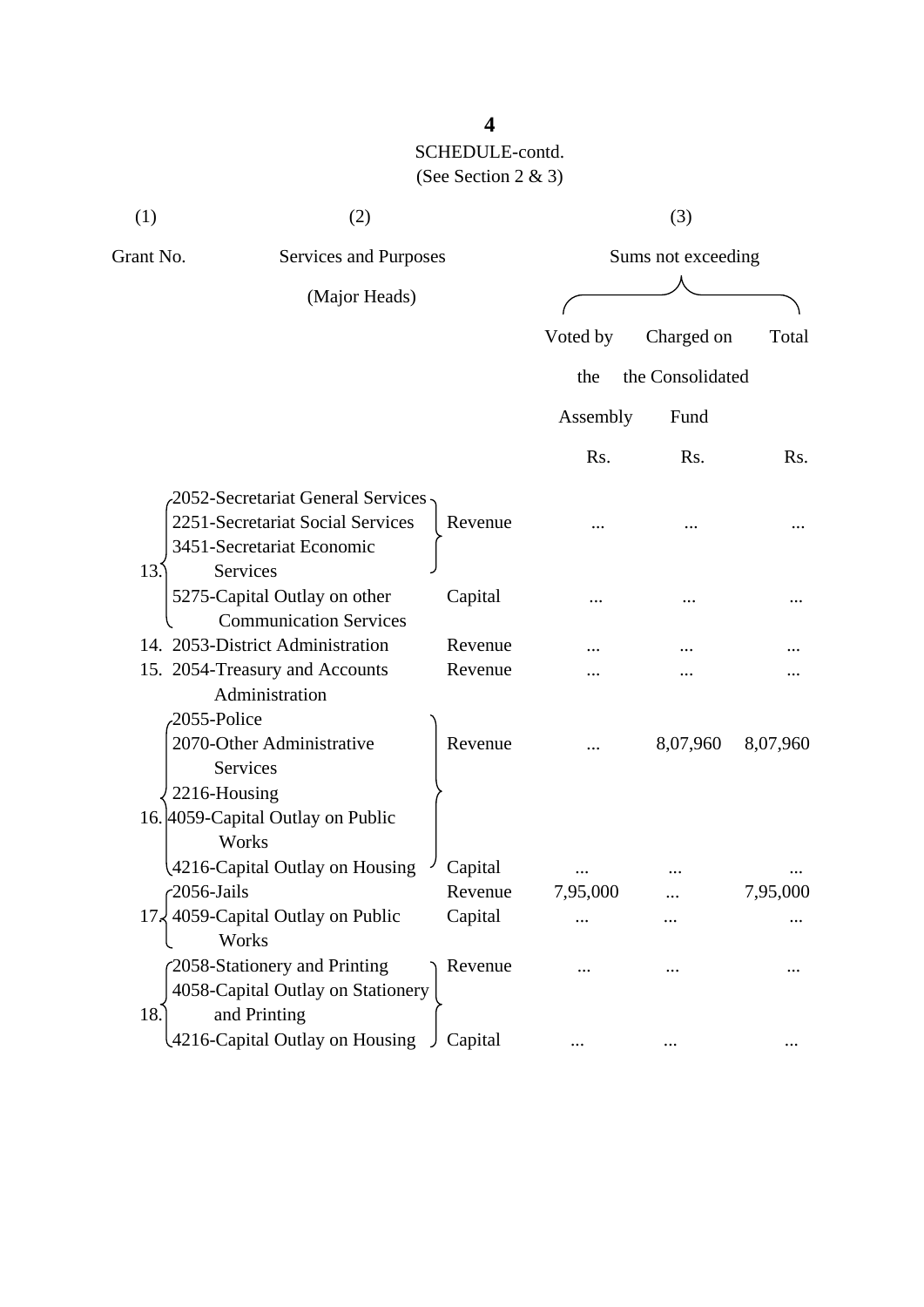| (1)       | (2)                                                                                                                                                                                                                                                                   |         |          | (3)                |        |
|-----------|-----------------------------------------------------------------------------------------------------------------------------------------------------------------------------------------------------------------------------------------------------------------------|---------|----------|--------------------|--------|
| Grant No. | Services and Purposes                                                                                                                                                                                                                                                 |         |          | Sums not exceeding |        |
|           | (Major Heads)                                                                                                                                                                                                                                                         |         |          |                    |        |
|           |                                                                                                                                                                                                                                                                       |         | Voted by | Charged on         | Total  |
|           |                                                                                                                                                                                                                                                                       |         | the      | the Consolidated   |        |
|           |                                                                                                                                                                                                                                                                       |         | Assembly | Fund               |        |
|           |                                                                                                                                                                                                                                                                       |         | Rs.      | Rs.                | Rs.    |
| 19.       | 2052-Secretariat-General Services<br>2059-Public Works<br>2202-General Education<br>2203-Technical Education<br>2204-Sports and Youth Services<br>2205-Art and Culture<br>2216-Housing<br>4059-Capital Outlay on Public<br>Works<br>4202-Capital Outlay on Education, | Revenue |          |                    |        |
|           | Art and Culture<br>4210-Capital Outlay on Medical<br>and Public Health<br>4216-Capital Outlay on Housing<br>4403-Capital Outlay on Animal<br>Husbandry<br>4404-Capital Outlay on Dairy<br>Development                                                                 | Capital | $\cdots$ |                    |        |
|           | 2070-Other Administrative                                                                                                                                                                                                                                             | Revenue | 66,749   |                    | 66,749 |
| 20.       | Services etc.<br>4059-Capital Outlay on Public<br>Works (Civil Defence<br>and Home Guards)                                                                                                                                                                            | Capital |          |                    |        |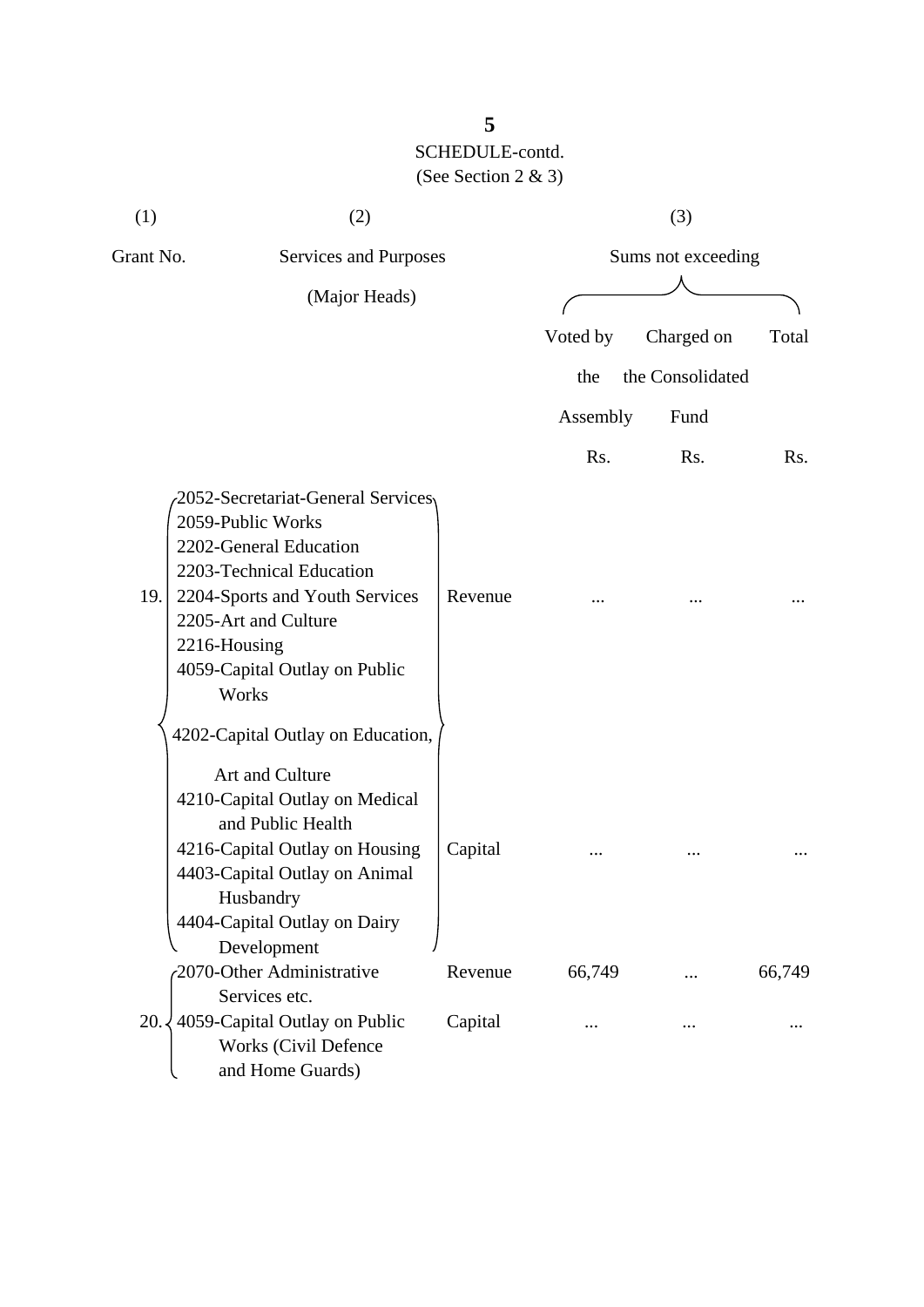| (1)       | (2)                                                                                                                                                                                                                                                                                                                                                                                                                                       |                       |          | (3)                |       |  |
|-----------|-------------------------------------------------------------------------------------------------------------------------------------------------------------------------------------------------------------------------------------------------------------------------------------------------------------------------------------------------------------------------------------------------------------------------------------------|-----------------------|----------|--------------------|-------|--|
| Grant No. |                                                                                                                                                                                                                                                                                                                                                                                                                                           | Services and Purposes |          | Sums not exceeding |       |  |
|           | (Major Heads)                                                                                                                                                                                                                                                                                                                                                                                                                             |                       |          |                    |       |  |
|           |                                                                                                                                                                                                                                                                                                                                                                                                                                           |                       | Voted by | Charged on         | Total |  |
|           |                                                                                                                                                                                                                                                                                                                                                                                                                                           |                       | the      | the Consolidated   |       |  |
|           |                                                                                                                                                                                                                                                                                                                                                                                                                                           |                       | Assembly | Fund               |       |  |
|           |                                                                                                                                                                                                                                                                                                                                                                                                                                           |                       | Rs.      | Rs.                | Rs.   |  |
| 21.       | 2075-Miscellaneous General<br><b>Services</b><br>2202-General Education<br>2203-Technical Education<br>2204-Sports and Youth Services<br>2205-Art and Culture<br>2236-Nutrition<br>3425-Other Scientific Research<br>3454-Census, Survey and<br><b>Statistics</b><br>4202-Capital Outlay on Education.<br>Art and Culture<br>4204-Capital Outlay on Education.<br>Sports, Art and Culture<br>6202-Loans for Education, Art<br>and Culture | Revenue<br>Capital    |          |                    |       |  |
|           | 2070-Other Administrative<br>Services, etc                                                                                                                                                                                                                                                                                                                                                                                                | Revenue               |          |                    |       |  |
|           | 22. 2216-Housing                                                                                                                                                                                                                                                                                                                                                                                                                          | Revenue               |          |                    |       |  |
|           | 23. 2070-Other Administrative<br>Services etc                                                                                                                                                                                                                                                                                                                                                                                             | Revenue               |          |                    |       |  |
|           | 24. 2071-Pensions and other<br><b>Retirements Benefits</b>                                                                                                                                                                                                                                                                                                                                                                                | Revenue               |          |                    |       |  |
|           | 25. 2075-Miscellaneous General<br>Services                                                                                                                                                                                                                                                                                                                                                                                                | Revenue               |          |                    |       |  |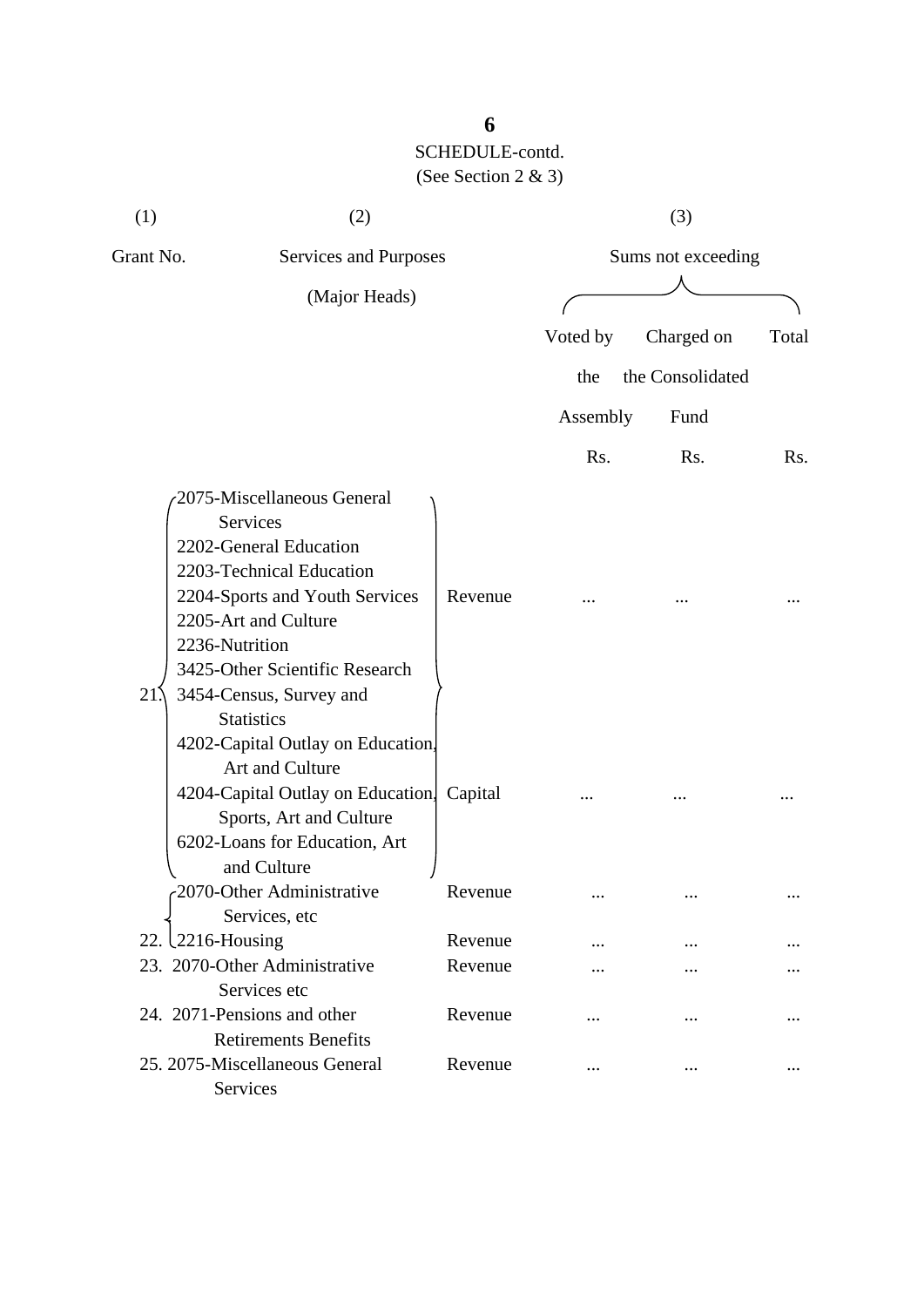| (1)                  | (2)                                                                                                          |                    |          | (3)                |       |  |
|----------------------|--------------------------------------------------------------------------------------------------------------|--------------------|----------|--------------------|-------|--|
| Grant No.            | Services and Purposes                                                                                        |                    |          | Sums not exceeding |       |  |
|                      | (Major Heads)                                                                                                |                    |          |                    |       |  |
|                      |                                                                                                              |                    | Voted by | Charged on         | Total |  |
|                      |                                                                                                              |                    | the      | the Consolidated   |       |  |
|                      |                                                                                                              |                    | Assembly | Fund               |       |  |
|                      |                                                                                                              |                    | Rs.      | Rs.                | Rs.   |  |
| 26.                  | 2210-Medical and Public Health<br>2211-Family Welfare<br>4210-Capital Outlay on Medical<br>and Public Health | Revenue            |          |                    |       |  |
|                      | 4211-Capital Outlay on Family<br>Welfare                                                                     | Capital            |          |                    |       |  |
| 2216-Housing<br>27.3 | 2215-Water Supply and Sanitation Revenue<br>4215-Capital Outlay on Water<br><b>Supply and Sanitation</b>     |                    |          |                    |       |  |
|                      | 4216-Capital Outlay on Housing                                                                               | Capital            |          |                    |       |  |
| $2216$ -Housing      | 4216-Capital Outlay on Housing                                                                               | Revenue            |          |                    |       |  |
| 28.<br>2216-Housing  | 6216-Loand for Housing                                                                                       | Capital            |          |                    |       |  |
| 29.J                 | 2217-Urban Development<br>4218-Capital Outlay on Housing<br>4217-Capital Outlay on Urban                     | Revenue<br>Capital |          |                    |       |  |
| 30.                  | Development<br>2220-Information and Publicity                                                                | Revenue            |          |                    |       |  |
| 31.                  | 2230-Labour and Employment                                                                                   | Revenue            |          |                    |       |  |
|                      | 3456-Civil Supplies                                                                                          | Revenue            |          |                    |       |  |
| 32.                  | 4408-Capital Outlay on Food<br>Storage and Warehousing                                                       | Capital            |          |                    |       |  |
|                      | 33. 2235-Social Security and Welfare                                                                         | Revenue            |          |                    |       |  |
|                      | 6235-Loans for Social Security<br>and Welfare                                                                | Capital            |          |                    |       |  |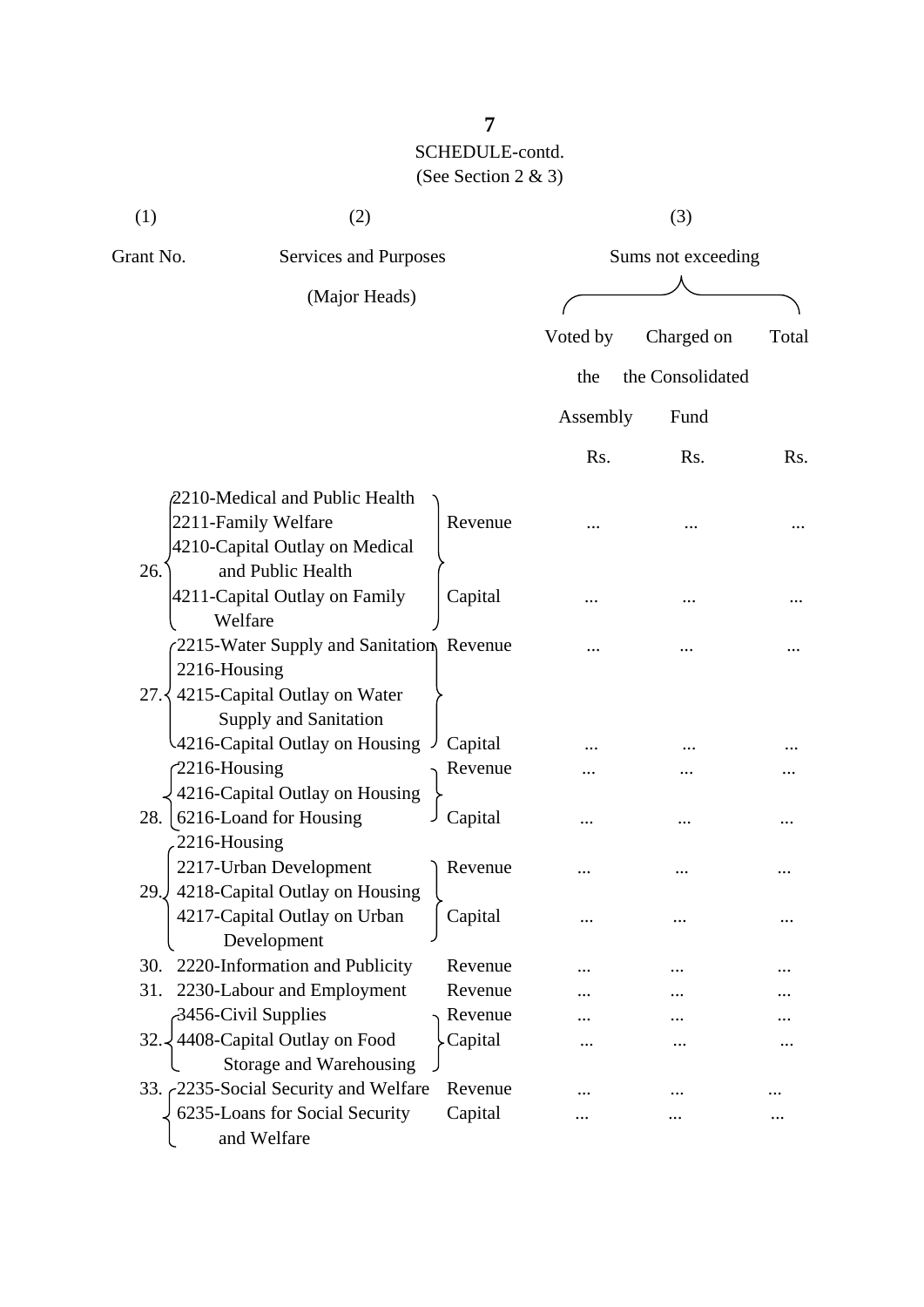| (1)       | (2)                                                                                                                                                                                                                                     |                               |             | (3)              |             |
|-----------|-----------------------------------------------------------------------------------------------------------------------------------------------------------------------------------------------------------------------------------------|-------------------------------|-------------|------------------|-------------|
| Grant No. | Services and Purposes                                                                                                                                                                                                                   | Sums not exceeding            |             |                  |             |
|           | (Major Heads)                                                                                                                                                                                                                           |                               |             |                  |             |
|           |                                                                                                                                                                                                                                         |                               | Voted by    | Charged on       | Total       |
|           |                                                                                                                                                                                                                                         |                               | the         | the Consolidated |             |
|           |                                                                                                                                                                                                                                         |                               | Assembly    | Fund             |             |
|           |                                                                                                                                                                                                                                         |                               | Rs.         | Rs.              | Rs.         |
| 34.       | 2225-Welfare of S.Cs, S.Ts and<br>Other B.Cs<br>2235-Social Security and Welfare<br>2236-Nutrition<br>4059-Capital Outlay on Public<br>Works                                                                                            | Revenue                       | 5,21,69,000 |                  | 5,21,69,000 |
| 35.       | 4235-Capital Outlay on Social<br>Security and Welfare<br>6225-Loans for Welfare of S.CS,<br>S.TS and Other B.CS<br>2235- Social Security and Welfare<br>36. (2075-Miscellaneous General<br>Services<br>2235-Social Security and Welfare | Capital<br>Revenue<br>Revenue | 45,230      |                  | 45,230      |
|           | 37. 2250-Other Social Services<br>38. 3451-Secretariat Economic<br>Services                                                                                                                                                             | Revenue<br>Revenue            |             |                  |             |
|           | 39. <i>(2425-Co-operation</i> )<br>4425-Capital Outlay on<br>Co-operation                                                                                                                                                               | Revenue                       | 32,30,000   |                  | 32,30,000   |
|           | 4435-Capital Outlay on other<br><b>Agricultural Programmes</b><br>6425-Loans for Co-operation                                                                                                                                           | Capital                       | 1,67,42,000 |                  | 1,67,42,000 |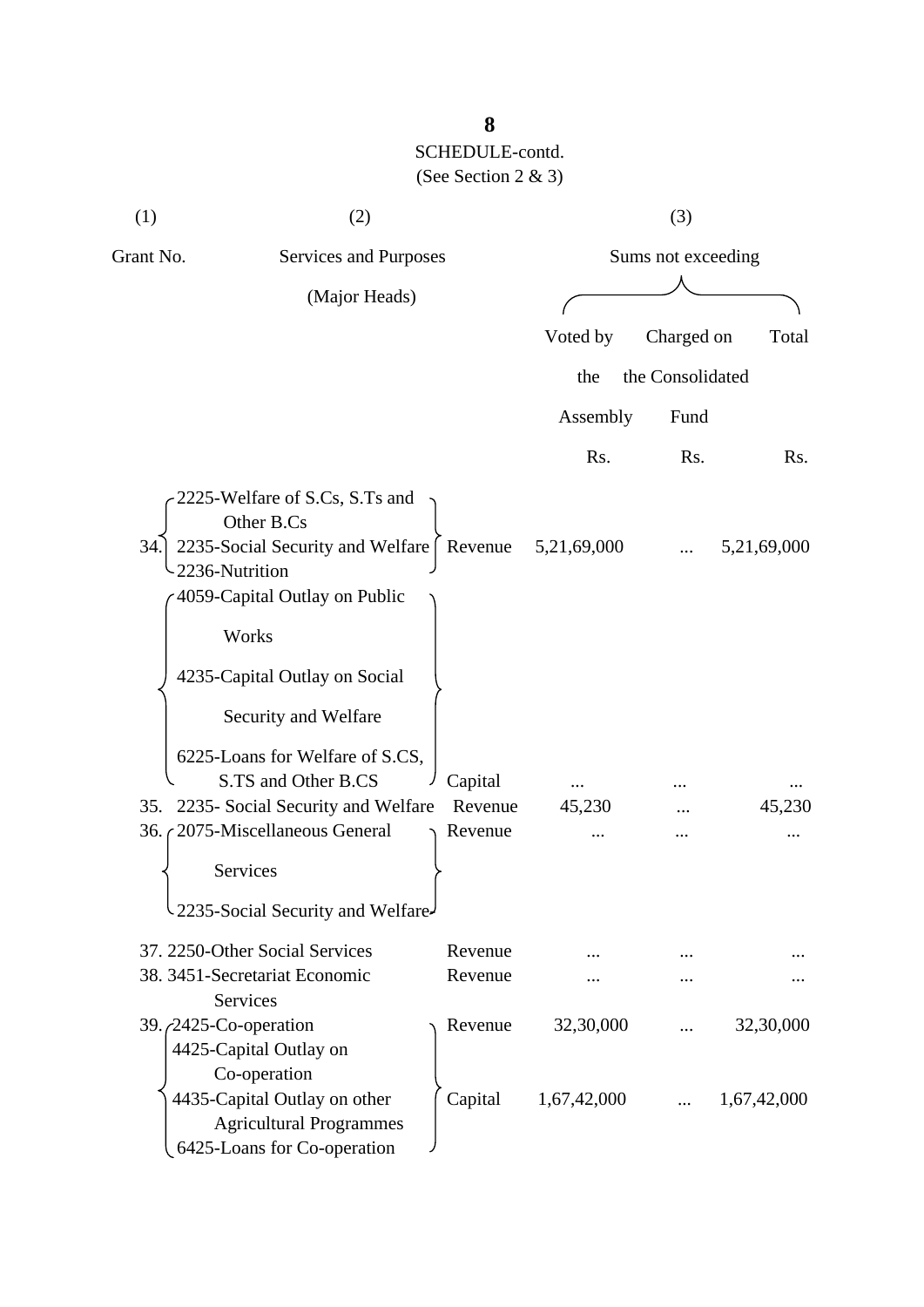| (1)                 | (2)                                                       |         |                    | (3)              |          |
|---------------------|-----------------------------------------------------------|---------|--------------------|------------------|----------|
| Grant No.           | Services and Purposes                                     |         | Sums not exceeding |                  |          |
|                     | (Major Heads)                                             |         |                    |                  |          |
|                     |                                                           |         | Voted by           | Charged on       | Total    |
|                     |                                                           |         | the                | the Consolidated |          |
|                     |                                                           |         | Assembly           | Fund             |          |
|                     |                                                           |         |                    |                  |          |
|                     |                                                           |         | Rs.                | Rs.              | Rs.      |
|                     | 40. 2552-North Eastern Areas<br>(Special Areas Programme) | Revenue |                    |                  |          |
|                     | 4552-Capital Outlay on North                              | Capital |                    |                  |          |
|                     | <b>Eastern Areas</b>                                      |         |                    |                  |          |
|                     | 41.3454-Census, Surveys and                               | Revenue | 1,20,000           |                  | 1,20,000 |
|                     | <b>Statistics</b>                                         |         |                    |                  |          |
| 2216-Housing<br>42. | 3475-Other General Economic                               | Revenue |                    |                  |          |
|                     | Services                                                  | Revenue |                    |                  |          |
|                     | 2216-Housing                                              |         |                    |                  |          |
|                     | 2401-Crop Husbandry                                       |         |                    |                  |          |
|                     | 2408-Food Storage and                                     |         |                    |                  |          |
|                     | Warehousing                                               |         |                    |                  |          |
|                     | 2415-Agricultural Research and                            | Revenue |                    |                  |          |
|                     | Education                                                 |         |                    |                  |          |
|                     | 2435-Other Agricultural                                   |         |                    |                  |          |
|                     | Programmes                                                |         |                    |                  |          |
| 43 <sub>4</sub>     | 2702-Minor Irrigation                                     |         |                    |                  |          |
|                     | 4216-Capital Outlay on Housing                            |         |                    |                  |          |
|                     | 4401-Capital Outlay on Crop                               |         |                    |                  |          |
|                     | Husbandry                                                 |         |                    |                  |          |
|                     | 4416-Investments in Agricultural                          | Capital |                    |                  |          |
|                     | <b>Financial INST</b>                                     |         |                    |                  |          |
|                     | 4702-Capital Outlay on Minor                              |         |                    |                  |          |
|                     | Irrigation                                                |         |                    |                  |          |
|                     | 6401-Loans for Crop Husbandry                             |         |                    |                  |          |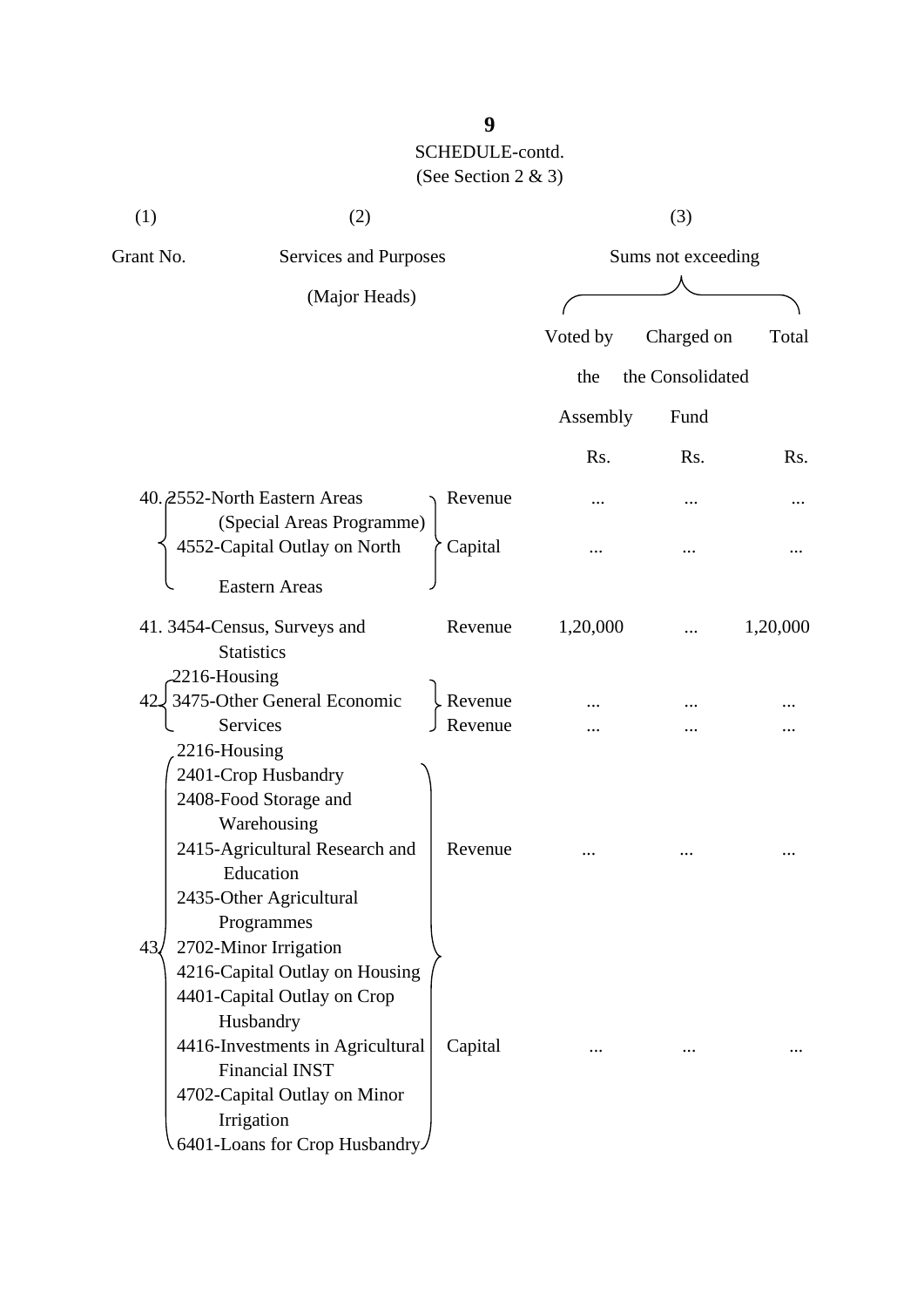| Grant No.<br>Services and Purposes<br>Sums not exceeding  |             |
|-----------------------------------------------------------|-------------|
| (Major Heads)                                             |             |
| Voted by<br>Charged on                                    | Total       |
| the Consolidated<br>the                                   |             |
|                                                           |             |
| Assembly<br>Fund                                          |             |
| Rs.<br>Rs.                                                | Rs.         |
| 2701-Medium Irrigation-II-Works                           |             |
| Under E. and D Wing P.W.D                                 |             |
| <b>Medium Irrigation Projects</b><br>Revenue              |             |
| 2711-Flood Control                                        |             |
| 4701-Capital Outlay on Medium<br>44.                      |             |
| Irrigation                                                |             |
| 4711-Capital Outlay on Flood<br>Capital                   |             |
| <b>Control Projects</b><br>2216-Housing                   |             |
| 2402-Soil and Water Conservation Revenue                  |             |
| 45. 2415-Agricultural Research and                        |             |
| Education                                                 |             |
| 46. 2501-Special Programmes for<br>3,21,40,000<br>Revenue | 3,21,40,000 |
| <b>Rural Development</b>                                  |             |
| $-2216$ -Housing                                          |             |
| 2235-Social Security and Welfare                          |             |
| 2403-Animal Husbandry<br>45,00,000<br>Revenue             | 45,00,000   |
| 2415-Agricultural Research and                            |             |
| Education                                                 |             |
| 4059-Capital Outlay on Public<br>47.                      |             |
| Works                                                     |             |
| 4403-Capital Outlay on Animal<br>Husbandry                |             |
| 6225-Loans for Welfare of S.CS,<br>Capital                |             |
| S.TS and Other B.CS                                       |             |
| 6403-Loans for Animal Husbandry /                         |             |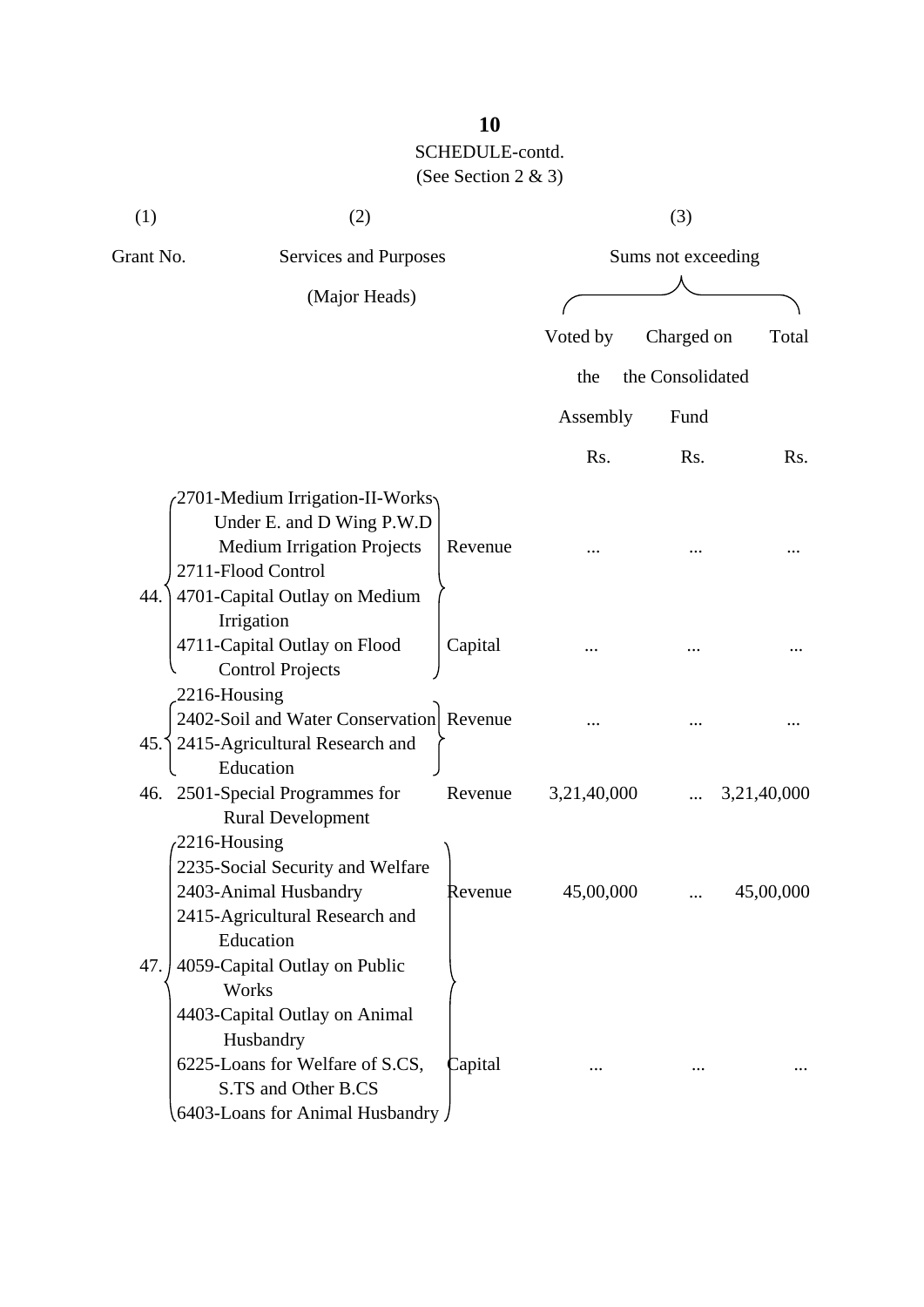| (1)                                   | (2)                                                                           |         |          | (3)                |       |  |
|---------------------------------------|-------------------------------------------------------------------------------|---------|----------|--------------------|-------|--|
| Grant No.                             | Services and Purposes                                                         |         |          | Sums not exceeding |       |  |
|                                       | (Major Heads)                                                                 |         |          |                    |       |  |
|                                       |                                                                               |         | Voted by | Charged on         | Total |  |
|                                       |                                                                               |         | the      | the Consolidated   |       |  |
|                                       |                                                                               |         | Assembly | Fund               |       |  |
|                                       |                                                                               |         | Rs.      | Rs.                | Rs.   |  |
| 48. 2216-Housing                      | 2404-Dairy Development<br>2415-Agricultural Research and<br>Education         | Revenue |          |                    |       |  |
| 2216-Housing<br>2405-Fisheries<br>49. | 2415-Agricultural Research and<br>Education<br>4216-Capital Outlay on Housing | Revenue |          |                    |       |  |
|                                       | 4405-Capital Outlay on Fisheries J Capital<br>-2406-Forestry and Wild Life    |         |          |                    |       |  |
| 50.                                   | 2415-Agricultural Research and<br>Education                                   | Revenue |          |                    |       |  |
|                                       | 4406-Capital Outlay on Forestry<br>and Wild Life                              | Capital |          |                    |       |  |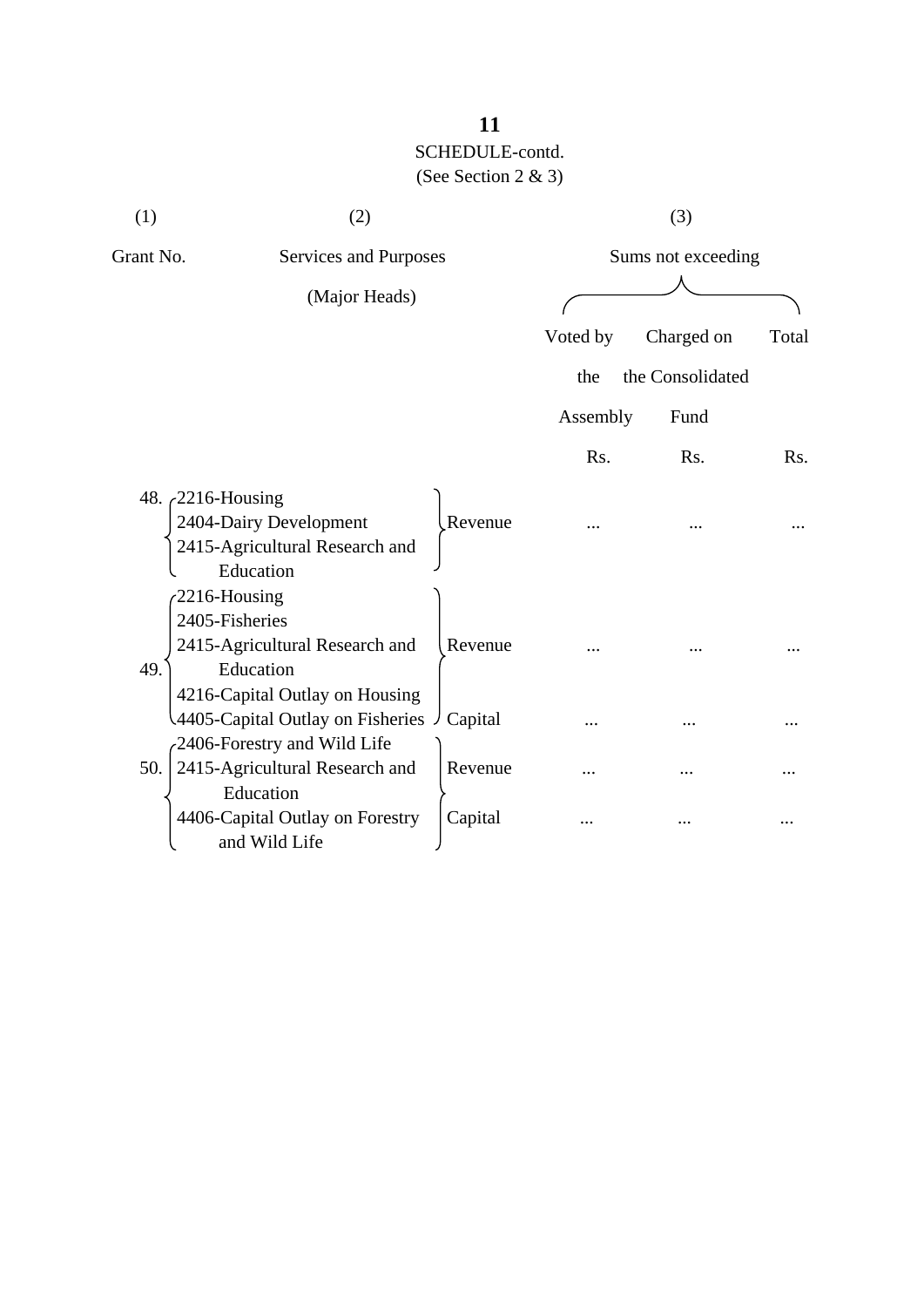| (1)       | (2)                                                                                                                                                                                                                       |         |                    | (3)              |              |  |
|-----------|---------------------------------------------------------------------------------------------------------------------------------------------------------------------------------------------------------------------------|---------|--------------------|------------------|--------------|--|
| Grant No. | Services and Purposes                                                                                                                                                                                                     |         | Sums not exceeding |                  |              |  |
|           | (Major Heads)                                                                                                                                                                                                             |         | Voted by           | Charged on       | Total        |  |
|           |                                                                                                                                                                                                                           |         | the                | the Consolidated |              |  |
|           |                                                                                                                                                                                                                           |         | Assembly           | Fund             |              |  |
|           |                                                                                                                                                                                                                           |         |                    |                  |              |  |
| 51.       | 2216-Housing<br>2236-Nutrition<br>2401-Crop Husbandry<br>2501-Special Programmes for<br><b>Rural Development</b><br>2505-Rural Employment<br>2515-Other Rural Development<br>Programmes<br>2461-Capital Outlay on Housing | Revenue | Rs.<br>2,000       | Rs.              | Rs.<br>2,000 |  |
|           | 4515-Capital Outlay on Rural<br>Development<br>6515-Loans for other Rural<br><b>Development Programmes</b>                                                                                                                | Capital |                    |                  |              |  |
| 52.       | 2852-Industries<br>4854-Capital Outlay on Cement<br>and non-Metallic Minerals<br>4885-Capital Outlay on Industries<br>and Mineral<br>6885-Loans for other Industries<br>and Minerals                                      | Revenue |                    |                  |              |  |
| 53.       | $2216$ -Housing<br>2851-Village and Small Industries<br>4851-Capital Outlay on Village<br>and Small Industries                                                                                                            | Revenue |                    |                  |              |  |
|           | 6851-Loans for Village and Small<br>Industries                                                                                                                                                                            | Capital |                    |                  |              |  |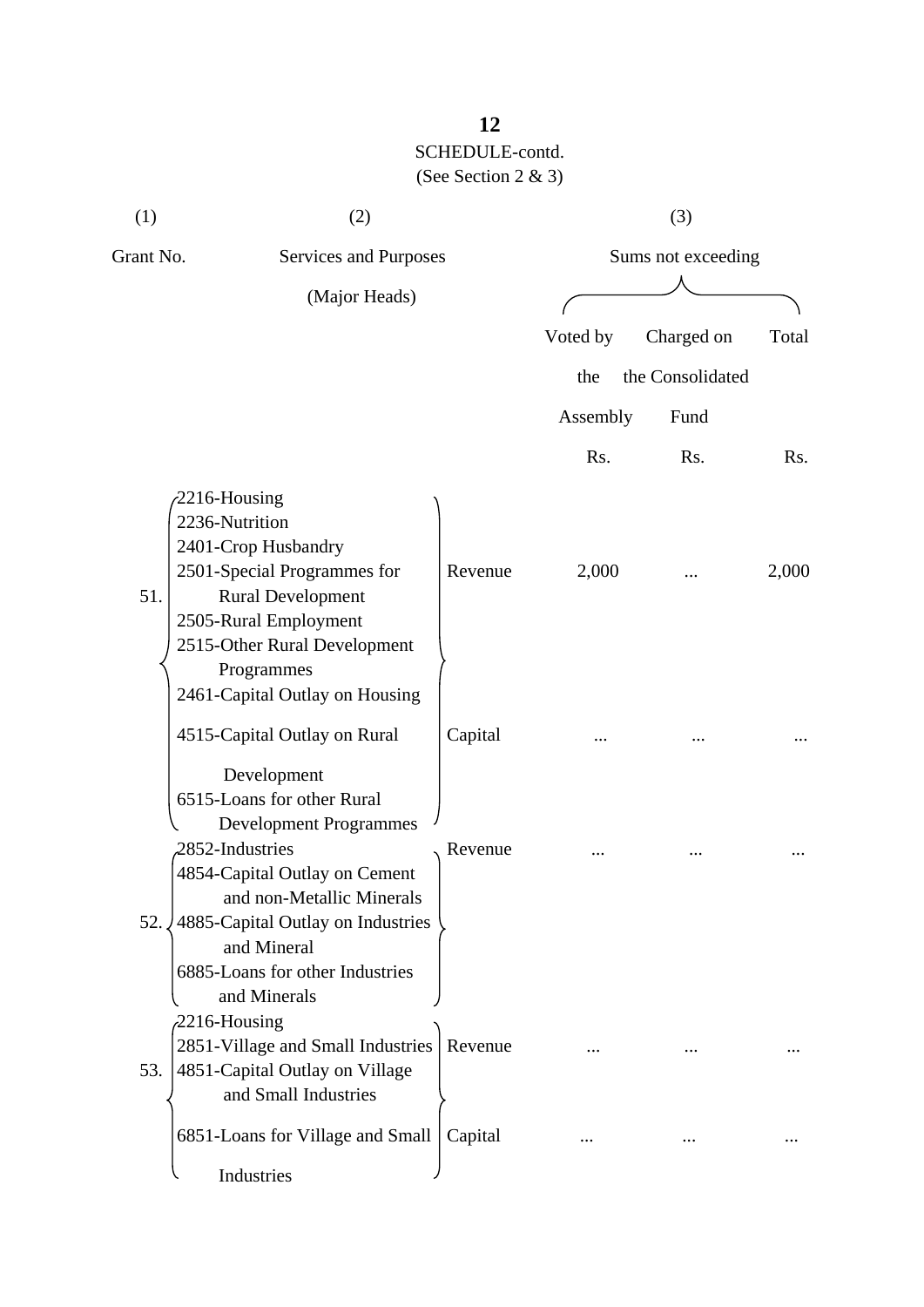| (1)       | (2)                                                                                                                     |         |                    | (3)              |                  |
|-----------|-------------------------------------------------------------------------------------------------------------------------|---------|--------------------|------------------|------------------|
| Grant No. | Services and Purposes                                                                                                   |         | Sums not exceeding |                  |                  |
|           | (Major Heads)                                                                                                           |         |                    |                  |                  |
|           |                                                                                                                         |         | Voted by           | Charged on       | Total            |
|           |                                                                                                                         |         | the                | the Consolidated |                  |
|           |                                                                                                                         |         | Assembly           | Fund             |                  |
|           |                                                                                                                         |         | Rs.                | Rs.              | R <sub>s</sub> . |
|           | $2216$ -Housing                                                                                                         |         |                    |                  |                  |
|           | 2851-Village and Small Industries                                                                                       | Revenue |                    |                  |                  |
| 54.       | 4216-Capital Outlay on Housing<br>4851-Capital Outlay on Village                                                        | Capital |                    |                  |                  |
|           | and Small Scale Industries                                                                                              |         |                    |                  |                  |
|           | 6851-Loans for Village and Small                                                                                        |         |                    |                  |                  |
|           | Industries                                                                                                              |         |                    |                  |                  |
|           | 2853-Non-Ferrous Mining and<br><b>Metallurgical Industries</b>                                                          | Revenue |                    |                  |                  |
| 55.1      | 4216-Capital Outlay on Housing<br>4853-Capital Outlay on Mining                                                         | Capital | 60,00,000          |                  | 60,00,000        |
|           | <b>And Industries</b>                                                                                                   |         |                    |                  |                  |
|           | 3054-Roads and Bridges                                                                                                  | Revenue |                    |                  |                  |
| 56.1      | 5054-Capital Outlay on Roads<br>and Bridges                                                                             | Capital |                    |                  |                  |
|           | 3452-Tourism<br>4059-Capital Outlay on Public<br>Works                                                                  | Revenue |                    |                  |                  |
| 57.3      | 5275-Capital Outlay on other<br><b>Communication Services</b><br>5452-Capital Outlay on Tourism<br>52-Loans for Tourism | Capital |                    |                  |                  |
|           | 58. 3606-Aid Materials and Equipment Revenue                                                                            |         |                    |                  |                  |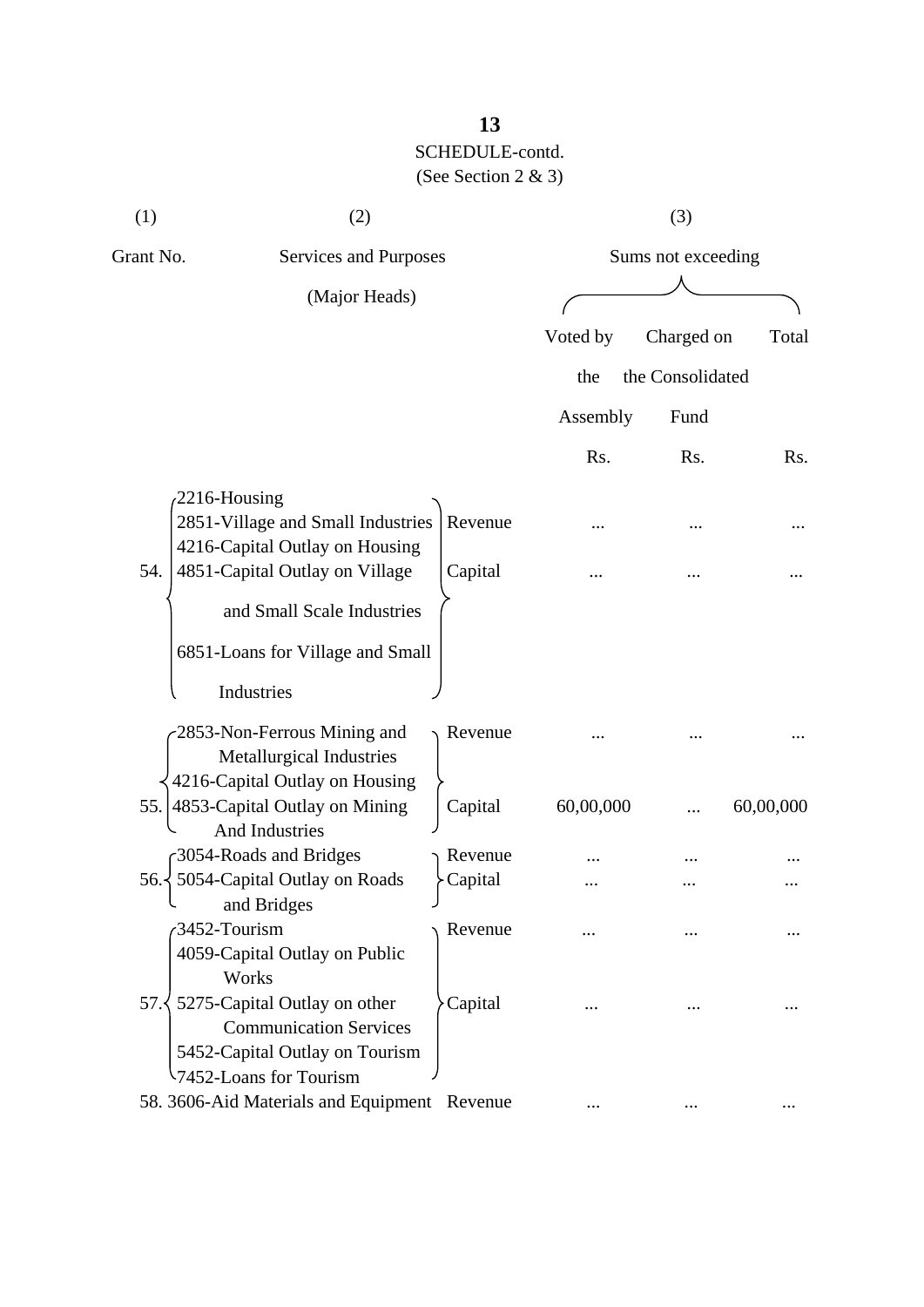| (1)       | (2)                                                                   |         |                                     | (3)                |       |
|-----------|-----------------------------------------------------------------------|---------|-------------------------------------|--------------------|-------|
| Grant No. | Services and Purposes                                                 |         |                                     | Sums not exceeding |       |
|           | (Major Heads)                                                         |         |                                     |                    |       |
|           |                                                                       |         | Voted by                            | Charged on         | Total |
|           |                                                                       |         | the                                 | the Consolidated   |       |
|           |                                                                       |         | Assembly                            | Fund               |       |
|           |                                                                       |         | Rs.                                 | Rs.                | Rs.   |
|           | 59, 5465-Investment in General<br><b>Financial and Training</b>       | Capital |                                     |                    |       |
|           | 6003-Internal Debt of the State<br>Government                         | Capital | .                                   |                    |       |
|           | 6004-Loans and Advances from the Capital<br><b>Central Government</b> |         |                                     |                    |       |
|           | 60.7610-Loans to Government<br>Servants etc                           | Capital |                                     |                    |       |
|           | 61.7615-Miscellaneous Loans                                           | Capital |                                     |                    |       |
|           | 62. 7810-Inter-State Settlement                                       | Capital |                                     |                    |       |
|           | 63. 7999-Appropriation to Contingency                                 | Capital | .                                   |                    |       |
|           |                                                                       | Total   | 15,93,49,846 19,53,965 16,13,03,811 |                    |       |

## L. M. SANGMA,

Under Secretary to the Govt. Of Meghalaya,

Law (B) Department.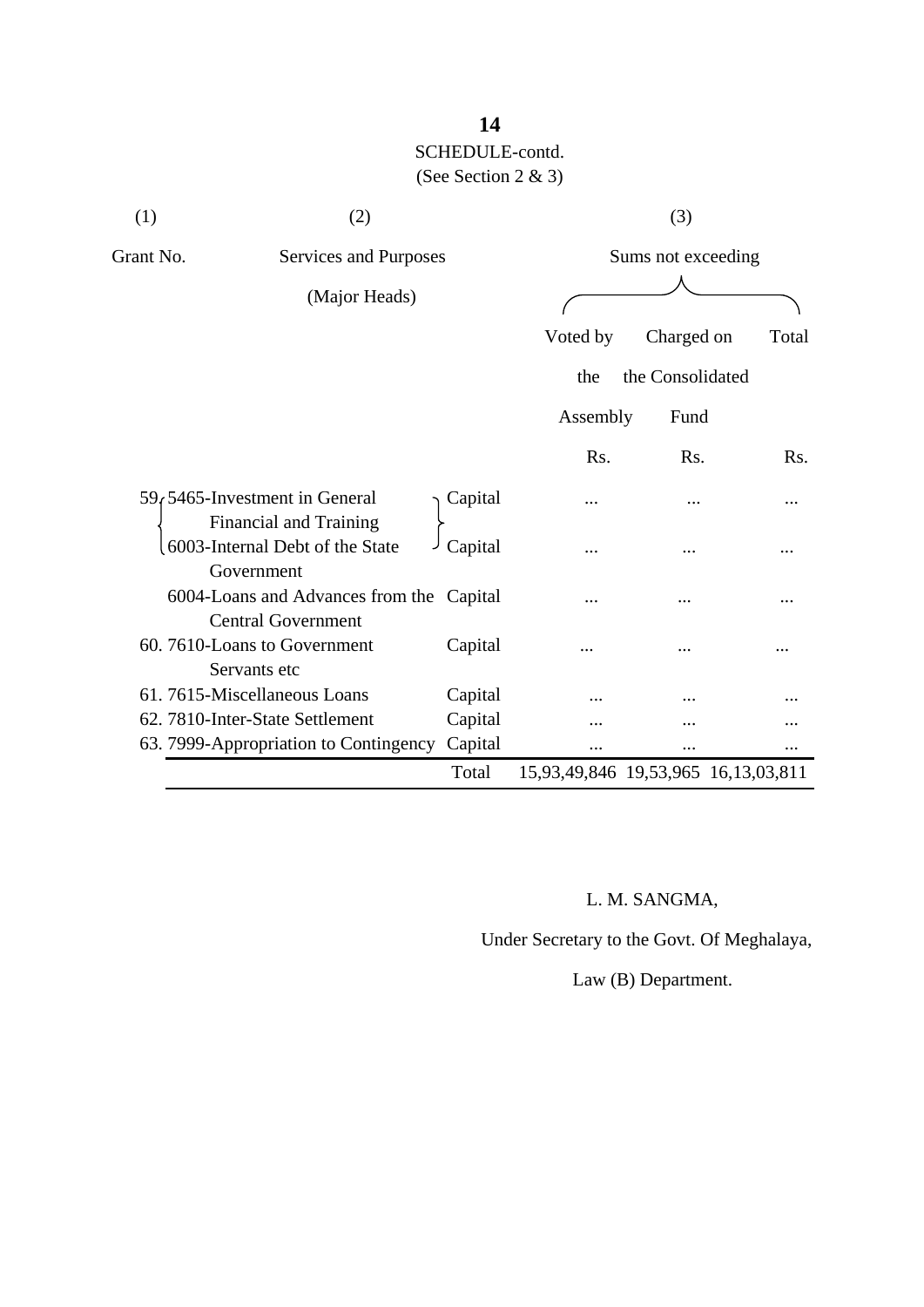## **The 7th January, 2000**

No. LL (B) 88/88/108- The Meghalaya Board of School Education (Amendment) Act, 1999 (Act No. 2 of 2000) is hereby published for general information.

L. M. SANGMA,

Under Secretary to the Govt. Of Meghalaya,

Law (B) Department.

#### **MEGHALAYA ACT No. 2 OF 2000**

(As passed by the Meghalaya Legislative Assembly)

Received the assent of the Governor on the  $5<sup>th</sup>$  January, 2000. Published in the Gazette of Meghalaya Extra-ordinary issue of the, dated  $7<sup>th</sup>$  January, 2000

#### THE MEGHALAYA BOARD OF SCHOOL EDUCATION (AMENDMENT) ACT

#### AN

#### **ACT**

Further to amend the Meghalaya Board of School Education Act, 1973. Be it enacted by the Legislature of the State of Meghalaya in the Fiftieth year of the Republic of India as follows:-

| Short title and<br>commencement                |   | (1) This act may be called the Meghalaya Board of School<br>Education Act, 1999<br>(2) It shall come into force at once.                            |
|------------------------------------------------|---|-----------------------------------------------------------------------------------------------------------------------------------------------------|
| Amendment of<br>Section 4 of Act 10 of<br>1973 | 2 | In section 4 of the Meghalaya Board of School Education<br>Act, 1973 for clause (xvi), the following shall be substituted,<br>namely:               |
|                                                |   | "(xvi) five teachers drawn from Colleges, Higher Secondary,<br>Secondary, Upper Primary and Primary School of whom at<br>least two are women; and". |

#### L. M. SANGMA,

Under Secretary to the Govt. Of Meghalaya,

Law (B) Department.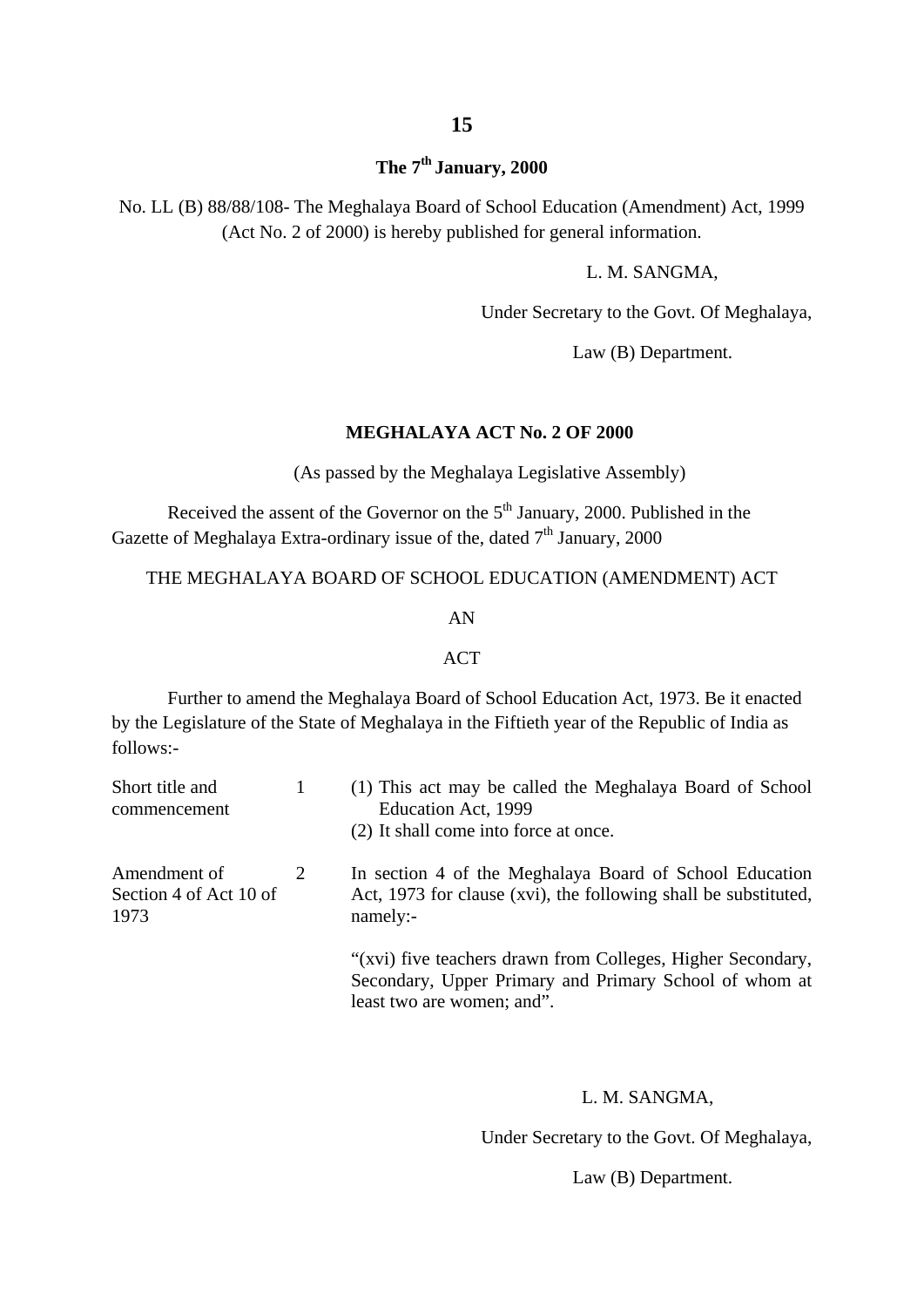## **The 29th March, 2000**

No. LL (B) 17/96/211- The Meghalaya Appropriation (No. 1) Act, 2000 (Act No. 3 of 2000) is hereby published for general information.

#### **MEGHALAYA ACT No. 3 OF 2000**

(As passed by the Meghalaya Legislative Assembly)

Received the assent of the Governor on the  $28<sup>th</sup>$  March, 2000.

Published in the Gazette of Meghalaya Extra-ordinary issue of the, dated 29<sup>th</sup> March, 2000

#### THE MEGHALAYA APPROPRIATION (NO. 1) ACT, 2000

An

Act

To authorise payment and appropriation of certain further sums from and out of the Consolidated Fund of Meghalaya for the service of financial year 1999-2000

Be it enacted by the Legislature of the State of Meghalaya in the Fifty first year of the Republic of India as follows:-

| Short title and<br>commencement                                                               |   | (1) This Act may be called the Meghalaya Appropriation<br>(No. 1) Act, 2000.                                                                                                                                                                                                                                                                                                                                                                                                                   |
|-----------------------------------------------------------------------------------------------|---|------------------------------------------------------------------------------------------------------------------------------------------------------------------------------------------------------------------------------------------------------------------------------------------------------------------------------------------------------------------------------------------------------------------------------------------------------------------------------------------------|
| Withdrawal of Rs.<br>43,58,18,225 from<br>and out of the<br>Consolidated Fund of<br>Meghalaya | 2 | From and out of the Consolidated Fund of Meghalaya there<br>may be paid and applied sums not exceeding those specified<br>in Column (3) of the Schedule amounting in the aggregate<br>to the sum of Rupees Forty three crores, fifty eight lakhs,<br>eighteen thousand, two hundred twenty five towards<br>defraying the several charges which will come in the course<br>of payment during the financial year 1999-2000 in respect<br>of the services specified in Column (2) of the Schedule |
| Appropriation                                                                                 | 3 | The sums authorised to be withdrawn from and out of the<br>Consolidated Fund of Meghalaya by this Act, shall be<br>appropriated for the services and purposes expressed in the                                                                                                                                                                                                                                                                                                                 |

Schedule in relation to the financial year, 1999-2000.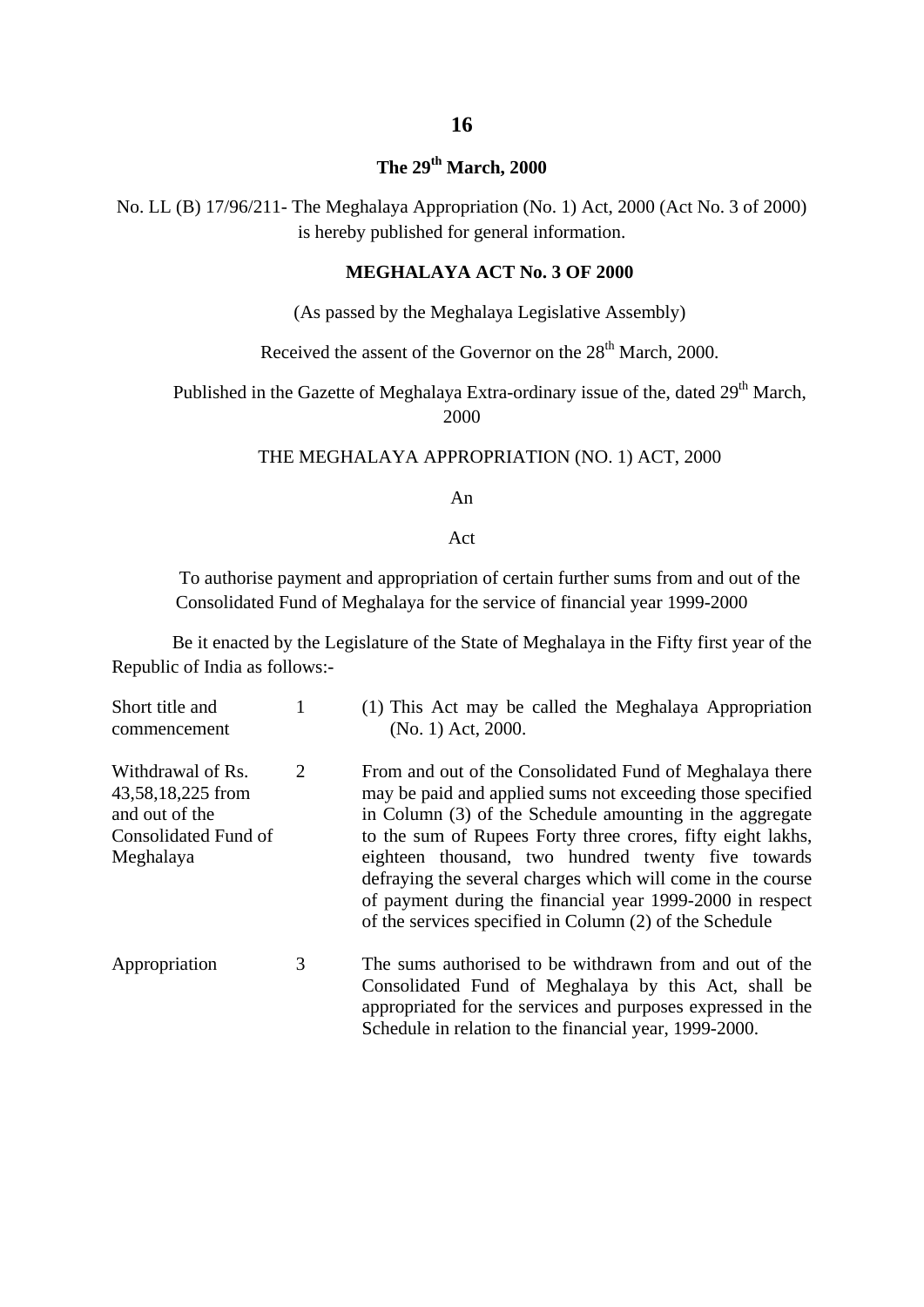## **17** SCHEDULE (See Section 2 & 3)

| (1)       | (2)                                                    |         |                    | (3)              |                  |  |
|-----------|--------------------------------------------------------|---------|--------------------|------------------|------------------|--|
| Grant No. | Services and Purposes                                  |         | Sums not exceeding |                  |                  |  |
|           | (Major Heads)                                          |         |                    |                  |                  |  |
|           |                                                        |         | Voted by           | Charged on       | Total            |  |
|           |                                                        |         | the                | the Consolidated |                  |  |
|           |                                                        |         | Assembly           | Fund             |                  |  |
|           |                                                        |         | Rs.                | Rs.              | R <sub>s</sub> . |  |
|           | 2011-Parliamentary/State/Union                         | Revenue |                    |                  |                  |  |
|           | <b>Territory Legislature</b>                           |         |                    |                  |                  |  |
| 1.        | 2058-Stationery and Printing                           |         |                    |                  |                  |  |
|           | 4058-Capital Outlay on Stationery Capital              |         |                    |                  |                  |  |
|           | and Printing                                           |         |                    |                  |                  |  |
| 2.        | 2012-Governor                                          | Revenue |                    |                  |                  |  |
| 3.        | 2013-Council of Ministers<br>2070-Other Administrative | Revenue |                    |                  |                  |  |
|           | Services, etc                                          |         |                    |                  |                  |  |
| 4.        | 2010-Administration of Justice<br>$\dddotsc$           | Revenue | 71,600             | 55,885           | 1,30,485         |  |
| 5.        | 2015-Elections                                         | Revenue |                    |                  |                  |  |
|           | 2029-Land Revenue                                      |         |                    |                  |                  |  |
|           | 2245-Relief on account of Natural                      |         |                    |                  |                  |  |
|           | Calamities                                             |         |                    |                  |                  |  |
|           | 2245-Other Social Services                             | Revenue |                    |                  |                  |  |
|           | 3475-Other General Economic                            |         |                    |                  |                  |  |
|           | Services                                               |         |                    |                  |                  |  |
| 6.        | 6225-Loans for Welfare of                              |         |                    |                  |                  |  |
|           | <b>Scheduled Castes, Scheduled</b>                     |         |                    |                  |                  |  |
|           | Tribes and other Backward                              |         |                    |                  |                  |  |
|           | Classes                                                |         |                    |                  |                  |  |
|           | 6250-Loans for Other Social                            |         |                    |                  |                  |  |
|           | Services                                               |         |                    |                  |                  |  |
|           | 6401-Loans for Crop Husbandry                          | Capital |                    |                  |                  |  |
| 7.        | 2030-Stamps and Registration                           | Revenue | 3,59,565           |                  | 3,59,565         |  |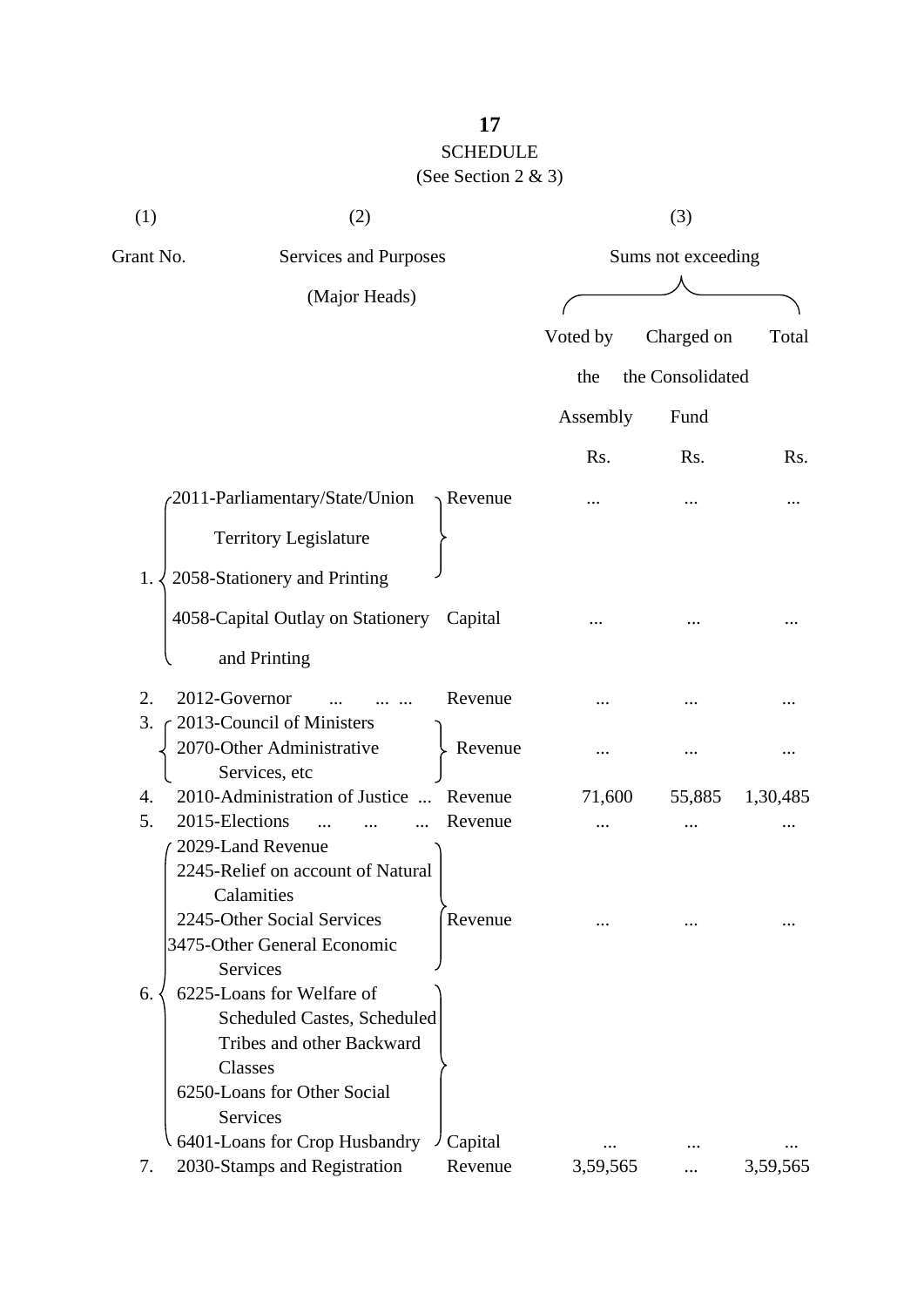## **18**

| (1) | (2)                                                                                                                                       |                    | (3)                |                         |           |  |
|-----|-------------------------------------------------------------------------------------------------------------------------------------------|--------------------|--------------------|-------------------------|-----------|--|
|     | Grant No.<br>Services and Purposes                                                                                                        |                    | Sums not exceeding |                         |           |  |
|     | (Major Heads)                                                                                                                             |                    |                    |                         |           |  |
|     |                                                                                                                                           |                    | Voted by           | Charged on              | Total     |  |
|     |                                                                                                                                           |                    | the                | the Consolidated        |           |  |
|     |                                                                                                                                           |                    | Assembly           | Fund                    |           |  |
|     |                                                                                                                                           |                    | Rs.                | R <sub>s</sub> .        | Rs.       |  |
| 8.  | 2039-State Excise<br>2040-Sales Tax                                                                                                       | Revenue            | 14,15,000          |                         | 14,15,000 |  |
| 9.  | 2045-Other Taxes and Duties on<br><b>Commodities and Services</b><br>2041-Taxes on vehicles                                               | $\angle$ Revenue   | 18,69,634          |                         | 18,69,634 |  |
| 10. | 2070-Other Administrative<br>Services etc<br>3055-Road Transport<br>5053-Capital Outlay in Civil                                          | Revenue            | 45,46,200          |                         | 45,46,200 |  |
|     | Aviation<br>5055-Capital Outlay on Road<br>Transport                                                                                      | Capital            | 80,00,000          |                         | 80,00,000 |  |
| 11. | 2045-Other Taxes and Duties on<br><b>Commodities and Services</b><br>2501-Special Programme for<br><b>Rural Development</b><br>2801-Power | Revenue            |                    |                         |           |  |
|     | 2810-Non-Conventional Sources<br>of Energy<br>6801-Loans for Power Project                                                                | Capital            | 50,00,000          |                         | 50,00,000 |  |
|     | 12. (2047-Other Fiscal Services<br>2048-Appropriation for Reduction<br>or Avoidance of Debt                                               | Revenue<br>Revenue | 50,000             | 2,39,00,000 2,39,00,000 | 50,000    |  |
|     | 2049-Interest Payments<br>2051-Public Services Commission                                                                                 | Revenue<br>Revenue |                    | 4,50,000                | 4,50,000  |  |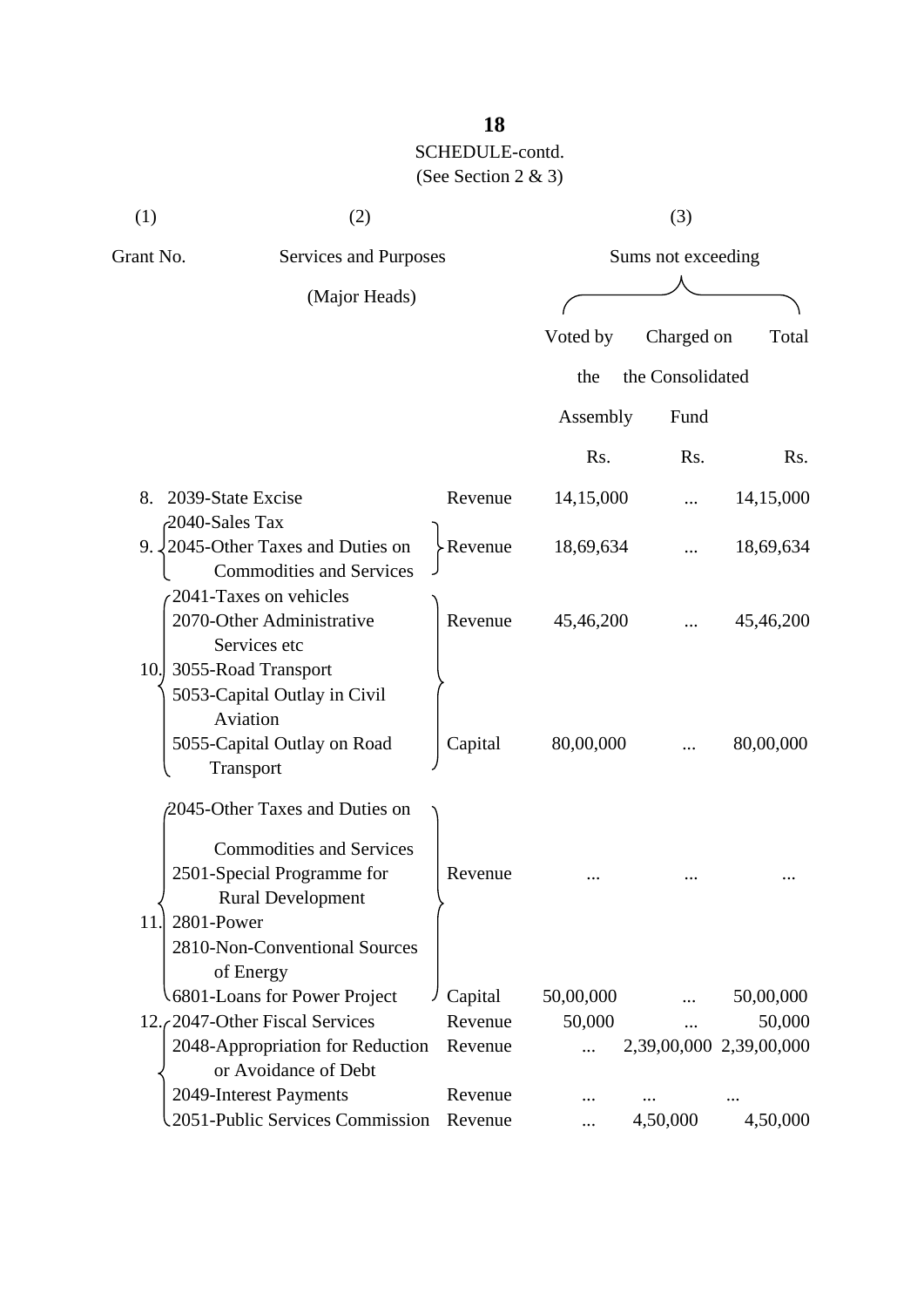| (1)                      | (2)                                                                                                 |         |          | (3)                |          |
|--------------------------|-----------------------------------------------------------------------------------------------------|---------|----------|--------------------|----------|
| Grant No.                | Services and Purposes                                                                               |         |          | Sums not exceeding |          |
|                          | (Major Heads)                                                                                       |         |          |                    |          |
|                          |                                                                                                     |         | Voted by | Charged on         | Total    |
|                          |                                                                                                     |         | the      | the Consolidated   |          |
|                          |                                                                                                     |         | Assembly | Fund               |          |
|                          |                                                                                                     |         | Rs.      | Rs.                | Rs.      |
|                          | -2052-Secretariat General Services<br>2251-Secretariat Social Services<br>3451-Secretariat Economic | Revenue |          |                    |          |
| 13.                      | Services<br>5275-Capital Outlay on other<br><b>Communication Services</b>                           | Capital |          |                    |          |
|                          | 14. 2053-District Administration                                                                    | Revenue |          |                    |          |
|                          | 15. 2054-Treasury Accounts                                                                          | Revenue |          |                    |          |
| 2055-Police              | Administration<br>2070-Other Administrative<br>Services etc                                         | Revenue | 5,00,000 |                    | 5,00,000 |
| $16\sqrt{2216}$ -Housing | 4059-Capital Outlay on Public<br>Works                                                              |         |          |                    |          |
|                          | 4216-Capital Outlay on Housing                                                                      | Capital |          |                    |          |
| $17.72056$ -Jails        |                                                                                                     | Revenue |          |                    |          |
|                          | 4059-Capital Outlay on Public<br>Works                                                              | Capital |          |                    |          |
| 18.                      | 2058-Stationery and Printing<br>4058-Capital Outlay on Stationery<br>and Printing                   | Revenue |          |                    |          |
|                          | 4216-Capital Outlay on Housing                                                                      | Capital |          |                    |          |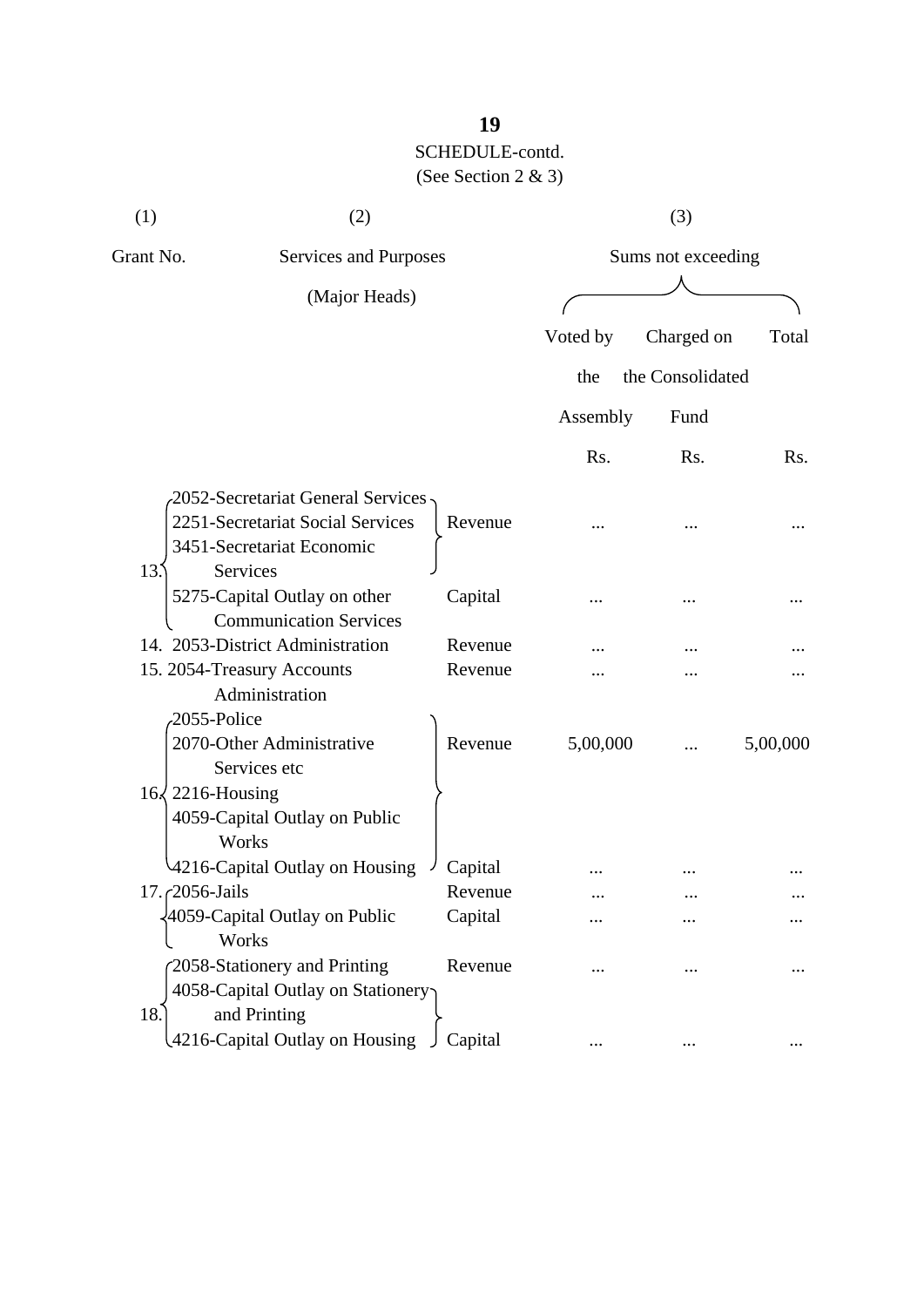| (1)       | (2)                                                                                                                                                                                                                                          |         | (3)                |                  |           |  |
|-----------|----------------------------------------------------------------------------------------------------------------------------------------------------------------------------------------------------------------------------------------------|---------|--------------------|------------------|-----------|--|
| Grant No. | Services and Purposes                                                                                                                                                                                                                        |         | Sums not exceeding |                  |           |  |
|           | (Major Heads)                                                                                                                                                                                                                                |         |                    |                  |           |  |
|           |                                                                                                                                                                                                                                              |         |                    |                  |           |  |
|           |                                                                                                                                                                                                                                              |         | Voted by           | Charged on       | Total     |  |
|           |                                                                                                                                                                                                                                              |         | the                | the Consolidated |           |  |
|           |                                                                                                                                                                                                                                              |         | Assembly           | Fund             |           |  |
|           |                                                                                                                                                                                                                                              |         | Rs.                | Rs.              | Rs.       |  |
| 19<       | 2052-Secretariat General Services<br>2059-Public Works<br>2203-Techinical Education<br>2204-Sports and Youth Services<br>2205-Art and Culture<br>2216-Housing<br>4059-Capital Outlay on Public<br>Works<br>4202-Capital Outlay on Education, | Revenue |                    |                  |           |  |
|           | Art and Culture<br>4210-Capital Outlay on Medical<br>and Public Health<br>4216-Capital Outlay on Housing<br>4403-Capital Outlay on Animal<br>Husbandry<br>4404-Capital Outlay on Dairy<br>Development                                        | Capital | 23,00,000          |                  | 23,00,000 |  |
|           | 2070-Other Administrative                                                                                                                                                                                                                    | Revenue | 38,00,000          |                  | 38,00,000 |  |
| 20        | Services etc<br>4059-Capital Outlay on Public<br>Works                                                                                                                                                                                       | Capital |                    |                  |           |  |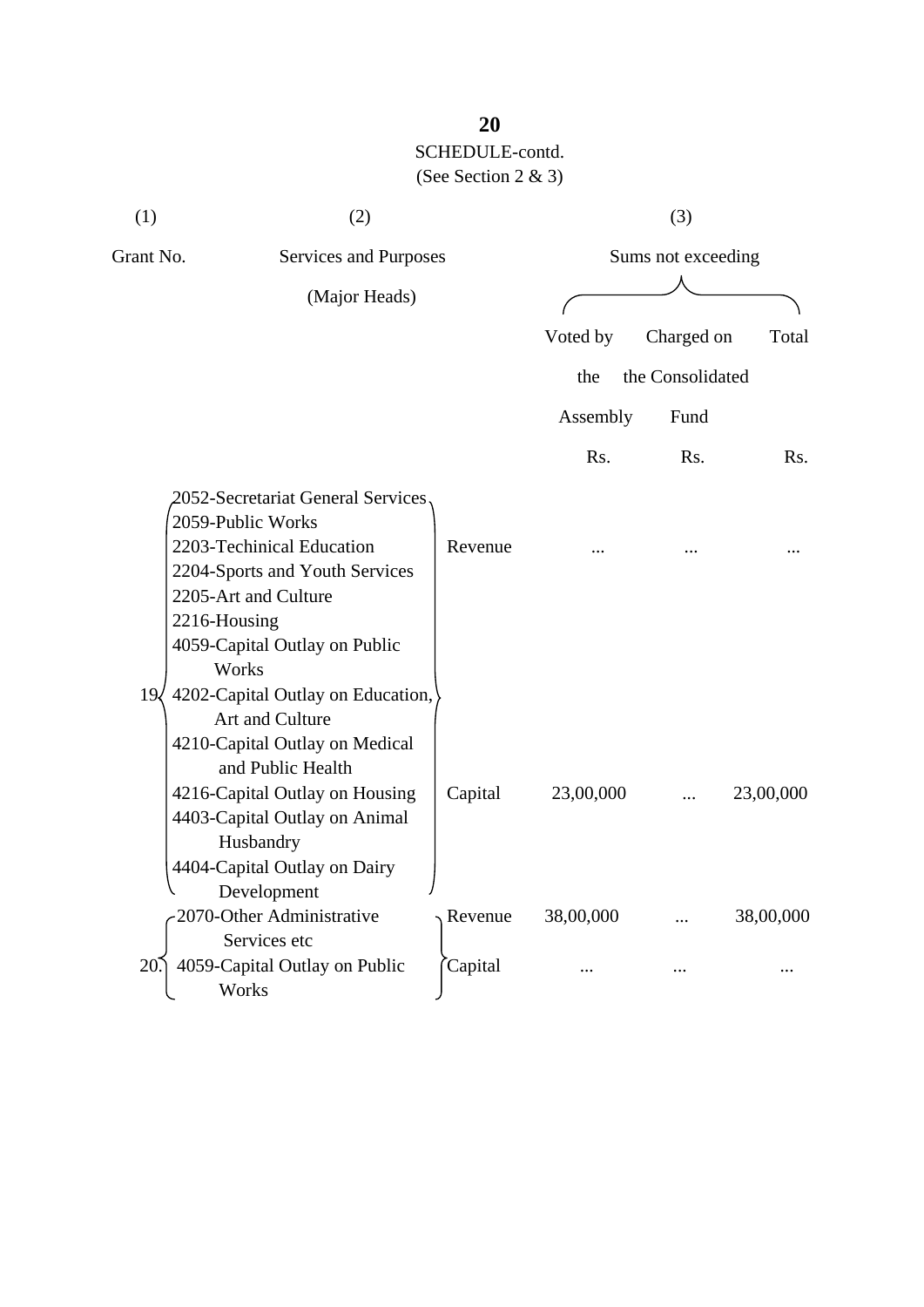| (1)       | (2)                                                                                                                                                                                                                                                                                                                                                                                                                         |                  |                    | (3)              |              |  |
|-----------|-----------------------------------------------------------------------------------------------------------------------------------------------------------------------------------------------------------------------------------------------------------------------------------------------------------------------------------------------------------------------------------------------------------------------------|------------------|--------------------|------------------|--------------|--|
| Grant No. | Services and Purposes                                                                                                                                                                                                                                                                                                                                                                                                       |                  | Sums not exceeding |                  |              |  |
|           | (Major Heads)                                                                                                                                                                                                                                                                                                                                                                                                               |                  |                    |                  |              |  |
|           |                                                                                                                                                                                                                                                                                                                                                                                                                             |                  | Voted by           | Charged on       | Total        |  |
|           |                                                                                                                                                                                                                                                                                                                                                                                                                             |                  | the                | the Consolidated |              |  |
|           |                                                                                                                                                                                                                                                                                                                                                                                                                             |                  | Assembly           | Fund             |              |  |
|           |                                                                                                                                                                                                                                                                                                                                                                                                                             |                  | Rs.                | Rs.              | Rs.          |  |
| 21.       | 2075-Miscellaneous General<br>Services<br>2202-General Education<br>2203-Technical Education<br>2204-Sports and Youth Services<br>2205-Art and Culture<br>2236-Nutrition<br>3425-Other Scientific Research<br>3454-Census, Survey and<br><b>Statistics</b><br>4202-Capital Outlay on Education,<br>Art and Culture<br>4204-Capital Outlay on Education, Capital<br>Sports, Art and Culture<br>6202-Loans for Education, Art | Revenue          | 21,76,84,000       |                  | 21,76,84,000 |  |
| 22.       | and Culture<br>2070-Other Administrative<br>Services etc                                                                                                                                                                                                                                                                                                                                                                    | $\sqrt{$ Revenue | 40,10,000          |                  | 40,10,000    |  |
|           | 2216-Housing                                                                                                                                                                                                                                                                                                                                                                                                                |                  |                    |                  |              |  |
|           | 23. 2070-Other Administrative<br>Services etc                                                                                                                                                                                                                                                                                                                                                                               | Revenue          |                    |                  |              |  |
|           | 24. 2071-Pensions and other<br><b>Retirements Benefits</b>                                                                                                                                                                                                                                                                                                                                                                  | Revenue          |                    |                  |              |  |
|           | 25. 2075-Miscellaneous General<br>Services                                                                                                                                                                                                                                                                                                                                                                                  | Revenue          |                    |                  |              |  |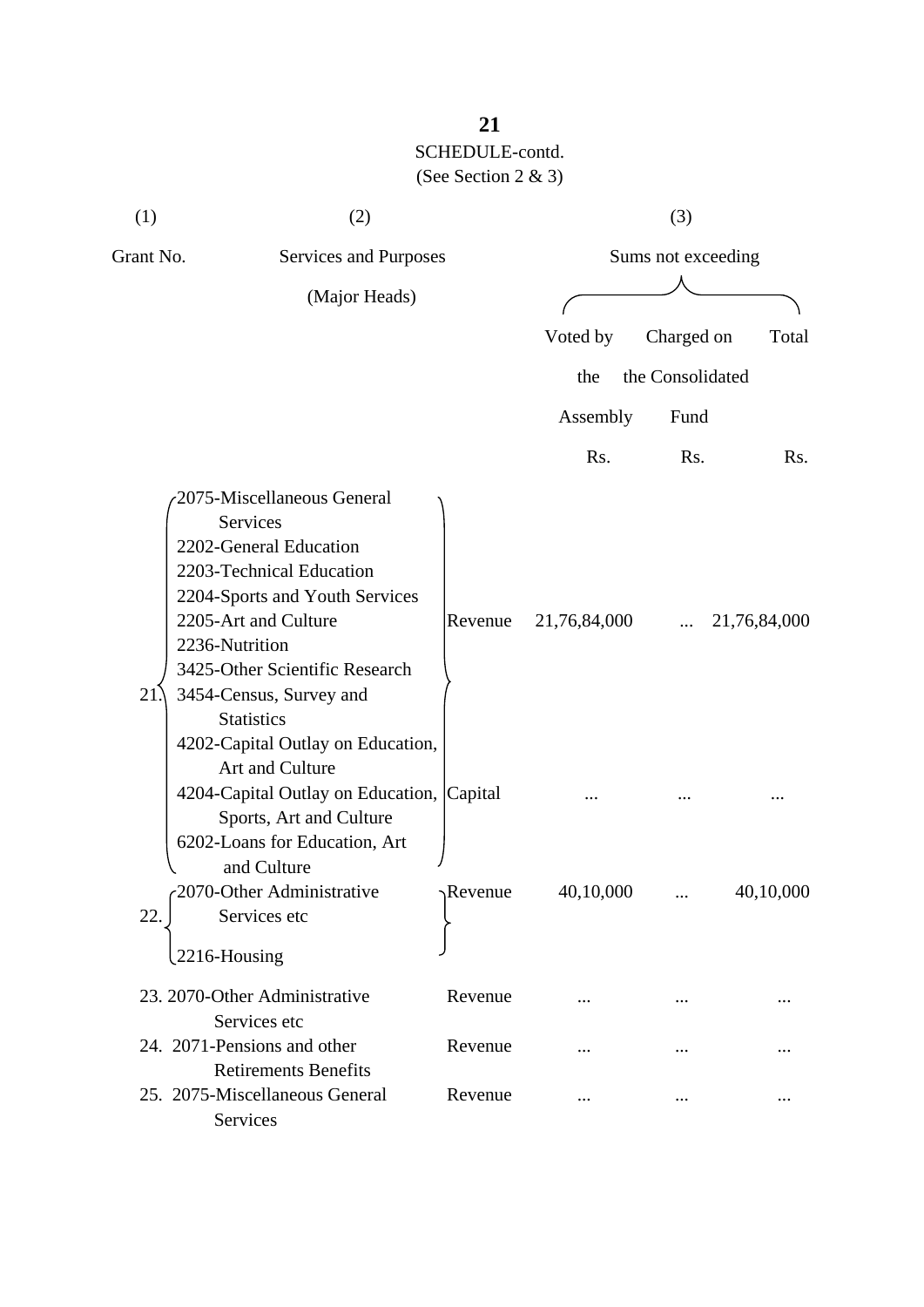| (1)       | (2)                                                                    |                    |                    | (3)              |             |
|-----------|------------------------------------------------------------------------|--------------------|--------------------|------------------|-------------|
| Grant No. | <b>Services and Purposes</b>                                           |                    | Sums not exceeding |                  |             |
|           | (Major Heads)                                                          |                    |                    |                  |             |
|           |                                                                        |                    | Voted by           | Charged on       | Total       |
|           |                                                                        |                    |                    |                  |             |
|           |                                                                        |                    | the                | the Consolidated |             |
|           |                                                                        |                    | Assembly           | Fund             |             |
|           |                                                                        |                    | Rs.                | Rs.              | Rs.         |
|           | 2210-Medical and Public Health                                         |                    |                    |                  |             |
|           | 2211-Family Welfare                                                    | Revenue            | 3,19,40,000        |                  | 3,10,40,000 |
|           | 4210-Capital Outlay on Medical                                         |                    |                    |                  |             |
| 26        | and Public Health                                                      |                    |                    |                  |             |
|           | 4211-Capital Outlay on Family                                          | Capital            | 2,09,00,000        |                  | 2,09,00,000 |
|           | Welfare                                                                |                    |                    |                  |             |
|           | 2215-Water Supply and Sanitation                                       |                    |                    |                  |             |
|           | 2216-Housing<br>27. 4215-Capital Outlay on Water                       | Revenue            |                    |                  |             |
|           | Supply and Sanitation                                                  |                    |                    |                  |             |
|           | 4216-Capital Outlay on Housing                                         | Capital            |                    |                  |             |
|           | $2216$ -Housing                                                        | Revenue            | 44,42,000          |                  | 44,42,000   |
|           | 28. 4216-Capital Outlay on Housing                                     |                    |                    |                  |             |
|           | 4217-Loans for Urban                                                   | Capital            |                    |                  |             |
|           | Development                                                            |                    |                    |                  |             |
|           | $2216$ -Housing                                                        |                    |                    |                  |             |
|           | 2217-Urban Development                                                 | Revenue            |                    |                  |             |
|           | 29. 4216-Capital Outlay on Housing                                     |                    |                    |                  |             |
|           | 4217-Capital Outlay on Urban                                           | Capital            |                    |                  |             |
|           | Development                                                            |                    |                    |                  |             |
| 30.       | 2220-Information and Publicity                                         | Revenue            | 13,00,000          |                  | 13,00,000   |
| 31.       | 2230-Labour and Employment                                             | Revenue            |                    |                  |             |
|           | 3456-Civil Supplies                                                    | Revenue            |                    |                  |             |
|           | 32. 4408-Capital Outlay on Food                                        | Capital            |                    |                  |             |
|           | Storage and Warehousing                                                |                    |                    |                  |             |
|           | 33. 2235-Social Security and Welfare<br>6235-Loans for Social Security | Revenue<br>Capital |                    |                  |             |
|           | and Welfare                                                            |                    |                    |                  |             |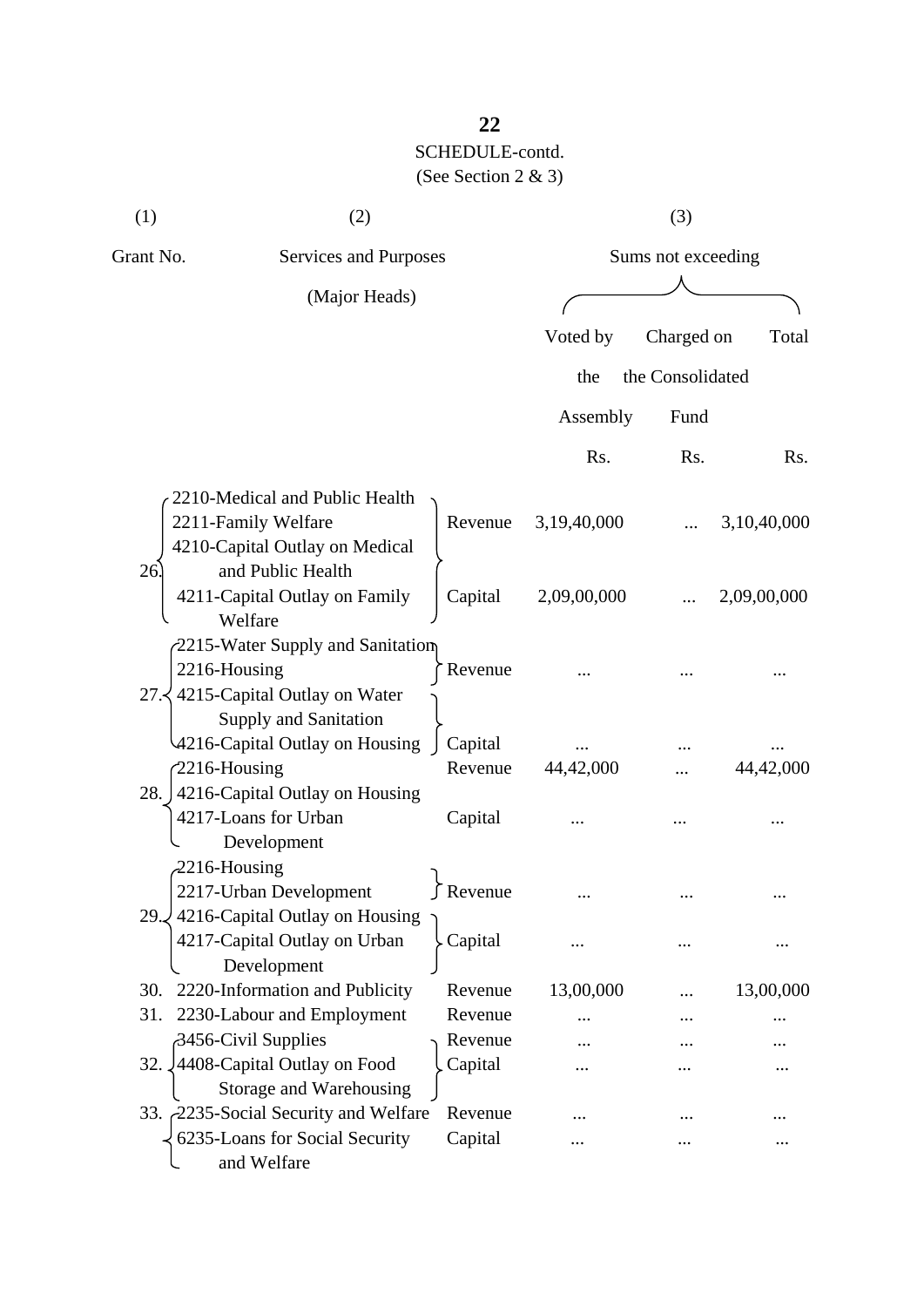| (1)       | (2)                                                                                   |         |                    | (3)              |           |  |
|-----------|---------------------------------------------------------------------------------------|---------|--------------------|------------------|-----------|--|
| Grant No. | <b>Services and Purposes</b>                                                          |         | Sums not exceeding |                  |           |  |
|           | (Major Heads)                                                                         |         |                    |                  |           |  |
|           |                                                                                       |         | Voted by           | Charged on       | Total     |  |
|           |                                                                                       |         | the                | the Consolidated |           |  |
|           |                                                                                       |         | Assembly           | Fund             |           |  |
|           |                                                                                       |         | Rs.                | Rs.              | Rs.       |  |
|           | 2225-Welfare of S.C, S.TS and<br>Other B.CS                                           | Revenue | 29,18,410          |                  | 29,18,410 |  |
|           | 2235-Social Security and Welfare                                                      |         |                    |                  |           |  |
|           | 2236-Nutrition                                                                        |         |                    |                  |           |  |
| 34.       | 4059-Capital Outlay on Public<br>Works                                                |         |                    |                  |           |  |
|           | 4235-Capital Outlay on Social<br>Security and Welfare<br>6225-Loans for S.C, S.TS and |         |                    |                  |           |  |
|           | Other B.CS<br>35. 2235- Social Security and Welfare                                   | Revenue |                    |                  |           |  |
|           | 2075-Miscellaneous General                                                            |         |                    |                  |           |  |
| 36.       | Services                                                                              | Revenue |                    |                  |           |  |
|           | 2235-Social Security and Welfare                                                      |         |                    |                  |           |  |
|           | 37. 2250-Other Social Services                                                        | Revenue |                    |                  |           |  |
|           | 38. 3451-Secretariat Economic<br>Services                                             | Revenue |                    |                  |           |  |
|           | 39. <i>(2425-Co-operation</i> )<br>4425-Capital Outlay on<br>Co-operation             | Revenue |                    |                  | .         |  |
|           | 4435-Capital Outlay of other<br><b>Agricultural Programmes</b>                        | Capital |                    |                  |           |  |
|           | 6425-Loans for Co-operation                                                           |         | $\cdots$           |                  |           |  |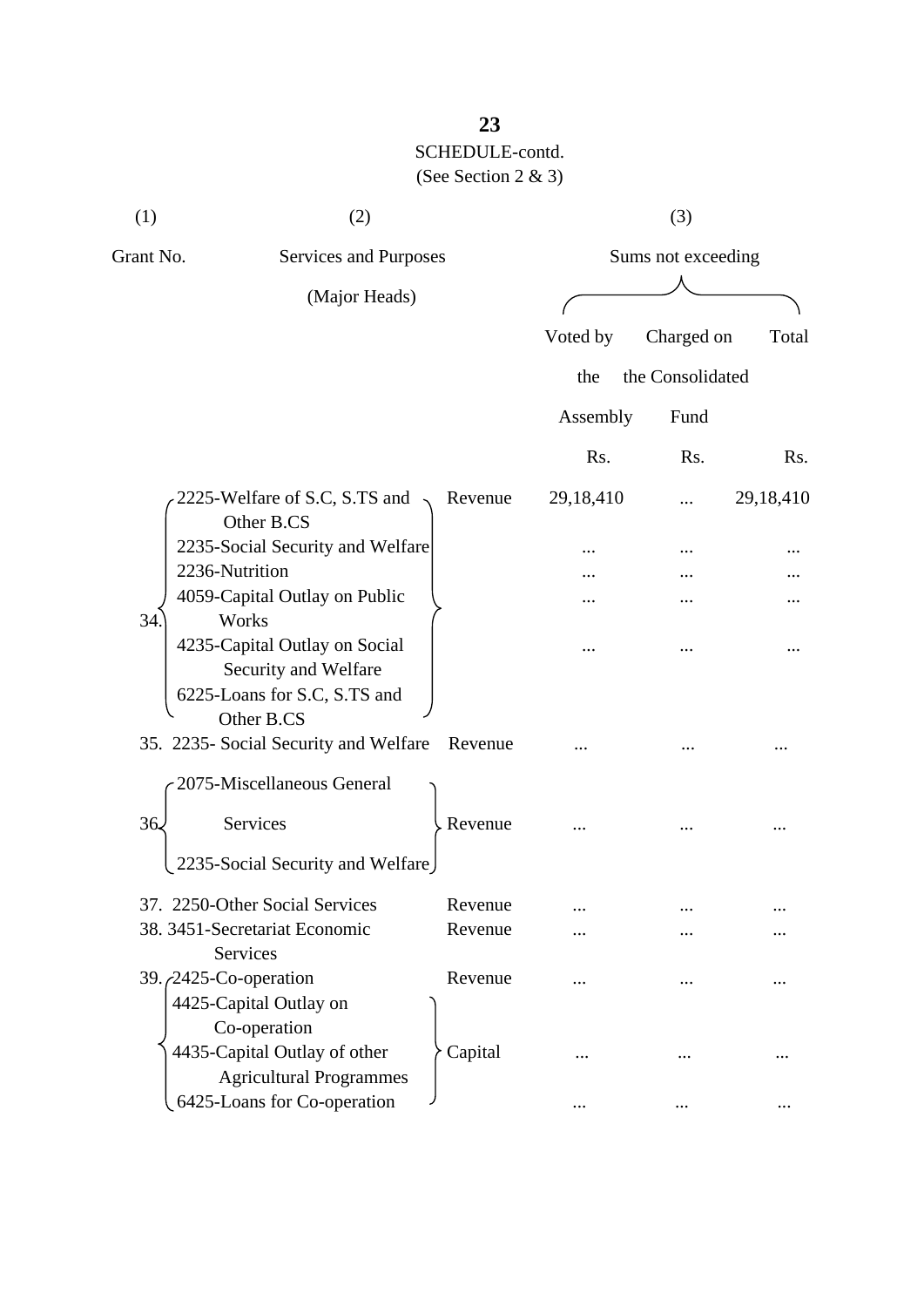| (1)<br>(2)                              |                                                          | (3)     |                    |                  |          |
|-----------------------------------------|----------------------------------------------------------|---------|--------------------|------------------|----------|
| Grant No.                               | Services and Purposes                                    |         | Sums not exceeding |                  |          |
|                                         | (Major Heads)                                            |         |                    |                  |          |
|                                         |                                                          |         | Voted by           | Charged on       | Total    |
|                                         |                                                          |         | the                | the Consolidated |          |
|                                         |                                                          |         | Assembly           | Fund             |          |
|                                         |                                                          |         | Rs.                | Rs.              | Rs.      |
|                                         | -2552-North Eastern Areas (Special<br>Areas Programme)   | Revenue |                    |                  |          |
|                                         | 40, 4552-Capital Outlay on North<br><b>Eastern Areas</b> | Capital |                    |                  |          |
|                                         | 41. 3454-Census, Surveys and<br><b>Statistics</b>        | Revenue | 4,03,900           | .                | 4,03,900 |
| $42 \div 2216$ -Housing<br>2216-Housing | 3475-Other General Services                              | Revenue |                    |                  |          |
|                                         | 2401-Crop Husbandry                                      |         |                    |                  |          |
|                                         | 2408-Food Storage and<br>Warehousing                     | Revenue |                    |                  |          |
|                                         | 2415-Agricultural Research                               |         |                    |                  |          |
| 43                                      | and Education                                            |         |                    |                  |          |
|                                         | 2435-Other Agricultural Programmes                       |         |                    |                  |          |
|                                         | 2702-Minor Irrigation                                    |         |                    |                  |          |
|                                         | 4216-Capital Outlay on Housing                           |         |                    |                  |          |
|                                         | 4401-Capital Outlay on Crop                              |         |                    |                  |          |
|                                         | Husbandry                                                |         |                    |                  |          |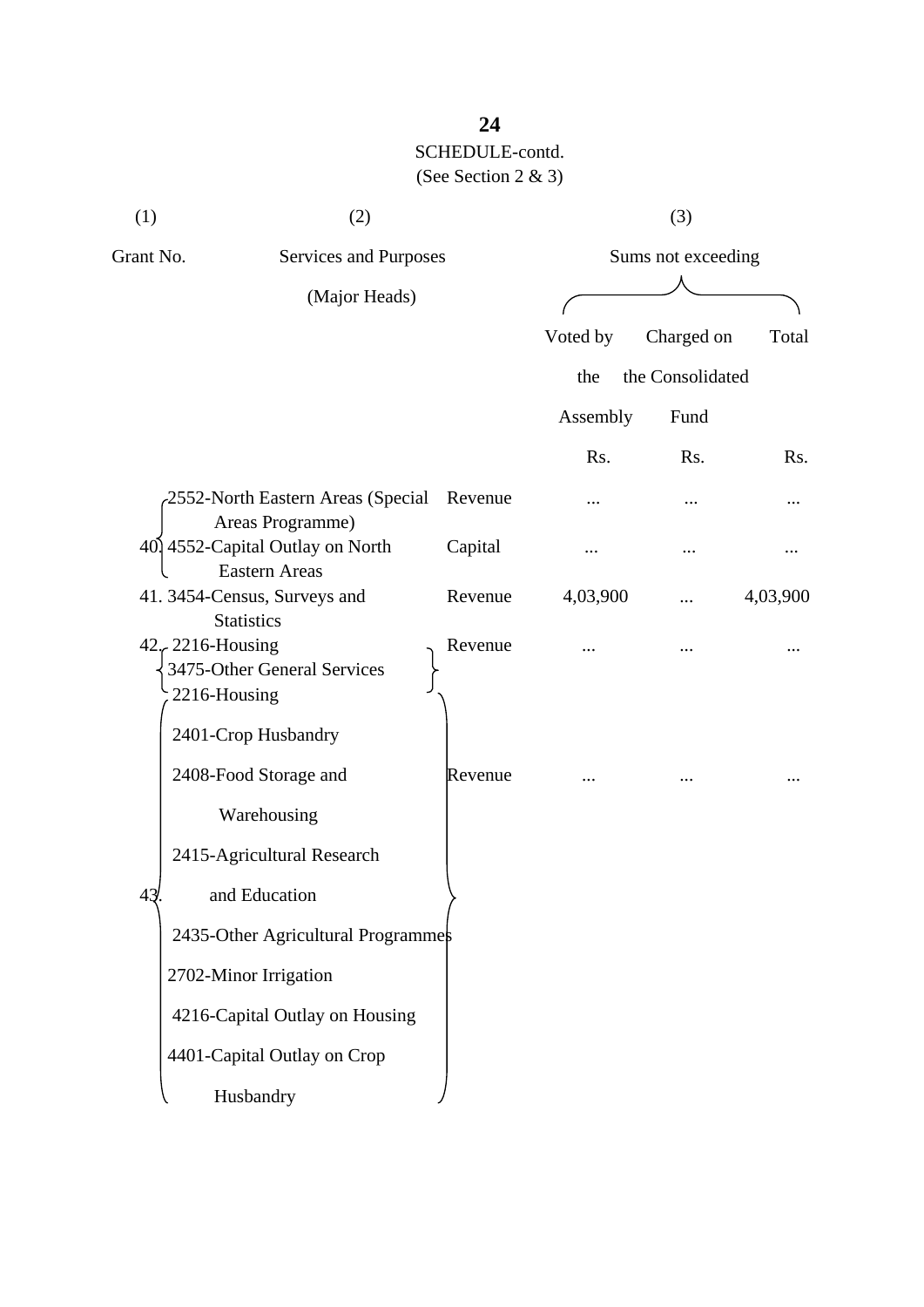| (1)           | (2)                                                 |         | (3)                |                  |           |
|---------------|-----------------------------------------------------|---------|--------------------|------------------|-----------|
| Grant No.     | Services and Purposes                               |         | Sums not exceeding |                  |           |
| (Major Heads) |                                                     |         |                    |                  |           |
|               |                                                     |         | Voted by           | Charged on       | Total     |
|               |                                                     |         | the                | the Consolidated |           |
|               |                                                     |         | Assembly           | Fund             |           |
|               |                                                     |         | Rs.                | Rs.              | Rs.       |
|               | 4416-Investment in Agricultural                     | Capital | $\cdots$           |                  |           |
|               | Financial Institution                               |         |                    |                  |           |
|               | 4702-Capital Outlay on Minor                        |         |                    |                  |           |
|               | Irrigation                                          |         |                    |                  |           |
|               | 6401-Loans for Crop Husbandry                       |         |                    |                  |           |
|               | 2701-Medium Irrigation-II works                     | Revenue |                    |                  |           |
|               | under Embankment. And                               |         |                    |                  |           |
|               | Drainage Wing P.W.D                                 |         |                    |                  |           |
|               | <b>Medium Irrigation Projects</b>                   |         |                    |                  |           |
| 44)           | 2711-Flood Control<br>4701-Capital Outlay on Medium |         |                    |                  |           |
|               | Irrigation                                          |         |                    |                  |           |
|               | 4711-Capital Outlay on Flood                        | Capital |                    |                  |           |
|               | <b>Control Projects</b>                             |         |                    |                  |           |
|               | 2216-Housing                                        |         |                    |                  |           |
|               | 2402-Soil and Water Conservation                    | Revenue | 90,00,000          |                  | 90,00,000 |
| 45            | 2415-Agricultural Research and                      |         |                    |                  |           |
|               | Education                                           |         |                    |                  |           |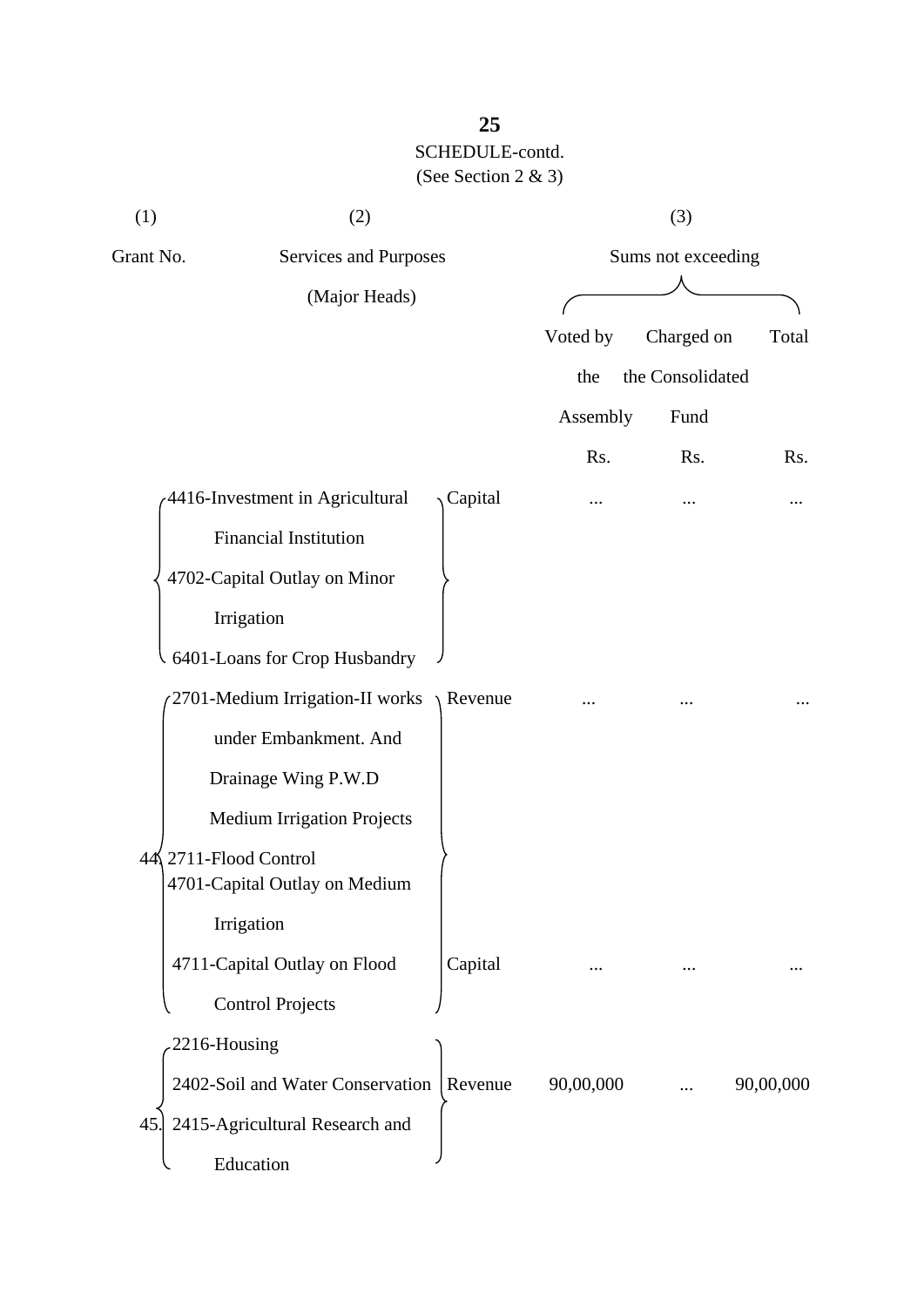| (1)                                | (2)                                                         | (3)                |             |                  |             |
|------------------------------------|-------------------------------------------------------------|--------------------|-------------|------------------|-------------|
| Grant No.<br>Services and Purposes |                                                             | Sums not exceeding |             |                  |             |
| (Major Heads)                      |                                                             |                    |             |                  |             |
|                                    |                                                             |                    | Voted by    | Charged on       | Total       |
|                                    |                                                             |                    | the         | the Consolidated |             |
|                                    |                                                             |                    | Assembly    | Fund             |             |
|                                    |                                                             |                    | Rs.         | Rs.              | Rs.         |
|                                    | 46. 2501-Special Programmes for<br><b>Rural Development</b> | Revenue            | 2,47,00,000 |                  | 2,47,00,000 |
|                                    | 2216-Housing                                                |                    |             |                  |             |
|                                    | 2235-Social Security and Welfare                            | Revenue            |             |                  |             |
|                                    | 2403-Animal Husbandry                                       |                    |             |                  |             |
|                                    | 2415-Agricultural Research and                              |                    |             |                  |             |
|                                    | Education                                                   |                    |             |                  |             |
| 47.                                | 4059-Capital Outlay on Public                               |                    |             |                  |             |
|                                    | Works                                                       |                    |             |                  |             |
|                                    | 4403-Capital Outlay on Animal                               |                    |             |                  |             |
|                                    | Husbandry                                                   |                    |             |                  |             |
|                                    | 6225-Loans for Welfare of S.CS,                             | Capital            |             |                  |             |
|                                    | S.TS and other B.Cs                                         |                    |             |                  |             |
|                                    | 6403-Loans for Animal Husbandry                             |                    |             |                  |             |
|                                    | $48,2216$ -Housing                                          | Revenue            |             |                  |             |
|                                    | 2404-Dairy Development                                      |                    |             |                  |             |
|                                    | 2415-Agricultural Research and                              |                    |             |                  |             |
|                                    | Education                                                   |                    |             |                  |             |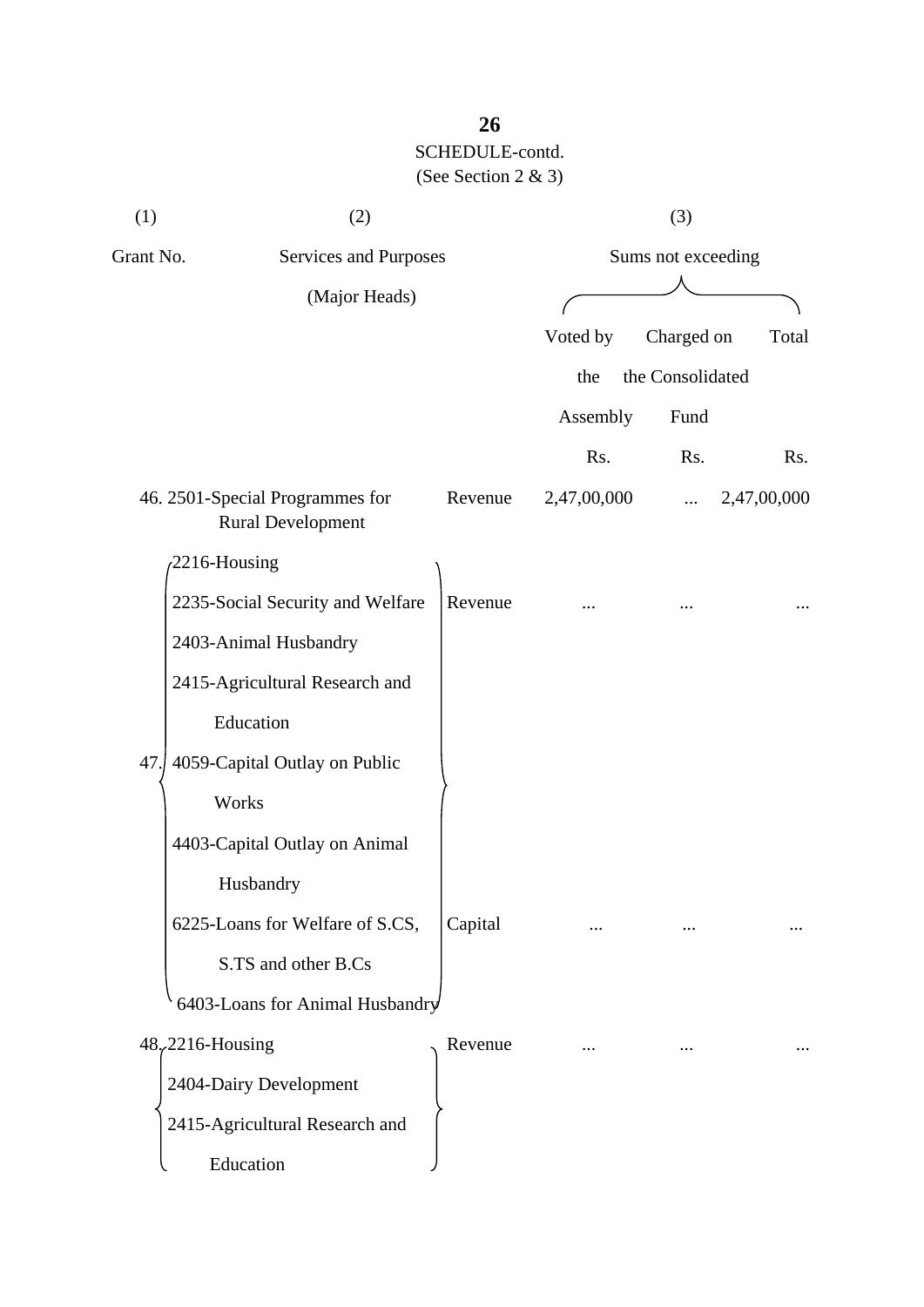| (1)  | (2)                                                                                                            | (3)     |                    |                  |             |
|------|----------------------------------------------------------------------------------------------------------------|---------|--------------------|------------------|-------------|
|      | Grant No.<br>Services and Purposes                                                                             |         | Sums not exceeding |                  |             |
|      | (Major Heads)                                                                                                  |         |                    |                  |             |
|      |                                                                                                                |         | Voted by           | Charged on       | Total       |
|      |                                                                                                                |         | the                | the Consolidated |             |
|      |                                                                                                                |         | Assembly           | Fund             |             |
|      |                                                                                                                |         | Rs.                | Rs.              | Rs.         |
| 49.1 | 2216-Housing<br>2405-Fisheries<br>2415-Agricultural Research and                                               | Revenue | 5,60,000           |                  | 5,60,000    |
|      | Education<br>4216-Capital Outlay on Housing<br>4405-Capital Outlay on Fisheries<br>2406-Forestry and Wild Life | Capital |                    |                  |             |
| 50   | 2415-Agricultural Research and<br>Education                                                                    | Revenue |                    |                  |             |
|      | 4406-Capital Outlay on Forestry<br>and Wild Life                                                               | Capital |                    |                  |             |
|      | 2216-Housing                                                                                                   |         |                    |                  |             |
|      | 2236-Nutrition                                                                                                 |         |                    |                  |             |
|      | 2401-Crop Husbandry                                                                                            |         |                    |                  |             |
|      | 2501-Special Programmes for                                                                                    | Revenue | 3,81,00,000        |                  | 3,81,00,000 |
|      | <b>Rural Development</b>                                                                                       |         |                    |                  |             |
| 51   | 2505-Rural Employment<br>2515-Other Rural Development<br>Programmes<br>4216-Capital Outlay on Housing          |         |                    |                  |             |
|      | 4515-Capital Outlay on Rural<br>Development<br>6515-Loans for other Rural<br><b>Development Programmes</b>     | Capital |                    |                  |             |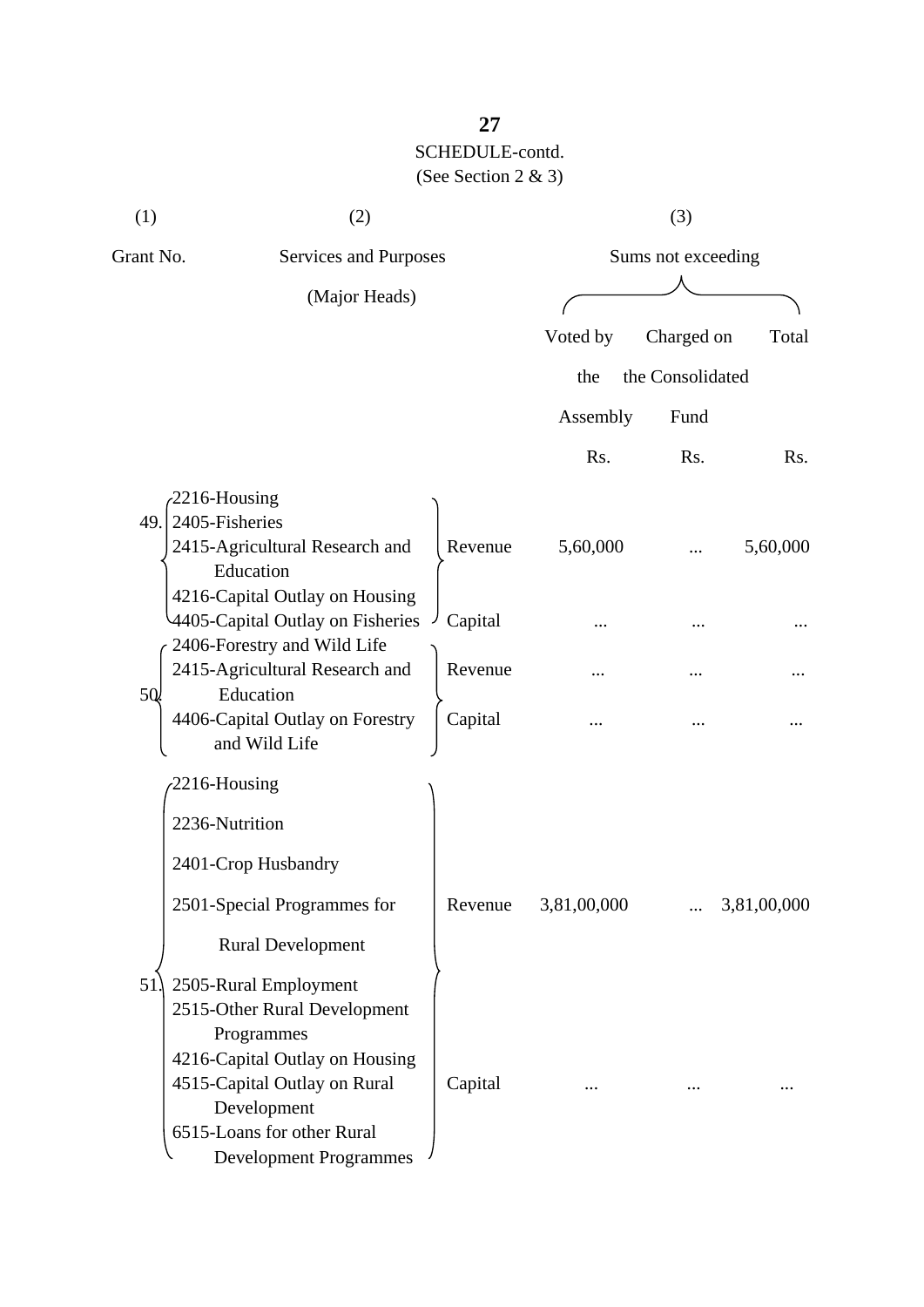| (1)                   | (2)                                                                                                            |         | (3)                |                  |           |  |
|-----------------------|----------------------------------------------------------------------------------------------------------------|---------|--------------------|------------------|-----------|--|
| Grant No.             | Services and Purposes                                                                                          |         | Sums not exceeding |                  |           |  |
|                       | (Major Heads)                                                                                                  |         |                    |                  |           |  |
|                       |                                                                                                                |         | Voted by           | Charged on       | Total     |  |
|                       |                                                                                                                |         | the                | the Consolidated |           |  |
|                       |                                                                                                                |         | Assembly           | Fund             |           |  |
|                       |                                                                                                                |         | Rs.                | Rs.              | Rs.       |  |
| $52/2852$ -Industries | 4854-Capital Outlay on Cement<br>and non-Metallic Mineral                                                      | Revenue |                    |                  |           |  |
|                       | 4885-Capital Outlay on Industries                                                                              | Capital | 7,71,709           |                  | 7,71,709  |  |
|                       | and Minerals                                                                                                   |         |                    |                  |           |  |
|                       | 6885-Loans for other Industries                                                                                |         |                    |                  |           |  |
|                       | and Minerals                                                                                                   |         |                    |                  |           |  |
| 53, 2216-Housing      | 2851-Village and Small Industries<br>4851-Capital Outlay on Village<br>and Small Scale Industries              | Revenue | 9,39,031           |                  | 9,39,031  |  |
|                       | 6851-Loans for Village and Small<br>Industries                                                                 | Capital |                    |                  |           |  |
| 54.                   | 2216-Housing<br>2851-Village and Small Industries<br>4216-Capital Outlay on Housing                            | Revenue | 32,94,582          |                  | 32,94,582 |  |
|                       | 4851-Capital Outlay on Village<br>and Small Scale Industries<br>6851-Loans for Village and Small<br>Industries | Capital | 4,33,709           |                  | 4,33,709  |  |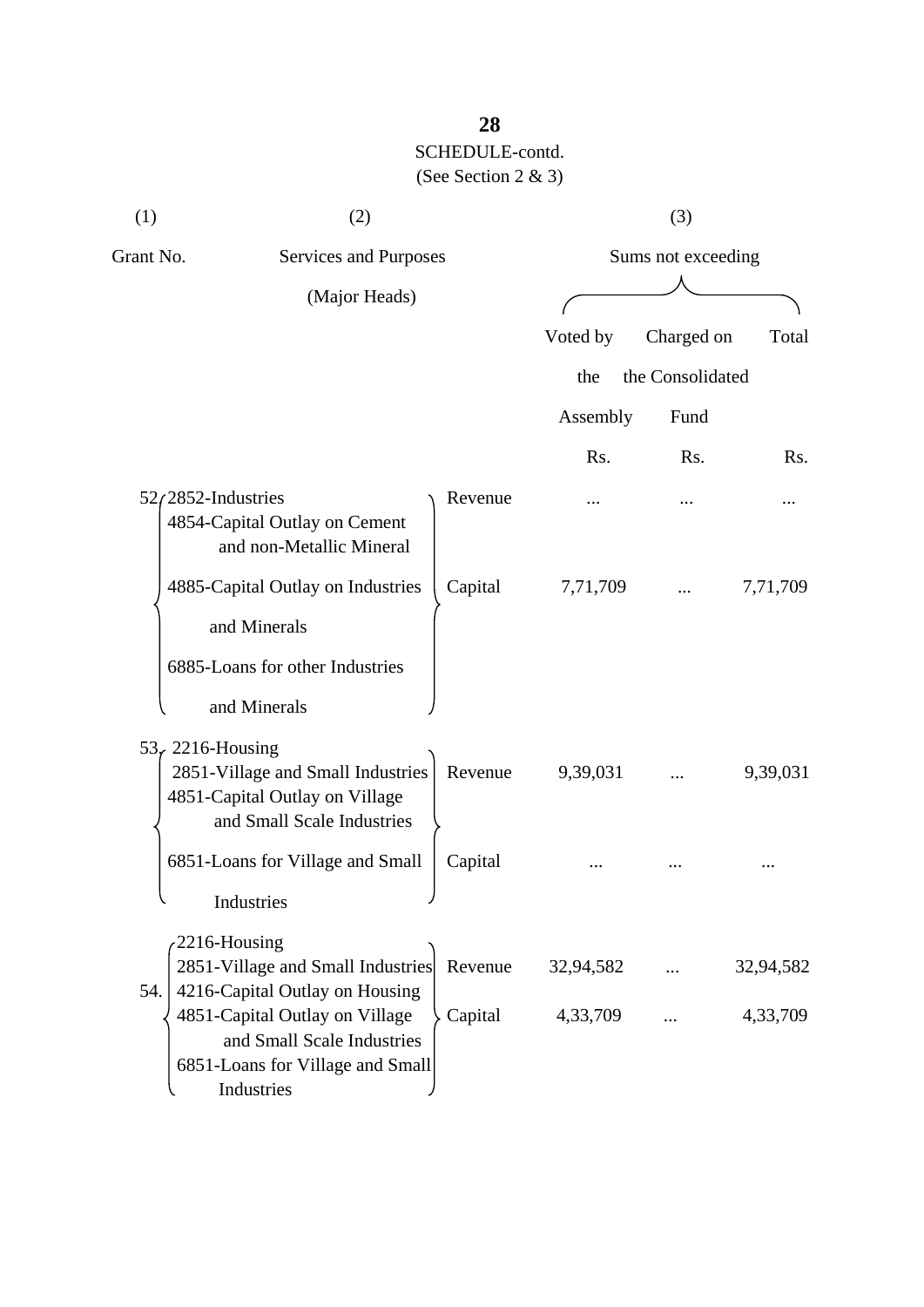| (1)       | (2)                                                                                                                       |         | (3)                |                  |             |  |
|-----------|---------------------------------------------------------------------------------------------------------------------------|---------|--------------------|------------------|-------------|--|
| Grant No. | Services and Purposes<br>(Major Heads)                                                                                    |         | Sums not exceeding |                  |             |  |
|           |                                                                                                                           |         |                    |                  |             |  |
|           |                                                                                                                           |         | Voted by           | Charged on       | Total       |  |
|           |                                                                                                                           |         | the                | the Consolidated |             |  |
|           |                                                                                                                           |         | Assembly           | Fund             |             |  |
|           |                                                                                                                           |         | Rs.                | Rs.              | Rs.         |  |
|           | 2853-Non-Ferrous Mining and<br>Metallurgical Industries<br>4216-Capital Outlay on Housing                                 | Revenue | 2,20,00,000        |                  | 2,20,00,008 |  |
| 55.       | 4853-Capital Outlay on Mining<br>and Metallurgical Industries                                                             | Capital |                    |                  |             |  |
|           | 3054-Roads and Bridges                                                                                                    | Revenue |                    |                  |             |  |
| 56.       | 5054-Capital Outlay on Roads<br>and Bridges                                                                               | Capital |                    |                  |             |  |
|           | 3452-Tourism<br>4059-Capital Outlay on Public<br>Works                                                                    | Revenue |                    |                  |             |  |
| 57.       | 5275-Capital Outlay on other<br><b>Communication Services</b><br>5452-Capital Outlay on Tourism<br>7452-Loans for Tourism | Capital |                    |                  |             |  |
|           | 58. 3606-Aid Materials and Equipments Revenue                                                                             |         |                    |                  |             |  |
|           | 59. 5465-Investment in General<br><b>Financial and Training</b><br>Institutions                                           | Capital |                    |                  |             |  |
|           | 6003-Internal Debt of the State<br>Government                                                                             | Capital |                    |                  |             |  |
|           | 6004-Loans and Advances from the Capital<br><b>Central Government</b>                                                     |         | $\cdots$           |                  |             |  |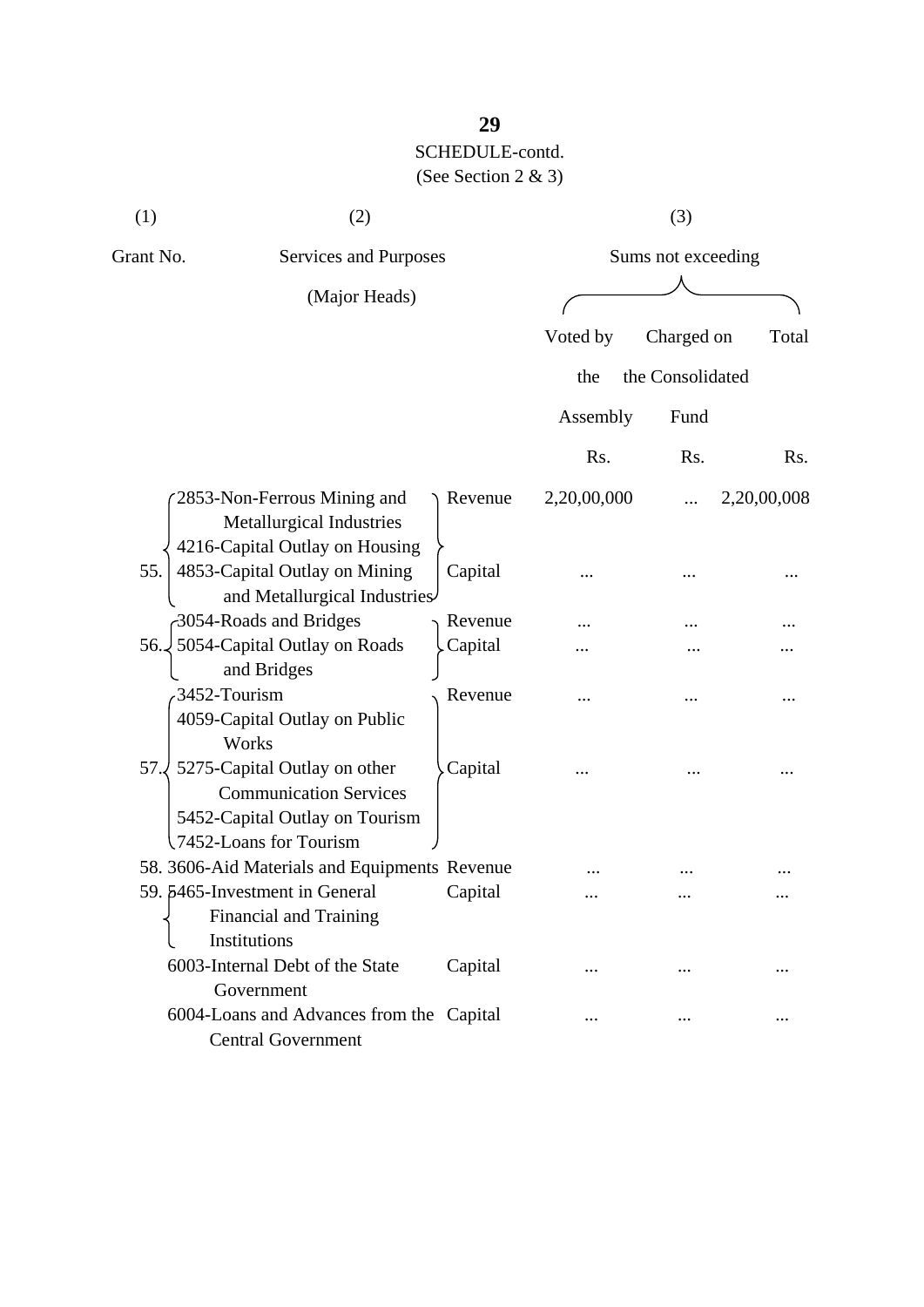| (1)       | (2)                                         |         | (3)                                          |                    |       |
|-----------|---------------------------------------------|---------|----------------------------------------------|--------------------|-------|
| Grant No. | Services and Purposes                       |         |                                              | Sums not exceeding |       |
|           | (Major Heads)                               |         |                                              |                    |       |
|           |                                             |         |                                              |                    |       |
|           |                                             |         | Voted by                                     | Charged on         | Total |
|           |                                             |         | the                                          | the Consolidated   |       |
|           |                                             |         | Assembly                                     | Fund               |       |
|           |                                             |         | Rs.                                          | Rs.                | Rs.   |
|           | 60.7610-Loans to Government<br>Servants etc | Capital | .                                            | .                  |       |
|           | 61.7615-Miscellaneous Loans                 | Capital | .                                            |                    |       |
|           | 62. 7810-Inter-State Settlement             | Capital |                                              |                    |       |
|           | 63. 7999-Appropriation to Contingency       | Capital |                                              |                    |       |
|           | Fund                                        |         |                                              |                    |       |
|           | Total                                       |         | 41, 14, 12, 340 244, 05, 385 43, 58, 18, 225 |                    |       |

## L. M. SANGMA

 Under Secretary to the Govt. of Meghalaya, Law Department.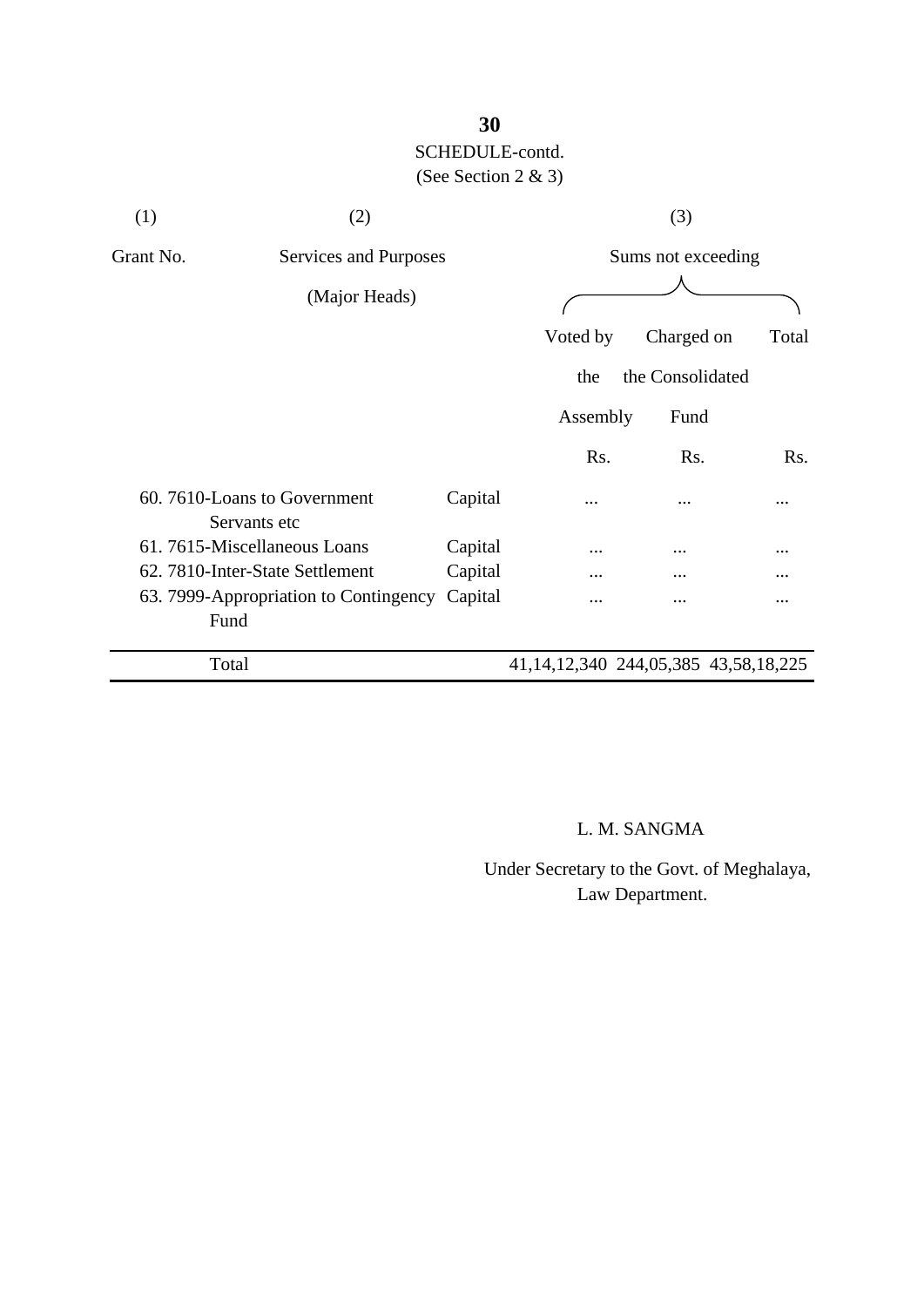#### **The 30th March, 2000**

No. LL (B) 17/96/222- The Meghalaya Appropriation (Vote-on-Account) Act, 2000 (Act No. 4 of 2000) is hereby published for general information.

#### **MEGHALAYA ACT No. 4 OF 2000**

(As passed by the Meghalaya Legislative Assembly).

Received the assent of the Governor on the  $30<sup>th</sup>$  March, 2000.

Published in the Gazette of Meghalaya Extra-ordinary issue of the, dated  $30<sup>th</sup>$  March, 2000.

#### THE MEGHALAYA APPROPRIATION (VOTE-ON-ACCOUNT) ACT, 2000

An

#### Act

#### **To provide for the withdrawal of certain sums from and out of the Consolidated Fund of Meghalaya for the services of the financial year 2000-2001**

Be it enacted by the Legislature of the State of Meghalaya in the Fifty first Year of the Republic of India as follows:-

| Short title and<br>Commencement                                                                                                        | 1 | (1) This Act may be called the Meghalaya Appropriation<br>(Vote-on-Account) Act, 2000<br>(2) It shall come into force on the first day of April, 2000                                                                                                                                                                                                                                                                                                                                                                                     |
|----------------------------------------------------------------------------------------------------------------------------------------|---|-------------------------------------------------------------------------------------------------------------------------------------------------------------------------------------------------------------------------------------------------------------------------------------------------------------------------------------------------------------------------------------------------------------------------------------------------------------------------------------------------------------------------------------------|
| Withdrawal of Rs.<br>402,39,02,361 from<br>and out of the<br>Consolidated Fund of<br>Meghalaya for the<br>financial year 2000-<br>2001 | 2 | From and out of the Consolidated Fund of Meghalaya there<br>may be withdrawn sums not exceeding those specified in<br>Column (3) of the Schedule amounting in the aggregate to<br>the sum of Rupees for hundred two crores, thirty nine lakhs,<br>two thousand, three hundred sixty one towards defraying the<br>several charges which will come in the course of payment<br>during the period of three months of the beginning on the<br>first day of April, 2000 in respect of the services specified in<br>Column (2) of the Schedule. |
| Appropriation                                                                                                                          | 3 | The sums authorised to be withdrawn from and out of the<br>Consolidated Fund of Meghalaya by this Act, shall be<br>appropriated for the services and purposes expressed in the                                                                                                                                                                                                                                                                                                                                                            |

Schedule in relation to the financial year, 2000-2001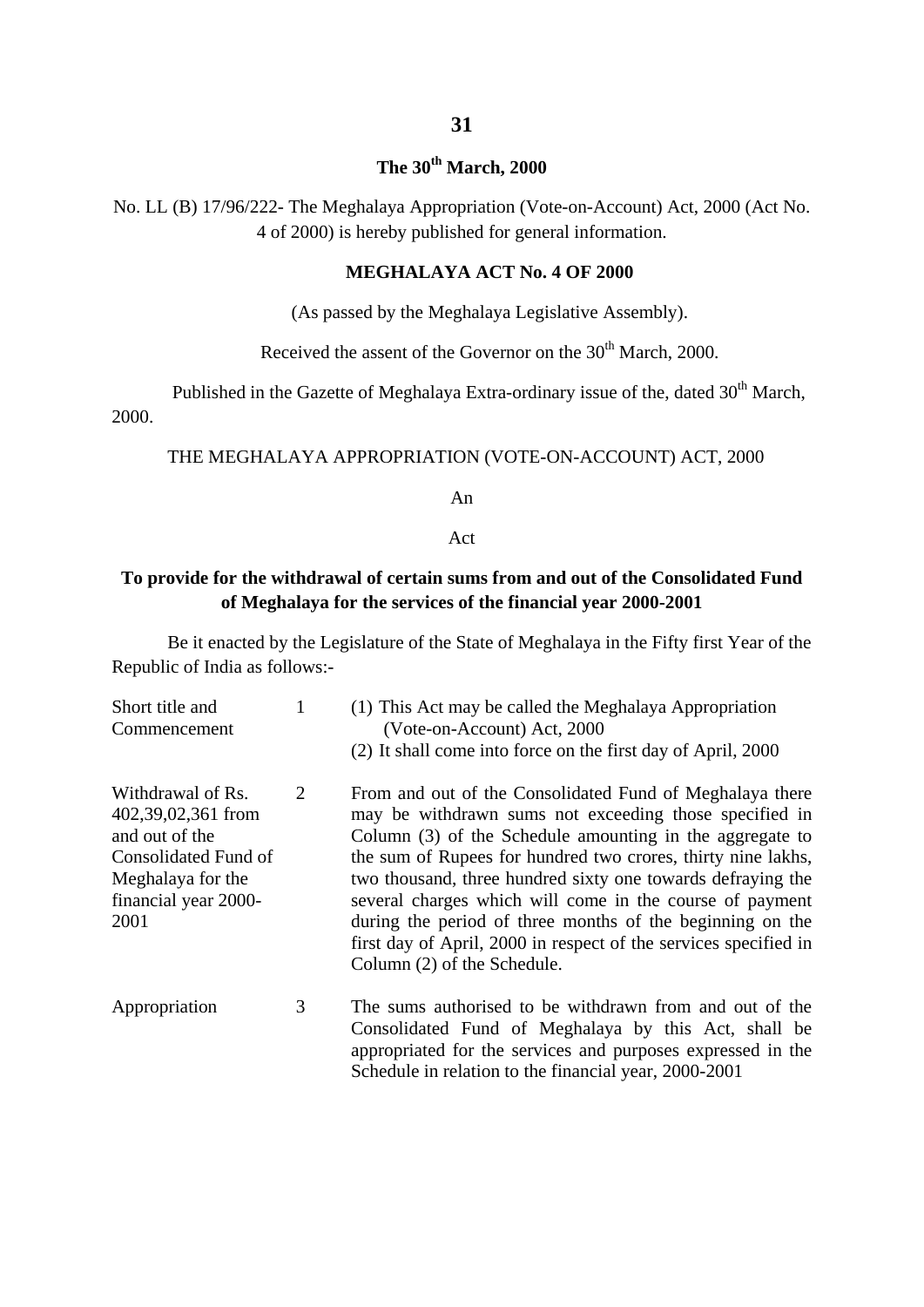## **32** SCHEDULE (See Section 2 & 3)

| (1) | (2)                                                                                                                                                | (3)                |                     |                  |                      |  |
|-----|----------------------------------------------------------------------------------------------------------------------------------------------------|--------------------|---------------------|------------------|----------------------|--|
|     | Grant No.<br>Services and Purposes                                                                                                                 |                    | Sums not exceeding  |                  |                      |  |
|     | (Major Heads)                                                                                                                                      |                    |                     |                  |                      |  |
|     |                                                                                                                                                    |                    | Voted by            | Charged on       | Total                |  |
|     |                                                                                                                                                    |                    | the                 | the Consolidated |                      |  |
|     |                                                                                                                                                    |                    |                     |                  |                      |  |
|     |                                                                                                                                                    |                    | Assembly            | Fund             |                      |  |
|     |                                                                                                                                                    |                    | Rs.                 | Rs.              | Rs.                  |  |
|     | 2011-Parliamentary/State/Union                                                                                                                     |                    |                     |                  |                      |  |
|     | <b>Territory Legislature</b>                                                                                                                       |                    |                     |                  |                      |  |
| 1.  | 2058-Stationery and Printing                                                                                                                       | <b>Revenue</b>     | 1,45,50,000         |                  | 4,50,000 1,50,00,000 |  |
|     | 4058-Capital Outlay on Stationery                                                                                                                  | Capital            | 2,50,000            |                  | 2,50,000             |  |
|     | and Printing                                                                                                                                       |                    |                     |                  |                      |  |
| 2.  | 2012-Governor                                                                                                                                      | Revenue            | 7,500               | 53, 56, 250      | 53,63,750            |  |
| 3.  | 2013-Council of Ministers<br>2070-Other Administrative                                                                                             | Revenue            | 79, 31, 750         |                  | 79, 31, 750          |  |
| 4.  | Services, etc<br>2010-Administration of Justice<br>$\dddotsc$                                                                                      | Revenue            | 54,43,000           | 21,82,000        | 76,25,000            |  |
| 5.  | 2015-Elections                                                                                                                                     | Revenue            | 1,07,50,000         | .                | 1,07,50,000          |  |
|     | 2029-Land Revenue<br>2245-Relief on account of Natural<br>Calamities<br>2250-Other Social Services<br>3475-Other General Economic<br>Services      | Revenue            | 1,83,00,000         |                  | 1,83,00,000          |  |
| 6.  | 6225-Loans for Welfare of<br><b>Scheduled Castes, Scheduled</b><br>Tribes and other Backward<br>Classes<br>6250-Loans for Other Social<br>Services |                    |                     |                  |                      |  |
| 7.  | 6401-Loans for Crop Husbandry<br>2030-Stamps and Registration                                                                                      | Capital<br>Revenue | 25,000<br>12,03,000 |                  | 25,000<br>12,03,000  |  |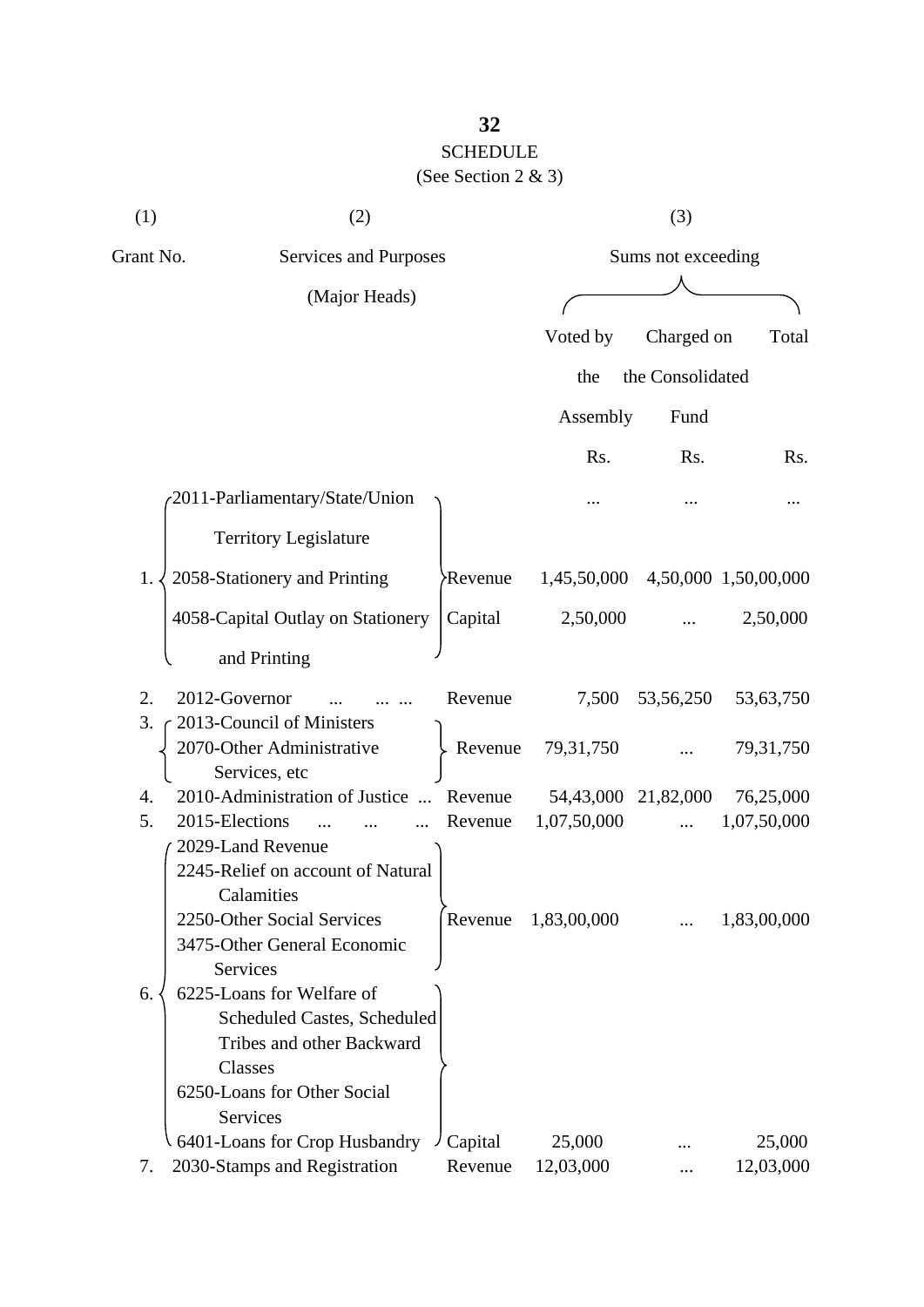| (1)       | (2)                                                                                                             |         | (3)                |                  |                           |  |
|-----------|-----------------------------------------------------------------------------------------------------------------|---------|--------------------|------------------|---------------------------|--|
| Grant No. | Services and Purposes                                                                                           |         | Sums not exceeding |                  |                           |  |
|           | (Major Heads)                                                                                                   |         |                    |                  |                           |  |
|           |                                                                                                                 |         | Voted by           | Charged on       | Total                     |  |
|           |                                                                                                                 |         | the                | the Consolidated |                           |  |
|           |                                                                                                                 |         | Assembly           | Fund             |                           |  |
|           |                                                                                                                 |         | Rs.                | Rs.              | Rs.                       |  |
|           |                                                                                                                 |         |                    |                  |                           |  |
| 8.        | 2039-State Excise<br>2040-Sales Tax                                                                             | Revenue | 72,86,250          |                  | 72,86,250                 |  |
|           | 9. $\sqrt{2045}$ -Other Taxes and Duties on<br><b>Commodities and Services</b>                                  | Revenue | 83,00,000          |                  | 83,00,000                 |  |
|           | 2041-Taxes on vehicles<br>2070-Other Administrative<br>Services etc                                             | Revenue | 1,50,75,000        |                  | 1,50,75,000               |  |
|           | 10. 3055-Road Transport<br>5053-Capital Outlay on Civil<br>Aviation<br>5055-Capital Outlay on Road<br>Transport | Capital | 1,74,75,000        |                  | 1,74,75,000               |  |
|           | 2045-Other Taxes and Duties on<br><b>Commodities and Services</b>                                               |         |                    |                  |                           |  |
| 11.       | 2501-Special Programme for<br><b>Rural Development</b><br>2801-Power<br>2810-Non-Conventional Sources           | Revenue | 3,21,25,000        |                  | 3,21,25,000               |  |
|           | of Energy<br>6801-Loans for Power Project                                                                       | Capital | 7,47,25,000        |                  | 7,47,25,000               |  |
|           | 12. 2047-Other Fiscal Services                                                                                  | Revenue | 2,50,000           |                  | 2,50,000                  |  |
|           | 2048-Appropriation for Reduction<br>or Avoidance of Debt                                                        | Revenue |                    | 59,87,000        | 59,87,000                 |  |
|           | 2049-Interest Payments                                                                                          | Revenue |                    |                  | 32,71,75,000 32,71,75,000 |  |
|           | 2051-Public Services Commission                                                                                 | Revenue |                    | 19,75,000        | 19,75,000                 |  |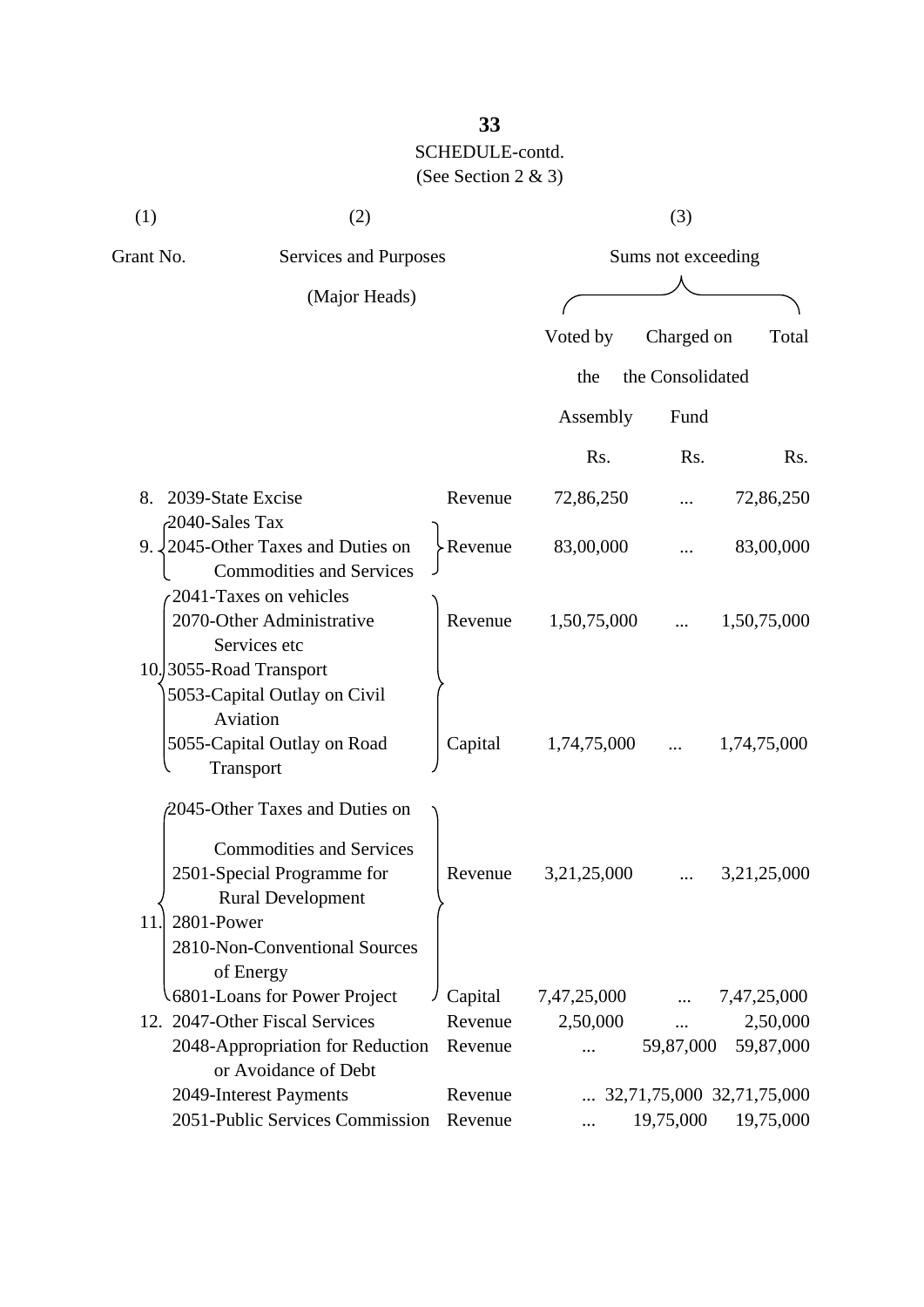| (1)             | (2)                                    |         |                     | (3)              |                     |
|-----------------|----------------------------------------|---------|---------------------|------------------|---------------------|
| Grant No.       | Services and Purposes                  |         | Sums not exceeding  |                  |                     |
|                 | (Major Heads)                          |         |                     |                  |                     |
|                 |                                        |         |                     |                  |                     |
|                 |                                        |         | Voted by            | Charged on       | Total               |
|                 |                                        |         | the                 | the Consolidated |                     |
|                 |                                        |         | Assembly            | Fund             |                     |
|                 |                                        |         | Rs.                 | Rs.              | Rs.                 |
|                 | 2052-Secretariat General Services,     |         |                     |                  |                     |
|                 | 2251-Secretariat Social Services       | Revenue | 7,79,00,000         |                  | 7,79,00,000         |
|                 | 3451-Secretariat Economic              |         |                     |                  |                     |
| 13 <sup>5</sup> | <b>Services</b>                        |         |                     |                  |                     |
|                 | 5275-Capital Outlay on other           | Capital |                     |                  |                     |
|                 | <b>Communication Services</b>          |         |                     |                  |                     |
|                 | 14. 2053-District Administration       | Revenue | 1,91,75,000         |                  | 1,91,75,000         |
|                 | 15. 2054-Treasury Accounts             | Revenue | 1,46,50,000         |                  | 1,46,50,000         |
|                 | Administration                         |         |                     |                  |                     |
|                 | 2055-Police                            |         |                     |                  |                     |
|                 | 2070-Other Administrative              | Revenue | 23,74,06,250        |                  | 43,750 23,74,50,000 |
|                 | Services etc                           |         |                     |                  |                     |
| 16.             | 2216-Housing                           |         |                     |                  |                     |
|                 | 4055-Capital Outlay on Police          |         |                     |                  |                     |
|                 | 4216-Capital Outlay on Housing         | Capital | 50,00,000           |                  | 50,00,000           |
|                 | $-2056$ -Jails                         | Revenue | 93,77,687           |                  | 93,77,637           |
| '7ג             | 4059-Capital Outlay on Public<br>Works | Capital | 15,000              |                  | 15,000              |
|                 | 2058-Stationery and Printing           |         | Revenue 1,57,00,000 |                  | 1,57,00,000         |
|                 | 4058-Capital Outlay on Stationery      |         |                     |                  |                     |
| 18.             | and Printing                           |         |                     |                  |                     |
|                 | 4216-Capital Outlay on Housing         | Capital | 1,25,000            |                  | 1,25,000            |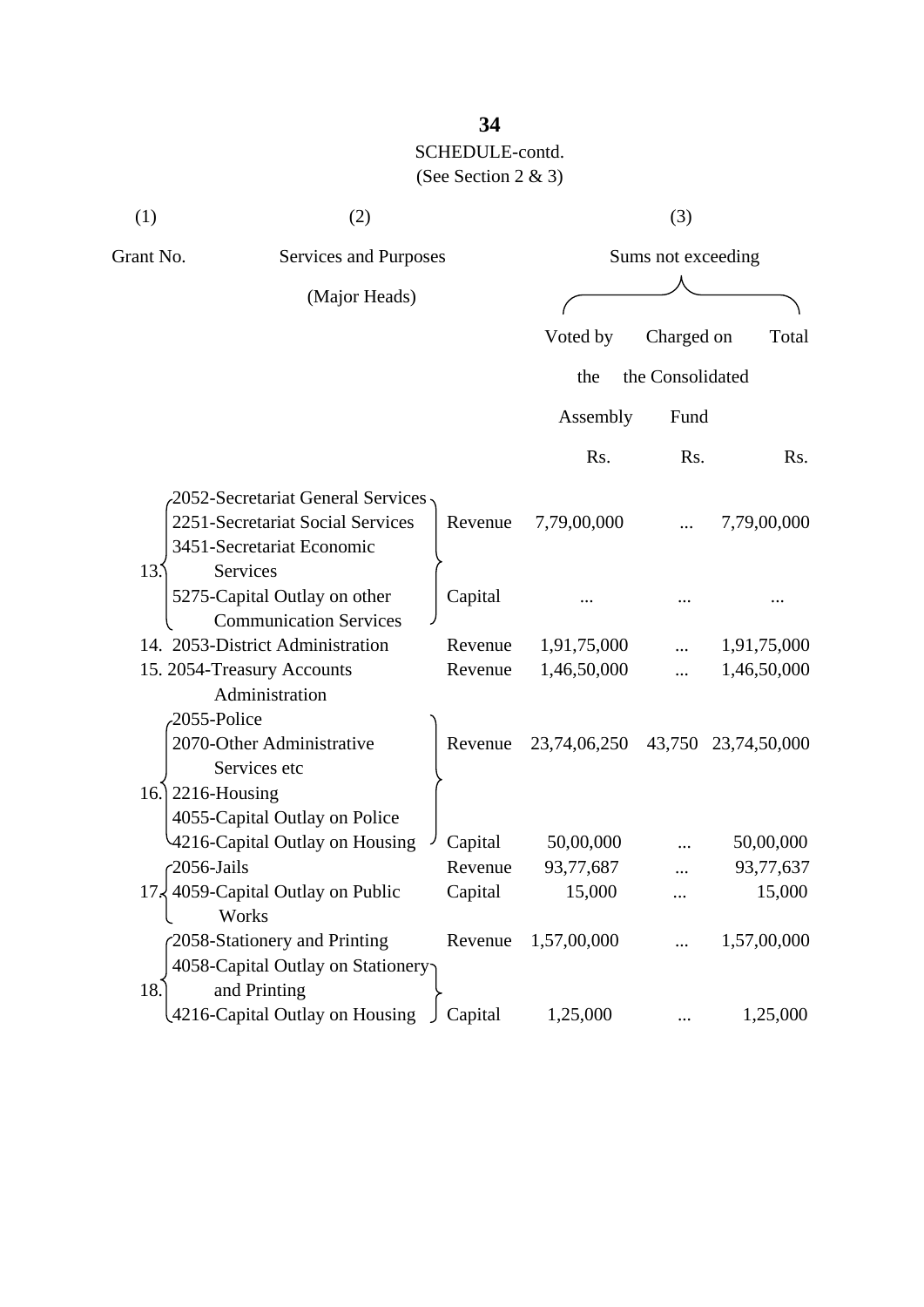| (1)       | (2)                                                                                                                                                                                                                                                             |         |                    | (3)              |              |  |
|-----------|-----------------------------------------------------------------------------------------------------------------------------------------------------------------------------------------------------------------------------------------------------------------|---------|--------------------|------------------|--------------|--|
| Grant No. | Services and Purposes                                                                                                                                                                                                                                           |         | Sums not exceeding |                  |              |  |
|           | (Major Heads)                                                                                                                                                                                                                                                   |         |                    |                  |              |  |
|           |                                                                                                                                                                                                                                                                 |         |                    |                  |              |  |
|           |                                                                                                                                                                                                                                                                 |         | Voted by           | Charged on       | Total        |  |
|           |                                                                                                                                                                                                                                                                 |         | the                | the Consolidated |              |  |
|           |                                                                                                                                                                                                                                                                 |         | Assembly           | Fund             |              |  |
|           |                                                                                                                                                                                                                                                                 |         | Rs.                | Rs.              | Rs.          |  |
| 19<       | 2052-Secretariat General Services<br>2059-Public Works<br>2203-Techinical Education<br>2204-Sports and Youth Services<br>2205-Art and Culture<br>2216-Housing<br>4059-Capital Outlay on Public<br>Works<br>4202-Capital Outlay on Education,<br>Art and Culture | Revenue | 11,88,63,750       |                  | 11,88,63,000 |  |
|           | 4210-Capital Outlay on Medical<br>and Public Health<br>4216-Capital Outlay on Housing<br>4403-Capital Outlay on Animal<br>Husbandry<br>4404-Capital Outlay on Dairy<br>Development                                                                              | Capital | 3,63,57,500        |                  | 3,63,57,500  |  |
|           | 2070-Other Administrative                                                                                                                                                                                                                                       | Revenue | 2,62,75,000        |                  | 2,62,75,000  |  |
| 20.       | Services etc<br>4059-Capital Outlay on Public                                                                                                                                                                                                                   | Capital |                    |                  |              |  |
|           | Works                                                                                                                                                                                                                                                           |         |                    |                  |              |  |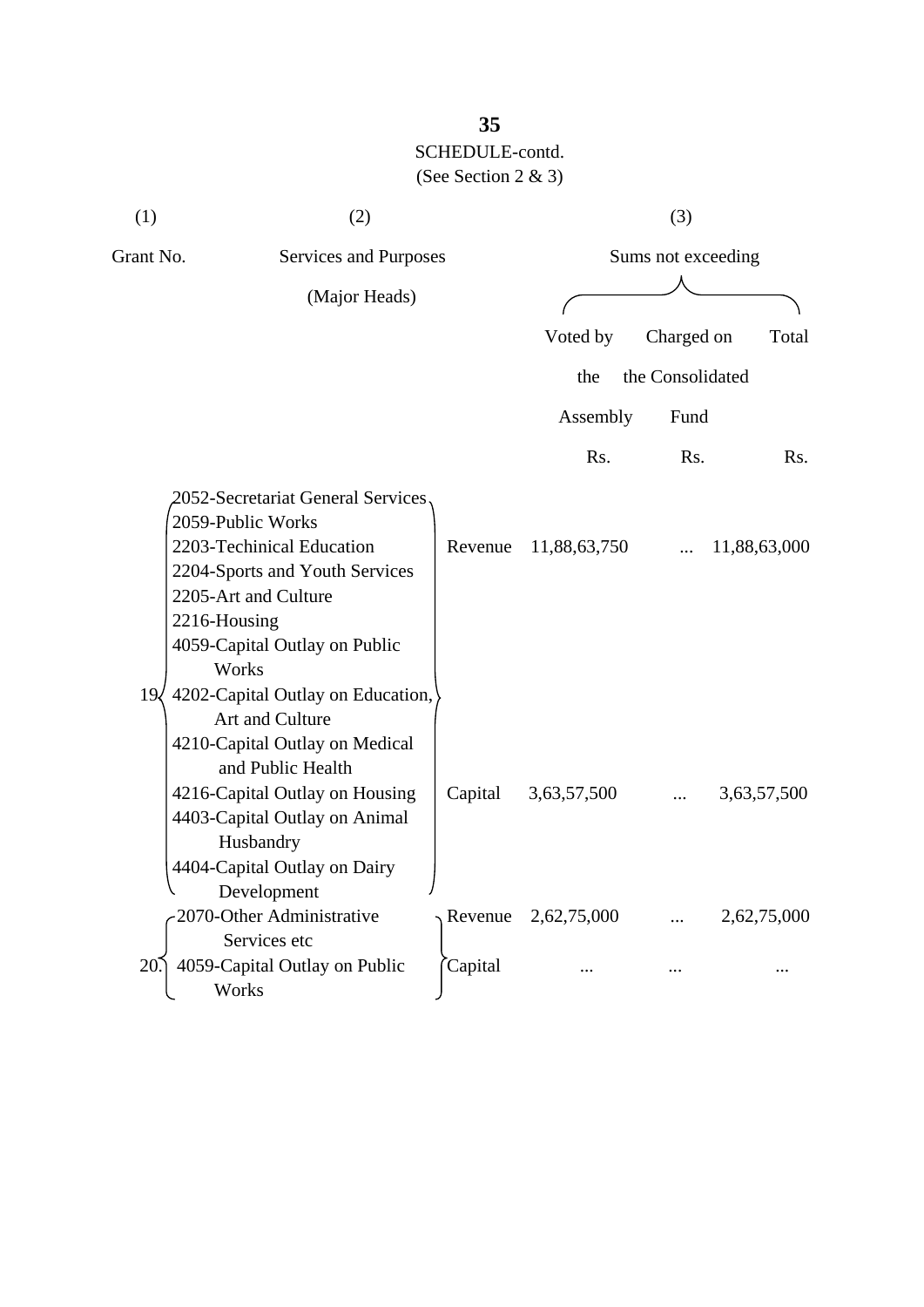| (1)       | (2)                                                                                                                                                                                                                                                                                                                                                                                                                                                                     |                             |                          | (3)                |                                         |
|-----------|-------------------------------------------------------------------------------------------------------------------------------------------------------------------------------------------------------------------------------------------------------------------------------------------------------------------------------------------------------------------------------------------------------------------------------------------------------------------------|-----------------------------|--------------------------|--------------------|-----------------------------------------|
| Grant No. | Services and Purposes                                                                                                                                                                                                                                                                                                                                                                                                                                                   |                             |                          | Sums not exceeding |                                         |
|           | (Major Heads)                                                                                                                                                                                                                                                                                                                                                                                                                                                           |                             |                          |                    |                                         |
|           |                                                                                                                                                                                                                                                                                                                                                                                                                                                                         |                             | Voted by                 | Charged on         | Total                                   |
|           |                                                                                                                                                                                                                                                                                                                                                                                                                                                                         |                             | the                      | the Consolidated   |                                         |
|           |                                                                                                                                                                                                                                                                                                                                                                                                                                                                         |                             | Assembly                 | Fund               |                                         |
|           |                                                                                                                                                                                                                                                                                                                                                                                                                                                                         |                             | Rs.                      | Rs.                | Rs.                                     |
| 21.       | 2075-Miscellaneous General<br>Services<br>2202-General Education<br>2203-Technical Education<br>2204-Sports and Youth Services<br>2205-Art and Culture<br>2236-Nutrition<br>3425-Other Scientific Research<br>3454-Census, Survey and<br><b>Statistics</b><br>4202-Capital Outlay on Education,<br>Art and Culture<br>4204-Capital Outlay on Education, Capital<br>Sports, Art and Culture<br>6202-Loans for Education, Art<br>and Culture<br>2070-Other Administrative | Revenue<br>$\gamma$ Revenue | 60,99,55,000<br>2,50,000 |                    | 60,99,95,000<br>2,50,000<br>1,14,00,000 |
| 22.       | Services etc                                                                                                                                                                                                                                                                                                                                                                                                                                                            |                             | 1,14,00,000              |                    |                                         |
|           | $2216$ -Housing                                                                                                                                                                                                                                                                                                                                                                                                                                                         |                             |                          |                    |                                         |
|           | 23. 2070-Other Administrative<br>Services etc                                                                                                                                                                                                                                                                                                                                                                                                                           | Revenue                     | 21,05,000                |                    | 21,05,000                               |
|           | 24. 2071-Pensions and other<br><b>Retirements Benefits</b>                                                                                                                                                                                                                                                                                                                                                                                                              | Revenue                     | 15,62,50,000             |                    | 15,62,50,000                            |
|           | 25. 2075-Miscellaneous General<br>Services                                                                                                                                                                                                                                                                                                                                                                                                                              | Revenue                     | 6,75,000                 |                    | 6,75,000                                |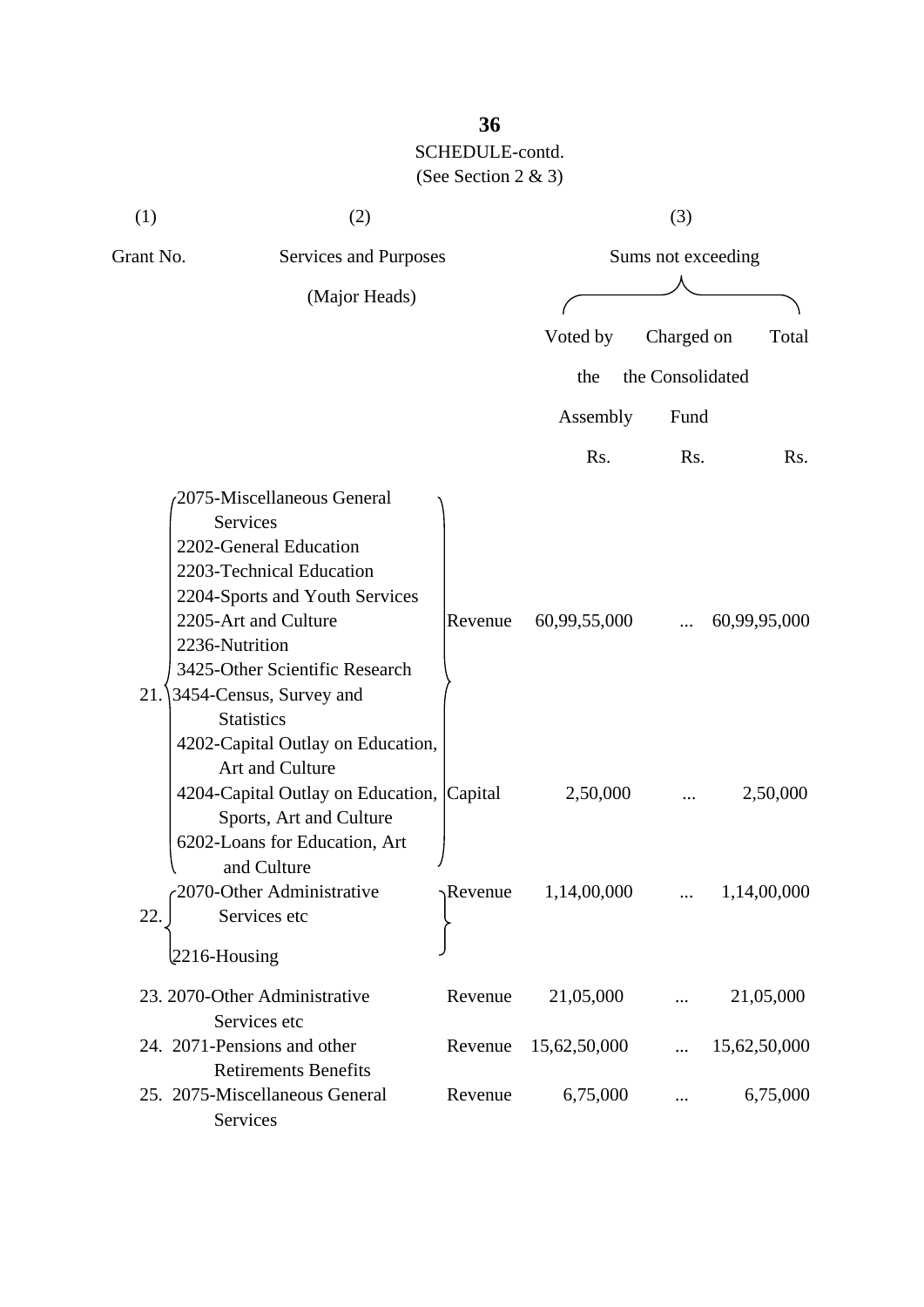| (1)                 | (2)                                                                                                          |                    |              | (3)                |              |
|---------------------|--------------------------------------------------------------------------------------------------------------|--------------------|--------------|--------------------|--------------|
| Grant No.           | Services and Purposes                                                                                        |                    |              | Sums not exceeding |              |
|                     | (Major Heads)                                                                                                |                    |              |                    |              |
|                     |                                                                                                              |                    | Voted by     | Charged on         | Total        |
|                     |                                                                                                              |                    | the          | the Consolidated   |              |
|                     |                                                                                                              |                    |              |                    |              |
|                     |                                                                                                              |                    | Assembly     | Fund               |              |
|                     |                                                                                                              |                    | Rs.          | Rs.                | Rs.          |
| 26.                 | 2210-Medical and Public Health<br>2211-Family Welfare<br>4210-Capital Outlay on Medical<br>and Public Health | Revenue            | 21,78,96,500 |                    | 21,78,96,500 |
|                     | 4211-Capital Outlay on Family<br>Welfare                                                                     | Capital            | 3,45,37,500  |                    | 3,45,37,500  |
| 2216-Housing<br>27. | 2215-Water Supply and Sanitation, Revenue<br>4215-Capital Outlay on Water<br><b>Supply and Sanitation</b>    |                    | 10,62,51,500 |                    | 10,62,51,500 |
|                     | 4216-Capital Outlay on Housing<br>01-Government Residential<br><b>Buildings</b>                              | Capital            | 18,70,50,000 |                    | 18,70,50,000 |
| 2216-Housing        | 4216-Capital Outlay on Housing                                                                               | Revenue            | 1,52,77,500  |                    | 1,52,77,500  |
| 28.<br>2216-Housing | 4217-Capital Outlay on Urban<br>Development                                                                  | Capital            | 81,47,500    |                    | 81,47,500    |
| 29.5                | 2217-Urban Development<br>4218-Capital Outlay on Housing                                                     | Revenue            | 4,33,29,750  |                    | 4,33,29,750  |
|                     | 4217-Capital Outlay on Urban<br>Development                                                                  | Capital            | 6,74,25,000  |                    | 6,74,25,000  |
|                     | 30. 2220-Information and Publicity                                                                           | Revenue            | 95,00,000    |                    | 95,00,000    |
|                     | 31. 2230-Labour and Employment                                                                               | Revenue            | 1,35,25,000  |                    | 1,35,25,000  |
|                     | 3456-Civil Supplies<br>408-Capital Outlay on Food<br>Storage and Warehousing                                 | Revenue<br>Capital | 81,50,000    |                    | 81,50,000    |
|                     |                                                                                                              |                    | $\ddotsc$    | $\cdots$           |              |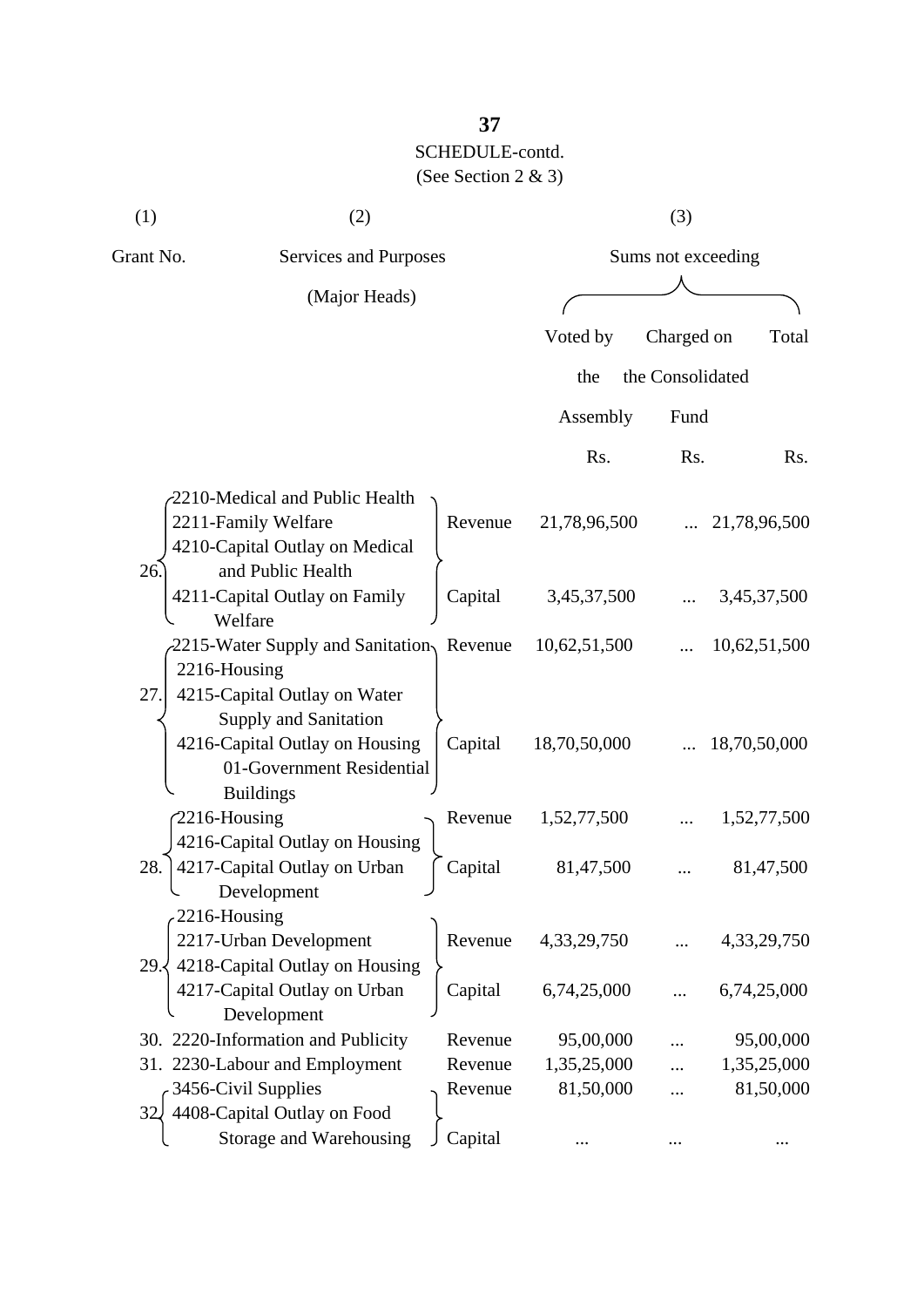| (1)       | (2)                                                                                                                                                              |                    |                       | (3)                |                       |
|-----------|------------------------------------------------------------------------------------------------------------------------------------------------------------------|--------------------|-----------------------|--------------------|-----------------------|
| Grant No. | Services and Purposes                                                                                                                                            |                    |                       | Sums not exceeding |                       |
|           | (Major Heads)                                                                                                                                                    |                    |                       |                    |                       |
|           |                                                                                                                                                                  |                    | Voted by              | Charged on         | Total                 |
|           |                                                                                                                                                                  |                    | the                   | the Consolidated   |                       |
|           |                                                                                                                                                                  |                    | Assembly              | Fund               |                       |
|           |                                                                                                                                                                  |                    | Rs.                   | Rs.                | R <sub>s</sub> .      |
|           | 33. 2235-Social Security and Welfare<br>6235-Loans for Social Security<br>and Welfare                                                                            | Revenue<br>Capital | $\cdots$<br>2,50,000  |                    | 2,50,000              |
| 34.       | 2225-Welfare of S.CS, S.TS and<br>Other B.CS<br>2235-Social Security and Welfare<br>2236-Nutrition<br>4059-Capital Outlay on Public                              | Revenue            | 7,41,93,750           |                    | 7,41,93,750           |
|           | Works<br>6225-Loans for Welfare of S.CS,<br>S.TS and Other B.CS<br>35. 2235- Social Security and Welfare<br>36. 2075-Miscellaneous General                       | Capital<br>Revenue | 5,25,000              |                    | 5,25,000              |
|           | Services                                                                                                                                                         | Revenue            | 23,87,500             |                    | 23,87,500             |
|           | 2235-Social Security and Welfare<br>37. 2250-Other Social Services<br>38. 3451-Secretariat Economic<br>Services                                                  | Revenue<br>Revenue | 12,500<br>1,10,50,000 |                    | 12,500<br>1,10,50,000 |
|           | 2425-Co-operation<br>4425-Capital Outlay on<br>Co-operation<br>39.14435-Capital Outlay on other<br><b>Agricultural Programmes</b><br>6425-Loans for Co-operation | Capital            | 1,69,10,500           |                    | 1,69,10,500           |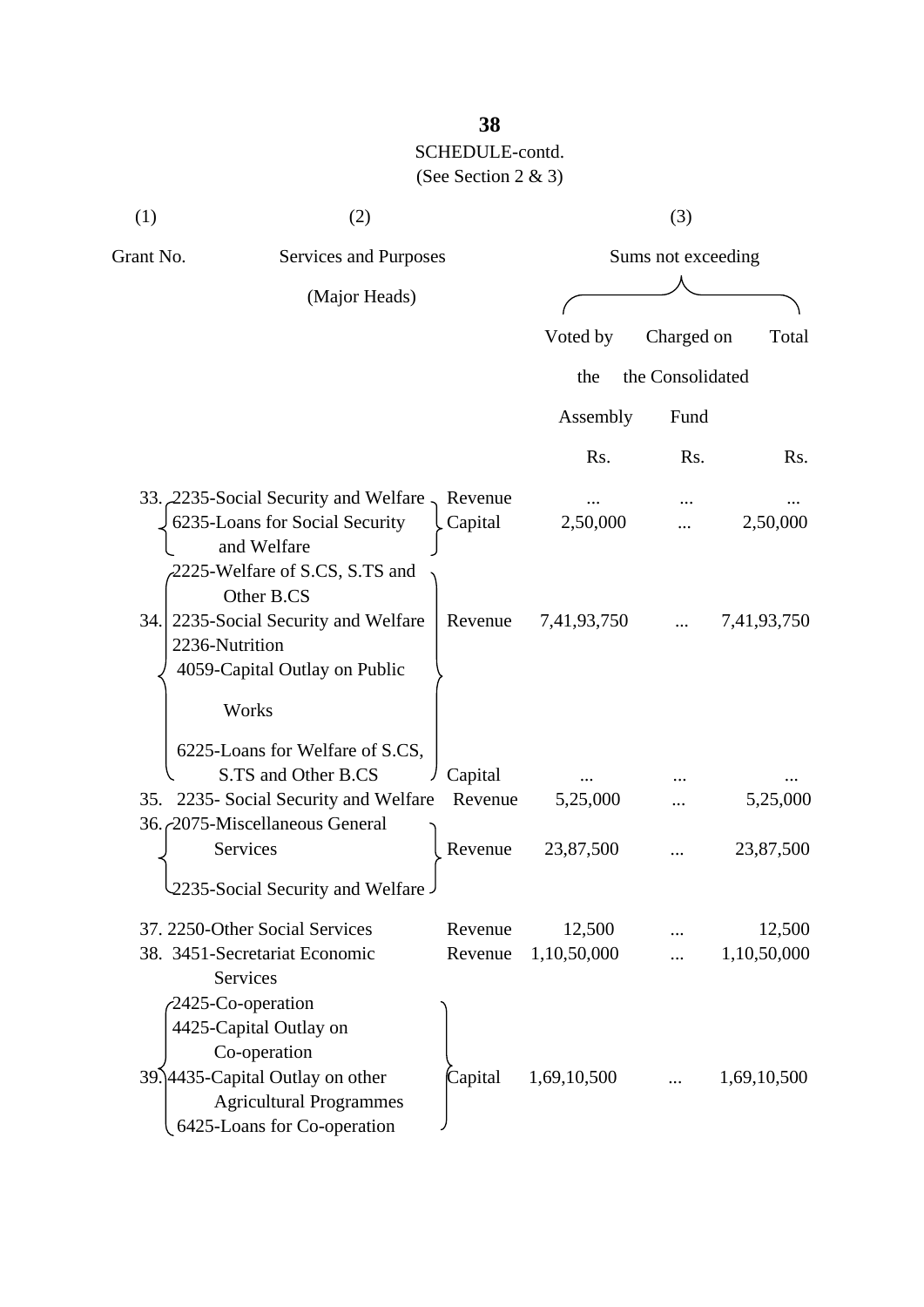| (1)       | (2)                                                                                                                                                                                                                    |         |                     | (3)              |              |  |
|-----------|------------------------------------------------------------------------------------------------------------------------------------------------------------------------------------------------------------------------|---------|---------------------|------------------|--------------|--|
| Grant No. | Services and Purposes                                                                                                                                                                                                  |         | Sums not exceeding  |                  |              |  |
|           | (Major Heads)                                                                                                                                                                                                          |         |                     |                  |              |  |
|           |                                                                                                                                                                                                                        |         | Voted by            | Charged on       | Total        |  |
|           |                                                                                                                                                                                                                        |         | the                 | the Consolidated |              |  |
|           |                                                                                                                                                                                                                        |         | Assembly            | Fund             |              |  |
|           |                                                                                                                                                                                                                        |         | Rs.                 | Rs.              | Rs.          |  |
|           | 2552-North Eastern Areas<br>(Special Areas Programme)                                                                                                                                                                  |         | Revenue 2,84,25,000 |                  | 2,84,25,000  |  |
|           | 40. 4552-Capital Outlay on North                                                                                                                                                                                       | Capital | 1,90,25,000         |                  | 1,90,25,000  |  |
|           | <b>Eastern Areas</b><br>41. 3454-Census, Surveys and<br><b>Statistics</b>                                                                                                                                              | Revenue | 97,25,000           |                  | 97,25,000    |  |
| 42.       | 2216-Housing<br>3475-Other General Economic<br><b>Services</b>                                                                                                                                                         | Revenue | 27,75,000           |                  | 27,75,000    |  |
| 43.       | 2216-Housing<br>2401-Crop Husbandry<br>2408-Food Storage and<br>Warehousing<br>2415-Agricultural Research and<br>Education<br>2435-Other Agricultural<br>Programmes<br>2702-Minor Irrigation                           | Revenue | 14,65,22,750        |                  | 14,65,22,750 |  |
|           | 4216-Capital Outlay on Housing<br>4401-Capital Outlay on Crop<br>Husbandry<br>4416-Investments in Agricultural<br><b>Financial INST</b><br>4702-Capital Outlay on Minor<br>Irrigation<br>6401-Loans for Crop Husbandry | Capital | 2,38,25,000         |                  | 2,38,25,000  |  |

# **39**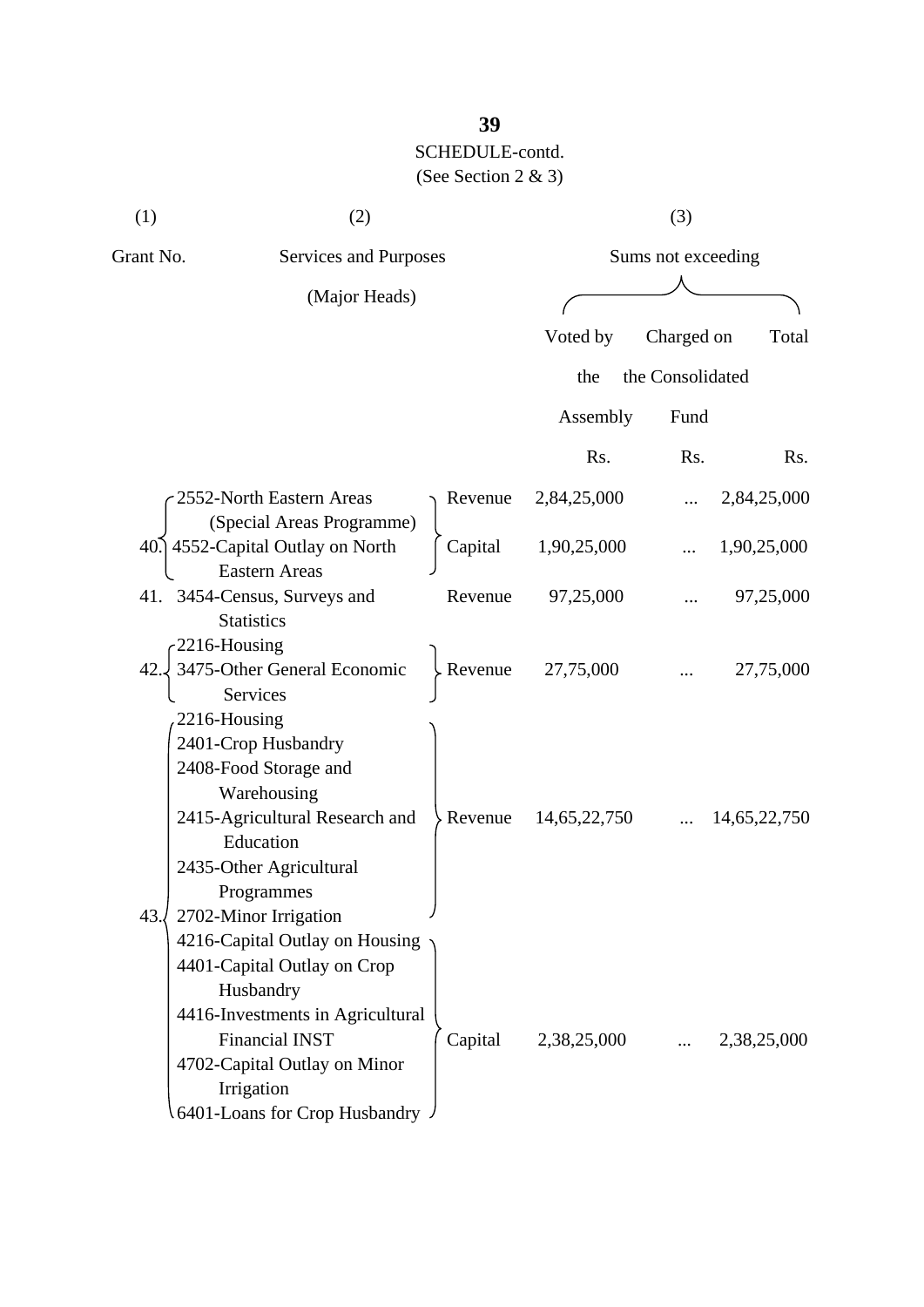| (1)       | (2)                                                         |         |                    | (3)              |             |  |
|-----------|-------------------------------------------------------------|---------|--------------------|------------------|-------------|--|
| Grant No. | Services and Purposes                                       |         | Sums not exceeding |                  |             |  |
|           | (Major Heads)                                               |         |                    |                  |             |  |
|           |                                                             |         | Voted by           | Charged on       | Total       |  |
|           |                                                             |         |                    | the Consolidated |             |  |
|           |                                                             |         | the                |                  |             |  |
|           |                                                             |         | Assembly           | Fund             |             |  |
|           |                                                             |         | Rs.                | Rs.              | Rs.         |  |
|           | 2701-Medium Irrigation-II-Works                             |         |                    |                  |             |  |
|           | Under E. and D Wing P.W.D                                   |         |                    |                  |             |  |
|           | <b>Medium Irrigation Projects</b>                           | Revenue | 17,00,000          |                  | 17,00,000   |  |
|           | 2711 Flood Control                                          |         |                    |                  |             |  |
| 44.       | 4701-Capital Outlay on Medium                               |         |                    |                  |             |  |
|           | Irrigation                                                  |         |                    |                  |             |  |
|           | 4711-Capital Outlay on Flood                                | Capital | 2,17,50,000        |                  | 2,17,50,000 |  |
|           | <b>Control Projects</b>                                     |         |                    |                  |             |  |
|           | 2216-Housing                                                |         |                    |                  |             |  |
|           | 2402-Soil and Water Conservation Revenue 5,21,75,000        |         |                    |                  | 5,21,75,000 |  |
| 45.       | 2415-Agricultural Research and                              |         |                    |                  |             |  |
|           | Education                                                   | Revenue |                    |                  |             |  |
|           | 46. 2501-Special Programmes for<br><b>Rural Development</b> |         | 1,97,50,000        |                  | 1,97,50,000 |  |
|           | 2216-Housing                                                |         |                    |                  |             |  |
|           | 2235-Social Security and Welfare                            |         |                    |                  |             |  |
|           | 2403-Animal Husbandry                                       | Revenue | 6,38,44,999        |                  | 6,38,44,999 |  |
|           | 2415-Agricultural Research and                              |         |                    |                  |             |  |
|           | Education                                                   |         |                    |                  |             |  |
| 47.       | 4059-Capital Outlay on Public                               |         |                    |                  |             |  |
|           | Works                                                       |         |                    |                  |             |  |
|           | 4403-Capital Outlay on Animal                               |         |                    |                  |             |  |
|           | Husbandry                                                   |         |                    |                  |             |  |
|           | 6225-Loans for Welfare of S.CS,                             | Capital |                    |                  |             |  |
|           | S.TS and other B.CS                                         |         |                    |                  |             |  |
|           | 6403-Loans for Animal Husbandry                             |         |                    |                  |             |  |

### **40**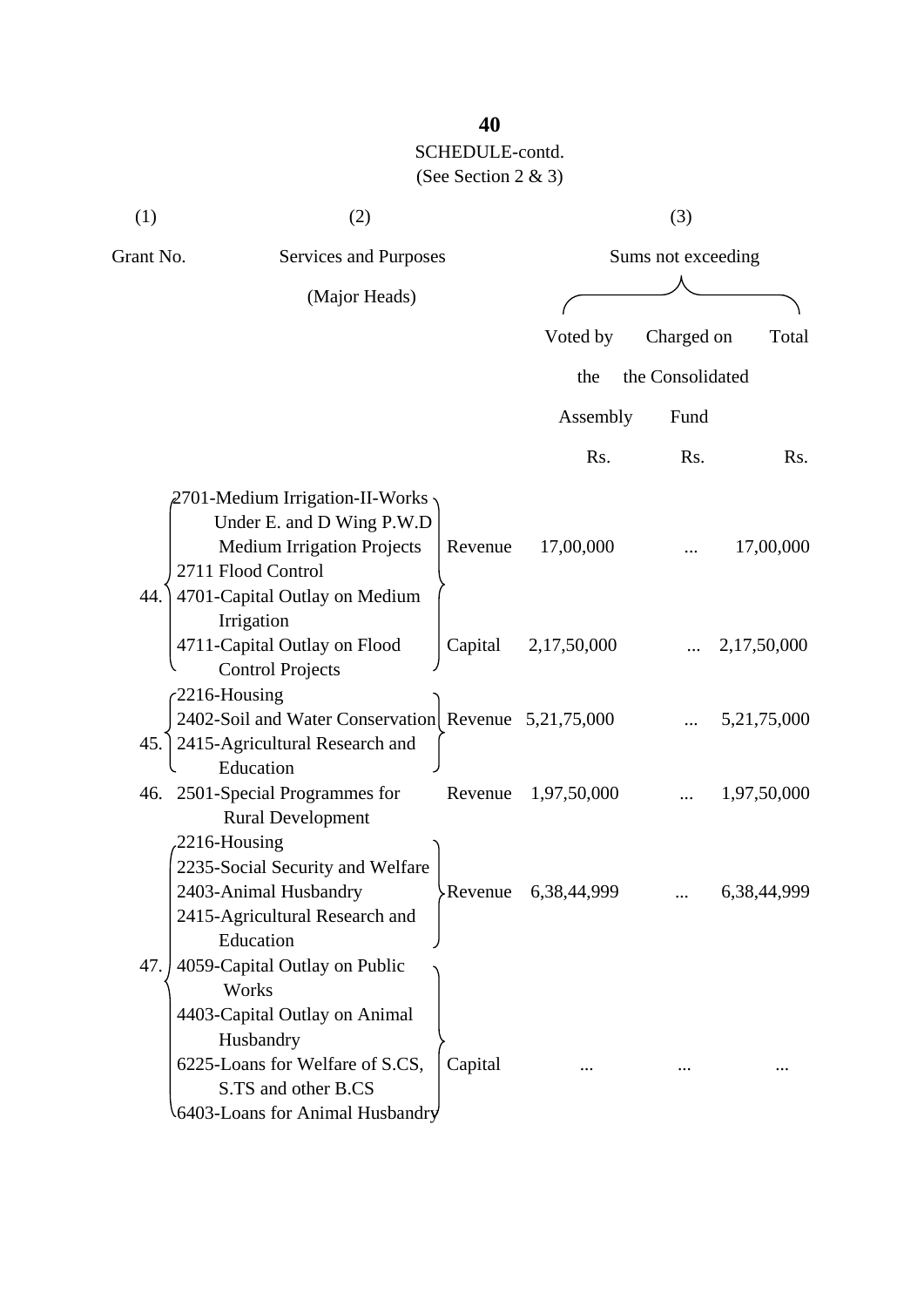| (1)       | (2)                                                                                              |         |                     | (3)                |                  |
|-----------|--------------------------------------------------------------------------------------------------|---------|---------------------|--------------------|------------------|
| Grant No. | Services and Purposes                                                                            |         |                     | Sums not exceeding |                  |
|           | (Major Heads)                                                                                    |         |                     |                    |                  |
|           |                                                                                                  |         | Voted by            | Charged on         | Total            |
|           |                                                                                                  |         | the                 | the Consolidated   |                  |
|           |                                                                                                  |         | Assembly            | Fund               |                  |
|           |                                                                                                  |         | Rs.                 | Rs.                | R <sub>s</sub> . |
|           | 48. 2216-Housing                                                                                 |         |                     |                    |                  |
|           | 2404-Dairy Development<br>2415-Agricultural Research and<br>Education                            |         | Revenue 3,12,36,750 |                    | 3, 12, 36, 750   |
|           | $-2216$ -Housing<br>2405-Fisheries<br>2415-Agricultural Research and<br>Education                |         | Revenue 1,39,75,000 |                    | 1,39,75,000      |
| 49.       | 4216-Capital Outlay on Housing<br>4405-Capital Outlay on Fisheries<br>2406-Forestry and Wildlife | Capital | 4,50,000            |                    | 4,50,000         |
|           | 2415-Agricultural Research and<br>Education                                                      |         | Revenue 7,59,99,750 | 250                | 7,60,00,000      |
|           | 50. <sub>(4406</sub> -Capital Outlay on Forestry<br>and Wild Life<br>2216-Housing                | Capital | 8,75,000            |                    | 8,75,000         |
|           | 2236-Nutrition<br>2401-Crop Husbandry<br>2501-Special Programmes for                             |         |                     |                    |                  |
|           | <b>Rural Development</b><br>2505-Rural Employment<br>2515-Other Rural Development<br>Programmes  | Revenue | 10,28,12,500        |                    | 10,28,12,500     |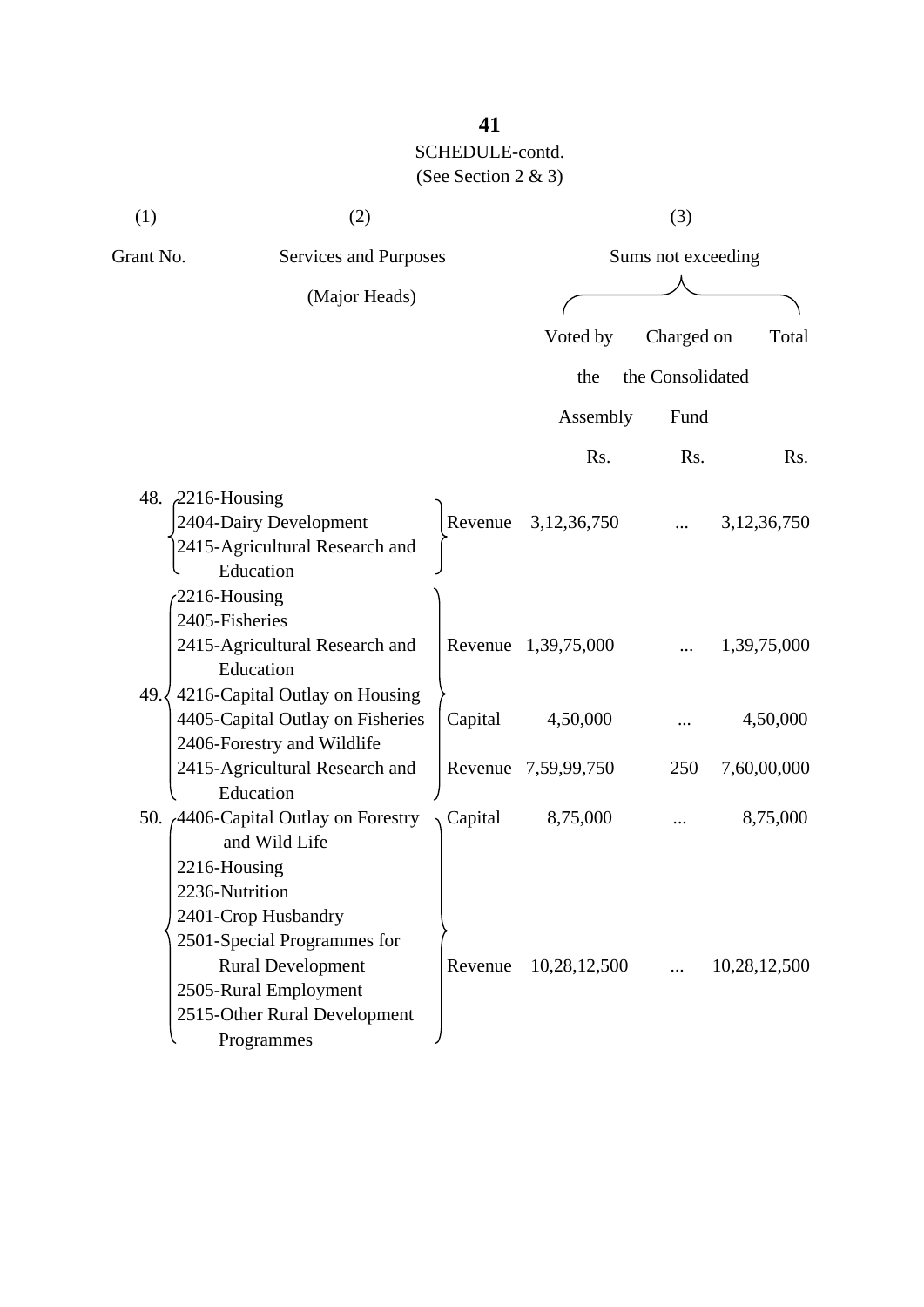| (1)       | (2)                                                          |             | (3)                |                |
|-----------|--------------------------------------------------------------|-------------|--------------------|----------------|
| Grant No. | Services and Purposes                                        |             | Sums not exceeding |                |
|           | (Major Heads)                                                |             |                    |                |
|           |                                                              | Voted by    | Charged on         | Total          |
|           |                                                              | the         | the Consolidated   |                |
|           |                                                              | Assembly    | Fund               |                |
|           |                                                              | Rs.         | Rs.                | Rs.            |
|           | 4216-Capital Outlay on Housing                               |             |                    |                |
|           | 4515-Capital Outlay on Rural<br>Capital                      | 26,00,000   |                    | 26,00,000      |
| 51.       | Development                                                  |             |                    |                |
|           | 6515-Loans for other Rural                                   |             |                    |                |
|           | <b>Development Programmes</b><br>2852-Industries<br>Revenue  | 66,87,500   |                    | 66,87,500      |
|           | 4854-Capital Outlay on cement                                |             |                    |                |
|           | and non-metallic Mineral                                     |             |                    |                |
| 52.       | 4885-Capital Outlay on Industries<br>Capital<br>and Mineral  | 1,06,25,000 |                    | 1,06,25,000    |
|           | 6885-Loans for other Industries                              |             |                    |                |
|           | and Minerals                                                 |             |                    |                |
|           | $2216$ -Housing                                              |             |                    |                |
|           | 2851-Village and Small Industries<br>Revenue                 | 2,22,78,750 |                    | 2, 22, 78, 750 |
| 53.       | 4851-Capital Outlay on Village<br>and Small Scale Industries |             |                    |                |
|           |                                                              |             |                    |                |
|           | 6851-Loans for Village and Small<br>Capital                  | 12,50,000   |                    | 12,50,000      |
|           | Industries                                                   |             |                    |                |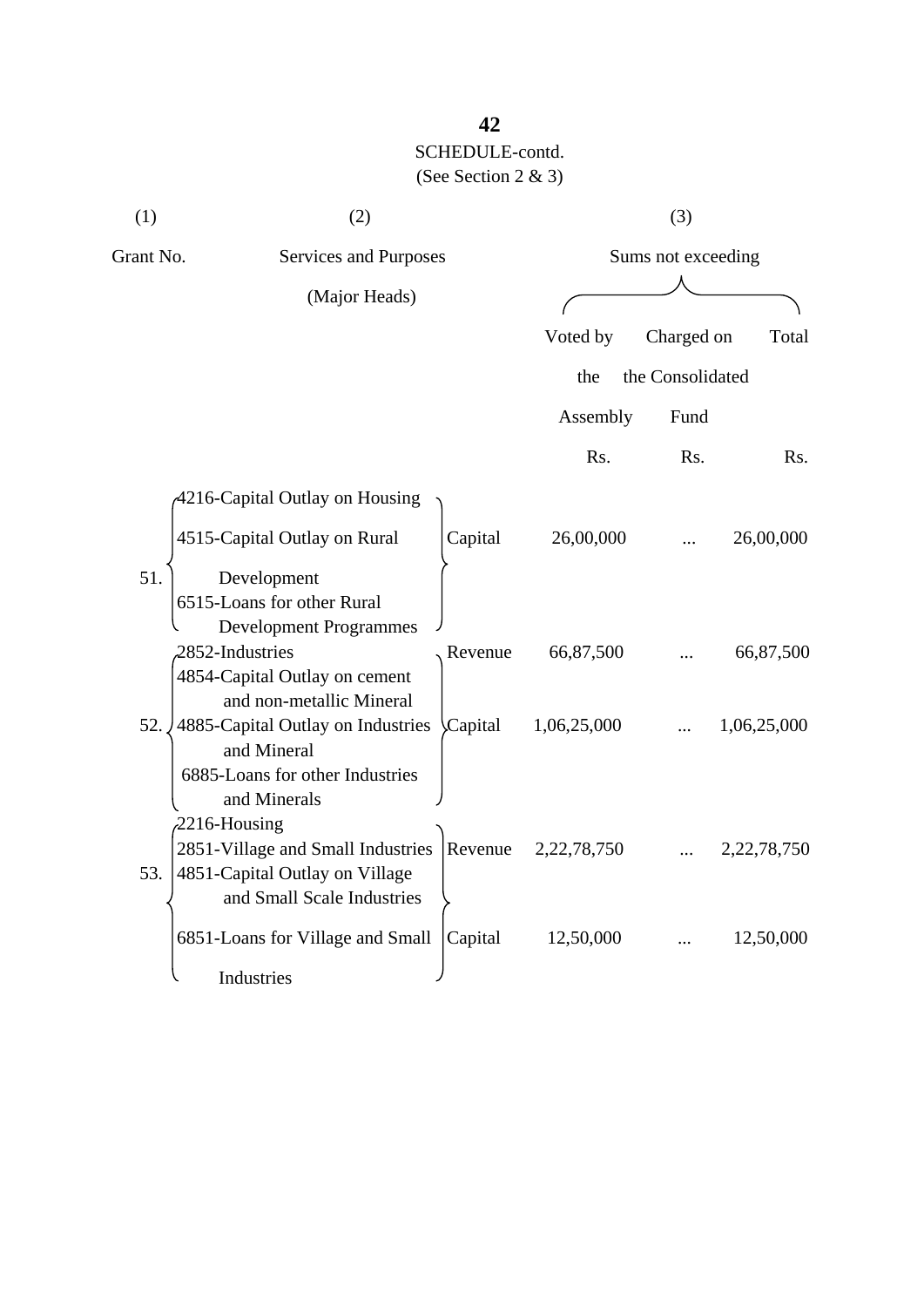| (1)       | (2)                                                                                                                       |         |              | (3)                |              |  |  |
|-----------|---------------------------------------------------------------------------------------------------------------------------|---------|--------------|--------------------|--------------|--|--|
| Grant No. | Services and Purposes                                                                                                     |         |              | Sums not exceeding |              |  |  |
|           | (Major Heads)                                                                                                             |         |              |                    |              |  |  |
|           |                                                                                                                           |         | Voted by     | Charged on         | Total        |  |  |
|           |                                                                                                                           |         | the          | the Consolidated   |              |  |  |
|           |                                                                                                                           |         | Assembly     | Fund               |              |  |  |
|           |                                                                                                                           |         | Rs.          | Rs.                | Rs.          |  |  |
|           | 2216-Housing                                                                                                              |         |              |                    |              |  |  |
|           | 2851-Village and Small Industries<br>4216-Capital Outlay on Housing                                                       | Revenue | 3,35,50,000  |                    | 3,35,50,000  |  |  |
| 54.       | 4851-Capital Outlay on Village<br>and Small Scale Industries                                                              | Capital | 72,37,500    |                    | 72,37,500    |  |  |
|           | 6815-Loans for Village and Small                                                                                          |         |              |                    |              |  |  |
|           | Industries                                                                                                                |         |              |                    |              |  |  |
|           | 2853-Non-Ferrous Mining and<br>Metallurgical Industries<br>4216-Capital Outlay on Housing                                 | Revenue | 2,17,25,000  |                    | 2,17,25,000  |  |  |
| 55.       | 4853-Capital Outlay on Mining<br>and Metallurgical Industries                                                             | Capital | 5,00,000     |                    | 5,00,000     |  |  |
|           | 3054-Roads and Bridges                                                                                                    | Revenue | 8,73,00,000  |                    | 8,73,00,000  |  |  |
| 56.       | 5054-Capital Outlay on Roads<br>and Bridges                                                                               | Capital | 19,20,02,000 |                    | 19,20,02,000 |  |  |
|           | 3452-Tourism<br>4059-Capital Outlay on Public<br>Works                                                                    | Revenue | 58,75,000    |                    | 58,75,000    |  |  |
| 57.3      | 5275-Capital Outlay on other<br><b>Communication Services</b><br>5452-Capital Outlay on Tourism<br>7452-Loans for Tourism | Capital | 37,50,000    |                    | 37,50,000    |  |  |
|           | 58. 3606-Aid Materials and Equipment Revenue                                                                              |         |              |                    |              |  |  |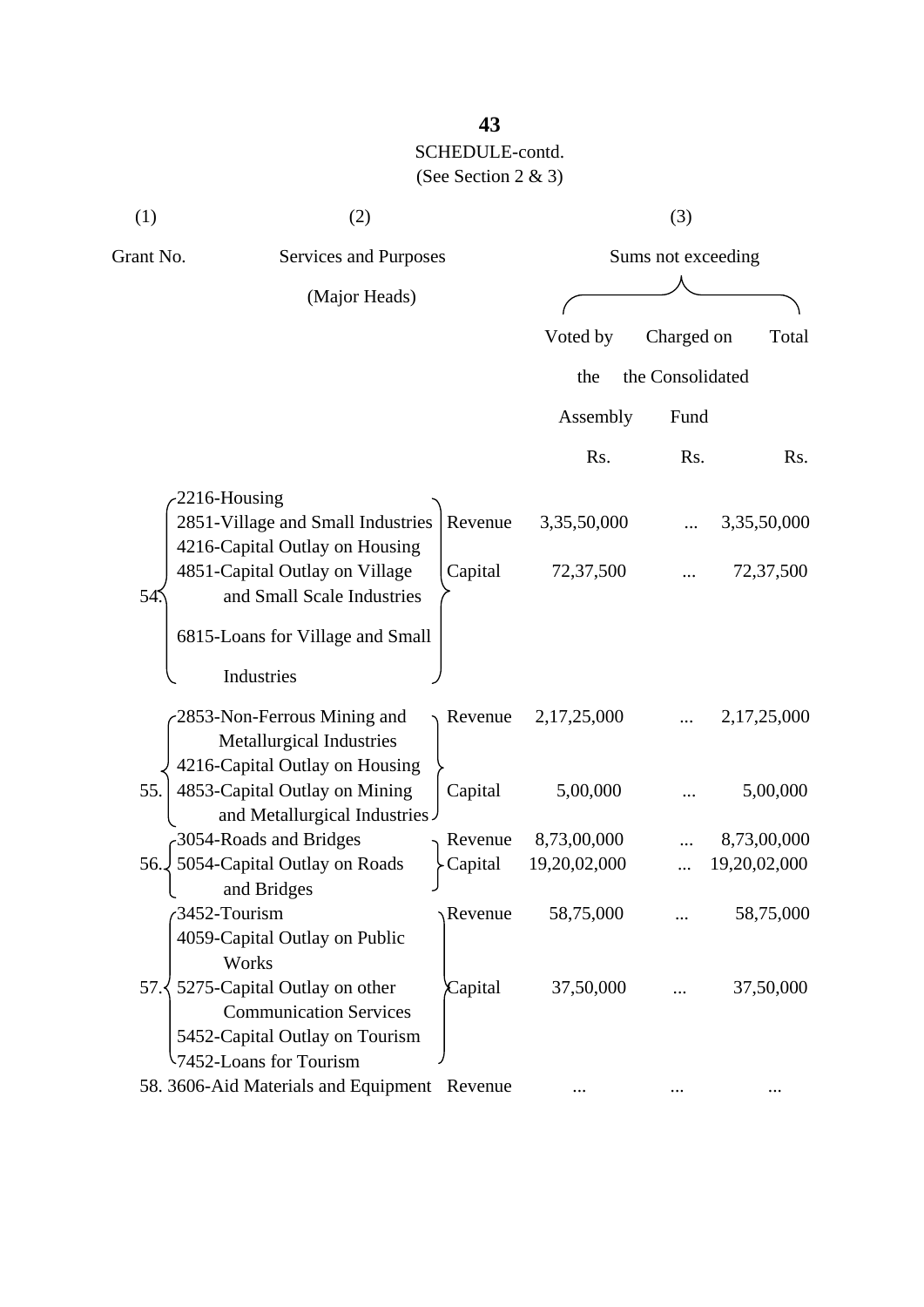| (1)       | (2)                                                                            |         | (3)                                      |                    |              |  |
|-----------|--------------------------------------------------------------------------------|---------|------------------------------------------|--------------------|--------------|--|
| Grant No. | Services and Purposes                                                          |         |                                          | Sums not exceeding |              |  |
|           | (Major Heads)                                                                  |         |                                          |                    |              |  |
|           |                                                                                |         | Voted by                                 | Charged on         | Total        |  |
|           |                                                                                |         | the                                      | the Consolidated   |              |  |
|           |                                                                                |         | Assembly                                 | Fund               |              |  |
|           |                                                                                |         | Rs.                                      | Rs.                | Rs.          |  |
|           | 59.5465-Investment in General<br><b>Financial and Training</b><br>Institutions | Capital |                                          |                    |              |  |
|           | 6003-Internal Debt of the State<br>Government                                  | Capital | 13,91,34,425                             |                    | 13,91,34,425 |  |
|           | 6004-Loans and Advances from the Capital<br><b>Central Government</b>          |         | 4,50,59,750                              |                    | 4,50,59,750  |  |
|           | 60.7610-Loans to Government<br>Servants etc                                    | Capital | 10,00,00,000                             |                    | 10,00,00,000 |  |
|           | 64.7615-Miscellaneous Loans                                                    | Capital |                                          |                    |              |  |
|           | 65.7810-Inter-State Settlement                                                 | Capital |                                          |                    |              |  |
|           | 66. 7999-Appropriation to Contingency                                          | Capital |                                          |                    |              |  |
|           | Total                                                                          |         | 349,65,38,936 52,73,63,425 402,39,02,361 |                    |              |  |

### L. M. SANGMA

Under Secretary to the Govt. Of Meghalaya,

Law (B) Department.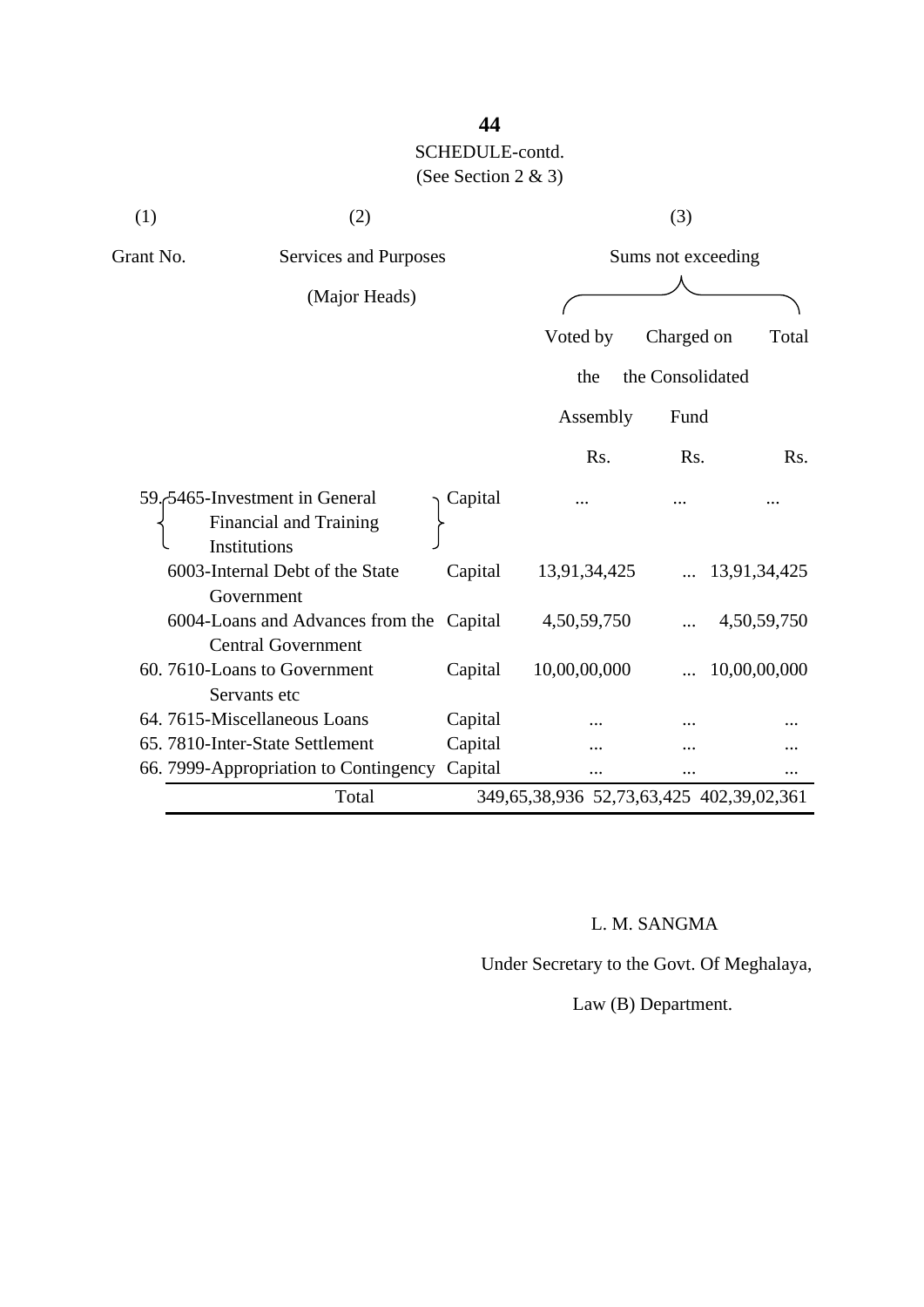### **The 4th April, 2000**

No. LL (B) 87/97/87- The Meghalaya Municipal (Amendment) Act, 2000 (Act No. 5 of 2000) is hereby published for general information.

#### **MEGHALAYA ACT No. 5 OF 2000**

#### **As passed by the Meghalaya Legislative Assembly.**

Received the assent of the Governor on the  $4<sup>th</sup>$  April, 2000. Published in the Gazette of Meghalaya Extra-ordinary issue, dated 4<sup>th</sup> April, 2000

#### THE MEGHALAYA MUNICIPAL (AMENDMENT) ACT, 2000

An

Act

To amend the Meghalaya Municipal Act (Assam Act XV of 1957 as adapted by Meghalaya).

Be it enacted by the Legislature of the State of Meghalaya in the Fifty-first Year of the Republic of India as follows:-

**1. Short title and commencement**- (1) This Act may be called the Meghalaya Municipal (Amendment) Act, 2000

(2)It shall come into force at once.

- **2. Amendment of section 3** In section 3 of Meghalaya Municipal Act (Assam Act XV of 1957 as adapted by Meghalaya) (hereafter referred to as the principal Act)-
	- (a) After clause (32), the following new clause (32A) shall be inserted, namely-
		- "(32A)" Ordinary resident of a municipality" means any person occupying-
		- (i) A holding assessed for tax under section 68 of the Act, or
		- (ii) A legal holding, if no assessment is made.

Continuously for a period of twelve months previous to the first January of the year for which the electoral roll is being prepared, as owner, lease or tenant and every member of the family of such owner, lessee or tenant;".

- (b) After clause 34, the following new clause (34A) shall be inserted, namely- "(34A) "population" means the population as ascertained at the last proceeding census of which the relevant figures have been published;"
- (c) After clause (42), the following new clause (42A) shall be inserted namely- "(42A) "State Government" means the Government of the State of Meghalaya;"
- **3. Amendment of section 11** For the existing section 11 of the principal Act, the following shall be substituted namely-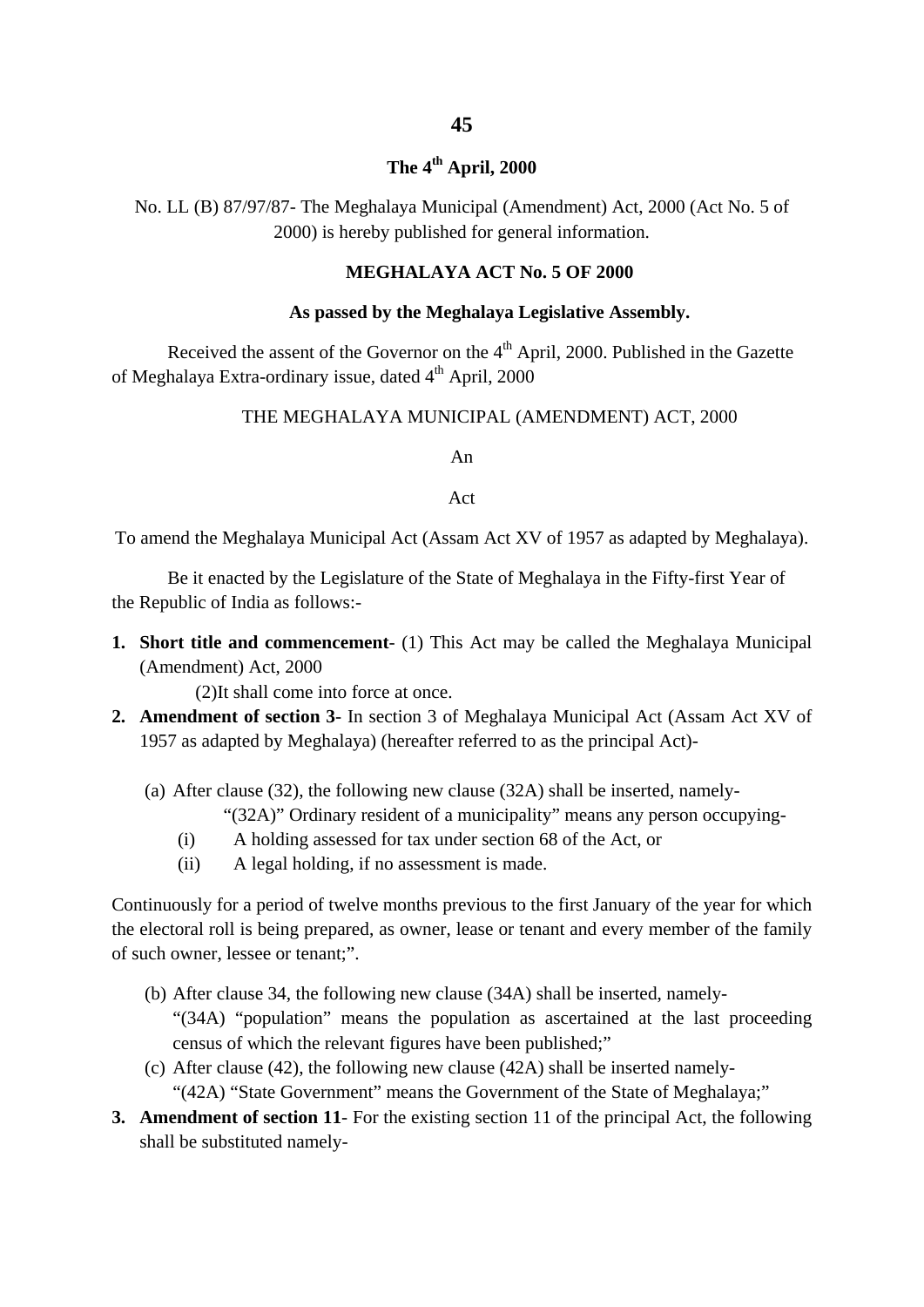"11. (1) The number of commissioners of each Board shall be such as the State Government may, by notification in this behalf, determine.

Provided that the number of commissioners shall in no case be more than thirty two or less than twelve

(2) Of the total number of commissioners the State Government may nominate up to four, not less than two of whom shall be women, from amongst persons conversant with traditional, local and municipal administration.

(3) Seats of commissioners in every municipality shall be reserved for scheduled tribes and the number of seats so reserved shall bear, as nearly as practicable, the same proportion to the total number of seats to be filled by direct election as the population of scheduled tribes in the municipal area bear to the total population of the Municipality.

(4) Only a person belonging to a Scheduled tribe shall be eligible to contest an election in a reserved seat.

(5) The Government shall notify the reserved seats for every municipal election and allotment of reserved seats will made by rotation, as far as practicable, from one election to another.

**4. Amendment of section 14**- For the existing section 14 of the principal Act, the following shall be substituted, namely-

"14 (1) Any ordinary resident of a municipality, being a citizen of India and having attained the age of eighteen on the first January of the year for which the Municipal electoral roll is being prepared, shall be eligible for registration as a voter in such electoral roll;

Provided that no person shall be registered as a voter in more than one ward

(2)A person shall be disqualified for voting at a municipal election if he is or becomes subject to any disqualification prescribed under the Representation of the People Act, 1951 for voting in an election to the State Assembly.

**5. Amendment of section 15**- In section 15 of the principal Act, for clause (viii), the following shall be substituted namely-

"(viii) is less than twenty one years of age on the first of January of the year in which the election is held; or

"(ix) is a member of the Meghalaya Legislative Assembly or a member of an Autonomous District Council; or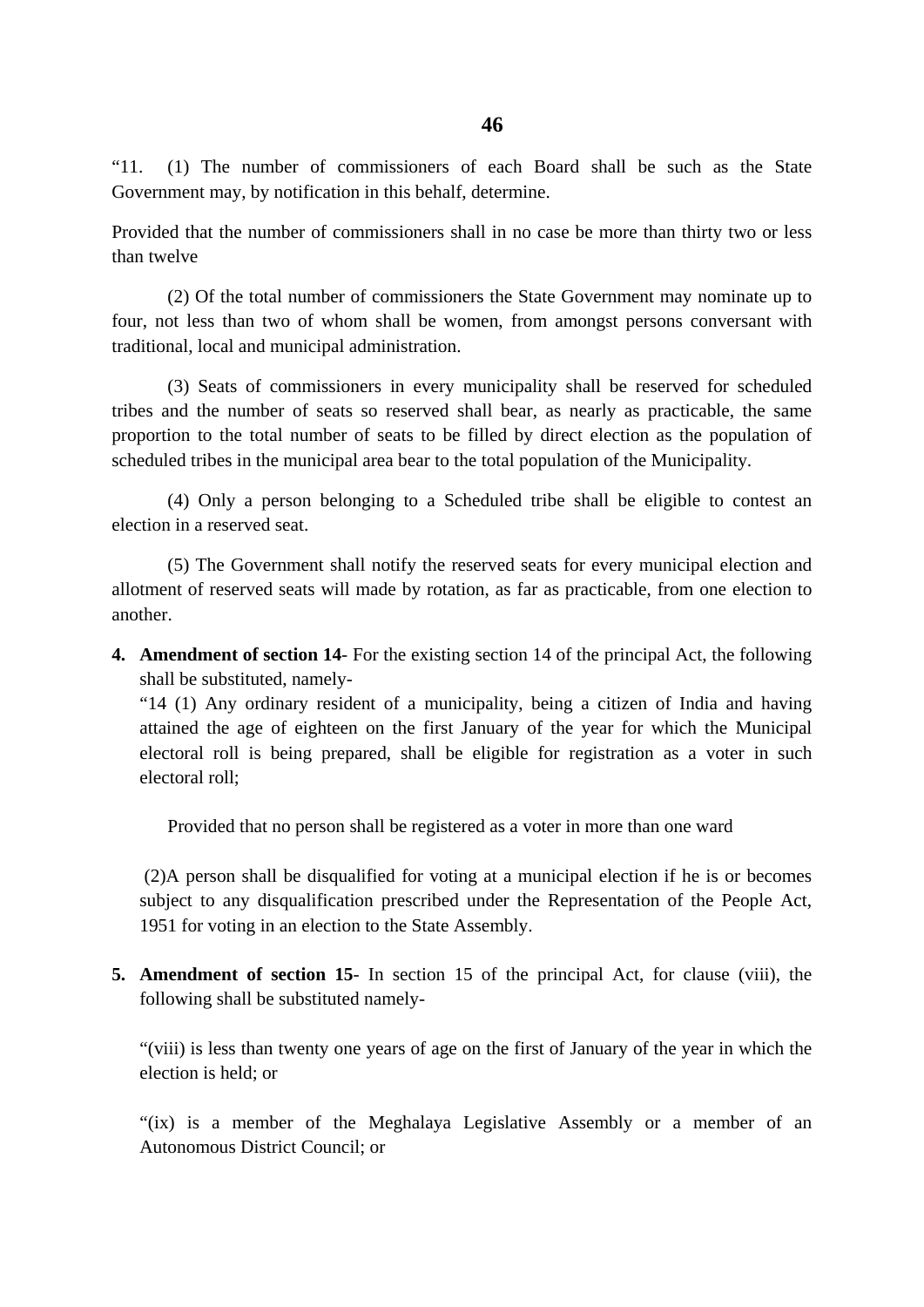(x) is an arrear for more than three months on the date of submission of nomination paper of any due to the Municipality including in respect of the holding of which he is a resident or occupant; or

(xi) has been disqualified under any law for the time being in force for election to the State Legislative Assembly".

**6. Insertion of a New section 15A**- After section 15 of the Principal Act, the following new section 15A that be inserted namely:-

"**15 A Political Parties barred to contest election**- No person shall be allowed to contest a municipal election on the ticket or the symbol of a policy Party recognised by the Election Commission of India."

- **7. Amendment of section 25** In section 25 of the Principal Act, in sub-section (1) between the words "Union of India" and "in the following form" occurring therein, the words "before a person appointed by the State Government for the purpose" shall be inserted.
- **8. Amendment of section 26** In section 26 of the principal Act, in sub-section (2) for the words occurred in the principal Act, the words "State Government" shall respectively be substituted.
- **9. Amendment of section 28** In section 28 of the principal Act, in sub-section (2) for the words "not less than half of the whole number of", the words a majority of elected, shall be substituted.
- **10.** Amendment of section 32- After section 32 of the principal Act, a new proviso be added, namely-

Provided that if the electorate in any municipality fails within the prescribed time to elect at least one-third of the total number of Ward Commissioners to be elected, the State Government nay, at its discretion, declare such election null and void and order fresh election covering all the wards and no revision of electoral roll shall be required for any such second election ordered under this section.

**11. Amendment of section 33**- For section 33 of the principal Act, the following shall be substituted namely-

33. **Appointment or election of Chairman and Vice Chairman**- (1) At the first meeting of the Board, which shall be called by the State Government as soon as may be after the general election, the elected commissioners shall elect a Chairman and a Vice Chairman of the Board from among themselves.

(2) If the elected commissioner fail to elect a Chairman or a Vice Chairman, the State Government may appoint a Chairman or a Vice Chairman, as the case may be, from amongst the elected commissioners.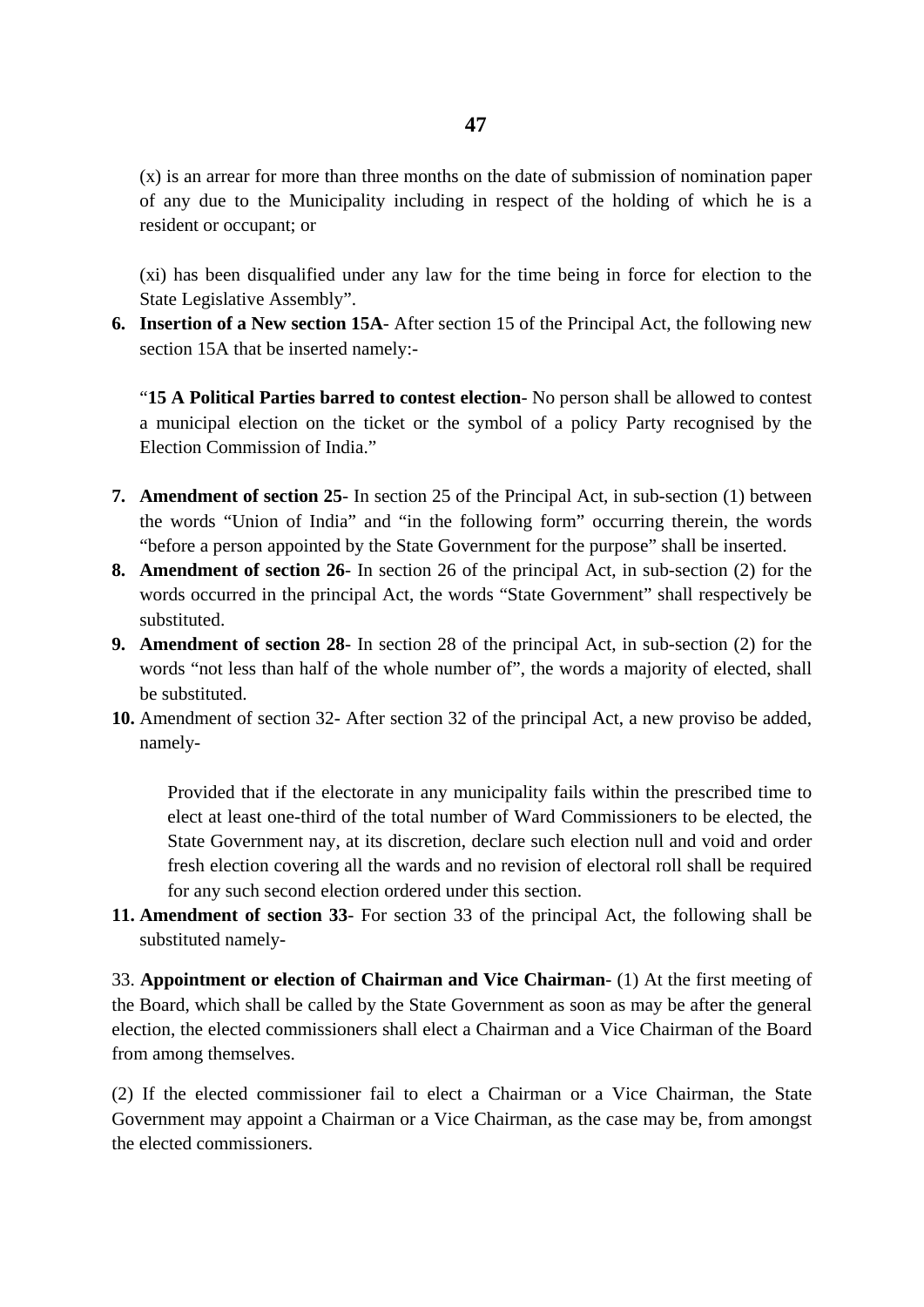**12. Amendment of section 34**—For section 34 of the principal Act, the following shall be substituted, namely-

"34 Except as otherwise provided in this Act, every Chairman and every Vices Chairman shall take office immediately after his election or appointment as the case may be, and shall remain in office until the election or appointment of the Chairman after the next general election".

- **13. Amendment of section 41** In section 41 of the principal Act, in the proviso to subsection (1), for the words "officer of the Government" the words "commissioner" shall be substituted.
- **14. Amendment of section 45** The proviso to section 45 of the principal Act, shall be omitted.

L. M. SANGMA

Under Secretary to the Govt. of Meghalaya,

Law Department.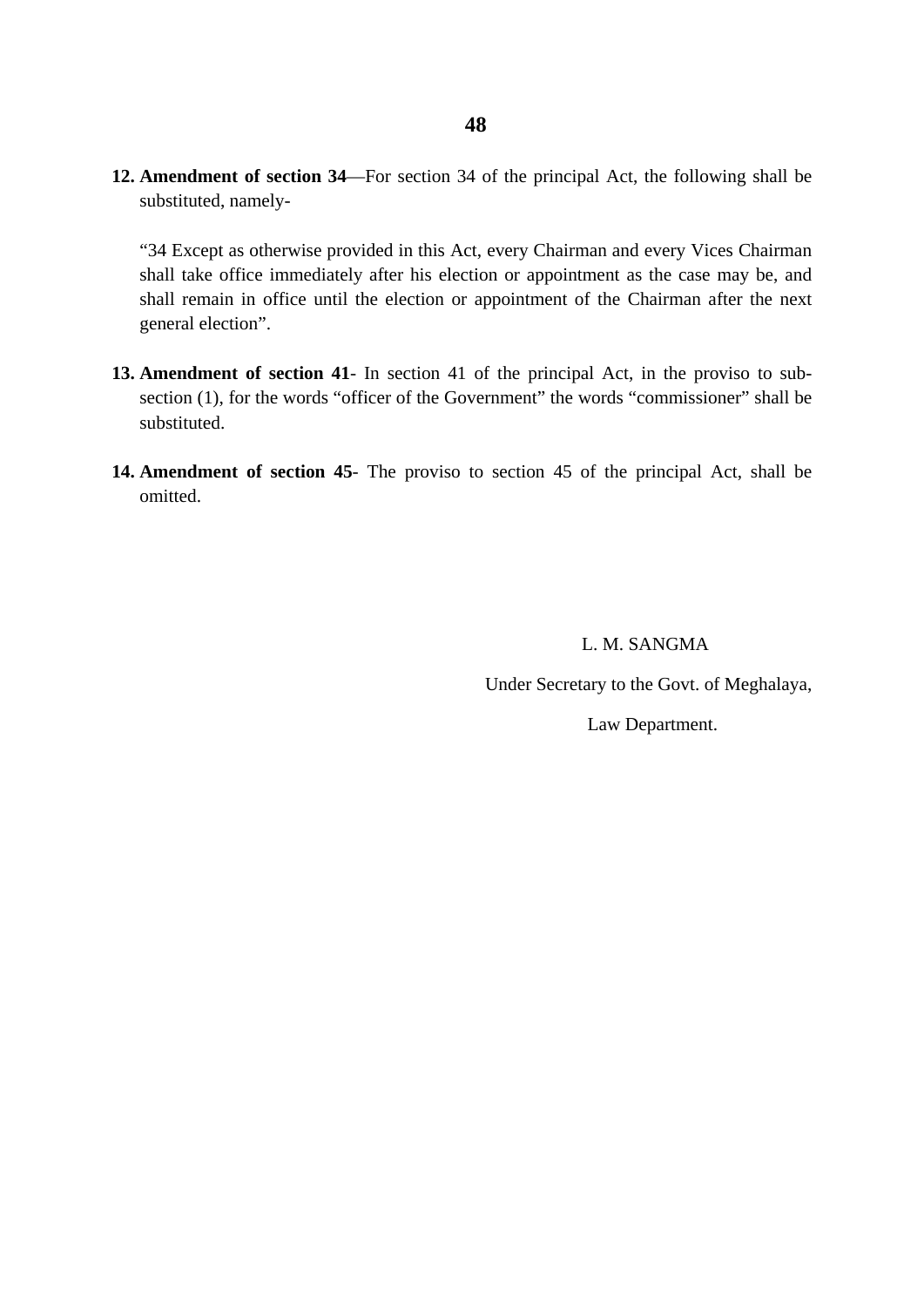# **The 15th May, 2000**

No. LL (B) 32/92/186- The Meghalaya Sales Tax (Amendment) Act, 2000 (Act No. 6 of 2000) is hereby published for general information.

#### **MEGHALAYA ACT No. 6 OF 2000**

#### **(As passed by the Meghalaya Legislative Assembly)**

Received the assent of the Governor on the  $11<sup>th</sup>$  May, 2000.

Published in the Gazette of Meghalaya Extra-ordinary issue, dated 15<sup>th</sup> May, 2000

#### THE MEGHALAYA SALES TAX (AMENDMENT) ACT, 2000

An

Act

#### Further to amend the Meghalaya Sales Tax Act (Assam Act XVII of 1947 as adapted by Meghalaya).

Be it enacted by the Legislature of the State of Meghalaya in the Fifty-first Year of the Republic of India as follows:-

| Short title and<br>commencement                       | 1 | (1) This Act may be called the Meghalaya Sales Tax<br>(Amendment) Act, 2000<br>(2) It shall be deemed to have come into force on the $29th$<br>December, 1999                                                                                                                                                                       |
|-------------------------------------------------------|---|-------------------------------------------------------------------------------------------------------------------------------------------------------------------------------------------------------------------------------------------------------------------------------------------------------------------------------------|
| Insertion of new<br>section 3A in Act<br>XVII of 1947 | 2 | After section 3 of the Meghalaya Sales Tax Act (Assam Act)<br>XVII of 1947 as adapted and amended by Meghalaya), the<br>following new section 3A shall be inserted, namely-                                                                                                                                                         |
|                                                       |   | <i>*Revision of "3A.</i> Notwithstanding anything, contained in this<br>Act, the State Government may, subject to<br>rates<br>previous publication of its intention to do so, by<br>notification in Official Gazette revise the rate of<br>tax on any taxable goods and thereupon the<br>schedule shall stand amended accordingly." |
| Repeal                                                | 3 | The Meghalaya Sales Tax (Amendment) Ordinance, 1999<br>(Ordinance No. 3 of 1999) is hereby repealed.                                                                                                                                                                                                                                |

#### L. M. SANGMA,

Under Secretary to the Govt. of Meghalaya,

Law (B) Department.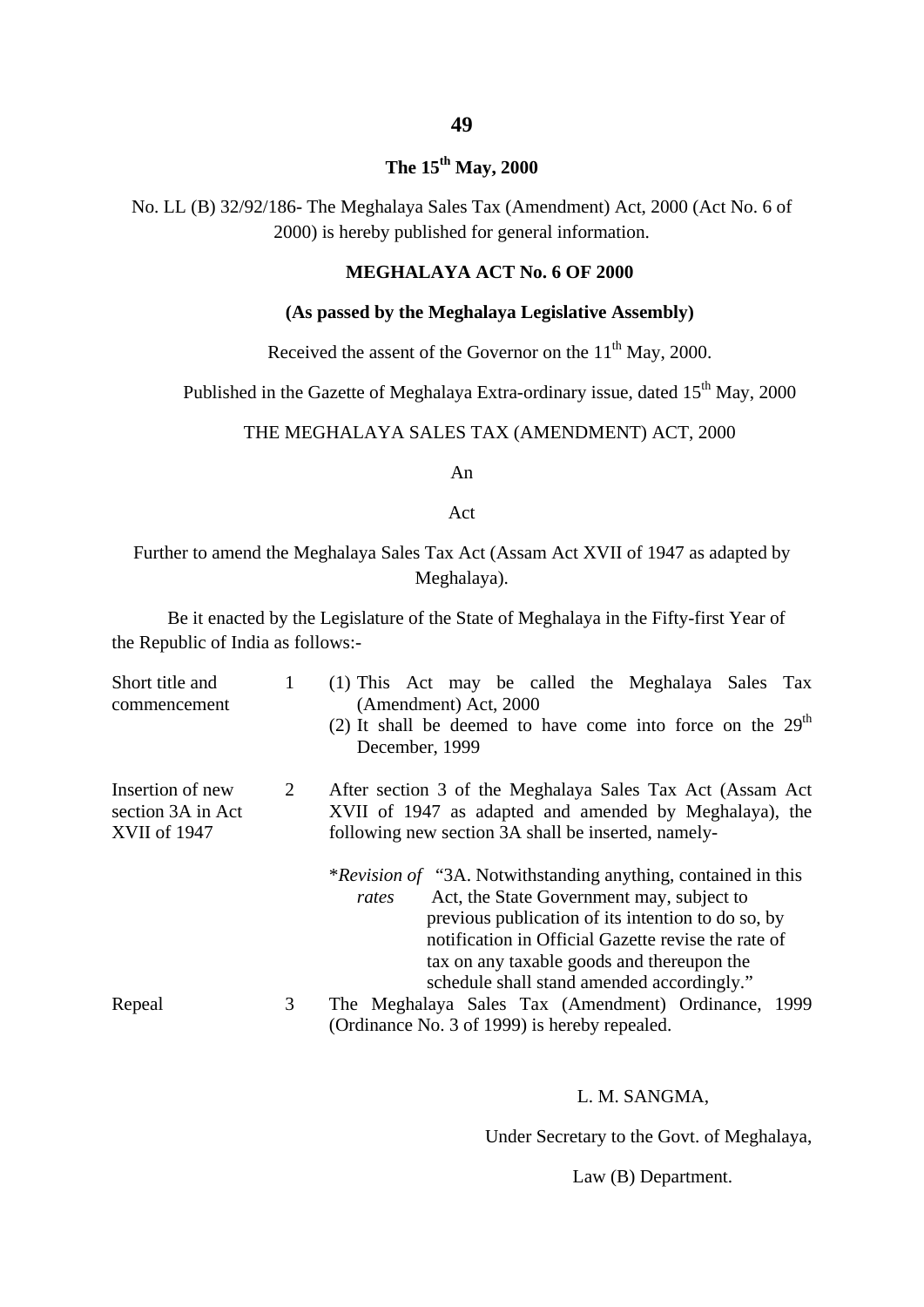### **The 15th May, 2000**

No. LL (B) 29/91/310- The Meghalaya Motor Vehicles Taxation (Amendment) Act, 2000 (Act No. 7 of 2000) is hereby published for general information.

#### **MEGHALAYA ACT No. 7 OF 2000**

#### **(As passed by the Meghalaya Legislative Assembly)**

Received the assent of the Governor on the  $11<sup>th</sup>$  May, 2000.

Published in the Gazette of Meghalaya Extra-ordinary issue, dated 15<sup>th</sup> May, 2000

#### THE MEGHALAYA MOTOR VEHICLES TAXATION (AMENDMENT) ACT, 2000

An

Act

Further to amend the Meghalaya Motor Vehicles Taxation Act (Assam Act IX of 1936 as adapted by Meghalaya).

Whereas, with view to provide for levy of composite tax on certain vehicles registered outside Meghalaya but plying in the State Legislative Amendments to the State Motor Vehicles Taxation Law are to be made;

And, whereas, previous sanction of the President under the proviso to Article 304 (b) of the Constitution has been obtained;

Be it enacted by the Legislature of the State of Meghalaya in the Fifty-first Year of the Republic of India as follows:-

| Short title and<br>Commencement |   | (Amendment) Act, 2000<br>(2) It shall come into force at once. | (1) This Act may be called the Meghalaya Motor Vehicles Taxation                                                                                                                                                                                                                                                                                                               |
|---------------------------------|---|----------------------------------------------------------------|--------------------------------------------------------------------------------------------------------------------------------------------------------------------------------------------------------------------------------------------------------------------------------------------------------------------------------------------------------------------------------|
| Insertion of new<br>section B   | 2 |                                                                | After section 6A of the Meghalaya Motor Vehicles Taxation Act<br>(Assam) Act IX of 1986 as adapted and amended by Meghalaya, the<br>following new section 68 shall be inserted, namely-                                                                                                                                                                                        |
|                                 |   | "Composite tax on<br>tourist vehicles"                         | "6B (1) No tourist vehicles covered by all<br>India permit granted by any State Transport<br>Authority other than the State of Meghalaya<br>under sub-section $(9)$ of section 88 of the Motor<br>vehicles Act, 1998 shall ply in Meghalaya<br>unless a composite tax in lieu of all taxes<br>leviable under this Act is paid to such Authority<br>at a rate specified below:- |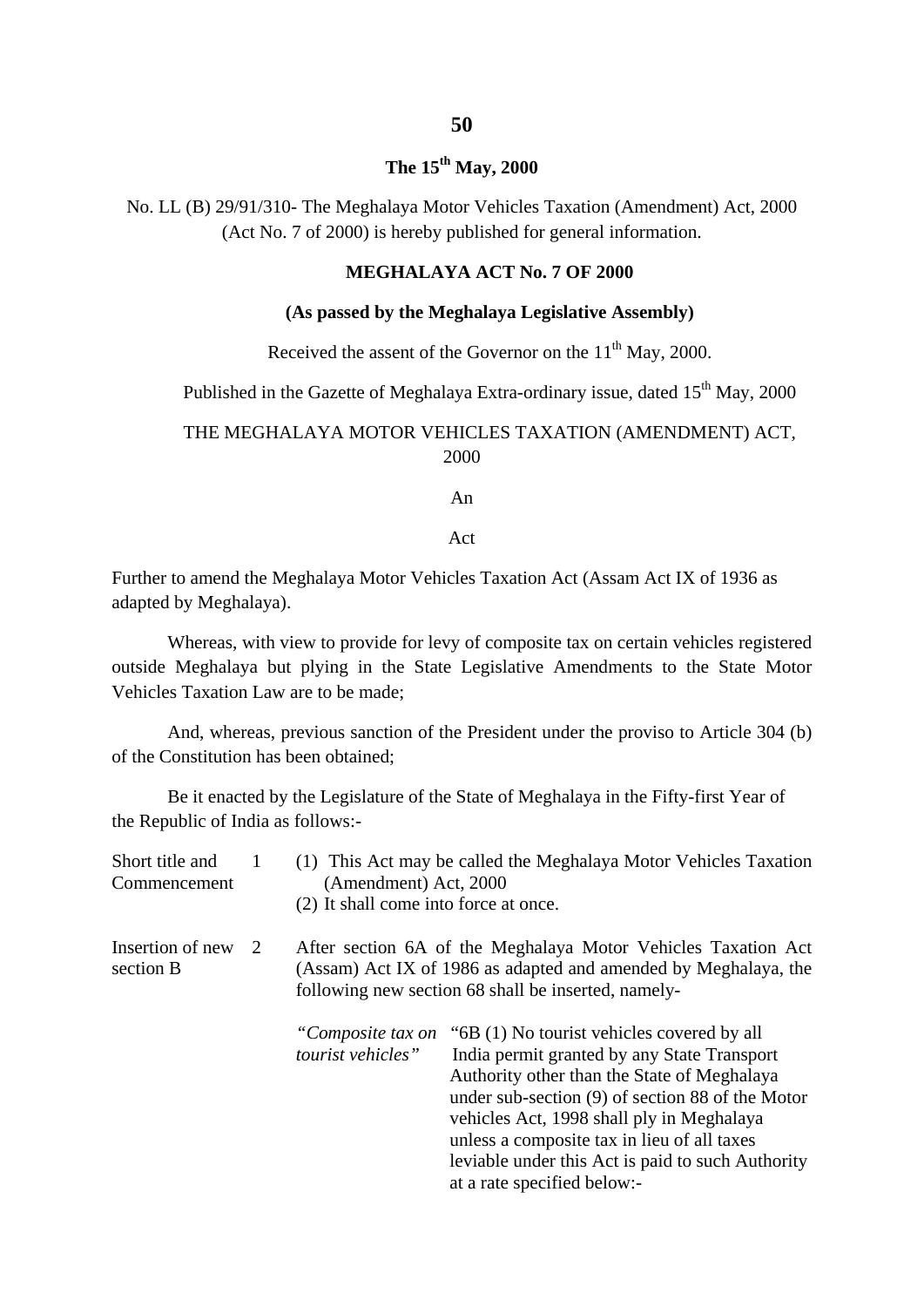| <b>Item</b><br>No. | Description<br>of Vehicles                                                            | Annual<br>Composite<br>tax | Quarterly<br>Composite<br>tax |
|--------------------|---------------------------------------------------------------------------------------|----------------------------|-------------------------------|
| (i)                | Tourist taxi cabs (upto six Rs. 1200/-<br>seaters)                                    |                            | $Rs. 300/-$                   |
| (ii)               | Tourist maxi cabs (seven Rs. 12000/-<br>seaters to thirteen seaters)                  |                            | $Rs. 3000/-$                  |
| (iii)              | Tourist omni bus (fourteen Rs. 48000/-<br>seaters to thirty six seaters<br>and above) |                            | Rs.<br>12000/-                |

"(2) The rates of composite tax referred to in sub-section (1) may, from time to time and subject to previous publication be revised by the State Government by notification in the Official Gazette"

#### L. M. SANGMA,

Under Secretary to the Govt. of Meghalaya,

Law (B) Department.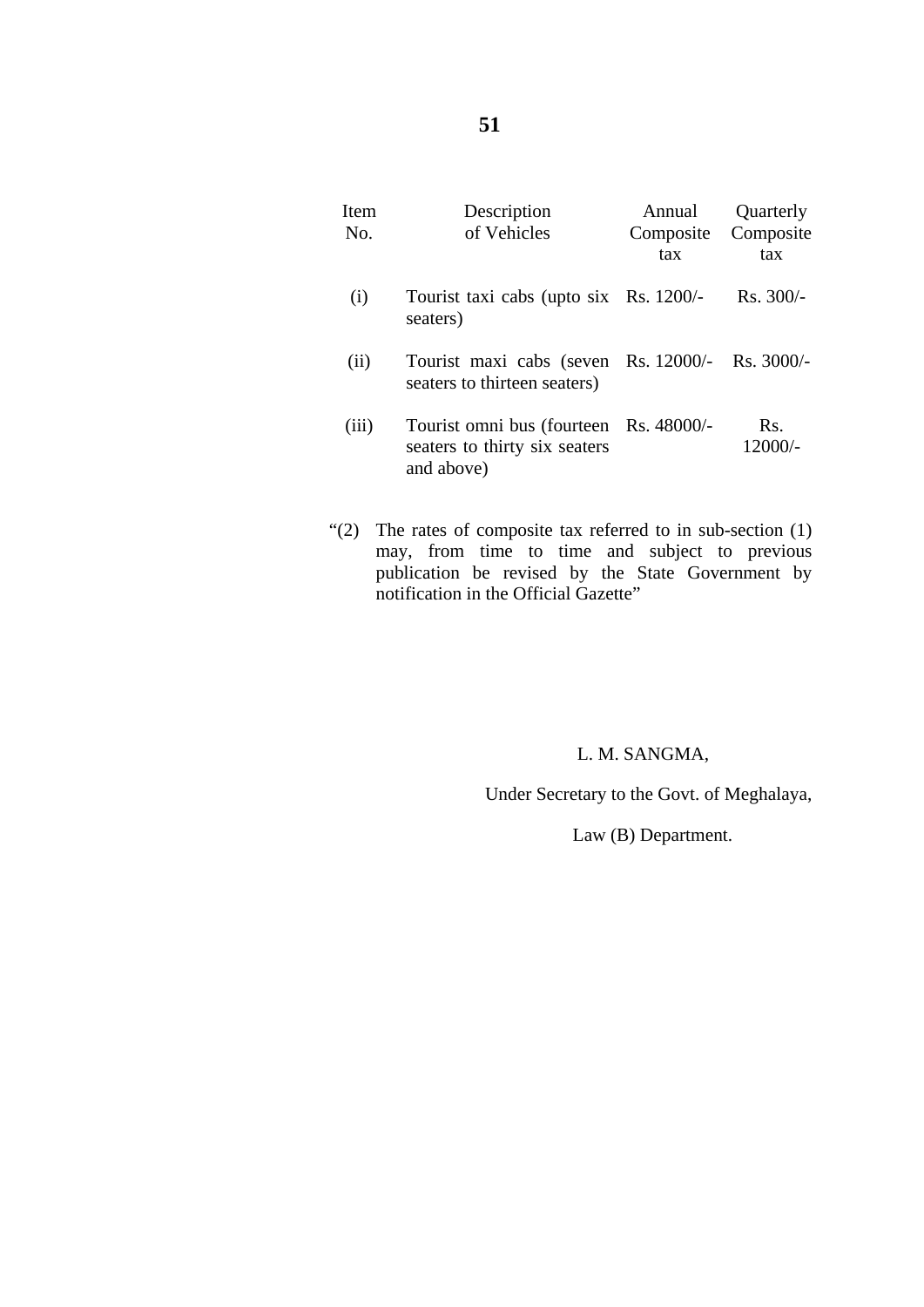# **The 17th May, 2000**

No. LL (B) 148/85/45- The Meghalaya Legislators' Salaries and Allowances Amendment Act, 2000 (Act No. 8 of 2000) is hereby published for general information.

#### **MEGHALAYA ACT No. 8 OF 2000**

#### **(As passed by the Meghalaya Legislative Assembly)**

#### Received the assent of the Governor on the  $11<sup>th</sup>$  May, 2000.

Published in the Gazette of Meghalaya Extra-ordinary issue, dated  $17<sup>th</sup>$  May, 2000

#### THE MEGHALAYA LEGISLATORS' SALARIES AND ALLOWANCES AMENDMENT ACT, 2000

An

#### Act

Further to amend the laws relating to the Salaries and Allowances of Ministers, Speakers, Parliamentary Secretaries, the Leader of the Opposition and Members of the Meghalaya Legislative Assembly.

Be it enacted by the Legislature of the State of Meghalaya in the Fifty-first Year of the Republic of India as follows:-

| Short title and<br>Commencement |   | (1) This Act may be called the Meghalaya Legislators'<br>Salaries and Allowances (Amendment) Act, 2000<br>(2) It shall come into force at on and from $1st$ April, 2000                                                                                                     |
|---------------------------------|---|-----------------------------------------------------------------------------------------------------------------------------------------------------------------------------------------------------------------------------------------------------------------------------|
| Amendment of Act<br>2 of 1972   | 2 | In the Legislative Assembly of Meghalaya (Speaker and<br>Deputy Speaker Salaries and Allowances) Act, 1972-                                                                                                                                                                 |
|                                 |   | (a) In section 2, for the words "rupees nine thousand six<br>hundred" and "rupees eight thousand seven hundred and<br>fifty", the words "rupees fourteen thousand six hundred"<br>and "rupees thirteen thousand seven hundred and fifty"<br>shall respectively substituted. |
|                                 |   | (b) After section 2, the following new section 2A shall be<br>added namely-                                                                                                                                                                                                 |
|                                 |   | "Constituency"<br>"2A. The Speaker and the Deputy Speaker<br>allowance.<br>shall each be paid a constituency allowance<br>of rupees five thousand per mensem".                                                                                                              |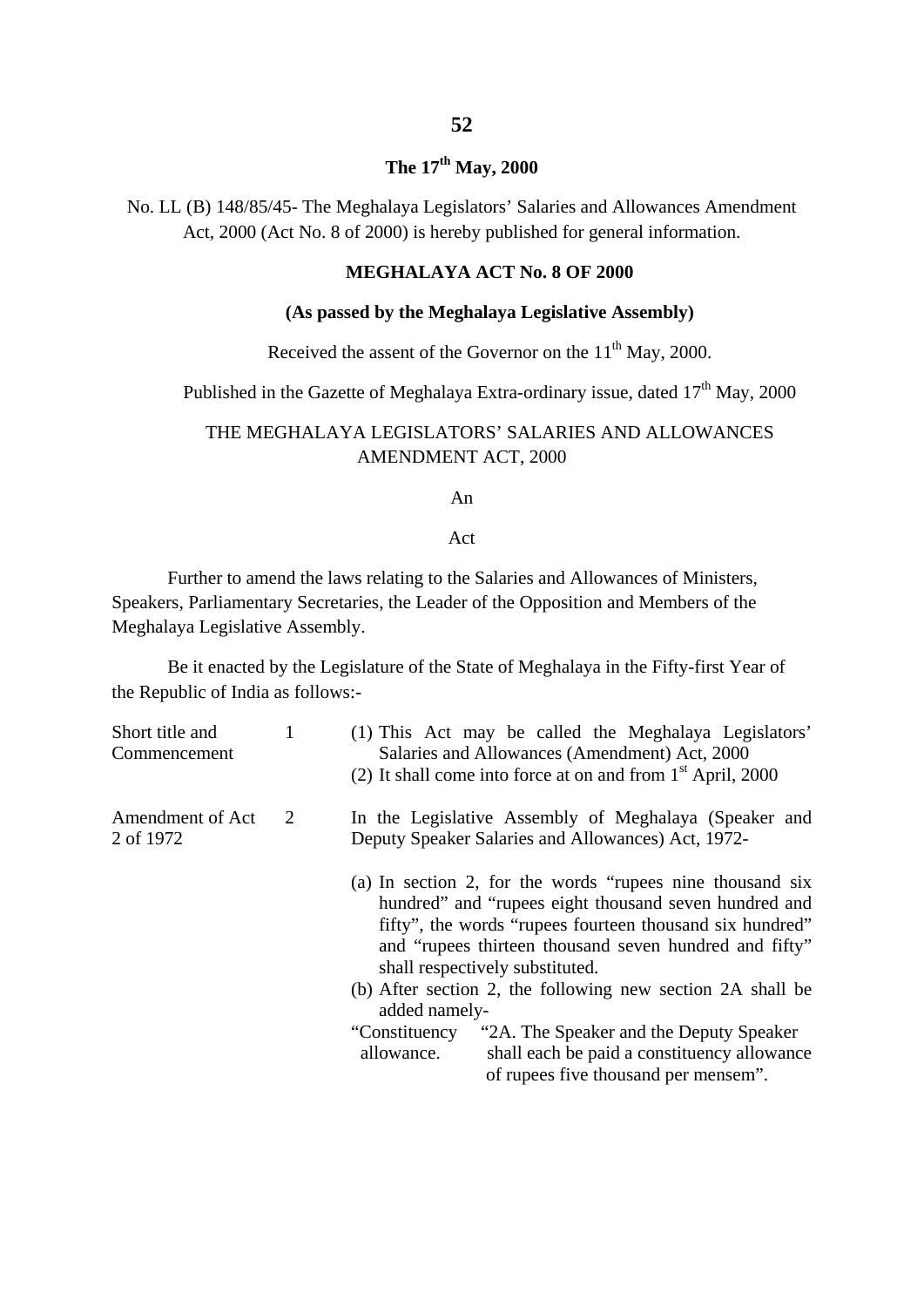| Amendment of Act<br>6 of 1983 | 5 |                             | In the Meghalaya Legislative Assembly (Leader of the<br>Opposition) (Salary and Allowances) Act, 1983-                                                               |
|-------------------------------|---|-----------------------------|----------------------------------------------------------------------------------------------------------------------------------------------------------------------|
|                               |   |                             | (a) In section 3, for the words "rupees nine thousand two<br>hundred and fifty", the words "rupees fourteen thousand<br>two hundred and fifty" shall be substituted; |
|                               |   | added namely-               | (b) After section 3, the following new section 3A shall be                                                                                                           |
|                               | 6 | "Constituency"<br>allowance | "3A. The Leader of the Opposition shall be<br>paid a constituency allowance of rupees<br>five thousand per mensem".                                                  |
| Amendment of Act<br>9 of 1991 |   | Allowances Act, 1991-       | In the Meghalaya Parliamentary Secretary's Salary and                                                                                                                |
|                               |   |                             | (a) In section 3, for the words "rupees eight thousand four<br>hundred", the words "rupees thirteen thousand five<br>hundred" shall be substituted;                  |
|                               |   | added, namely-              | (b) After section 3, the following new section 3A shall be                                                                                                           |
|                               |   | "Constituency"<br>allowance | "3A. A Parliamentary Secretary shall be<br>paid a constituency allowance of rupees<br>five thousand per mensem".                                                     |

(L. M. SANGMA)

Under Secretary to the Govt. of Meghalaya,

Law (B) Department.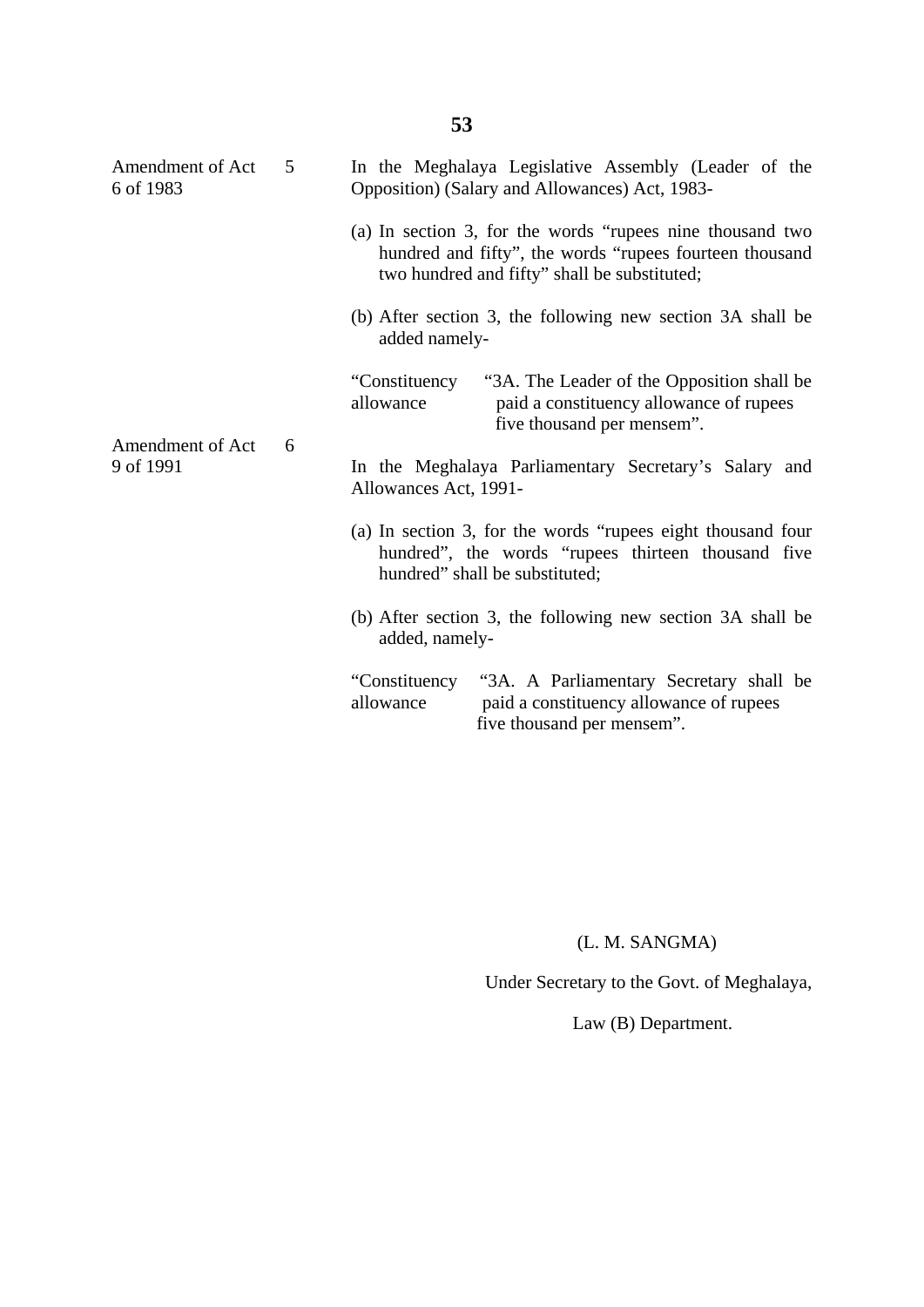# **54**

# **The 17th May, 2000**

No. LL (B) 148/85/49- The Legislative Assembly of Meghalaya (Members' Pension) Amendment Act, 2000 (Act No. 9 of 2000) is hereby published for general information.

#### **MEGHALAYA ACT No. 9 OF 2000**

#### **(As passed by the Meghalaya Legislative Assembly)**

Received the assent of the Governor on the  $15<sup>th</sup>$  May, 2000.

Published in the Gazette of Meghalaya Extra-ordinary issue, dated  $17<sup>th</sup>$  May, 2000

#### THE LEGISLATIVE ASSEMBLY OF MEGHALAYA (MEMBERS' PENSION) AMENDMENT ACT, 2000

An

#### Act

#### Further to amend the Legislative Assembly of Meghalaya (Members' Pension) Act, 1977

Be it enacted by the Legislature of the State of Meghalaya in the Fifty-first Year of the Republic of India as follows:-

| Short title and<br>commencement               | 1 | (1) This Act may be called the Legislative Assembly of<br>Meghalaya (Members' Pension) Amendment Act, 2000<br>(2) It shall come into force at on and from $1st$ April, 2000.                                                                                                                                                                                                                                                                                                                                                                                                                                                             |
|-----------------------------------------------|---|------------------------------------------------------------------------------------------------------------------------------------------------------------------------------------------------------------------------------------------------------------------------------------------------------------------------------------------------------------------------------------------------------------------------------------------------------------------------------------------------------------------------------------------------------------------------------------------------------------------------------------------|
| Amendment of<br>section 3 of Act 6 of<br>1977 | 2 | In section 3 of the Legislative Assembly of Meghalaya<br>(Members' Pension) Act, 1977 (here-in-after referred to as<br>the principal) Act-                                                                                                                                                                                                                                                                                                                                                                                                                                                                                               |
|                                               |   | (a) For sub-section $(1)$ , the following shall be substituted,<br>namely:<br>"(1) With effect from the commencement of this Act, there<br>shall be paid a pension of three thousand rupees per mensem<br>to every person who served for a period of not less than five<br>years, whether continuous or not, as a member of the<br>Legislative Assembly and such person shall continue to be<br>paid an additional pension of rupees two hundred per<br>mensem for every year however, that in no case shall the<br>total pension payable exceed rupees ten thousand per<br>mensem".<br>(b) The second proviso thereto shall be omitted. |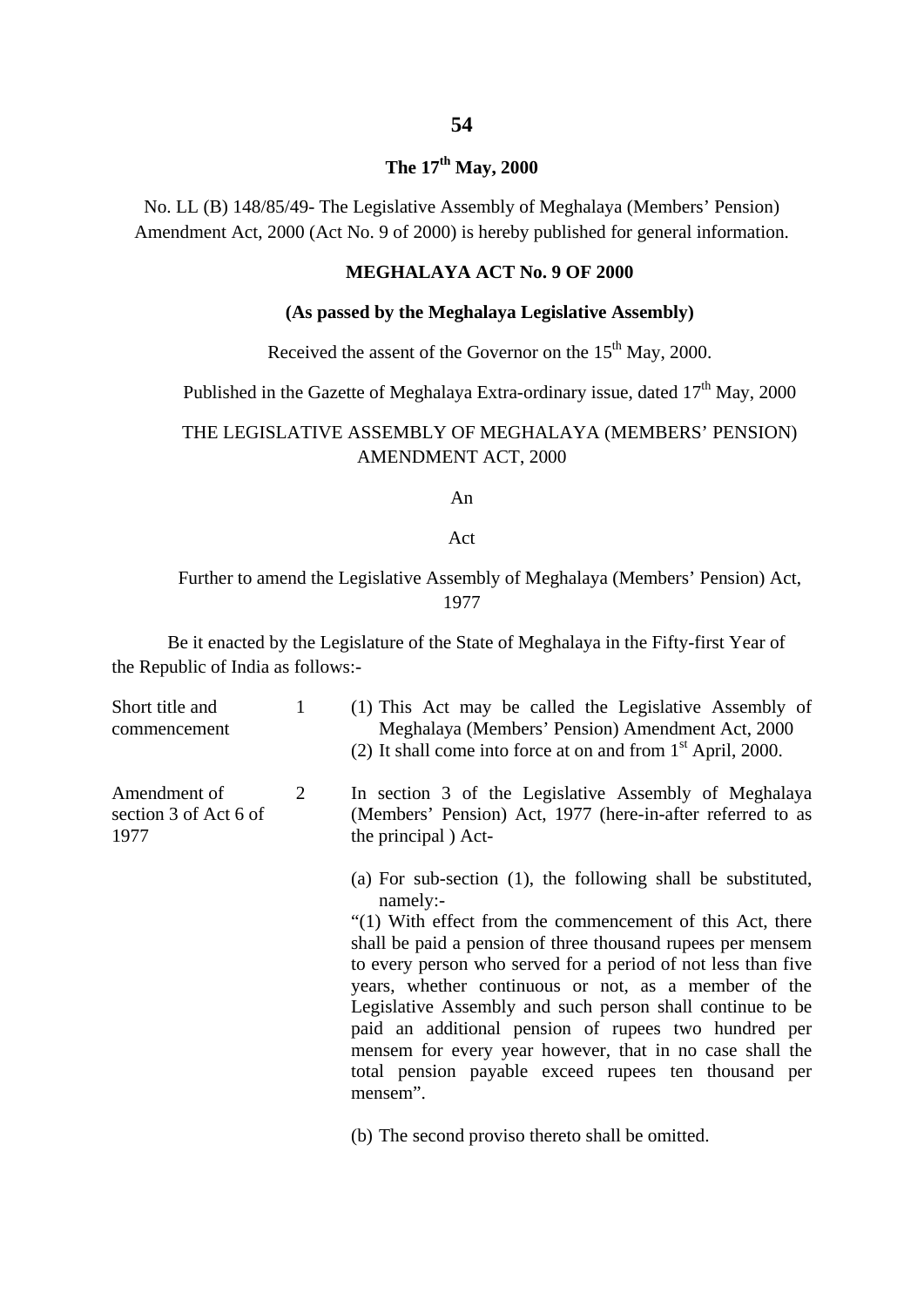| Amendment of<br>section 4.     | 3              | In section 4 of the principal Act, the bracket and figure " $(1)$ "<br>occurring therein and sub-section (2) shall be omitted. |                                                                                                                                                                                                                                                                                                                                                     |  |  |
|--------------------------------|----------------|--------------------------------------------------------------------------------------------------------------------------------|-----------------------------------------------------------------------------------------------------------------------------------------------------------------------------------------------------------------------------------------------------------------------------------------------------------------------------------------------------|--|--|
| Insertion of new<br>section 4A | $\overline{4}$ | After section 4 of the principal Act, the following new<br>section 4A shall be inserted, namely:-                              |                                                                                                                                                                                                                                                                                                                                                     |  |  |
|                                |                | Pension for previous<br>service not to be<br>deducted"                                                                         | Notwithstanding<br>anything<br>$4A^*$<br>contained in this Act, any amount of<br>pension already drawn or receiving<br>by an Ex-MLS for his service under<br>the Union or State Government or<br>any other public undertaking or<br>autonomous bodies, such pension<br>shall not be deducted for the purpose<br>of drawing pension under this Act". |  |  |

### L. M. SANGMA,

Under Secretary to the Govt. of Meghalaya,

Law (B) Department.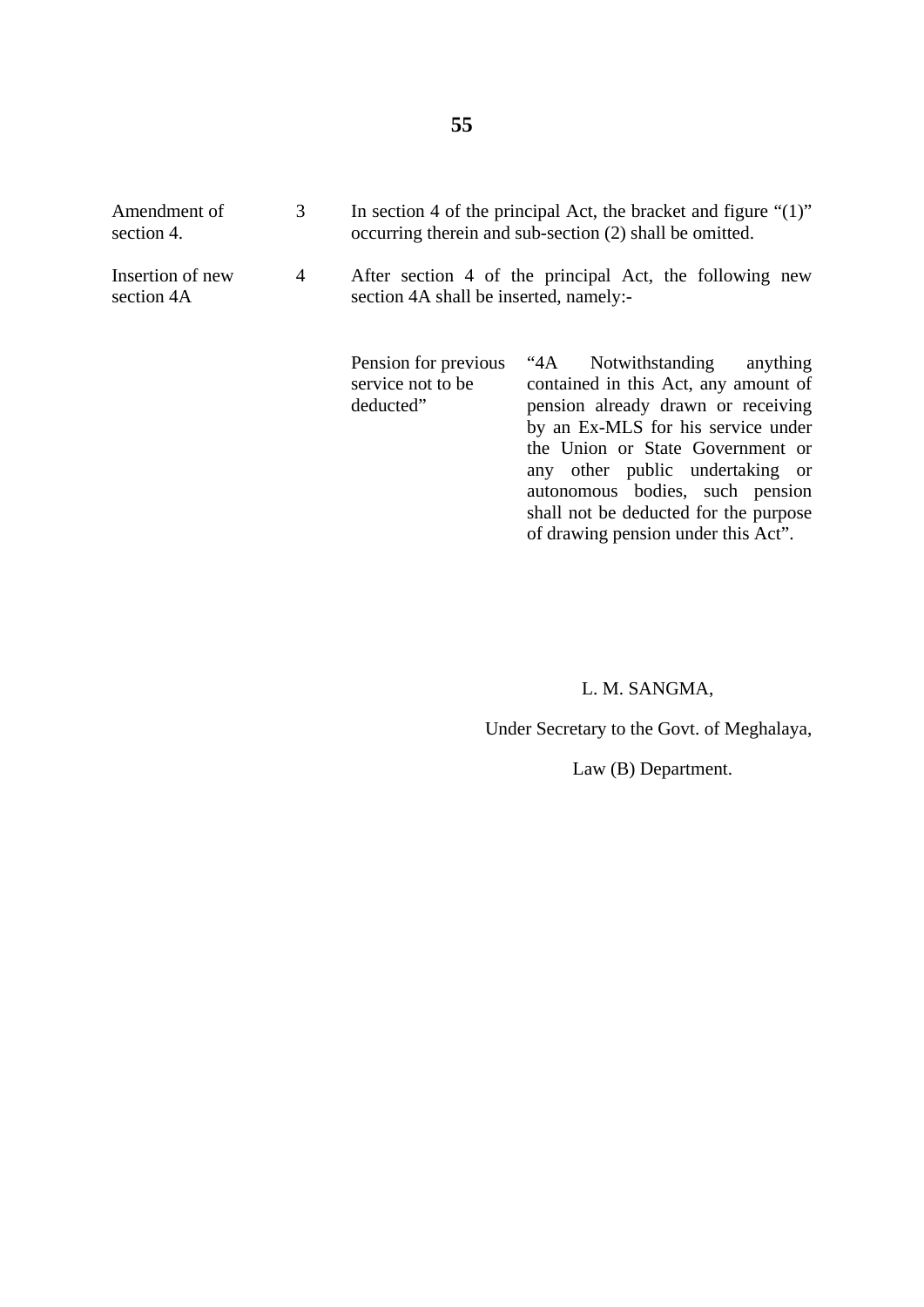### **The 30th June, 2000**

No. LL (B) 17/96/244- The Meghalaya Appropriation (No. II) (Act No. II) (Act No. 10 of 2000) is hereby published for general information.

#### **MEGHALAYA ACT No. 10 OF 2000**

#### **(As passed by the Meghalaya Legislative Assembly)**

Received the assent of the Governor on the  $29<sup>th</sup>$  June, 2000.

Published in the Gazette of Meghalaya Extra-ordinary issue, dated 30<sup>th</sup> June, 2000

#### THE MEGHALAYA APPROPRIATION (NO. II) ACT, 2000

An

Act

To authorise payment and appropriation of certain sums from and out of the Consolidated Fund of Meghalaya for the services of financial year ending on the thirty first day of March, 2001

Be it enacted by the Legislature of the State of Meghalaya in the Fifty-first Year of the Republic of India as follows:-

| Short title and<br>Commencement                                                                                                                  | $\mathbf{1}$ | (1) This Act may be called the Meghalaya Appropriation (No.<br>II) Act, 2000<br>(2) It shall be deemed to have come into force on the first day<br>of April, 2000.                                                                                                                                                                                                                                                                                                                                                                                                                                                |
|--------------------------------------------------------------------------------------------------------------------------------------------------|--------------|-------------------------------------------------------------------------------------------------------------------------------------------------------------------------------------------------------------------------------------------------------------------------------------------------------------------------------------------------------------------------------------------------------------------------------------------------------------------------------------------------------------------------------------------------------------------------------------------------------------------|
| Withdrawal of Rs.<br>1699, 56, 09, 450<br>from and out of the<br><b>Consolidated Fund</b><br>of Meghalaya for<br>the Financial Year<br>2000-2001 | 2            | From and out of the Consolidated Fund of Meghalaya there<br>may be paid and applied sums not exceeding those specified in<br>Column (3) of the Schedule amounting in the aggregate<br>inclusive of sum specified in column (3) of the Schedule to the<br>Meghalaya Appropriation (Vote-on-Account) Act, 2000 to the<br>sum of Rupees One thousand six hundred and nine crores, fifty<br>six lakhs, nine thousand, four hundred and fifty towards<br>defraying the several charges which will come in the course of<br>payment during the financial year ending on the thirty first<br>Column (2) of the Schedule. |
| Appropriation                                                                                                                                    | 3            | The sums authorised to be withdrawn from and out of the<br>Consolidated Fund of Meghalaya by this Act, shall be<br>appropriated for the services and purposed expressed in the<br>Schedule in relation to the said year.                                                                                                                                                                                                                                                                                                                                                                                          |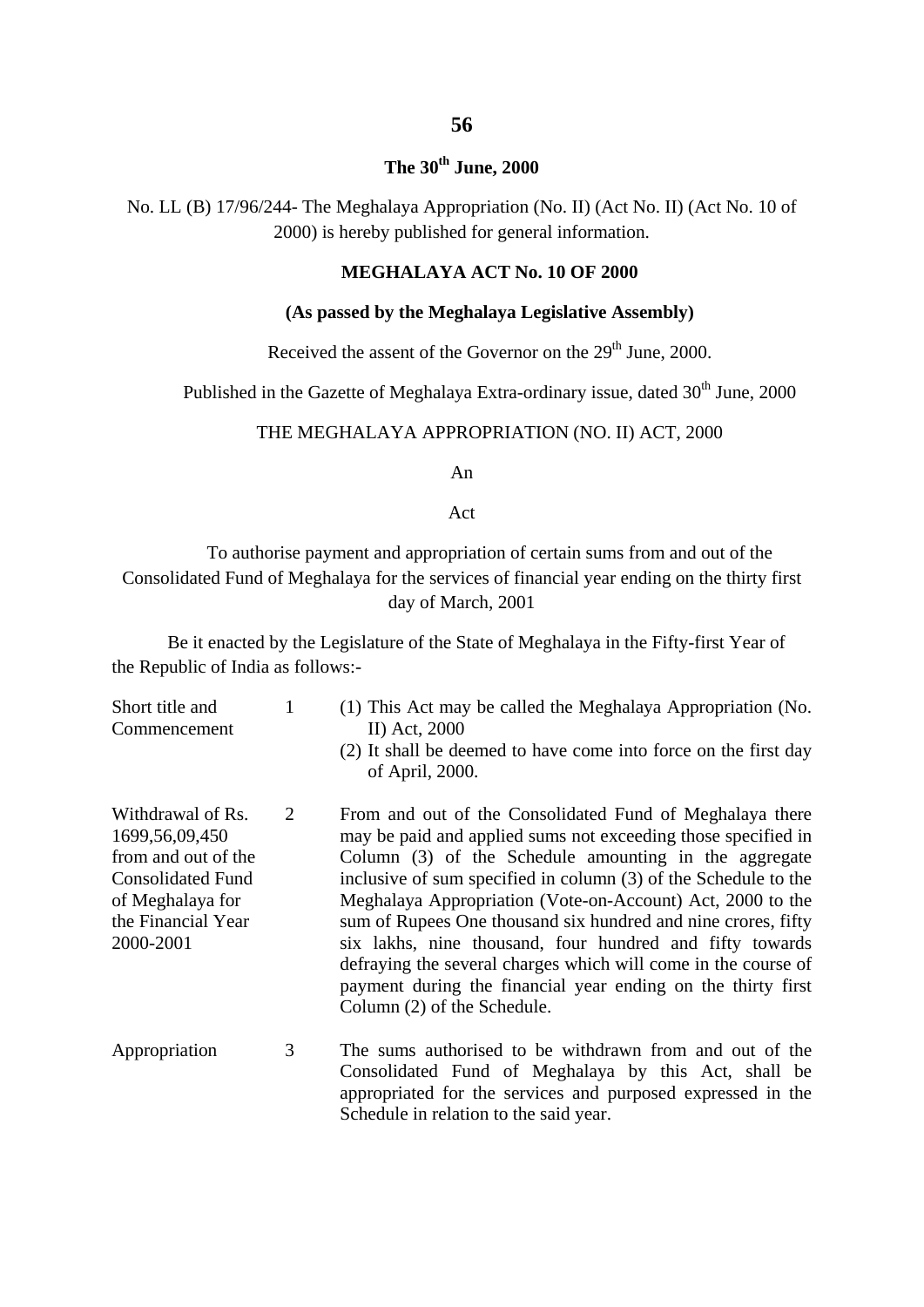### **57** SCHEDULE (See Section 2 & 3)

| (1)       | (2)                                                                                                     |                       |                     | (3)                            |                       |  |  |  |
|-----------|---------------------------------------------------------------------------------------------------------|-----------------------|---------------------|--------------------------------|-----------------------|--|--|--|
| Grant No. |                                                                                                         | Services and Purposes |                     |                                | Sums not exceeding    |  |  |  |
|           | (Major Heads)                                                                                           |                       |                     |                                |                       |  |  |  |
|           |                                                                                                         |                       | Voted by            | Charged on                     | Total                 |  |  |  |
|           |                                                                                                         |                       | the                 | the Consolidated               |                       |  |  |  |
|           |                                                                                                         |                       | Assembly            | Fund                           |                       |  |  |  |
|           |                                                                                                         |                       | Rs.                 | Rs.                            | Rs.                   |  |  |  |
|           | $\sim$ 2011-Parliamentary/State/Union $\rightarrow$ Revenue                                             |                       | 5,82,00,000         |                                | 18,00,000 6,90,00,000 |  |  |  |
|           | <b>Territory Legislature</b>                                                                            |                       |                     |                                |                       |  |  |  |
| 1.        |                                                                                                         |                       |                     |                                |                       |  |  |  |
|           | 2053-Stationery and Printing                                                                            |                       |                     |                                |                       |  |  |  |
|           | 4058-Capital Outlay on Stationery                                                                       | Capital               | 10,00,000           |                                | 10,00,000             |  |  |  |
|           | and Printing                                                                                            |                       |                     |                                |                       |  |  |  |
| 2.        | 2012-Governor<br>$\ddots$<br>$\cdots$ $\cdots$                                                          | Revenue               |                     | 30,000 2,14,25,000 2,14,55,000 |                       |  |  |  |
|           | 4216 - Capital Outlay on Housing J Capital                                                              |                       |                     |                                |                       |  |  |  |
|           | -2013-Council of Ministers                                                                              |                       |                     |                                |                       |  |  |  |
| 3.        | 2070-Other Administrative<br>Services, etc                                                              |                       | Revenue 3,17,27,000 |                                | 3,17,27,000           |  |  |  |
| 4.        | 2014-Administration of Justice  Revenue 2,17,72,000                                                     |                       |                     |                                | 87,28,000 3,05,00,000 |  |  |  |
| 5.        | 2015-Elections<br>$\ddotsc$                                                                             |                       | Revenue 4,30,00,000 | $\cdots$                       | 4,30,00,000           |  |  |  |
|           | 2029-Land Revenue<br>2245-Relief on account of Natural<br>Calamities                                    |                       |                     |                                |                       |  |  |  |
|           | 2250-Other Social Services<br>3475-Other General Economic<br>Services                                   |                       | Revenue 7,32,00,000 |                                | 7,32,00,000           |  |  |  |
| 6.        | 6225-Loans for Welfare of<br>Scheduled Castes, Scheduled<br>Tribes and other Backward<br><b>Classes</b> |                       |                     |                                |                       |  |  |  |
|           | 6250-Loans for Other Social<br>Services<br>6401-Loans for Crop Husbandry                                | Capital               | 1,00,000            |                                | 1,00,000              |  |  |  |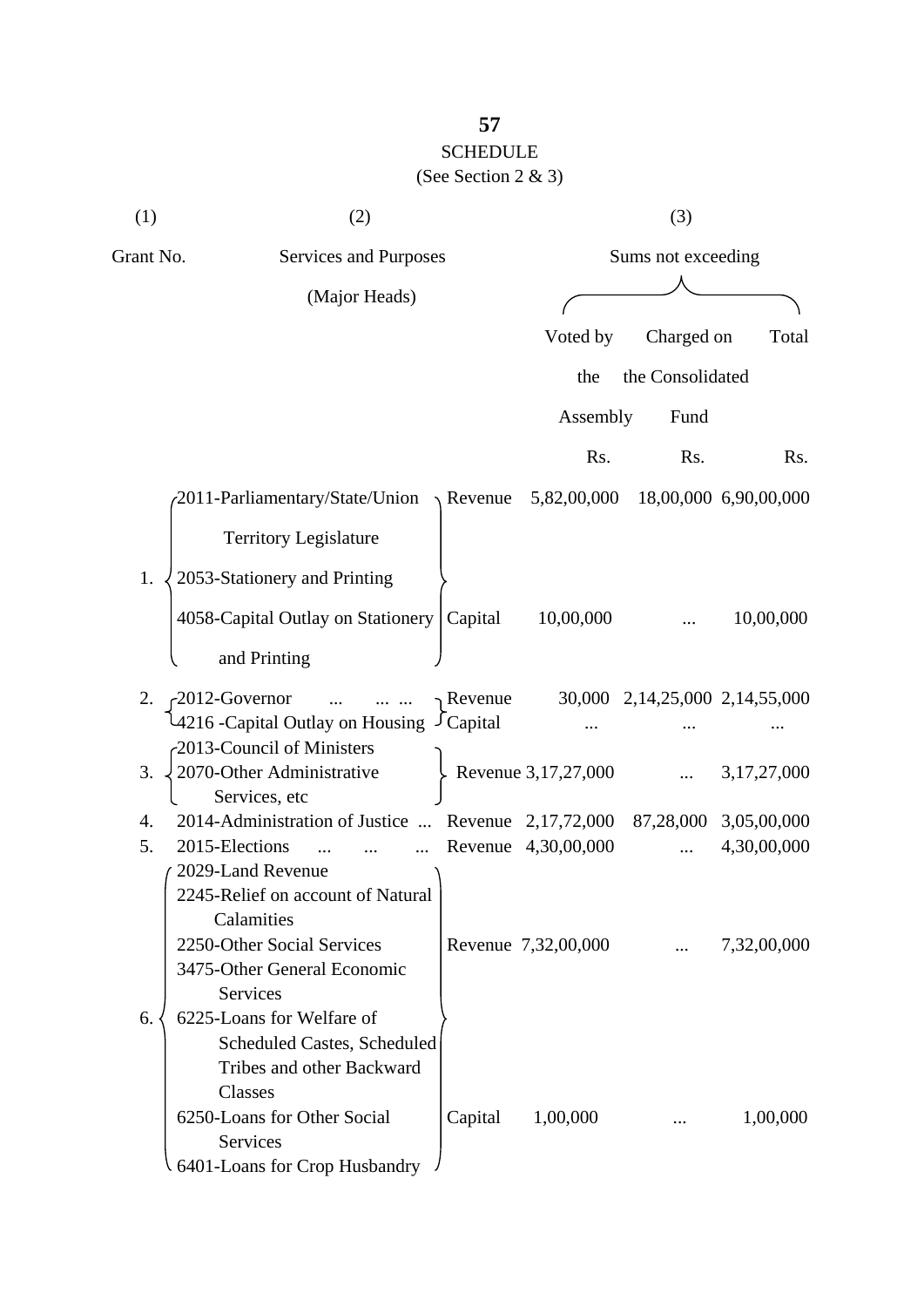| (1)       | (2)                                                                                                                         |                    |                        | (3)              |                                         |  |  |
|-----------|-----------------------------------------------------------------------------------------------------------------------------|--------------------|------------------------|------------------|-----------------------------------------|--|--|
| Grant No. | Services and Purposes                                                                                                       |                    | Sums not exceeding     |                  |                                         |  |  |
|           | (Major Heads)                                                                                                               |                    |                        |                  |                                         |  |  |
|           |                                                                                                                             |                    | Voted by               | Charged on       | Total                                   |  |  |
|           |                                                                                                                             |                    | the                    | the Consolidated |                                         |  |  |
|           |                                                                                                                             |                    | Assembly               | Fund             |                                         |  |  |
|           |                                                                                                                             |                    | Rs.                    | Rs.              | R <sub>s</sub> .                        |  |  |
| 7.        | 2030-Stamps and Registration                                                                                                | Revenue            | 48,12,000              |                  | 48,12,000                               |  |  |
| 8.        | 2039-State Excise                                                                                                           | Revenue            | 2,91,45,000            |                  | 2,91,45,000                             |  |  |
|           | 2040-Sales Tax<br>9. $\sqrt{2045}$ -Other Taxes and Duties on<br><b>Commodities and Services</b>                            | Revenue            | 3,32,00,000            |                  | 3,32,00,000                             |  |  |
|           | 2041-Taxes on vehicles<br>2070-Other Administrative<br>Services etc<br>10. 3055-Road Transport                              | Revenue            | 6,03,00,000            |                  | 6,03,00,000                             |  |  |
|           | 5053-Capital Outlay on Civil<br>Aviation<br>5055-Capital Outlay on Road<br>Transport                                        | Capital            | 6,99,00,000            |                  | 6,99,00,000                             |  |  |
|           | 2045-Other Taxes and Duties on<br><b>Commodities and Services</b><br>2501-Special Programme for<br><b>Rural Development</b> |                    | Revenue 12,15,00,000   |                  | 12,15,00,000                            |  |  |
| 11.       | 2801-Power<br>2810-Non-Conventional Sources<br>of Energy                                                                    |                    |                        |                  |                                         |  |  |
|           | 6801-Loans for Power Project<br>12. (2047-Other Fiscal Services                                                             |                    | Capital 29,89,00,000   |                  | 29,89,00,000                            |  |  |
|           | 2048-Appropriation for Reduction<br>or Avoidance of Debt                                                                    | Revenue<br>Revenue | 10,00,000<br>$\ddotsc$ | 2,39,48,000      | 10,00,000<br>2,39,48,000                |  |  |
|           | 2049-Interest Payments<br>2051-Public Services Commission                                                                   | Revenue<br>Revenue |                        | 79,00,000        | 130,87,00,000 30,87,00,000<br>79,00,000 |  |  |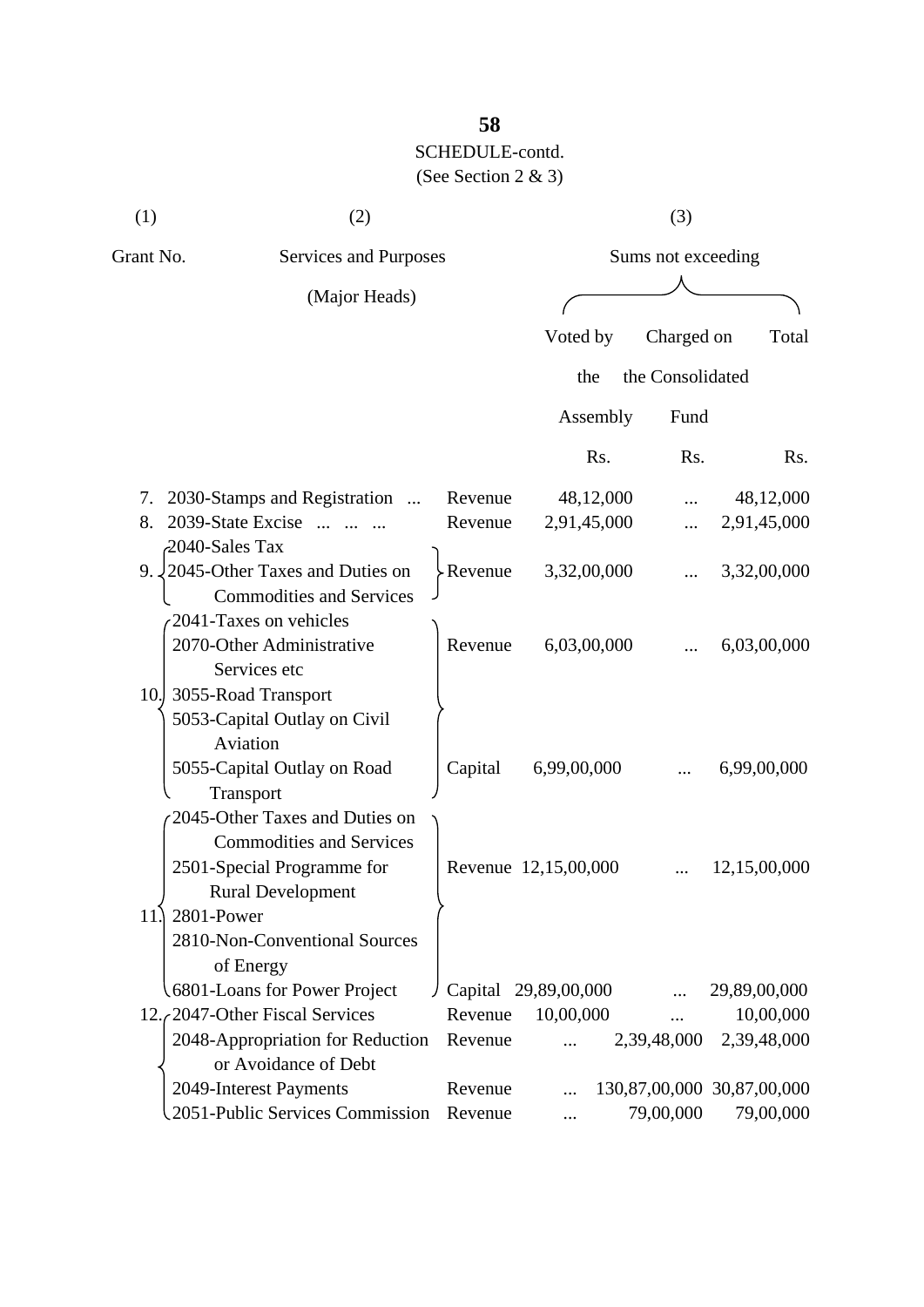| (1)       | (2)                                                                                             |                |                                    | (3)                |              |
|-----------|-------------------------------------------------------------------------------------------------|----------------|------------------------------------|--------------------|--------------|
| Grant No. | Services and Purposes                                                                           |                |                                    | Sums not exceeding |              |
|           | (Major Heads)                                                                                   |                |                                    |                    |              |
|           |                                                                                                 |                | Voted by                           | Charged on         | Total        |
|           |                                                                                                 |                | the                                | the Consolidated   |              |
|           |                                                                                                 |                | Assembly                           | Fund               |              |
|           |                                                                                                 |                | Rs.                                | Rs.                | Rs.          |
|           | 2052-Secretariat General Services -                                                             |                |                                    |                    |              |
|           | 2251-Secretariat Social Services<br>3451-Secretariat Economic                                   | Revenue        | 31,16,00,000                       |                    | 31,16,00,000 |
| 13.       | Services<br>5275-Capital Outlay on other<br><b>Communication Services</b>                       | Capital        |                                    |                    |              |
|           | 14. 2053-District Administration                                                                | Revenue        | 7,67,00,000                        |                    | 7,67,00,000  |
|           | 15. 2054-Treasury and Accounts<br>Administration                                                | Revenue        | 5,86,00,000                        |                    | 5,86,00,000  |
|           | 16. 2055-Police<br>2070-Other Administrative                                                    | Revenue        | 94,96,25,000 1,75,000 94,98,00,000 |                    |              |
|           | <b>Services-Fire Protection</b><br>and Control<br>2216-Housing<br>4055-Capital Outlay on Police |                |                                    |                    |              |
|           | 4216-Capital Outlay on Housing                                                                  | Capital        | 2,00,00,000                        |                    | 2,00,00,000  |
|           | $\sqrt{2056}$ -Jails                                                                            | Revenue        | 3,75,10,750                        |                    | 3,75,10,750  |
|           | 17, 4059-Capital Outlay on Public<br>Works                                                      | Capital        | 60,000                             |                    | 60,000       |
| 18.       | 2058-Stationery and Printing<br>4058-Capital Outlay on Stationery<br>and Printing               |                | Revenue 6,28,00,000                |                    | 6,28,00,000  |
|           | 4216-Capital Outlay on Housing                                                                  | $\int$ Capital | 5,00,000                           |                    | 5,00,000     |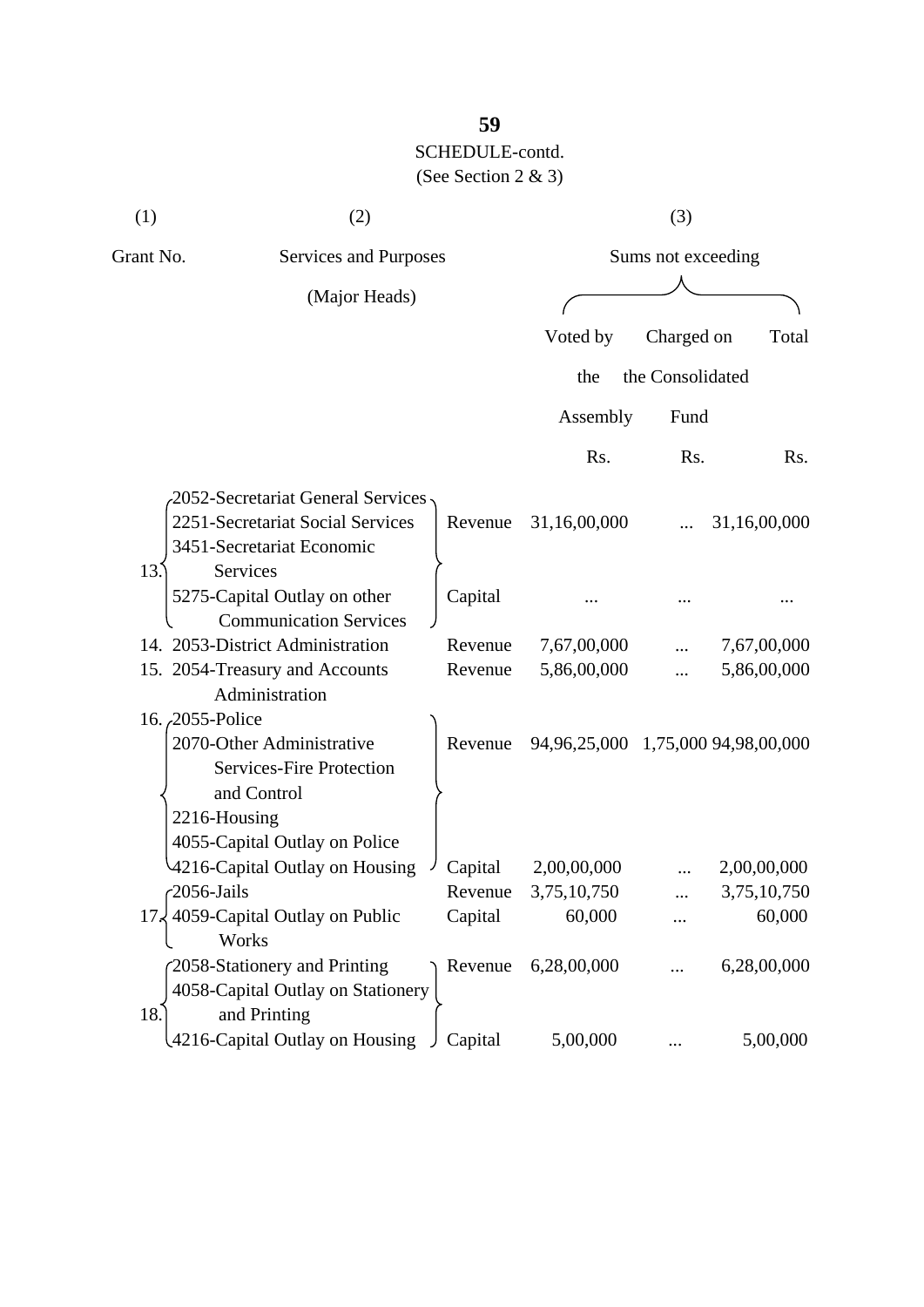| (1)       | (2)                                                 |         |              | (3)                |                       |
|-----------|-----------------------------------------------------|---------|--------------|--------------------|-----------------------|
| Grant No. | Services and Purposes                               |         |              | Sums not exceeding |                       |
|           | (Major Heads)                                       |         |              |                    |                       |
|           |                                                     |         | Voted by     | Charged on         | Total                 |
|           |                                                     |         | the          | the Consolidated   |                       |
|           |                                                     |         |              |                    |                       |
|           |                                                     |         | Assembly     | Fund               |                       |
|           |                                                     |         | Rs.          | Rs.                | R <sub>s</sub> .      |
|           | 2052-Secretariat-General Services.                  |         |              |                    |                       |
|           | 2059-Public Works                                   |         |              |                    |                       |
|           | 2203-Technical Education                            |         |              |                    |                       |
| 19.       | 2204-Sports and Youth Services                      | Revenue | 47,54,55,000 |                    | 47,54,55,000          |
|           | 2205-Art and Culture                                |         |              | $\cdots$           |                       |
|           | 2216-Housing                                        |         |              |                    |                       |
|           | 4059-Capital Outlay on Public<br>Works              |         |              |                    |                       |
|           | 4202-Capital Outlay on Education,                   |         |              |                    |                       |
|           | Art and Culture                                     |         |              |                    |                       |
|           | 4210-Capital Outlay on Medical<br>and Public Health |         |              |                    |                       |
|           | 4216-Capital Outlay on Housing                      | Capital | 14,54,30,000 |                    | $\ldots$ 14,54,30,000 |
|           | 4403-Capital Outlay on Animal                       |         |              |                    |                       |
|           | Husbandry                                           |         |              |                    |                       |
|           | 4404-Capital Outlay on Dairy<br>Development         |         |              |                    |                       |
|           | 2070-Other Administrative<br>Services etc.          | Revenue | 10,51,00,000 |                    | 10,51,00,000          |
| 20.       | 4059-Capital Outlay on Public<br>Works              | Capital |              |                    |                       |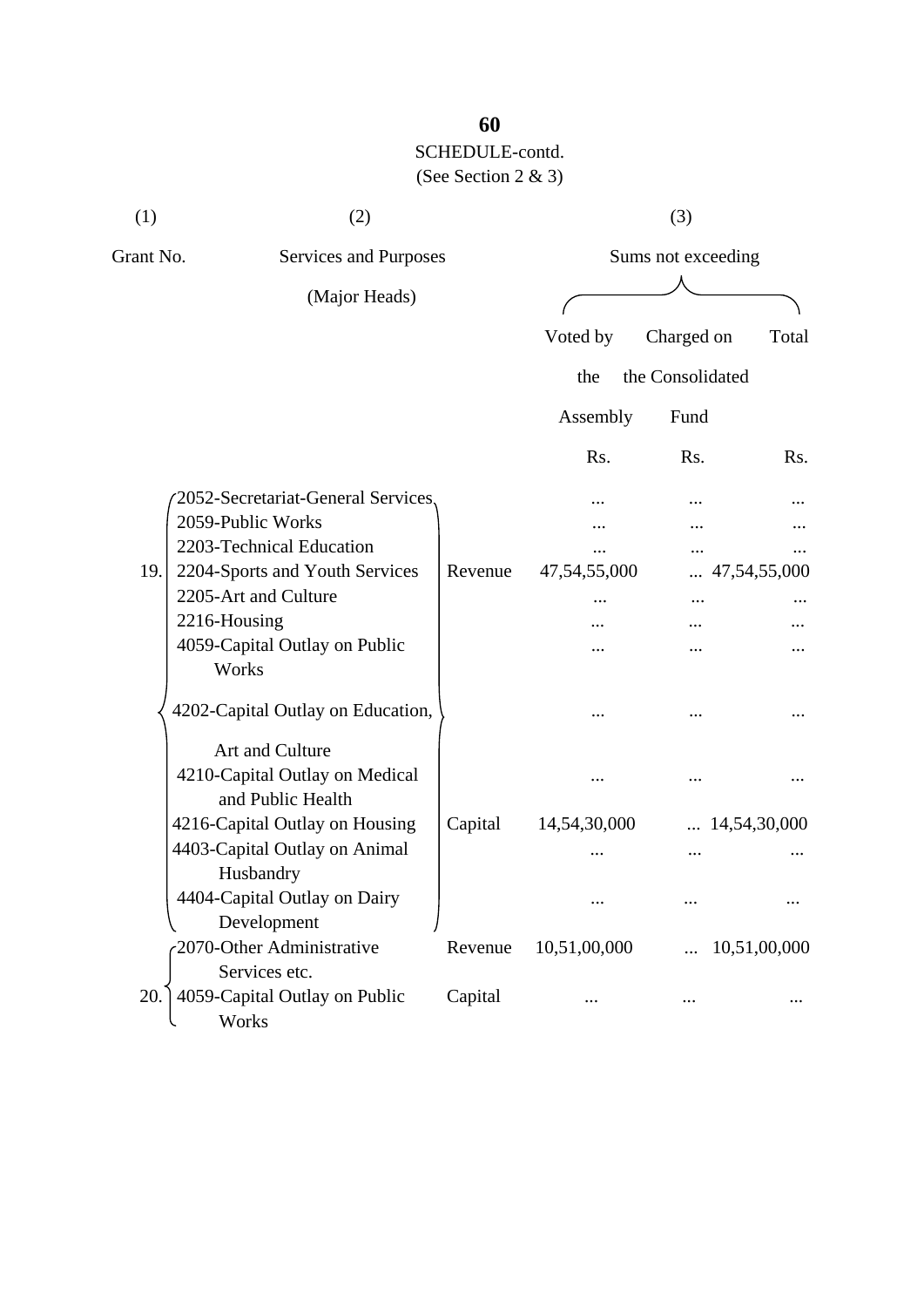| (1)       | (2)                               |         |                       | (3)                |               |
|-----------|-----------------------------------|---------|-----------------------|--------------------|---------------|
| Grant No. | Services and Purposes             |         |                       | Sums not exceeding |               |
|           | (Major Heads)                     |         |                       |                    |               |
|           |                                   |         | Voted by              | Charged on         | Total         |
|           |                                   |         | the                   | the Consolidated   |               |
|           |                                   |         | Assembly              | Fund               |               |
|           |                                   |         | R <sub>s</sub> .      | Rs.                | Rs.           |
|           | 2075-Miscellaneous General        |         |                       |                    |               |
|           | Services                          |         | $\cdots$              |                    |               |
|           | 2202-General Education            |         |                       |                    |               |
|           | 2203-Technical Education          |         |                       |                    |               |
|           | 2204-Sports and Youth Services    |         |                       |                    |               |
|           | 2205-Art and Culture              |         | Revenue 243,99,80,000 | .                  | 243,99,80,000 |
|           | 2236-Nutrition                    |         |                       |                    |               |
|           | 3425-Other Scientific Research    |         |                       |                    |               |
| 21.       | 3454-Census, Survey and           |         |                       |                    |               |
|           | <b>Statistics</b>                 |         |                       |                    |               |
|           | 4202-Capital Outlay on Education, |         |                       |                    |               |
|           | Art and Culture                   |         |                       |                    |               |
|           | 4204-Capital Outlay on Education, | Capital | 10,00,000             |                    | 10,00,000     |
|           | Sports, Art and Culture           |         |                       |                    |               |
|           | 6202-Loans for Education, Art     |         |                       |                    |               |
|           | and Culture                       |         |                       |                    |               |
|           | r2070-Other Administrative        |         |                       |                    |               |
| 22.       | Services etc.                     |         | Revenue 4,56,00,000   |                    | 4,56,00,000   |
|           | 2216-Housing-                     |         |                       |                    |               |
| 23.       | 2070-Other Administrative         | Revenue | 84,20,000             |                    | 84,20,000     |
|           | Services etc                      |         |                       |                    |               |
|           | 24. 2071-Pensions and other       |         | Revenue 62,50,00,000  |                    | 62,50,00,000  |
|           | <b>Retirements Benefits</b>       |         |                       |                    |               |
|           | 25. 2075-Miscellaneous General    | Revenue | 27,00,000             |                    | 27,00,000     |
|           | Services                          |         |                       |                    |               |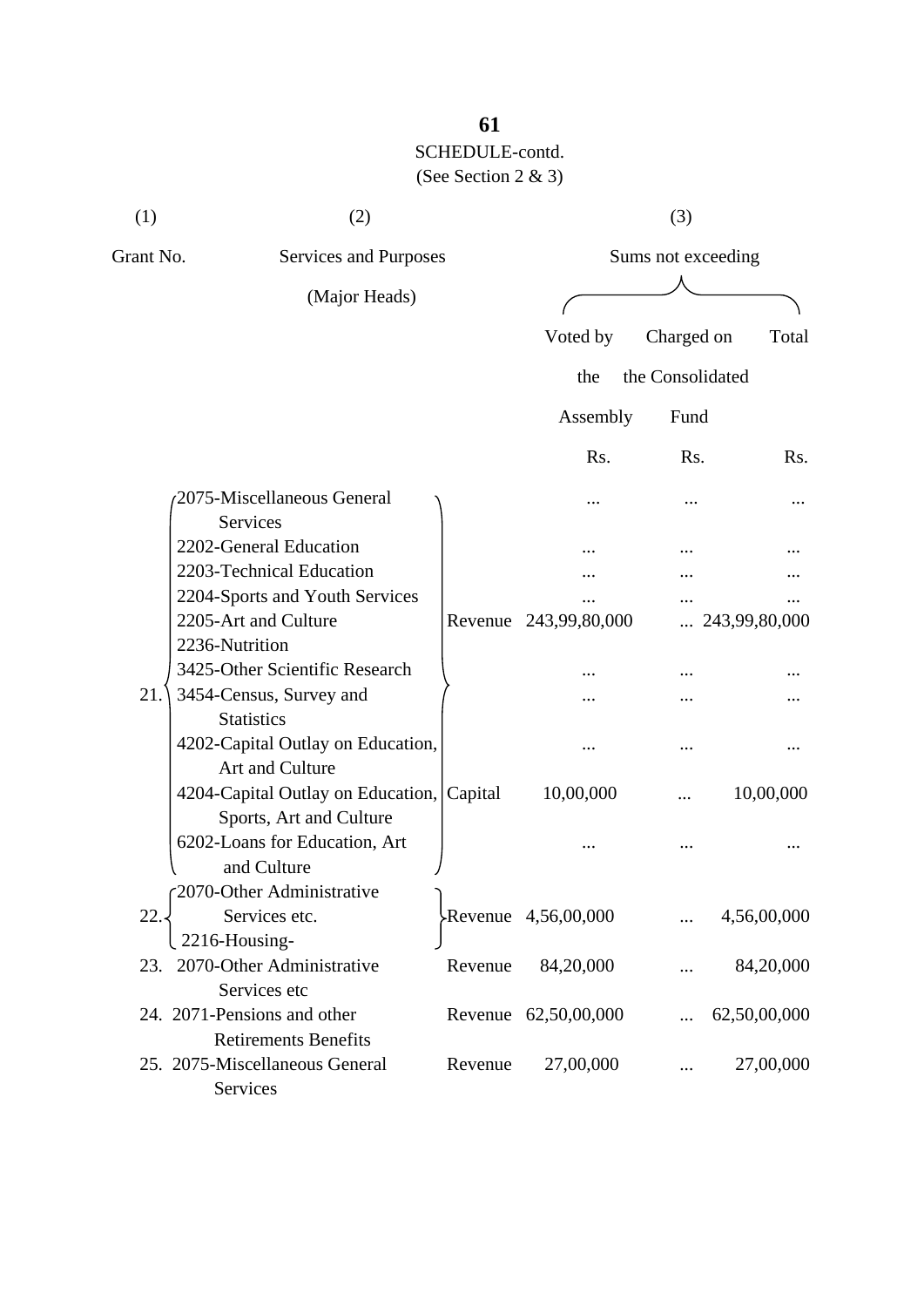| (1)       | (2)                                                            |                              |                            | (3)              |                            |  |  |  |
|-----------|----------------------------------------------------------------|------------------------------|----------------------------|------------------|----------------------------|--|--|--|
| Grant No. |                                                                | <b>Services and Purposes</b> |                            |                  | Sums not exceeding         |  |  |  |
|           | (Major Heads)                                                  |                              |                            |                  |                            |  |  |  |
|           |                                                                |                              | Voted by                   | Charged on       | Total                      |  |  |  |
|           |                                                                |                              | the                        | the Consolidated |                            |  |  |  |
|           |                                                                |                              |                            |                  |                            |  |  |  |
|           |                                                                |                              | Assembly                   | Fund             |                            |  |  |  |
|           |                                                                |                              | Rs.                        | Rs.              | Rs.                        |  |  |  |
|           | 2210-Medical and Public Health                                 |                              |                            |                  |                            |  |  |  |
|           | 2211-Family Welfare                                            | Revenue                      | 87,15,86,000               |                  | 87,15,86,000               |  |  |  |
|           | 4210-Capital Outlay on Medical                                 |                              |                            |                  |                            |  |  |  |
| 26        | and Public Health                                              |                              |                            |                  |                            |  |  |  |
|           | 421-Capital Outlay on Family<br>Welfare                        | Capital                      | 13,81,50,000               |                  | 13,81,50,000               |  |  |  |
|           | 2215-Water Supply and Sanitation                               |                              |                            |                  |                            |  |  |  |
|           | 2216-Housing                                                   |                              | Revenue 42,50,06,000       |                  | 42,50,06,000               |  |  |  |
|           | 27. 4215-Capital Outlay on Water                               |                              |                            |                  |                            |  |  |  |
|           | Supply and Sanitation                                          |                              |                            |                  |                            |  |  |  |
|           | 4216-Capital Outlay on Housing                                 | Capital                      | 74,82,00,000               |                  | 74,82,00,000               |  |  |  |
|           | $2216$ -Housing                                                | Revenue                      | 6,11,10,000                |                  | 6,11,10,000                |  |  |  |
| 28.       | 4216-Capital Outlay on Housing<br>2217-Capital Outlay on Urban | Capital                      | 3,25,90,000                |                  | 3,25,90,000                |  |  |  |
|           | Development                                                    |                              |                            |                  |                            |  |  |  |
|           | 2216-Housing                                                   |                              |                            |                  |                            |  |  |  |
|           | 2217-Urban Development                                         |                              | Revenue 17,33,19,000       |                  | 17,33,19,000               |  |  |  |
| 29.5      | 4218-Capital Outlay on Housing                                 |                              |                            |                  |                            |  |  |  |
|           | 4217-Capital Outlay on Urban                                   | Capital                      | 26,97,00,000               |                  | 26,97,00,000               |  |  |  |
|           | Development                                                    |                              |                            |                  |                            |  |  |  |
| 30.       | 2220-Information and Publicity                                 | Revenue                      | 3,80,00,000                |                  | 3,80,00,000                |  |  |  |
| 31.       | 2230-Labour and Employment<br>3456-Civil Supplies              | Revenue<br>Revenue           | 5,41,00,000<br>3,26,90,000 |                  | 5,41,00,000<br>3,26,00,000 |  |  |  |
| 32        | 4408-Capital Outlay on Food                                    | Capital                      |                            |                  |                            |  |  |  |
|           | Storage and Warehousing                                        |                              |                            |                  |                            |  |  |  |
|           | 33. 2235-Social Security and Welfare                           | Revenue                      |                            |                  |                            |  |  |  |
|           | 6235-Loans for Social Security                                 | Capital                      | 10,00,000                  |                  | 10,00,000                  |  |  |  |
|           | and Welfare                                                    |                              |                            |                  |                            |  |  |  |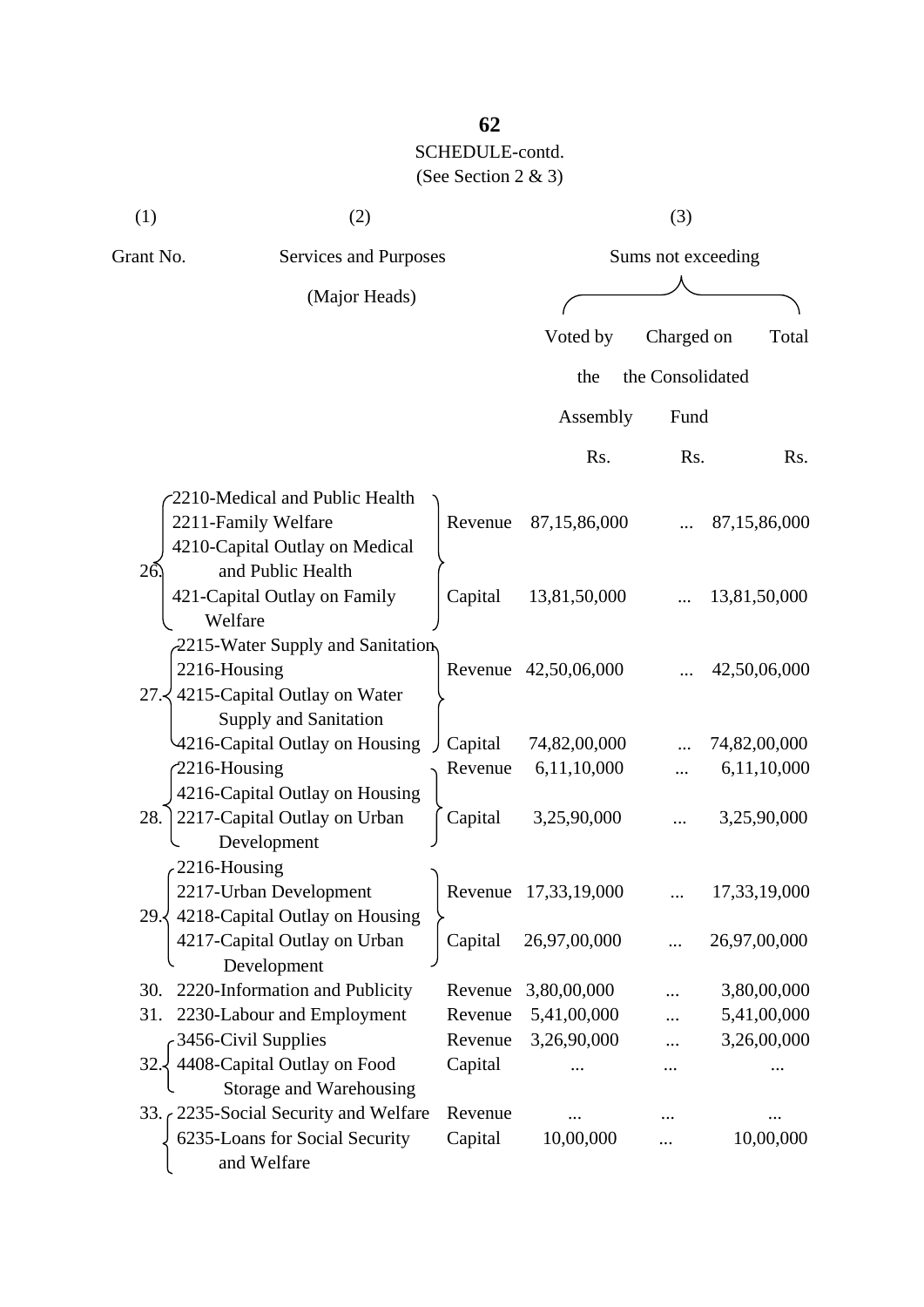| (1)       | (2)                                                                                                                                 |                    |                       | (3)                |                       |
|-----------|-------------------------------------------------------------------------------------------------------------------------------------|--------------------|-----------------------|--------------------|-----------------------|
| Grant No. | Services and Purposes                                                                                                               |                    |                       | Sums not exceeding |                       |
|           | (Major Heads)                                                                                                                       |                    |                       |                    |                       |
|           |                                                                                                                                     |                    | Voted by              | Charged on         | Total                 |
|           |                                                                                                                                     |                    | the                   | the Consolidated   |                       |
|           |                                                                                                                                     |                    | Assembly              | Fund               |                       |
|           |                                                                                                                                     |                    | Rs.                   | Rs.                | Rs.                   |
| 34.       | 2225-Welfare of S.CS, S.TS and<br>Other B.CS<br>2235-Social Security and Welfare<br>2236-Nutrition<br>4059-Capital Outlay on Public | Revenue            | 29,67,75,000          |                    | 29,67,75,000          |
|           | Works<br>4235-Capital Outlay on Social                                                                                              |                    |                       |                    |                       |
|           | Security and Welfare<br>6225-Loans for Welfare of S.CS,<br>S.TS and Other B.CS<br>35. 2235- Social Security and Welfare             | Capital<br>Revenue | 21,00,000             |                    | 21,00,000             |
|           | 2075-Miscellaneous General                                                                                                          |                    |                       |                    |                       |
| 36.       | Services<br>2235-Social Security and Welfare                                                                                        | Revenue.           | 95,50,000             |                    | 95,50,000             |
|           | 37. 2250-Other Social Services<br>38. 3451-Secretariat Economic<br><b>Services</b>                                                  | Revenue<br>Revenue | 50,000<br>4,42,00,000 |                    | 50,000<br>4,42,00,000 |
|           | 2425-Co-operation<br>4425-Capital Outlay on<br>Co-operation                                                                         | Revenue            | 5,86,25,000           |                    | 5,86,25,000           |
|           | 39.14435-Capital Outlay on other<br><b>Agricultural Programmes</b><br>6425-Loans for Co-operation                                   | Capital            | 6,76,42,000           |                    | 6,76,42,000           |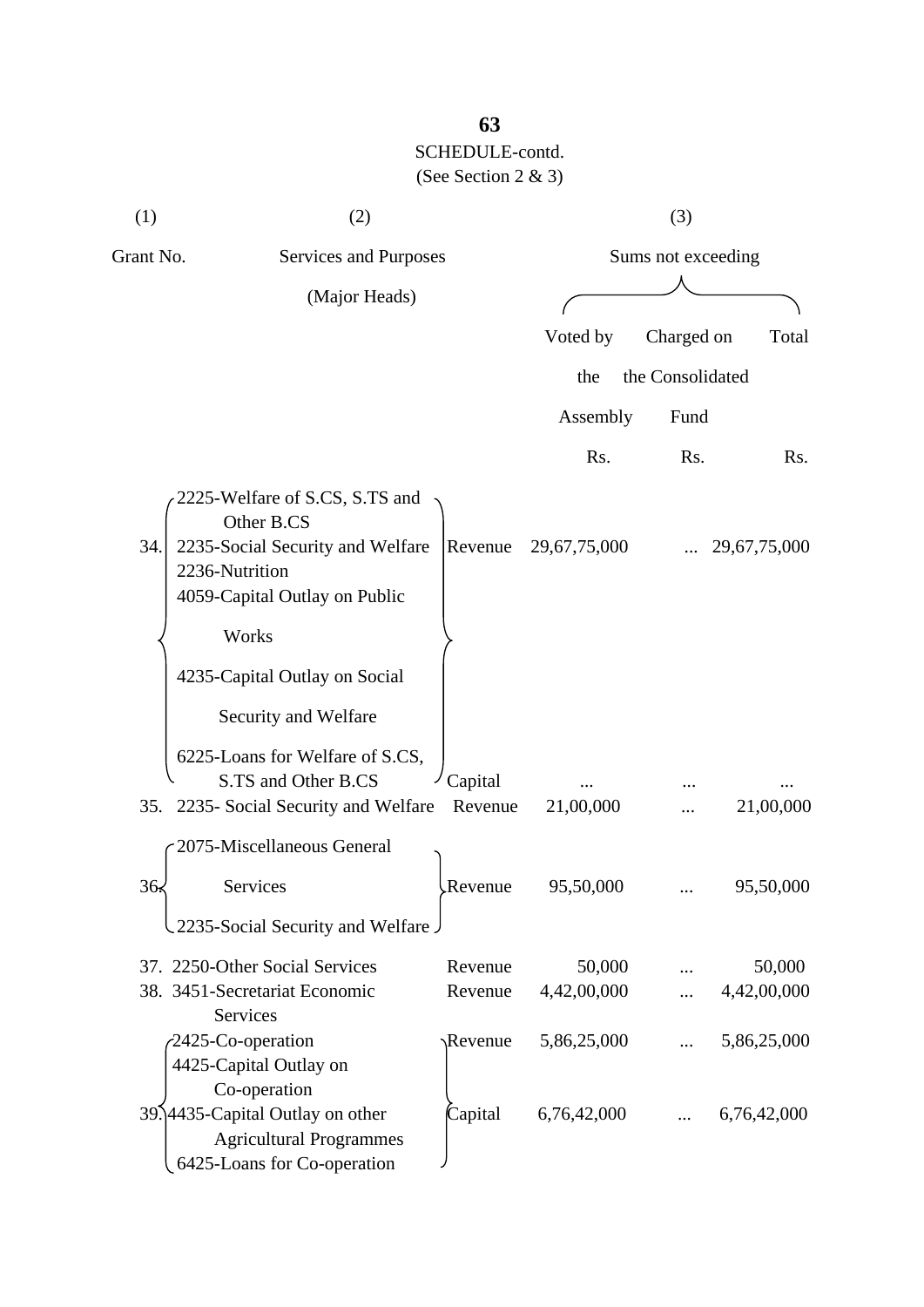| (1)       | (2)                                                                                                                                                                                                                    |         |                      | (3)                |              |
|-----------|------------------------------------------------------------------------------------------------------------------------------------------------------------------------------------------------------------------------|---------|----------------------|--------------------|--------------|
| Grant No. | Services and Purposes                                                                                                                                                                                                  |         |                      | Sums not exceeding |              |
|           | (Major Heads)                                                                                                                                                                                                          |         |                      |                    |              |
|           |                                                                                                                                                                                                                        |         | Voted by             | Charged on         | Total        |
|           |                                                                                                                                                                                                                        |         | the                  | the Consolidated   |              |
|           |                                                                                                                                                                                                                        |         | Assembly             | Fund               |              |
|           |                                                                                                                                                                                                                        |         | Rs.                  | Rs.                | Rs.          |
|           | 2552-North Eastern Areas<br>(Special Areas Programme)                                                                                                                                                                  |         | Revenue 11,37,00,000 |                    | 11,37,00,000 |
|           | 40. 4552-Capital Outlay on North<br><b>Eastern Areas</b>                                                                                                                                                               | Capital | 7,61,00,000          |                    | 7,61,00,000  |
|           | 41.3454-Census, Surveys and                                                                                                                                                                                            | Revenue | 3,89,00,000          |                    | 3,89,00,000  |
|           | <b>Statistics</b><br>2216-Housing<br>3475-Other General Economic<br><b>Services</b>                                                                                                                                    | Revenue | 1,11,00,000          |                    | 1,11,00,000  |
|           | 43. 2216-Housing<br>2491-Crop Husbandry<br>2408-Food Storage and<br>Warehousing<br>2415-Agricultural Research and<br>Education<br>2435-Other Agricultural<br>Programmes<br>2702-Minor Irrigation                       |         | Revenue 58,60,91,000 |                    | 58,60,91,000 |
|           | 4216-Capital Outlay on Housing<br>4401-Capital Outlay on Crop<br>Husbandry<br>4416-Investments in Agricultural<br><b>Financial INST</b><br>4702-Capital Outlay on Minor<br>Irrigation<br>6401-Loans for Crop Husbandry | Capital | 9,53,00,000          | $\cdots$           | 9,53,00,000  |

# **64**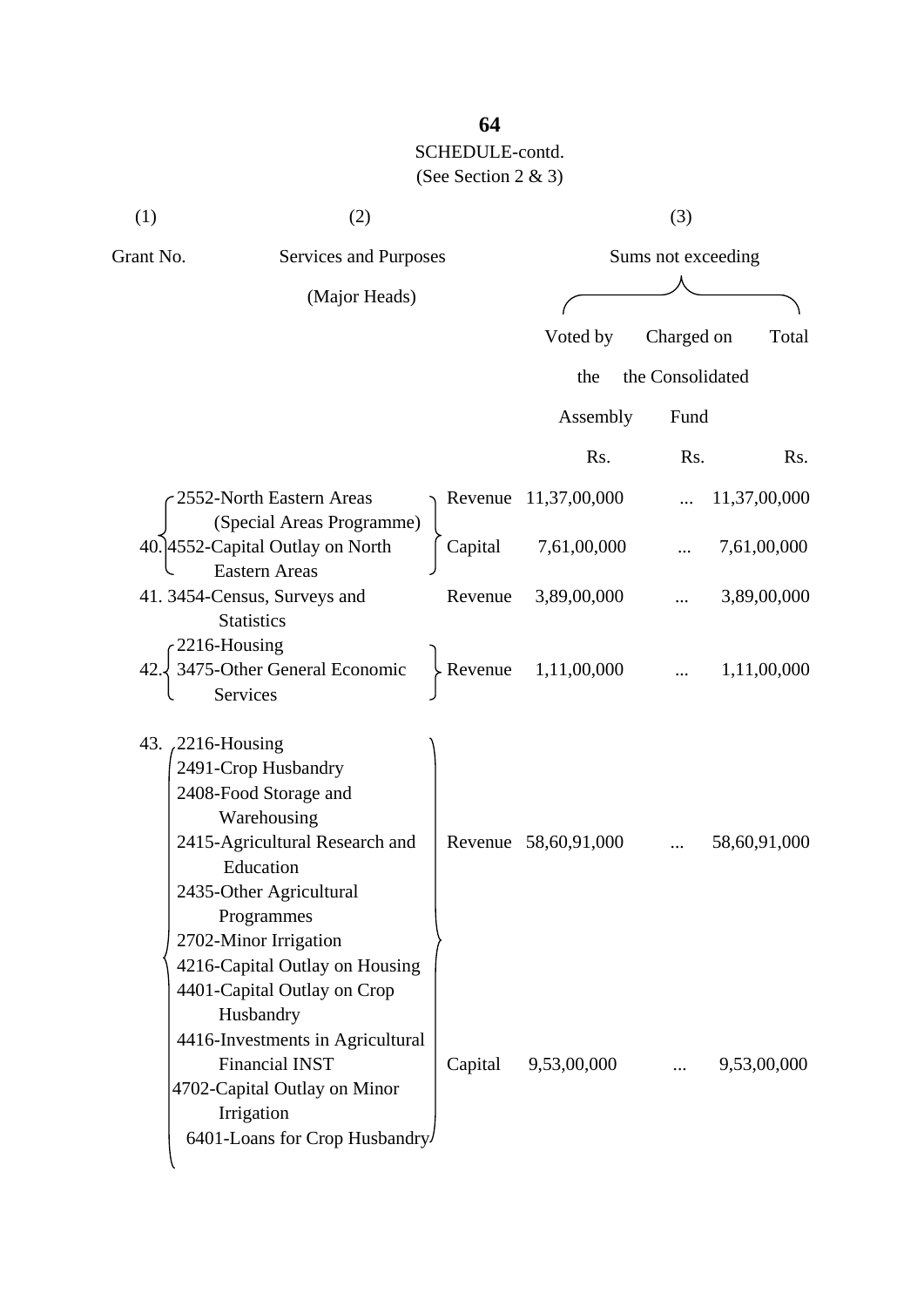| (1)       | (2)                                                                                                                                                       |         |                      | (3)                |                  |
|-----------|-----------------------------------------------------------------------------------------------------------------------------------------------------------|---------|----------------------|--------------------|------------------|
| Grant No. | Services and Purposes                                                                                                                                     |         |                      | Sums not exceeding |                  |
|           | (Major Heads)                                                                                                                                             |         |                      |                    |                  |
|           |                                                                                                                                                           |         | Voted by             | Charged on         | Total            |
|           |                                                                                                                                                           |         | the                  | the Consolidated   |                  |
|           |                                                                                                                                                           |         | Assembly             | Fund               |                  |
|           |                                                                                                                                                           |         | Rs.                  | Rs.                | R <sub>s</sub> . |
| 44.       | 2701-Medium Irrigation-II-Works<br>Under E. and D Wing P.W.D<br><b>Medium Irrigation Projects</b><br>2711-Flood Control                                   | Revenue | 68,00,000            |                    | 68,00,000        |
|           | 4701-Capital Outlay on Medium<br>Irrigation<br>4711-Capital Outlay on Flood<br><b>Control Projects</b>                                                    | Capital | 8,70,00,000          |                    | 8,70,00,000      |
| 45.       | $-2216$ -Housing<br>2402-Soil and Water Conservation Revenue 20,87,00,000<br>2415-Agricultural Research and                                               |         |                      |                    | 20,87,00,000     |
|           | Education<br>46. 2501-Special Programmes for<br><b>Rural Development</b>                                                                                  | Revenue | 7,90,00,000          |                    | 7,90,00,000      |
| 47.3      | 2216-Housing<br>2235-Social Security and Welfare<br>2403-Animal Husbandry<br>2415-Agricultural Research and<br>Education<br>4059-Capital Outlay on Public |         | Revenue 25,53,80,000 |                    | 25,53,80,000     |
|           | Works<br>4403-Capital Outlay on Animal<br>6225-Loans for Welfare of S.CS,<br>S.TS and other B.CS<br>6403-Loans for Animal Husbandry                       | Capital |                      |                    |                  |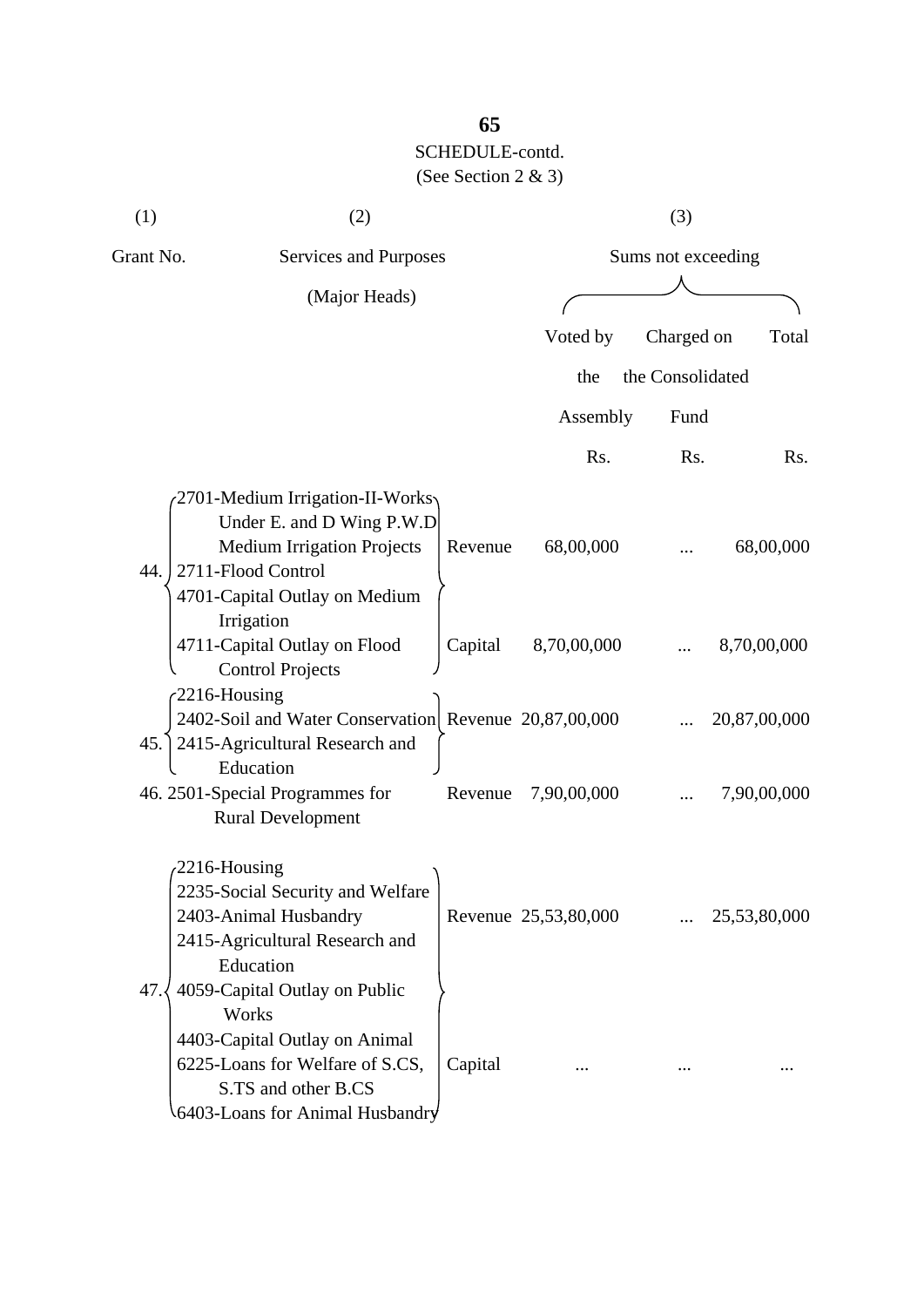| (1)                                   | (2)                                                                                                                                                                    |         |                                   | (3)                |                           |
|---------------------------------------|------------------------------------------------------------------------------------------------------------------------------------------------------------------------|---------|-----------------------------------|--------------------|---------------------------|
| Grant No.                             | Services and Purposes                                                                                                                                                  |         |                                   | Sums not exceeding |                           |
|                                       | (Major Heads)                                                                                                                                                          |         |                                   |                    |                           |
|                                       |                                                                                                                                                                        |         | Voted by                          | Charged on         | Total                     |
|                                       |                                                                                                                                                                        |         | the                               | the Consolidated   |                           |
|                                       |                                                                                                                                                                        |         | Assembly                          | Fund               |                           |
|                                       |                                                                                                                                                                        |         | Rs.                               | Rs.                | Rs.                       |
| 48. $\angle$ 2216-Housing             | 2404-Dairy Development<br>2415-Agricultural Research and<br>Education                                                                                                  |         | Revenue 12,49,47,000              |                    | 12,49,47,000              |
| 2216-Housing<br>2405-Fisheries<br>49. | 2415-Agricultural Research and<br>Education                                                                                                                            | Revenue | 5,59,00,000                       |                    | 5,59,00,000               |
|                                       | 4216-Capital Outlay on Housing<br>4405-Capital Outlay on Fisheries $\int$ Capital                                                                                      |         | 18,00,000                         |                    | 18,00,000                 |
| 50.<br>2216-Housing                   | 2406-Forestry and Wild Life<br>2415-Agricultural Research and<br>Education<br>4406-Capital Outlay on Forestry<br>and Wildlife<br>2236-Nutrition<br>2401-Crop Husbandry | Capital | Revenue 30,39,99,000<br>35,00,000 | 1,000              | 30,40,00,000<br>35,00,000 |

# **66**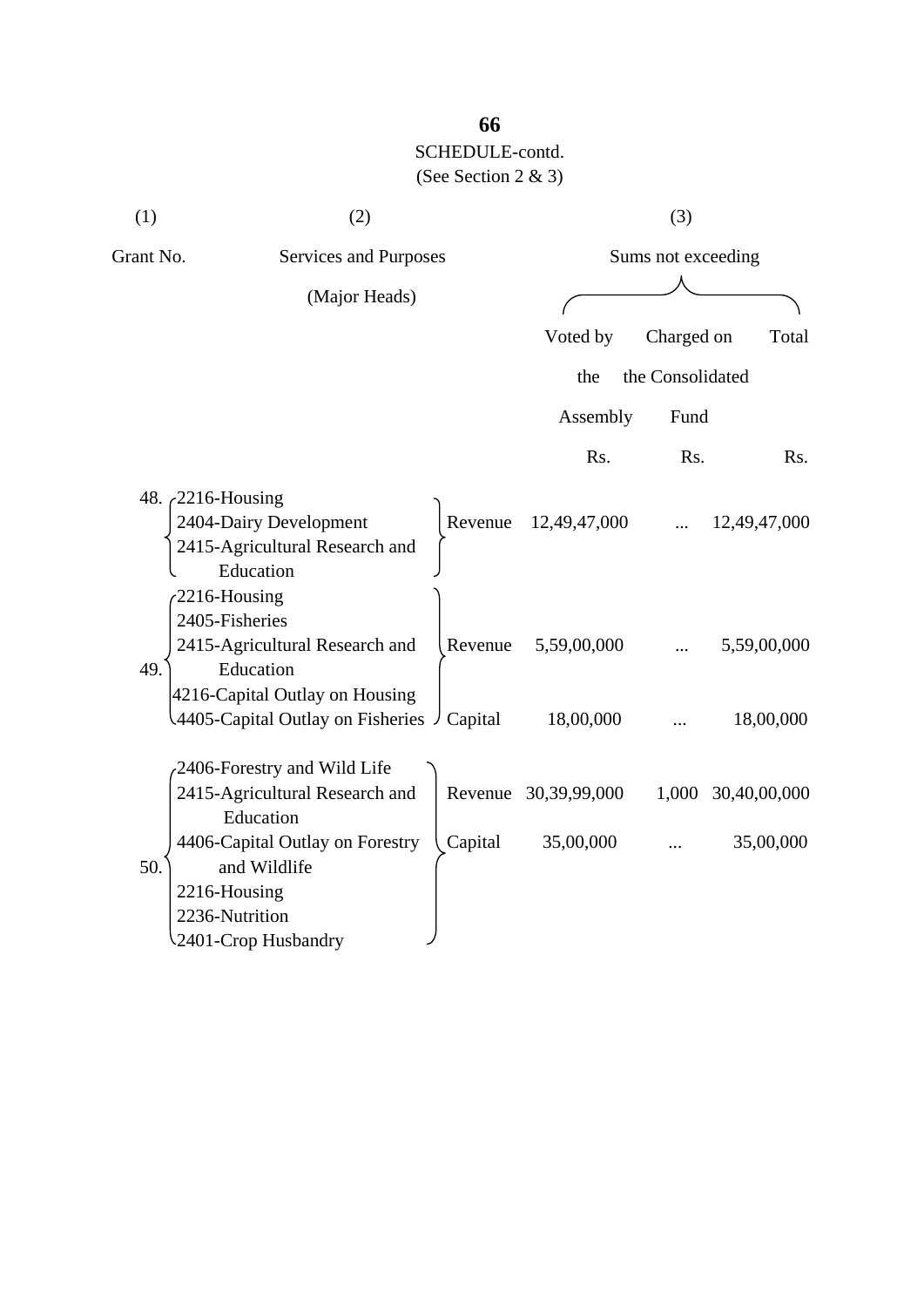| (1)       | (2)                                                                                                                                                                                                                                           |                    |                             | (3)              |                             |
|-----------|-----------------------------------------------------------------------------------------------------------------------------------------------------------------------------------------------------------------------------------------------|--------------------|-----------------------------|------------------|-----------------------------|
| Grant No. | Services and Purposes                                                                                                                                                                                                                         |                    | Sums not exceeding          |                  |                             |
|           | (Major Heads)                                                                                                                                                                                                                                 |                    |                             |                  |                             |
|           |                                                                                                                                                                                                                                               |                    | Voted by                    | Charged on       | Total                       |
|           |                                                                                                                                                                                                                                               |                    | the                         | the Consolidated |                             |
|           |                                                                                                                                                                                                                                               |                    | Assembly                    | Fund             |                             |
|           |                                                                                                                                                                                                                                               |                    | Rs.                         | Rs.              | Rs.                         |
| 51.       | 2501-Special Programmes for<br><b>Rural Development</b><br>2505-Rural Employment<br>2515-Other Rural Development<br>Programmes<br>4216-Capital Outlay on Housing<br>4515-Capital Outlay on Rural<br>Development<br>6515-Loans for other Rural | Revenue<br>Capital | 41,12,50,000<br>1,04,00,000 |                  | 41,12,50,000<br>1,04,00,000 |
|           | <b>Development Programmes</b><br>2852-Industries                                                                                                                                                                                              | Revenue            | 2,67,50,000                 |                  | 2,67,50,000                 |
| 52.       | 4854-Capital Outlay on Cement<br>and non-Metallic Mineral<br>4885-Capital Outlay on Industries<br>and Mineral<br>6885-Loans for other Industries<br>and Minerals                                                                              | Capital            | 4,25,00,000                 |                  | 4,25,00,000                 |
| 53.       | $2216$ -Housing<br>2851-Village and Small Industries<br>4851-Capital Outlay on Village<br>and Small Industries                                                                                                                                | Revenue            | 8,91,15,000                 |                  | 8,91,15,000                 |
|           | 6851-Loans for Village and Small<br>Industries                                                                                                                                                                                                | Capital            | 50,00,000                   |                  | 50,00,000                   |

# **67**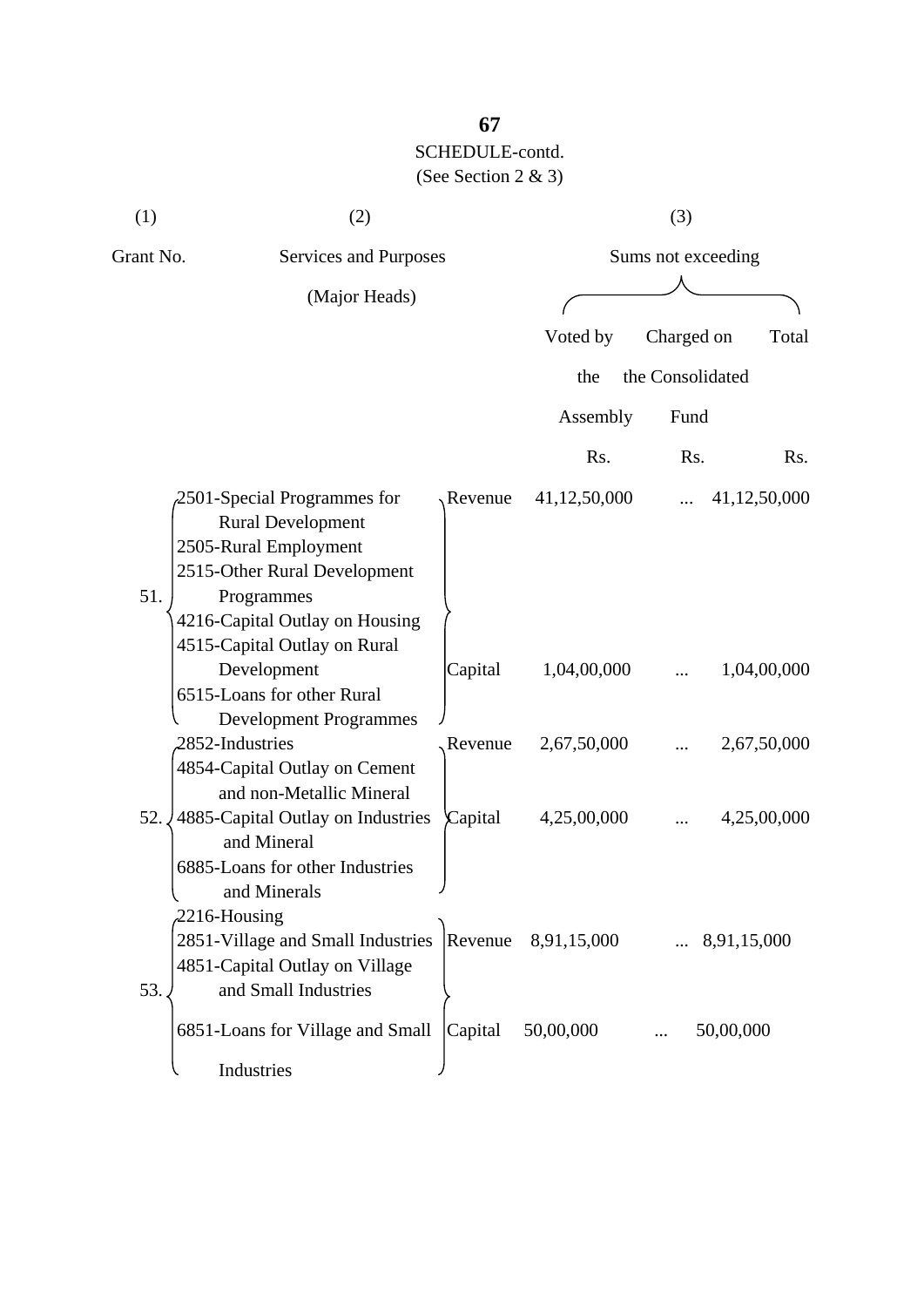| (1)       | (2)                                                                                                                       |         |              | (3)                |              |
|-----------|---------------------------------------------------------------------------------------------------------------------------|---------|--------------|--------------------|--------------|
| Grant No. | Services and Purposes                                                                                                     |         |              | Sums not exceeding |              |
|           | (Major Heads)                                                                                                             |         |              |                    |              |
|           |                                                                                                                           |         | Voted by     | Charged on         | Total        |
|           |                                                                                                                           |         | the          | the Consolidated   |              |
|           |                                                                                                                           |         | Assembly     | Fund               |              |
|           |                                                                                                                           |         | Rs.          | Rs.                | Rs.          |
|           | 2216-Housing                                                                                                              |         |              |                    |              |
|           | 2851-Village and Small Industries                                                                                         | Revenue | 13,42,00,000 |                    | 13,42,00,000 |
| 54        | 4216-Capital Outlay on Housing<br>4851-Capital Outlay on Village<br>and Small Scale Industries                            | Capital | 2,89,50,000  |                    | 2,89,50,000  |
|           | 6851-Loans for Village and small<br>Industries                                                                            |         |              |                    |              |
|           | 2853-Non-Ferrous Mining and<br>Metallurgical Industries                                                                   | Revenue | 8,69,00,000  |                    | 8,69,00,000  |
| 55.       | 4216-Capital Outlay on Housing<br>4853-Capital Outlay on Mining<br>and Metallurgical Industries                           | Capital | 20,00,000    |                    | 20,00,000    |
|           | 3054-Roads and Bridges                                                                                                    | Revenue | 34,92,00,000 |                    | 34,92,00,000 |
| 56.       | 5054-Capital Outlay on Roads<br>and Bridges                                                                               | Capital | 76,80,04,000 |                    | 76,80,04,000 |
|           | 3452-Tourism<br>4059-Capital Outlay on Public<br>Works                                                                    | Revenue | 2,35,00,000  |                    | 2,35,00,000  |
| 57.5      | 5275-Capital Outlay on other<br><b>Communication Services</b><br>5452-Capital Outlay on Tourism<br>7452-Loans for Tourism | Capital | 1,50,00,000  |                    | 1,50,00,000  |
|           | 58. 3606-Aid Materials and Equipment Revenue                                                                              |         |              |                    |              |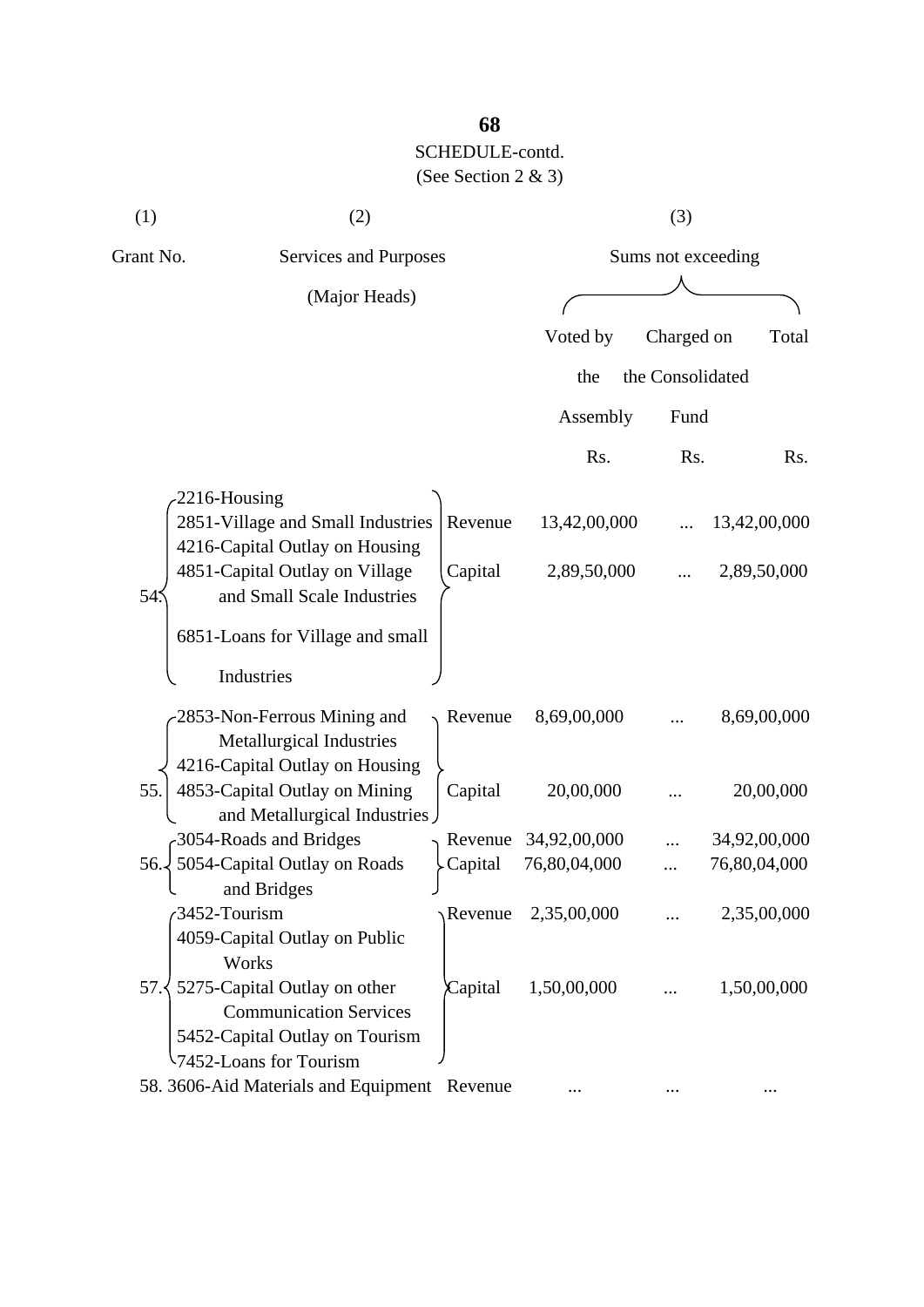| (1)       | (2)                                                                                         |         |                                                      | (3)                             |              |  |
|-----------|---------------------------------------------------------------------------------------------|---------|------------------------------------------------------|---------------------------------|--------------|--|
| Grant No. | Services and Purposes                                                                       |         |                                                      | Sums not exceeding              |              |  |
|           | (Major Heads)                                                                               |         |                                                      |                                 |              |  |
|           |                                                                                             |         | Voted by                                             | Charged on                      | Total        |  |
|           |                                                                                             |         | the                                                  | the Consolidated                |              |  |
|           |                                                                                             |         | Assembly                                             | Fund                            |              |  |
|           |                                                                                             |         | Rs.                                                  | R <sub>s</sub> .                | Rs.          |  |
|           | 59 <sub>c</sub> 5465-Investment in General<br><b>Financial and Training</b><br>Institutions | Capital |                                                      |                                 |              |  |
|           | 6003-Internal Debt of the State<br>Government                                               | Capital |                                                      | 55, 65, 37, 700 55, 65, 37, 700 |              |  |
|           | 6004-Loans and Advances from the Capital<br><b>Central Government</b>                       |         |                                                      | 18,02,39,000 18,02,39,000       |              |  |
|           | 60.7610-Loans to Government<br>Servants etc                                                 | Capital | 40,00,00,000                                         |                                 | 40,00,00,000 |  |
|           | 61.7615-Miscellaneous Loans                                                                 | Capital |                                                      |                                 |              |  |
|           | 62. 7810-Inter-State Settlement                                                             | Capital |                                                      |                                 |              |  |
|           | 63. 7999-Appropriation to Contingency                                                       | Capital |                                                      |                                 |              |  |
|           | Total                                                                                       |         | 1398, 61, 55, 750 210, 94, 53, 750 1600, 56, 03, 450 |                                 |              |  |

### L. M. SANGMA

Under Secretary to the Govt. of Meghalaya,

Law (B) Department.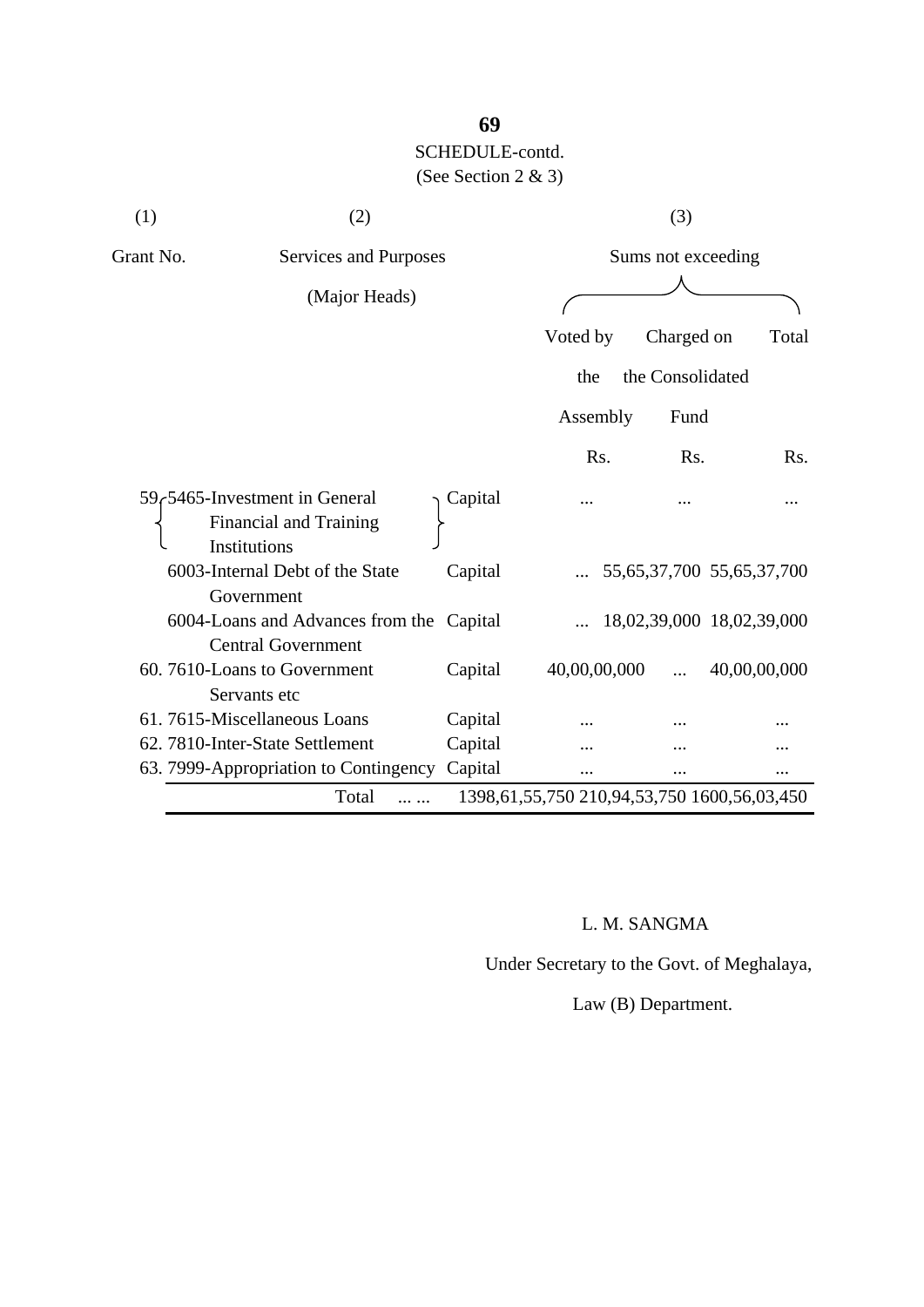### **The 10th July, 2000**

No. LL (B) 32/92/195- The Meghalaya Taxation Laws (Amendment) Act, 2000 (Act No. 11 of 2000) is hereby published for general information.

#### **MEGHALAYA ACT No. 11 OF 2000**

#### **(As passed by the Meghalaya Legislative Assembly)**

Received the assent of the Governor on the  $5<sup>th</sup>$  July, 2000.

Published in the Gazette of Meghalaya Extra-ordinary issue, dated 7<sup>th</sup> July, 2000

### THE MEGHALAYA TAXATION LAWS (AMENDMENT) ACT, 2000

An

Act

Further to amend the Meghalaya Sales Tax Act, and the Meghalaya Finance (Sales Tax) Act

Be it enacted by the Legislature of the State of Meghalaya in the Fifty-first Year of the Republic of India as follows:-

| Short title<br>and<br>commencem<br>ent | 1                           | (i) This Act may be called the Meghalaya Taxation Laws<br>(Amendment) Act, 2000<br>(ii) It shall be deemed to have come into force with effect from 12<br>day of August, 1997.                                |
|----------------------------------------|-----------------------------|---------------------------------------------------------------------------------------------------------------------------------------------------------------------------------------------------------------|
| Insertion of<br>New Section            | $\overline{2}$              | In the Meghalaya Sales Tax Act (Assam Act XVII of 1957 as<br>adapted and amended by Meghalaya), after section 3A the<br>following new section 3B shall be inserted, namely-                                   |
| 3B,                                    | ion<br>Industria<br>1 Units | "Exempt "3B (1) Notwithstanding anything contained in this Act, the State<br>for Government may, partly or fully exempt any industrial Unit and<br>its produces from liability to pay any Tax under this Act. |
|                                        |                             | "(2) Any exemption under this section shall, as soon as may be<br>after it is issued, be laid before the Meghalaya legislative<br>Assembly."                                                                  |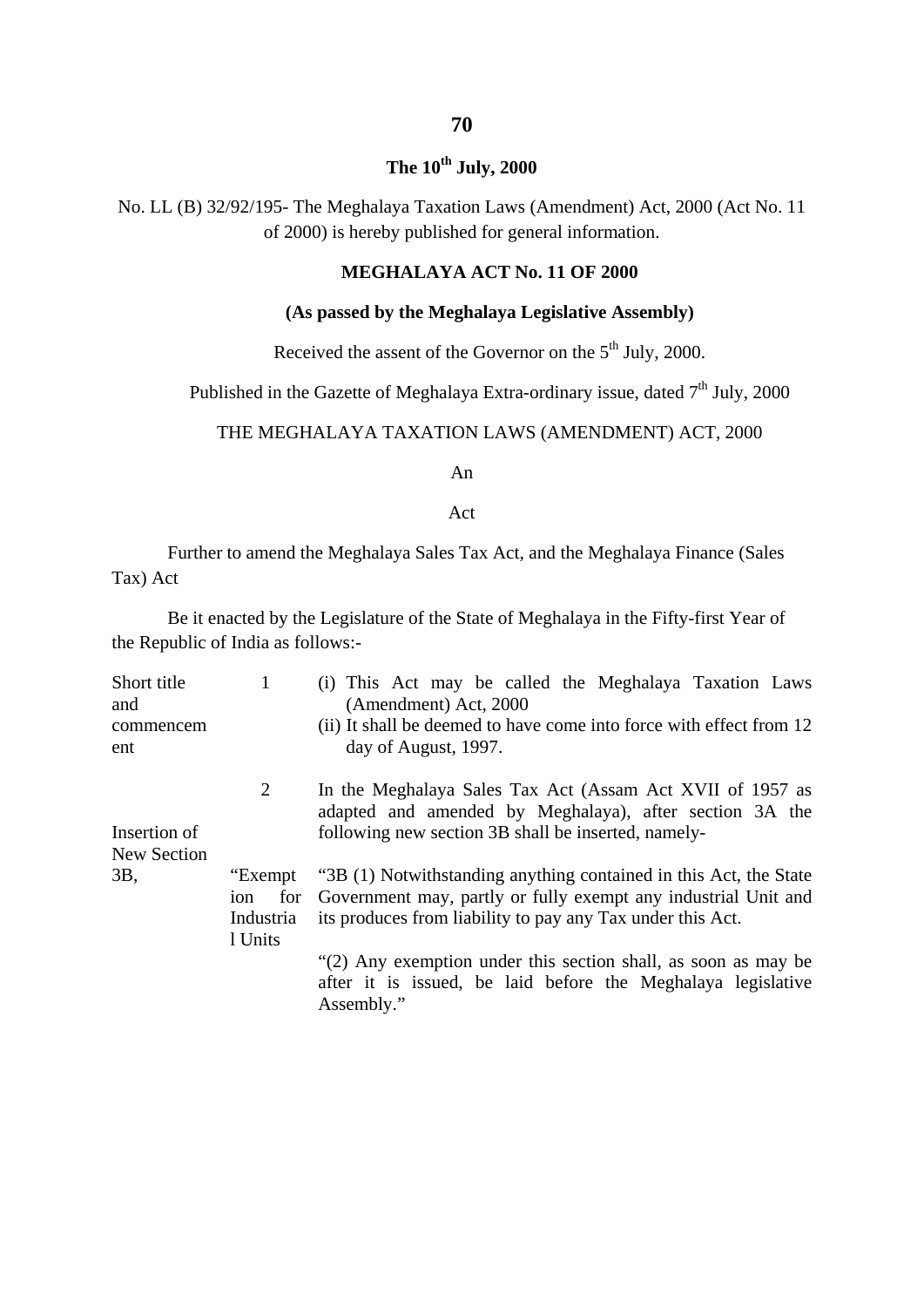| Insertion of New<br>Section 3B, | 3                                         | In the Meghalaya Finance (Sales Tax) Act (Assam Act)<br>XI of 1956 as adapted and amended by Meghalaya),<br>after section 3A the following new section 3B shall be<br>inserted, namely-              |
|---------------------------------|-------------------------------------------|------------------------------------------------------------------------------------------------------------------------------------------------------------------------------------------------------|
|                                 | "Exemption"<br>for<br>Industrial<br>Units | "3B (1) Notwithstanding anything contained in this Act,<br>the State Government may, partly or fully exempt any<br>industrial Unit and its produces from liability to pay any<br>Tax under this Act. |
|                                 |                                           | "(2) Any exemption under this section shall, as soon as<br>may be after it is issued, be laid before the Meghalaya<br>legislative Assembly."                                                         |

## L. M. SANGMA

Deputy Secretary

Government of Meghalaya,

Law Department.

Shillong.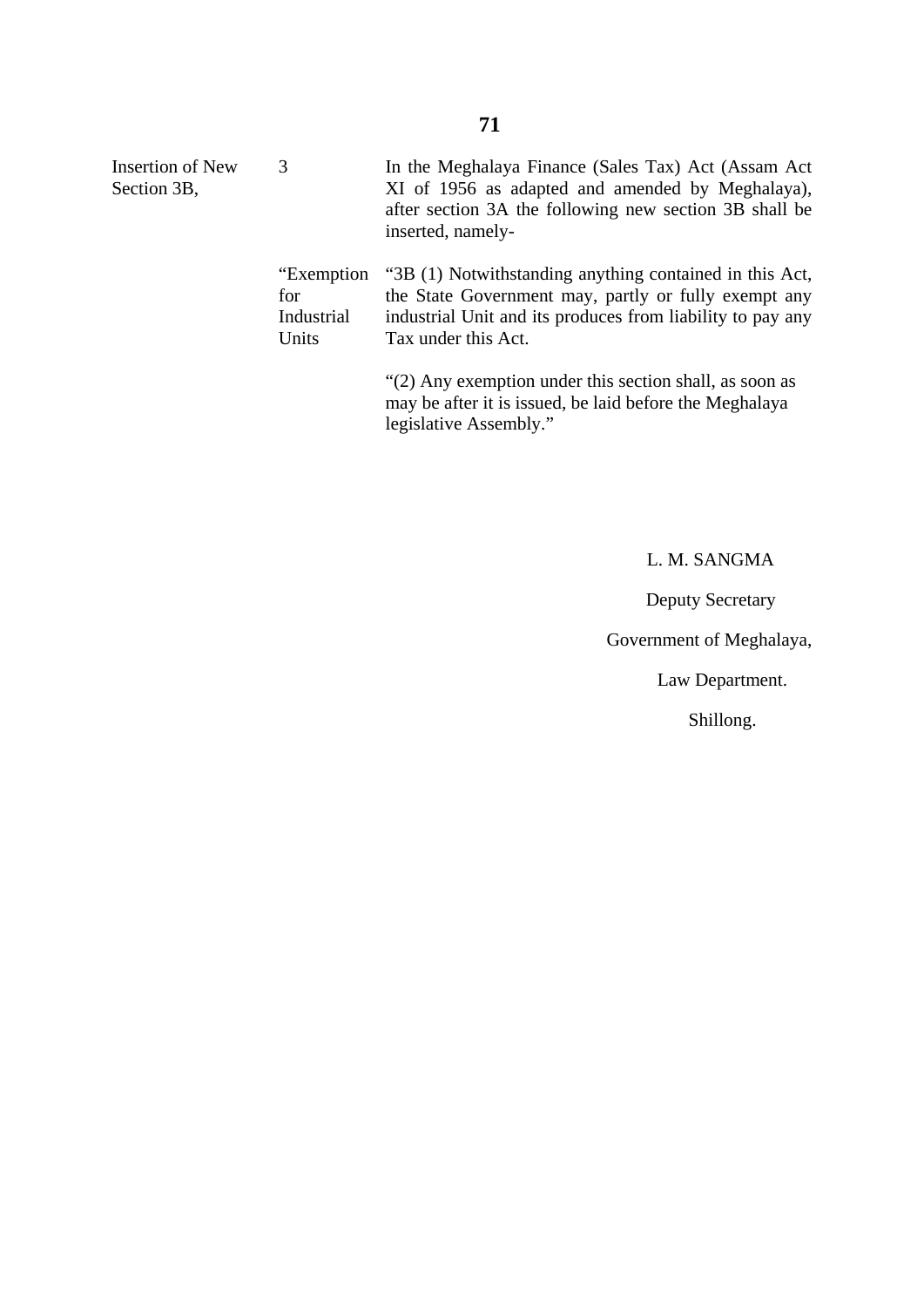## **The 19th July, 2000**

No. LL (B) 32/93/30- The Meghalaya Amusement and Betting Tax (Amendment) Bill, 2000 (Act No. 12 of 2000) is hereby published for general information.

### **MEGHALAYA ACT No. 12 OF 2000**

### **(As passed by the Meghalaya Legislative Assembly)**

Received the assent of the Governor on the  $15<sup>th</sup>$  July, 2000.

Published in the Gazette of Meghalaya Extra-ordinary issue, dated  $19<sup>h</sup>$  July, 2000

### THE MEGHALAYA AMUSEMENT AND BETTING TAX (AMENDMENT) ACT, 2000

An

Act

Further to amend the Meghalaya Amusement and Betting Tax Act, (Assam Act, VI of 1939 as adapted by Meghalaya.

Be it enacted by the Legislature of the State of Meghalaya in the Fifty-first Year of the Republic of India as follows:-

| Short title and<br>commencement                | 1              | (1) This Act may be called the Meghalaya Amusements and<br>Betting Tax (Amendment) Act, 2000<br>(2) It shall come into force at once.                                                                                                                                                                                                                                         |
|------------------------------------------------|----------------|-------------------------------------------------------------------------------------------------------------------------------------------------------------------------------------------------------------------------------------------------------------------------------------------------------------------------------------------------------------------------------|
| Amendment of<br>section 2 of Act VI<br>of 1939 | $\overline{2}$ | In section 2 of the Meghalaya Amusements and Betting Tax Act,<br>(Assam Act VI of 1939 as adapted by Meghalaya) (hereinafter<br>referred to as the principal Act).                                                                                                                                                                                                            |
|                                                |                | (a) After clause $(3-A)$ , the following new clauses $(3-B)$ and $(3-C)$<br>shall be added namely:-                                                                                                                                                                                                                                                                           |
|                                                |                | "(3-B) "Cable Service" means the transmission by cable of<br>programme including retransmission by cables of any broadcast<br>television signal.                                                                                                                                                                                                                              |
|                                                |                | "(3-C) "Cable Service Network" means any system consisting of<br>a set of closed transmission paths and associated signal<br>generation, control and distribution equipment designed to<br>provide cable service for reception by multiple subscribers<br>including subscribers who avail the reception through a sub-<br>network catered by the main cable service network". |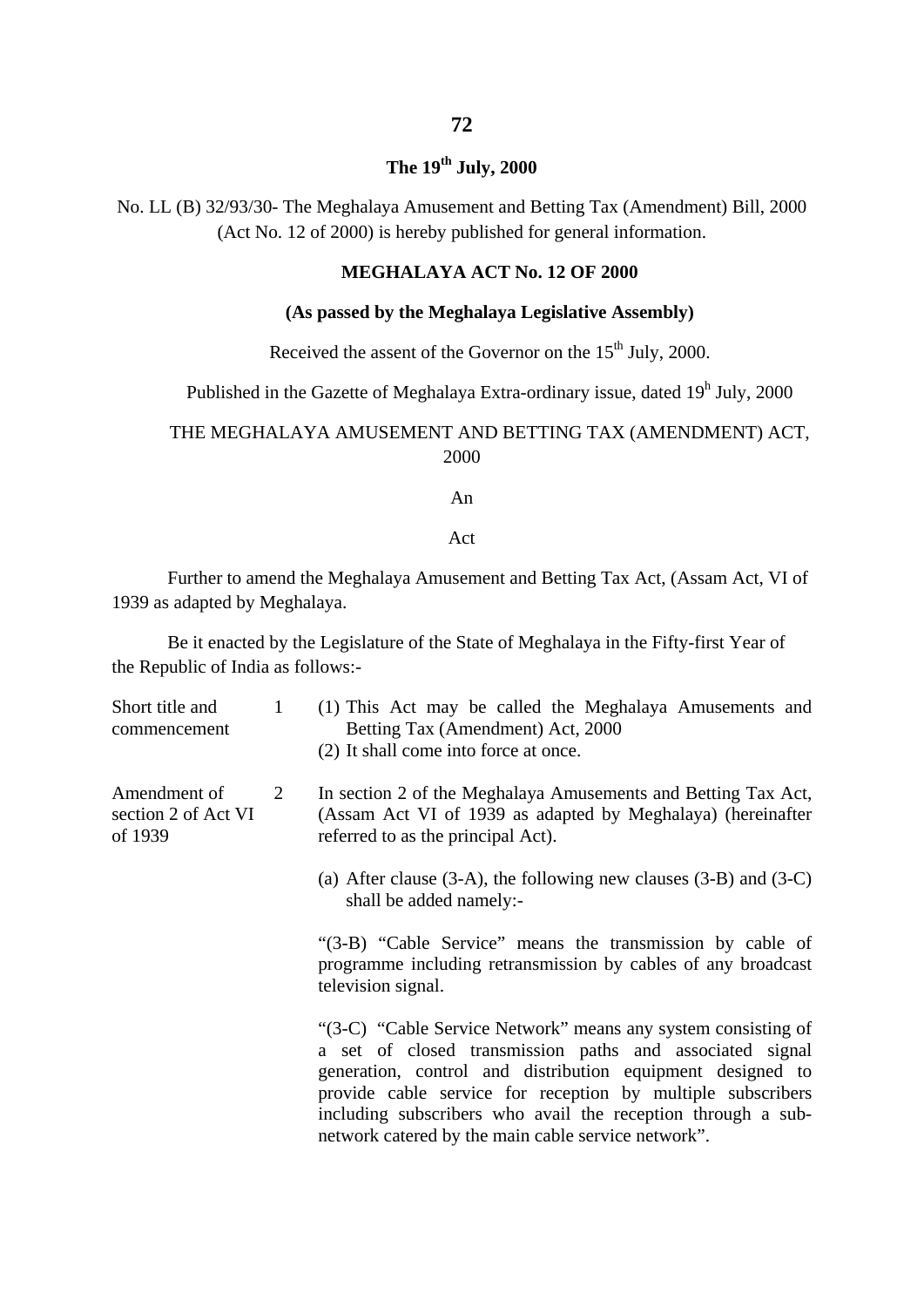- (c) In clause (7), after the words "entertainment occurring at the end, the words "and also includes any payment for cable service" shall be added.
- (d) In clause (8), the words "and" occurring at the end shall be omitted;
- (e) In clause (9) after the words "named called" occurring at the end, the words "and" shall be added;
- (f) After clause (9), the following new clause shall be added, namely:-

"(10) "Subscribe" means a person who received the signal of cable television network at a place indicated by him to the proprietor of the cable television network without further transmitting it to any other person.

**Explanation-** In case of hotels each room or premise where signals of cable television network are received shall be treated as a subscriber.

Substitution of Section 3 C 3 For section 3C of the principal Act, the following shall be substituted namely:-

> "3C **Tax on cable Service-** (1) The Proprietor of a cable television network providing cable service shall be liable to pay entertainment tax per cable television connection per mensem at such rates as the Government may from time to time and after previous publication of its intention to do so, notify in this behalf;

> "(2) Nothing in sub-section (1) shall preclude the Government from notifying different rates of entertainment tax for household or for different categories of hotels.

> "(3) Where the subscriber is a proprietor of a hotel, he shall pay the entertainment tax to the Government of such condition and in such manner as may be prescribed and at such rate as the Government may from time to time notify and different rates of tax may be notified for different categories of such subscribers.

> "(4) The tax payable under this section shall be paid collected or realised in such manner as may be prescribed"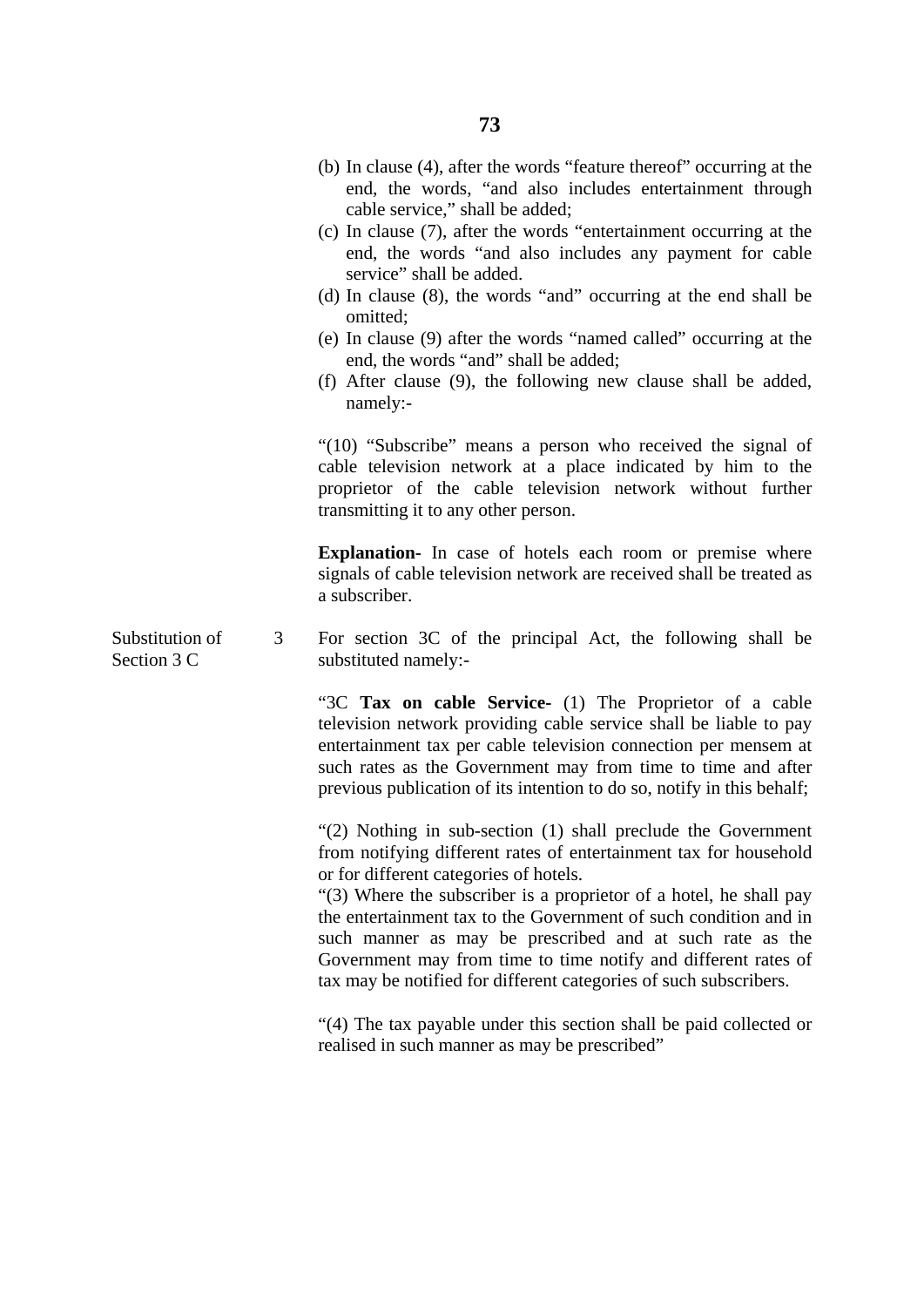Substitution of section 5 4 For section 5 of the principal Act, the following shall be substituted, namely:-

> **"5 Penalty for non-payment of tax-** (1) If any person is admitted for payment to any place of entertainment and the provision of section 4 are not complied with, the proprietor of the entertainment to which such person is admitted shall, on conviction before a Magistrate, be liable in respect of each such offence to a fine not exceeding five hundred rupee and shall in addition be liable to pay any tax which should have been paid.

> "(2) If any proprietor of a cable television network fails to pay the entertainment tax as per provision of section 3C, he shall on conviction before a Magistrate, be liable in respect of each such offence to a fine not exceeding one and a half times of the amount of the tax due and shall in addition be liable to pay any tax which should have been paid.

Substitution of section 11(1) 5 In section 11 of the principal Act, for sub-section (1), the following shall be substituted, namely:-

> "(1) The Commissioners or any other officer authorised in this behalf by him may with such assistance as may be necessary, enter, inspect and search any place of entertainment while the entertainment is proceeding, and any place ordinarily used as a place of entertainment or for keeping records, connected there with, at any reasonable time with a view to seeing whether the provisions of this Act and the rules made there under are being compiled with

> **Explanation: -** The expression "place of entertainment" in case of a cable service means the place from where the cable television network is operated".

Substitution of section  $11(A)$ 6 For section 11A of the principal Act, the following shall be substituted namely:-

> "11. A seizure of Books of Accounts etc:- The Commissioner or any other officer authorised in this behalf by him may seize any books of account, admission tickets, counterfoil of tickets or any of her documents from any place of entertainment where the entertainment is proceeding or from any place ordinarily used as at place for entertainment if the officer has reasons to suspect that the provisions of this chapter or any rules made the re under are not complied with and retain the same for so long as may be necessary for the purposes of this Act and shall grant a receipt to the proprietor of the same.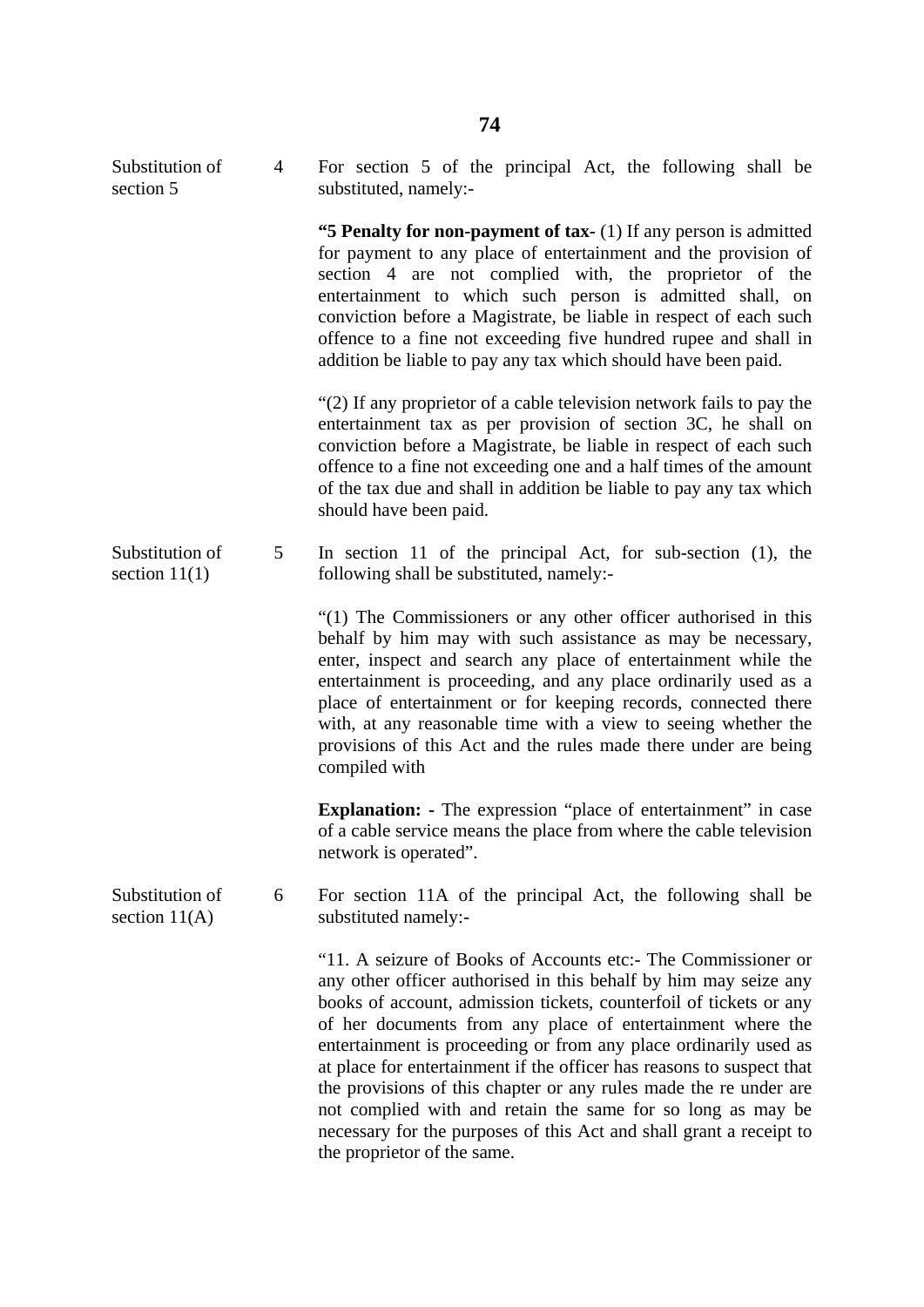**Explanation:** The expression "place of entertainment" in case of Cable Service means the place from where the cable television network is operated".

Insertion of new section 12B 7 After section 12A of the following principal Act, the following new section 12B shall be inserted, namely:-

> "12B. **Information before holding entertainment:-** No entertainment on which a tax is leviable under the Act shall be held without prior information given to the Commissioner or to any other officer authorised by him in this behalf, in the manner prescribed.

> "(2) Proprietor of a cable television network shall provide entertainment unless he obtains permission from the Commissioner or any other officer authorised by him in this behalf, the manner prescribed.

> "(3) Notwithstanding anything contained in this Act or any other law for the time being in force, the Commissioners, or any other officer authorised by him in this behalf may after giving the proprietor a reasonable opportunity of being heard , prohibit the holding of such entertainment and may also take all reasonable steps to ensure that the order of prohibition is compiled with, if he is satisfied that-

- (a) The proprietor has given any false information which is likely to result in the evasion of tax, or
- (b) The proprietor has failed to deposit the security money as demanded in this regard, or
- (c) The proprietor has committed breach of any of the provisions of this Act and/or the rules made there under."

#### L. M. SANGMA

Deputy Secretary to the Government of Meghalaya,

Law Department.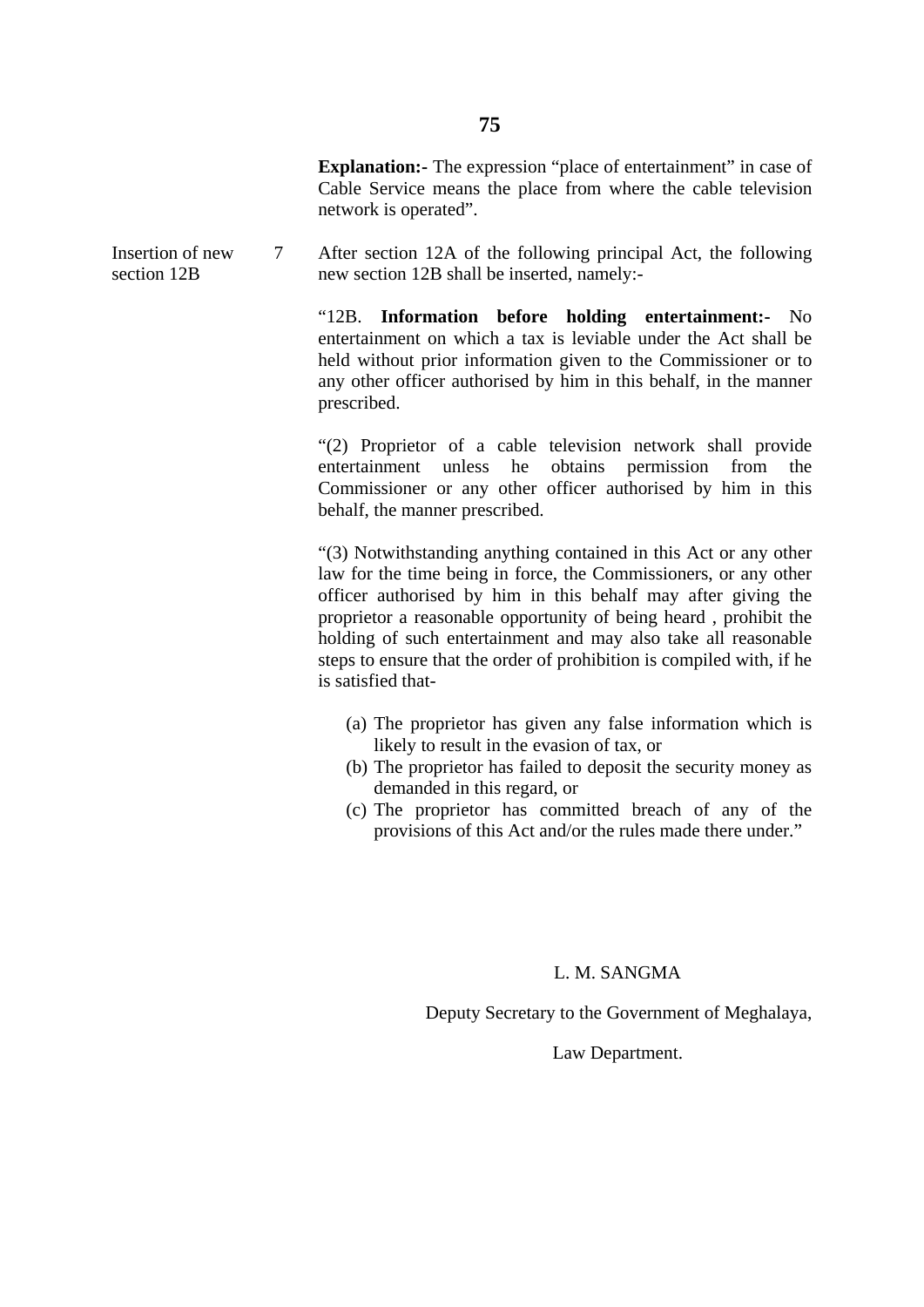## **The 21st December, 2000**

No. LL (B) 200/84/119- The Contingency Fund of Meghalaya (Amendment) Act, 2000 (Act No. 13 of 2000) is hereby published for general information.

### **MEGHALAYA ACT No. 13 OF 2000**

### **(As passed by the Meghalaya Legislative Assembly)**

### Received the assent of the Governor on the  $10<sup>th</sup>$  December, 2000.

Published in the Gazette of Meghalaya Extra-ordinary issue, dated 21<sup>st</sup> December, 2000

THE CONTINGENCY FUND OF MEGHALAYA (AMENDMENT) ACT, 2000

To amend temporarily the Contingency Fund of Meghalaya Act, 1972.

Be it enacted by the Legislature of the State of Meghalaya in the Fifty-first Year of the Republic of India as follows:-

| Short title and<br>Commencement    |   | (1) This Act may be called the Contingency Fund of<br>Meghalaya (Amendment) Act, 2000<br>(2) It shall be deemed to have come into force on the $24th$ day<br>of October, 2000                                                                                                           |
|------------------------------------|---|-----------------------------------------------------------------------------------------------------------------------------------------------------------------------------------------------------------------------------------------------------------------------------------------|
| Amendment of<br>Section 2.         | 2 | To Section 2 of the Contingency Fund of Meghalaya Act, 1972<br>the following proviso shall be added, namely:-                                                                                                                                                                           |
|                                    |   | "Provided that during the period beginning on the 24 <sup>th</sup><br>October, 2000 and ending on $31st$ March, 2001, this section<br>shall have effect subject to the modification that for the word<br>"rupees six crores, the words 'rupees thirty crores' shall be<br>substituted." |
| Repeal of Ordinance 3<br>2 of 2000 |   | The Contingency Fund of Meghalaya (Second Amendment)<br>Ordinance, 2000 is hereby repealed.                                                                                                                                                                                             |

### L. M. SANGMA

Deputy Secretary to the Govt. of Meghalaya,

Law (B) Department.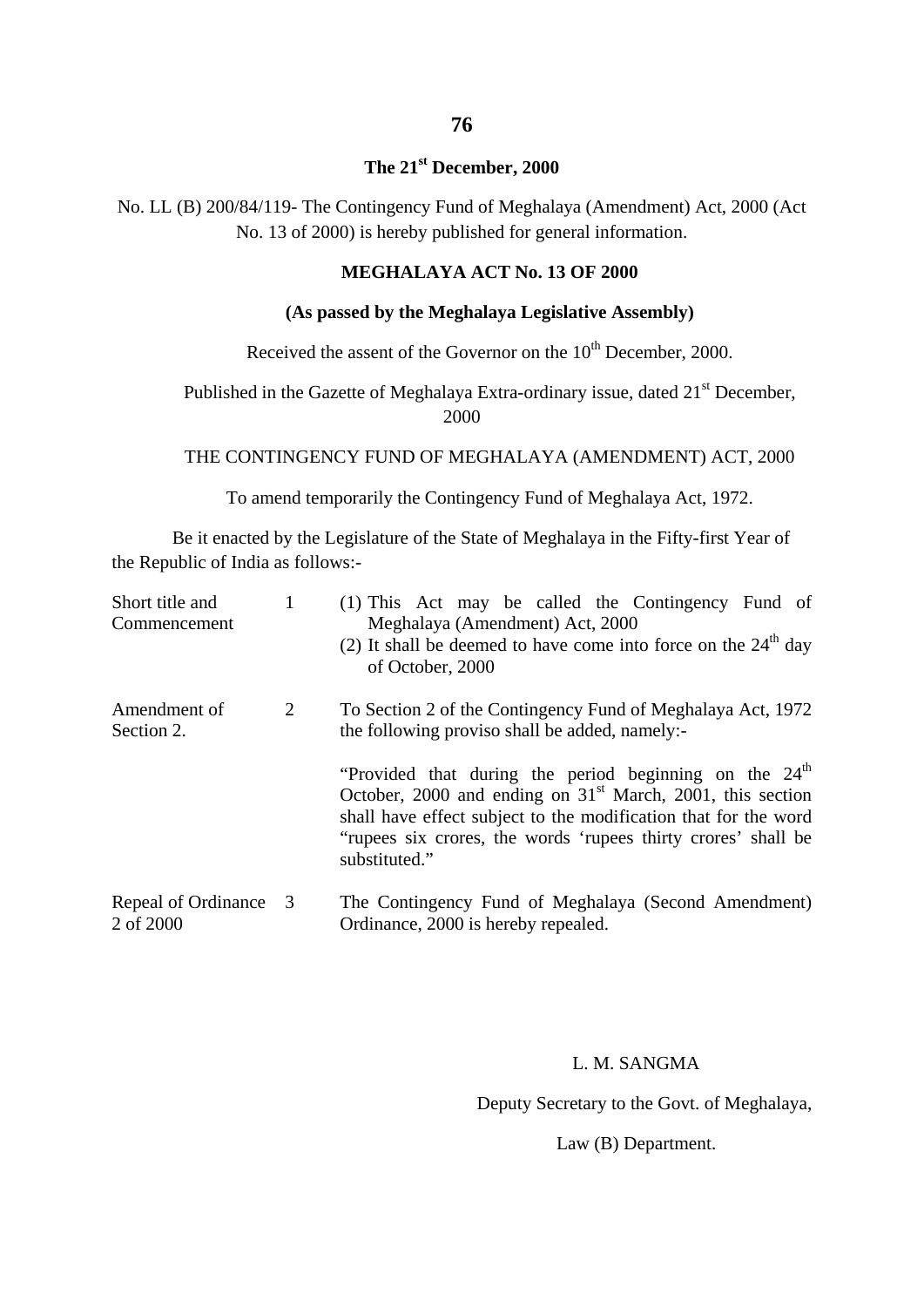## **The 4th February, 2000**

No. LL (B) 200/84/101- The Contingency Fund of Meghalaya (Amendment) Ordinance, 2000 promulgated by the Governor of Meghalaya on the  $2<sup>nd</sup>$  February, 2000 is hereby published for general information.

### **MEGHALAYA ORDINANCE No. 1 OF 2000**

# Promulgated by the Governor on the  $2<sup>nd</sup>$  February, 2000.

## Published in the Extra-ordinary Gazette of Meghalaya, dated 4<sup>th</sup> February, 2000

### THE CONTINGENCY FUND OF MEGHALAYA (AMENDMENT) ORDINANCE,

2000

An

#### **Ordinance**

To amend temporarily the Contingency Fund of Meghalaya Act, 1972.

Whereas the Legislative Assembly of Meghalaya is not in session and the Governor is satisfied that circumstances exist which render it necessary for him to take immediate action.

Now, therefore, in exercise of the powers conferred by clause (1) of Article 213 of the Constitution, the Governor of Meghalaya is pleased to promulgate in the Fifty-first Year of the Republic of India the following Ordinance, namely:-

| Short title and                                                     |               | (1) This Ordinance may be called the Contingency Fund of                                             |
|---------------------------------------------------------------------|---------------|------------------------------------------------------------------------------------------------------|
| Commencement                                                        |               | Meghalaya (Amendment) Ordinance, 2000<br>(2) It shall come into force at once.                       |
| Amendment of<br>1972 the section<br>2 of Meghalaya<br>Act 5 of 1972 | $\mathcal{L}$ | To Section 2 of the Contingency Fund of Meghalaya Act,<br>following proviso shall be added, namely:- |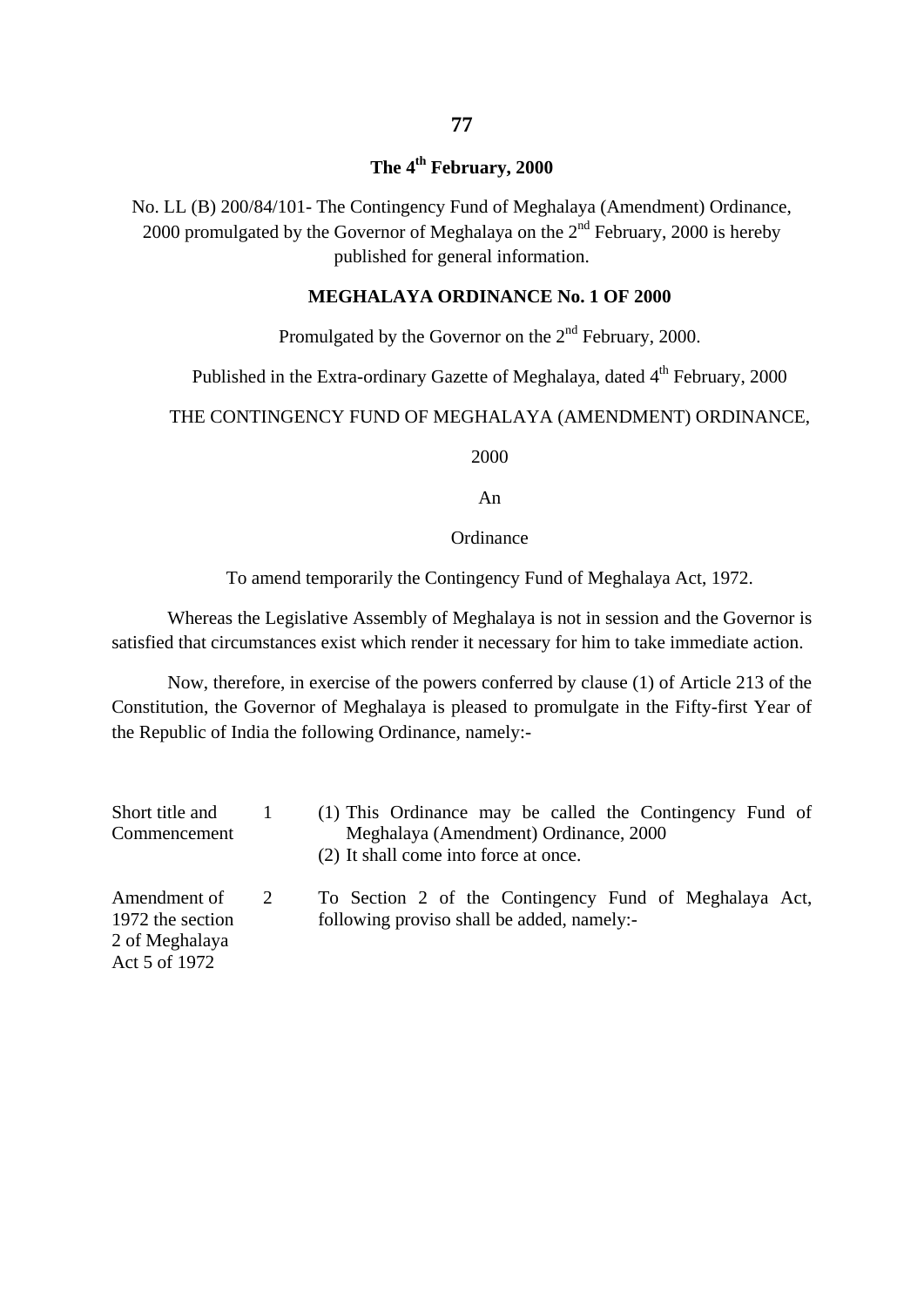"Provided that during the period beginning on the date of commencement of the Contingency Fund of Meghalaya (Amendment) Ordinance, 2000 and ending the  $31<sup>st</sup>$  day of March, 2001, this section shall have effect subject to the modification that for the word "rupees six crores, the words 'rupees thirty crores' shall be substituted."

Dated Raj Bhavan (M. M. JACOB)

The 2<sup>nd</sup> February, 2000 Governor of Meghalaya.

Dated Shillong L. M. SANGMA The 4<sup>th</sup> February, 2000 Under Secretary to the Govt. of Meghalaya,

Law (B) Department.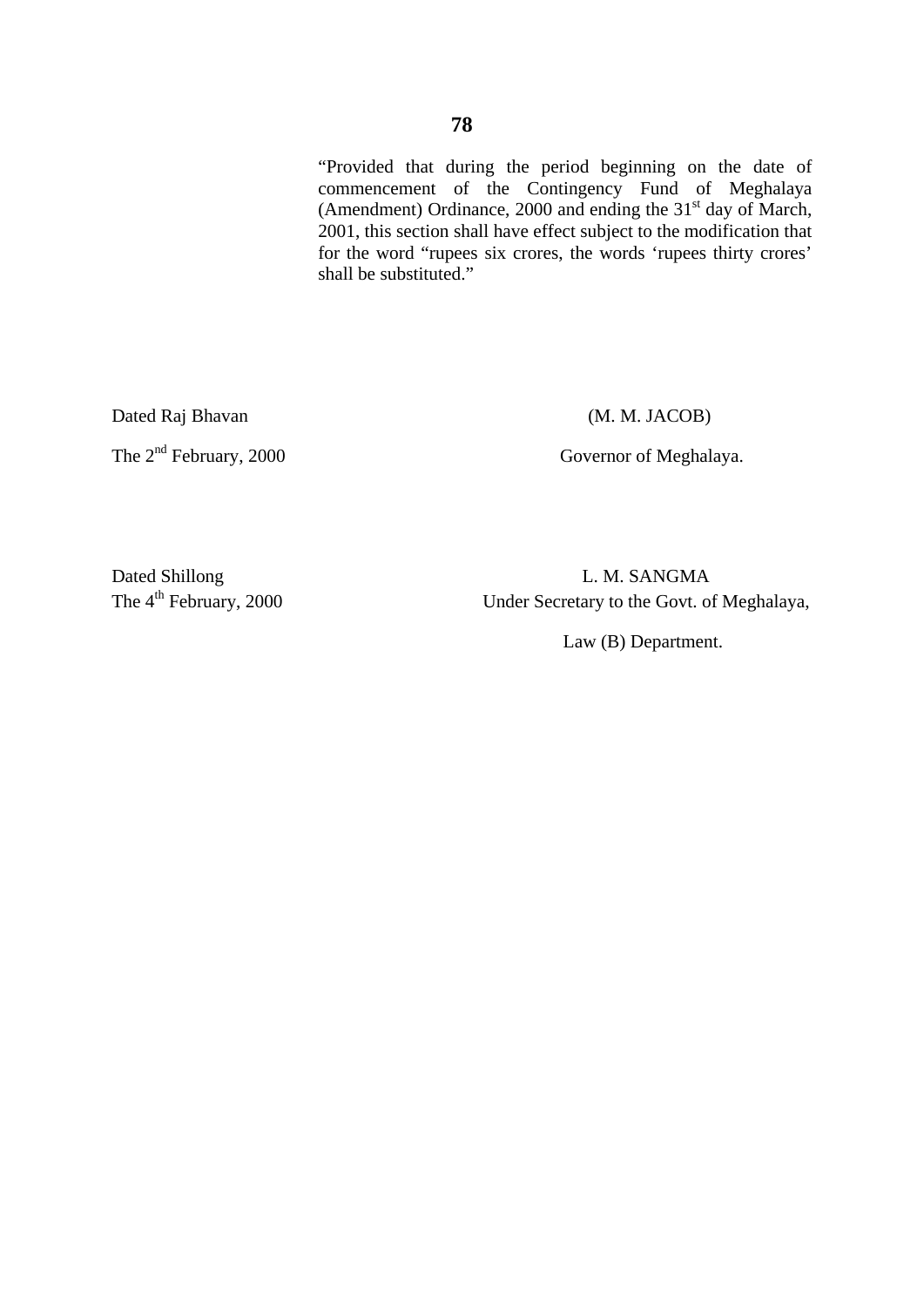## **The 24th October, 2000**

No. LL (B) 200/84/110- The Contingency Fund of Meghalaya (Second Amendment) Ordinance, 2000 (Ordinance No. 2 of 2000) is hereby published for general information.

### **MEGHALAYA ORDINANCE No. 2 OF 2000**

Promulgated by the Governor on the  $23<sup>rd</sup>$  October, 2000.

## Published in the Extra-ordinary Gazette of Meghalaya, dated 24<sup>th</sup> October, 2000

#### THE CONTINGENCY FUND OF MEGHALAYA (SECOND AMENDMENT)

#### ORDINANCE, 2000

An

#### **Ordinance**

To amend temporarily the Contingency Fund of Meghalaya Act, 1972.

Whereas the Legislative Assembly of Meghalaya is not in session and the Governor is satisfied that circumstances exist which render it necessary for him to take immediate action.

Now, therefore, in exercise of the powers conferred by clause (1) of Article 213 of the Constitution, the Governor of Meghalaya is pleased to promulgate in the Fifty-first Year of the Republic of India the following Ordinance, namely:-

| Short title                                                 | and 1 | (1) This Ordinance may be called the Contingency Fund of                                                       |
|-------------------------------------------------------------|-------|----------------------------------------------------------------------------------------------------------------|
| Commencement                                                |       | Meghalaya (Second Amendment) Ordinance, 2000                                                                   |
|                                                             |       | (2) It shall come into force at once.                                                                          |
| Amendment of<br>section 2 of<br>Meghalaya Act 5<br>of 1972. | 2     | To Section 2 of the Contingency Fund of Meghalaya Act, 1972,<br>the following proviso shall be added, namely:- |